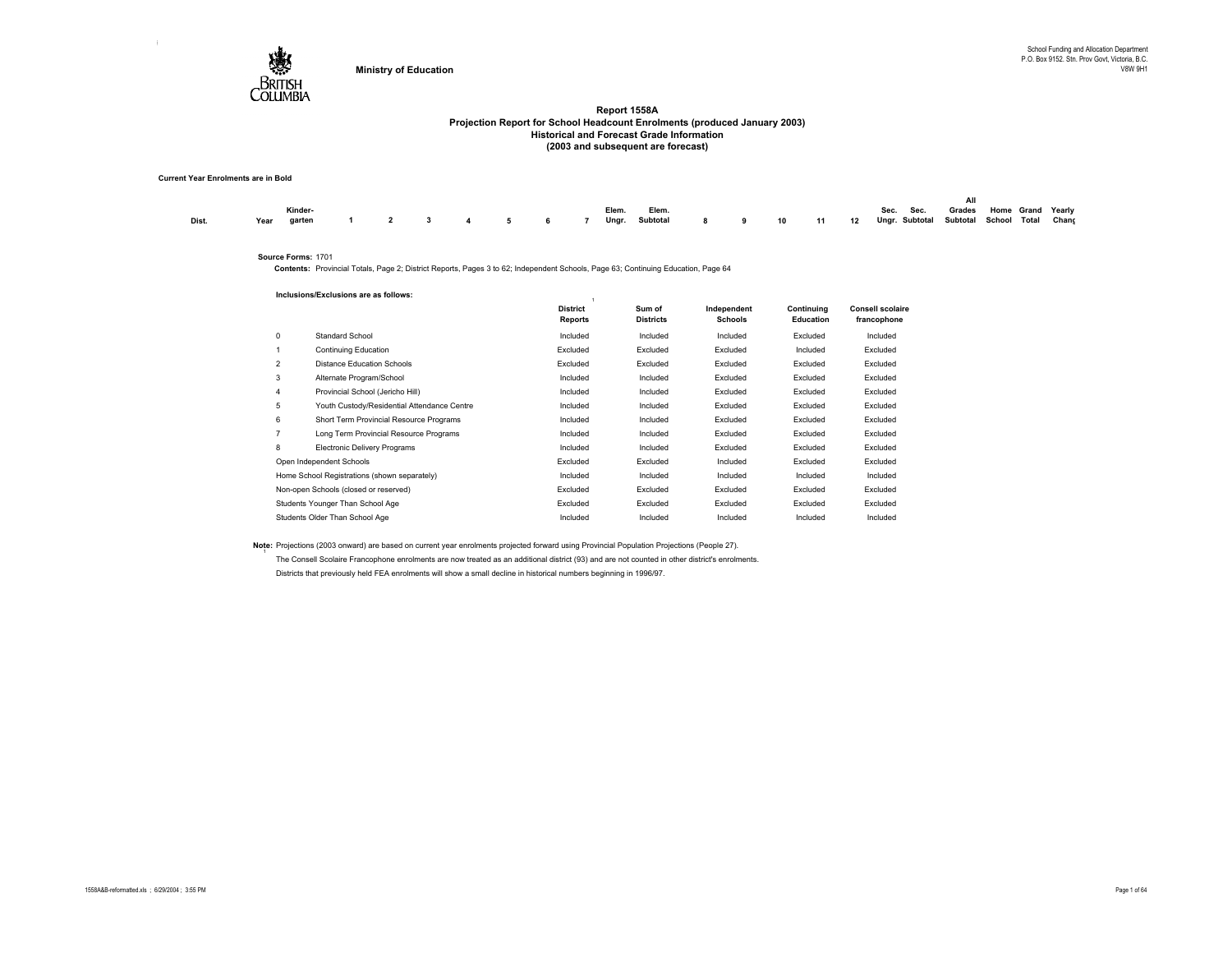

**Current Year Enrolments are in Bold**

| Dist.                | Year       | Kinder-<br>garten |        | $\overline{\mathbf{2}}$ |        |        | 5      | 6      |        | Elem.<br>Ungr. | Elem.<br>Subtotal | 8      | 9      | 10     | 11     | 12     | Sec.<br>Ungr. | Sec.<br>Subtotal | All<br>Grades<br><b>Subtotal</b> | Home<br>School | Grand<br>Total | Yearly<br>Chand |
|----------------------|------------|-------------------|--------|-------------------------|--------|--------|--------|--------|--------|----------------|-------------------|--------|--------|--------|--------|--------|---------------|------------------|----------------------------------|----------------|----------------|-----------------|
| <b>Public Totals</b> |            |                   |        |                         |        |        |        |        |        |                |                   |        |        |        |        |        |               |                  |                                  |                |                |                 |
|                      | 1997 Total | 43.140            | 44.322 | 45.215                  | 44.625 | 45,073 | 44.747 | 43,640 | 48,000 | 1,146          | 359,908           | 49,265 | 49,551 | 50,297 | 51,705 | 47,556 | 7.698         | 256,072          | 615,980                          |                | 637 616,617    | 2.5%            |
|                      | 1998 Total | 41,560            | 43,990 | 44,151                  | 45,412 | 44,692 | 45,309 | 45,046 | 44,157 | 1.003          | 355,320           | 49,498 | 50,074 | 50,955 | 54.241 | 47.926 | 6.444         | 259.138          | 614.458                          |                | 480 614,938    | 2.1%            |
|                      | 1999 Total | 41.515            | 42,551 | 44.071                  | 44,413 | 45,658 | 45,015 | 45,747 | 45,573 | 558            | 355,101           | 46,001 | 50,634 | 52,463 | 54.917 | 49.940 | 4.551         | 258,506          | 613,607                          |                | 509 614.116    | 2.2%            |
|                      | 2000 Total | 40.445            | 42,273 | 42,592                  | 44.242 | 44,698 | 45,918 | 45,478 | 46.299 | 481            | 352,426           | 47,354 | 47,097 | 52,748 | 56,934 | 50,226 | 4.066         | 258,425          | 610.851                          |                | 366 611.217    | 1.4%            |
|                      | 2001 Total | 39.058            | 41,522 | 42,540                  | 43.081 | 44,551 | 45,214 | 46,478 | 46.212 | 526            | 349.182           | 48.421 | 48,400 | 49,591 | 57.196 | 50,829 | 3.818         | 258,255          | 607.437                          |                | 300 607.737    | $-0.6%$         |
|                      | 2002 Total | 37.554            | 39.951 | 41.449                  | 42,689 | 43.163 | 44.691 | 45,457 | 46.984 | 515            | 342.453           | 48,221 | 49.304 | 50,699 | 53,922 | 50,941 | 3.974         | 257.061          | 599.514                          |                | 353 599,867    | $-1.3%$         |
|                      | 2003 Total | 36.252            | 37,721 | 40,376                  | 42.491 | 42,896 | 43,995 | 45,108 | 46.615 | 519            | 335,973           | 48,257 | 49,885 | 50,524 | 53.179 | 50,083 | 3.960         | 255,888          | 591.861                          |                | 351 592,212    | $-1.3%$         |
|                      | 2004 Total | 35.579            | 36,558 | 38,293                  | 41,527 | 42,812 | 43,861 | 44,495 | 46,378 | 521            | 330,024           | 47,865 | 50,039 | 51,186 | 53.087 | 49.470 | 3.957         | 255,604          | 585.628                          |                | 349 585.977    | $-1.1%$         |
|                      | 2005 Total | 34.814            | 35,955 | 37,195                  | 39,474 | 41,909 | 43,862 | 44,411 | 45,858 | 519            | 323,997           | 47,544 | 49,757 | 51,469 | 53.811 | 49.492 | 3.975         | 256,048          | 580.045                          |                | 348 580,393    | $-1.0%$         |
|                      | 2006 Total | 34.246            | 35,265 | 36,666                  | 38,422 | 39,926 | 43,029 | 44,467 | 45,849 | 515            | 318,385           | 46,981 | 49,566 | 51,354 | 54,272 | 50,295 | 4.001         | 256,469          | 574.854                          |                | 347 575,201    | $-0.9%$         |
|                      | 2007 Total | 34.377            | 34,785 | 36,067                  | 37,956 | 38,963 | 41.118 | 43,730 | 46,009 | 507            | 313,512           | 47,006 | 49.144 | 51,314 | 54.346 | 50.860 | 4.021         | 256,691          | 570,203                          |                | 345 570.548    | $-0.8%$         |
|                      | 2008 Total | 34.971            | 34,957 | 35,653                  | 37.416 | 38,574 | 40,220 | 41,877 | 45,357 | 497            | 309,522           | 47,148 | 49,236 | 50,966 | 54.417 | 51,002 | 4.036         | 256,805          | 566,327                          |                | 344 566,671    | $-0.7%$         |
|                      | 2009 Total | 35.412            | 35,564 | 35,810                  | 36,987 | 38,028 | 39,833 | 40,969 | 43,468 | 487            | 306,558           | 46,385 | 49,396 | 51,045 | 54.140 | 51.014 | 4,038         | 256,018          | 562,576                          |                | 344 562,920    | $-0.7%$         |
|                      | 2010 Total | 35,898            | 36,018 | 36,420                  | 37,137 | 37,606 | 39,281 | 40,590 | 42,529 | 480            | 305,959           | 44,434 | 48,639 | 51,200 | 54.191 | 50,721 | 4,026         | 253,211          | 559,170                          |                | 344 559,514    | $-0.6%$         |
|                      | 2011 Total | 36.377            | 36.442 | 36,808                  | 37.689 | 37,704 | 38,782 | 39,981 | 42,062 | 475            | 306,320           | 43,379 | 46,668 | 50,485 | 54,363 | 50,790 | 3.995         | 249.680          | 556,000                          |                | 344 556,344    | $-0.6%$         |
|                      | 2012 Total | 36,937            | 36,921 | 37,232                  | 38,074 | 38,257 | 38,873 | 39,476 | 41.449 | 472            | 307,691           | 42,877 | 45,585 | 48,565 | 53,748 | 50,907 | 3.946         | 245.628          | 553.319                          |                | 344 553,663    | $-0.5%$         |
|                      |            |                   |        |                         |        |        |        |        |        |                |                   |        |        |        |        |        |               |                  |                                  |                |                |                 |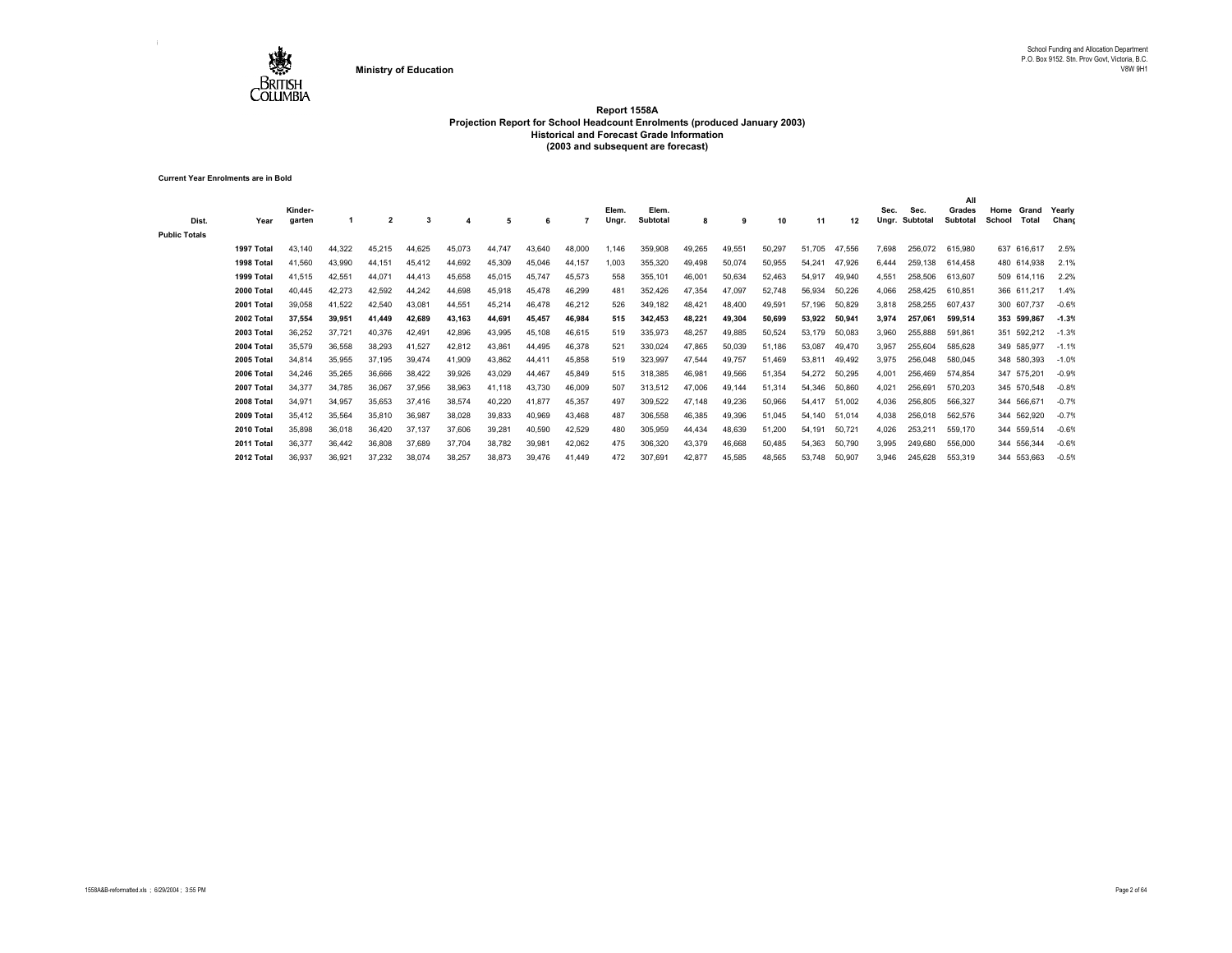

**Current Year Enrolments are in Bold**

|              |      |         |     |     |     |     |     |     |     |              |          |     |     |     |     |     |       |          | All             |        |          |         |
|--------------|------|---------|-----|-----|-----|-----|-----|-----|-----|--------------|----------|-----|-----|-----|-----|-----|-------|----------|-----------------|--------|----------|---------|
|              |      | Kinder- |     |     |     |     |     |     |     | Elem.        | Elem.    |     |     |     |     |     | Sec.  | Sec.     | Grades          | Home   | Grand    | Yearly  |
| Dist.        | Year | garten  |     | 2   | 3   |     | 5   | 6   |     | Ungr.        | Subtotal | 8   | 9   | 10  | 11  | 12  | Ungr. | Subtotal | <b>Subtotal</b> | School | Total    | Chang   |
| 05 Southeast | 1997 | 477     | 527 | 509 | 536 | 524 | 555 | 564 | 575 | $\Omega$     | 4,267    | 649 | 691 | 670 | 612 | 590 | 73    | 3,285    | 7,552           |        | 21 7,573 |         |
| Kootenay     | 1998 | 429     | 476 | 519 | 507 | 516 | 526 | 546 | 567 | $^{\circ}$   | 4,086    | 654 | 643 | 682 | 619 | 626 | 56    | 3,280    | 7,366           |        | 11 7,377 | $-2.6%$ |
|              | 1999 | 445     | 440 | 474 | 504 | 497 | 525 | 524 | 545 | $\mathbf{0}$ | 3,954    | 614 | 643 | 694 | 650 | 610 | 22    | 3,233    | 7,187           | 50     | 7,237    | $-1.9%$ |
|              | 2000 | 394     | 451 | 441 | 485 | 508 | 478 | 519 | 504 | $^{\circ}$   | 3,780    | 591 | 616 | 634 | 667 | 574 | 34    | 3,116    | 6,896           |        | 7 6,903  | $-4.6%$ |
|              | 2001 | 395     | 406 | 451 | 430 | 473 | 503 | 491 | 522 | 0            | 3,671    | 570 | 596 | 614 | 649 | 588 | 26    | 3,043    | 6,714           |        | 3, 6,717 | $-2.7%$ |
|              | 2002 | 389     | 404 | 391 | 449 | 434 | 457 | 506 | 500 | 0            | 3,530    | 570 | 577 | 607 | 612 | 603 | 28    | 2,997    | 6,527           |        | 6,528    | $-2.8%$ |
|              | 2003 | 372     | 366 | 365 | 449 | 417 | 435 | 493 | 472 | $\mathbf{0}$ | 3,369    | 570 | 594 | 574 | 583 | 583 | 27    | 2,931    | 6,300           |        | 6,301    | $-3.5%$ |
|              | 2004 | 355     | 351 | 332 | 420 | 417 | 419 | 470 | 460 | $^{\circ}$   | 3,224    | 541 | 597 | 592 | 556 | 558 | 27    | 2,871    | 6,095           |        | 6,096    | $-3.3%$ |
|              | 2005 | 327     | 334 | 316 | 381 | 389 | 419 | 452 | 439 | $^{\circ}$   | 3,057    | 528 | 570 | 598 | 573 | 538 | 27    | 2,834    | 5,891           |        | 5,892    | $-3.3%$ |
|              | 2006 | 318     | 307 | 301 | 363 | 353 | 391 | 452 | 421 | $\mathbf{0}$ | 2,906    | 504 | 557 | 573 | 579 | 555 | 27    | 2,795    | 5,701           |        | 5,702    | $-3.2%$ |
|              | 2007 | 317     | 298 | 277 | 345 | 336 | 355 | 421 | 420 | $^{\circ}$   | 2,769    | 483 | 530 | 559 | 557 | 560 | 27    | 2,716    | 5,485           |        | 5,486    | $-3.8%$ |
|              | 2008 | 311     | 297 | 269 | 317 | 319 | 338 | 382 | 391 | $\mathbf{0}$ | 2,624    | 481 | 508 | 533 | 543 | 539 | 27    | 2,631    | 5,255           |        | 5,256    | $-4.2%$ |
|              | 2009 | 305     | 291 | 268 | 308 | 294 | 321 | 364 | 355 | 0            | 2,506    | 449 | 505 | 510 | 519 | 524 | 26    | 2,533    | 5,039           |        | 5,040    | $-4.1%$ |
|              | 2010 | 294     | 286 | 263 | 307 | 286 | 295 | 346 | 338 | $\Omega$     | 2,415    | 409 | 472 | 507 | 498 | 501 | 25    | 2,412    | 4,827           |        | 4,828    | $-4.2%$ |
|              | 2011 | 294     | 276 | 258 | 301 | 285 | 286 | 318 | 321 | $^{\circ}$   | 2,339    | 389 | 430 | 474 | 492 | 480 | 24    | 2,289    | 4,628           |        | 4,629    | $-4.1%$ |
|              | 2012 | 293     | 276 | 249 | 295 | 279 | 285 | 308 | 295 | $\Omega$     | 2,280    | 369 | 407 | 431 | 462 | 472 | 23    | 2,164    | 4,444           |        | 4,445    | $-4.0%$ |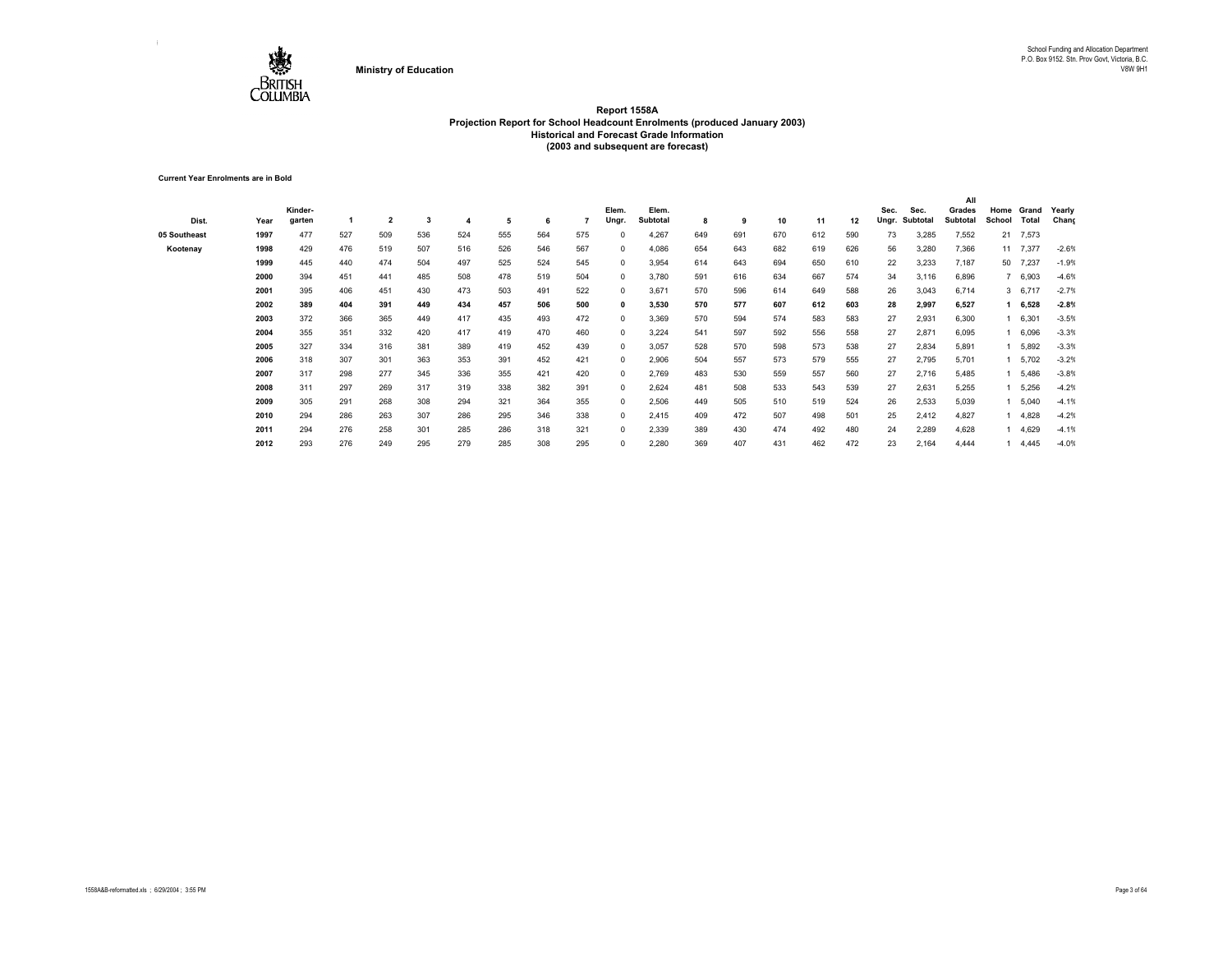

**Current Year Enrolments are in Bold**

|                   |      |         |     |                |     |     |     |     |     |            |          |     |     |     |     |     |       |          | All             |            |                |         |
|-------------------|------|---------|-----|----------------|-----|-----|-----|-----|-----|------------|----------|-----|-----|-----|-----|-----|-------|----------|-----------------|------------|----------------|---------|
|                   |      | Kinder- |     |                |     |     |     |     |     | Elem.      | Elem.    |     |     |     |     |     | Sec.  | Sec.     | Grades          | Home       | Grand          | Yearly  |
| Dist.             | Year | garten  |     | $\overline{2}$ | 3   |     | 5   | 6   |     | Ungr.      | Subtotal | 8   | 9   | 10  | 11  | 12  | Ungr. | Subtotal | <b>Subtotal</b> | School     | Total          | Chang   |
| 06 Rocky Mountain | 1997 | 298     | 340 | 321            | 329 | 329 | 322 | 340 | 364 |            | 2,644    | 378 | 425 | 419 | 474 | 406 | 10    | 2,112    | 4,756           | 3          | 4,759          |         |
|                   | 1998 | 275     | 307 | 335            | 315 | 322 | 338 | 311 | 334 |            | 2,538    | 356 | 384 | 412 | 444 | 381 | 18    | 1,995    | 4,533           | 8          | 4,541          | $-4.6%$ |
|                   | 1999 | 310     | 289 | 307            | 338 | 320 | 326 | 349 | 319 |            | 2,559    | 344 | 380 | 400 | 452 | 369 | 29    | 1,974    | 4,533           |            | 7 4,540        | 0.0%    |
|                   | 2000 | 263     | 303 | 278            | 307 | 341 | 323 | 318 | 337 | $\Omega$   | 2,470    | 327 | 357 | 377 | 450 | 399 | 13    | 1,923    | 4,393           |            | 6 4,399        | $-3.1%$ |
|                   | 2001 | 234     | 266 | 285            | 273 | 303 | 332 | 310 | 312 | 0          | 2,315    | 337 | 327 | 364 | 419 | 374 | 11    | 1,832    | 4,147           |            | 5, 4, 152      | $-5.6%$ |
|                   | 2002 | 247     | 231 | 263            | 294 | 279 | 286 | 330 | 312 | 0          | 2,242    | 316 | 344 | 329 | 365 | 371 | 14    | 1,739    | 3,981           |            | 0 3,981        | $-4.1%$ |
|                   | 2003 | 241     | 212 | 233            | 287 | 280 | 281 | 322 | 297 | 0          | 2,153    | 319 | 343 | 316 | 362 | 348 | 14    | 1,702    | 3,855           |            | 0 3,855        | $-3.2%$ |
|                   | 2004 | 236     | 206 | 214            | 256 | 275 | 284 | 317 | 292 | $^{\circ}$ | 2,080    | 306 | 349 | 316 | 350 | 347 | 14    | 1,682    | 3,762           |            | 0 3,762        | $-2.4%$ |
|                   | 2005 | 212     | 202 | 208            | 235 | 245 | 279 | 321 | 288 | $^{\circ}$ | 1.990    | 301 | 336 | 323 | 354 | 340 | 14    | 1,668    | 3,658           |            | 0 3,658        | $-2.8%$ |
|                   | 2006 | 199     | 182 | 204            | 228 | 224 | 248 | 316 | 291 | $^{\circ}$ | 1,892    | 297 | 330 | 313 | 360 | 343 | 14    | 1,657    | 3,549           |            | $0$ 3,549      | $-3.0%$ |
|                   | 2007 | 209     | 170 | 183            | 223 | 218 | 227 | 281 | 286 | 0          | 1.797    | 301 | 326 | 308 | 350 | 348 | 14    | 1,647    | 3,444           | $^{\circ}$ | 3,444          | $-3.0%$ |
|                   | 2008 | 206     | 178 | 171            | 201 | 213 | 220 | 257 | 254 | 0          | 1.700    | 295 | 330 | 304 | 344 | 338 | 14    | 1,625    | 3,325           |            | $0$ 3,325      | $-3.5%$ |
|                   | 2009 | 203     | 176 | 179            | 187 | 192 | 215 | 249 | 232 | 0          | 1,633    | 263 | 324 | 307 | 340 | 332 | 14    | 1,580    | 3,213           |            | $0\quad 3,213$ | $-3.4%$ |
|                   | 2010 | 202     | 173 | 177            | 196 | 179 | 193 | 244 | 225 | $\Omega$   | 1.589    | 240 | 289 | 302 | 344 | 329 | 14    | 1,518    | 3,107           |            | $0$ 3,107      | $-3.3%$ |
|                   | 2011 | 196     | 172 | 174            | 194 | 187 | 180 | 220 | 220 | 0          | 1,543    | 233 | 264 | 271 | 338 | 333 | 14    | 1,453    | 2,996           |            | $0$ 2,996      | $-3.6%$ |
|                   | 2012 | 193     | 167 | 173            | 191 | 185 | 189 | 205 | 198 | 0          | 1,501    | 229 | 257 | 249 | 308 | 327 | 14    | 1,384    | 2,885           |            | $0$ 2,885      | $-3.7%$ |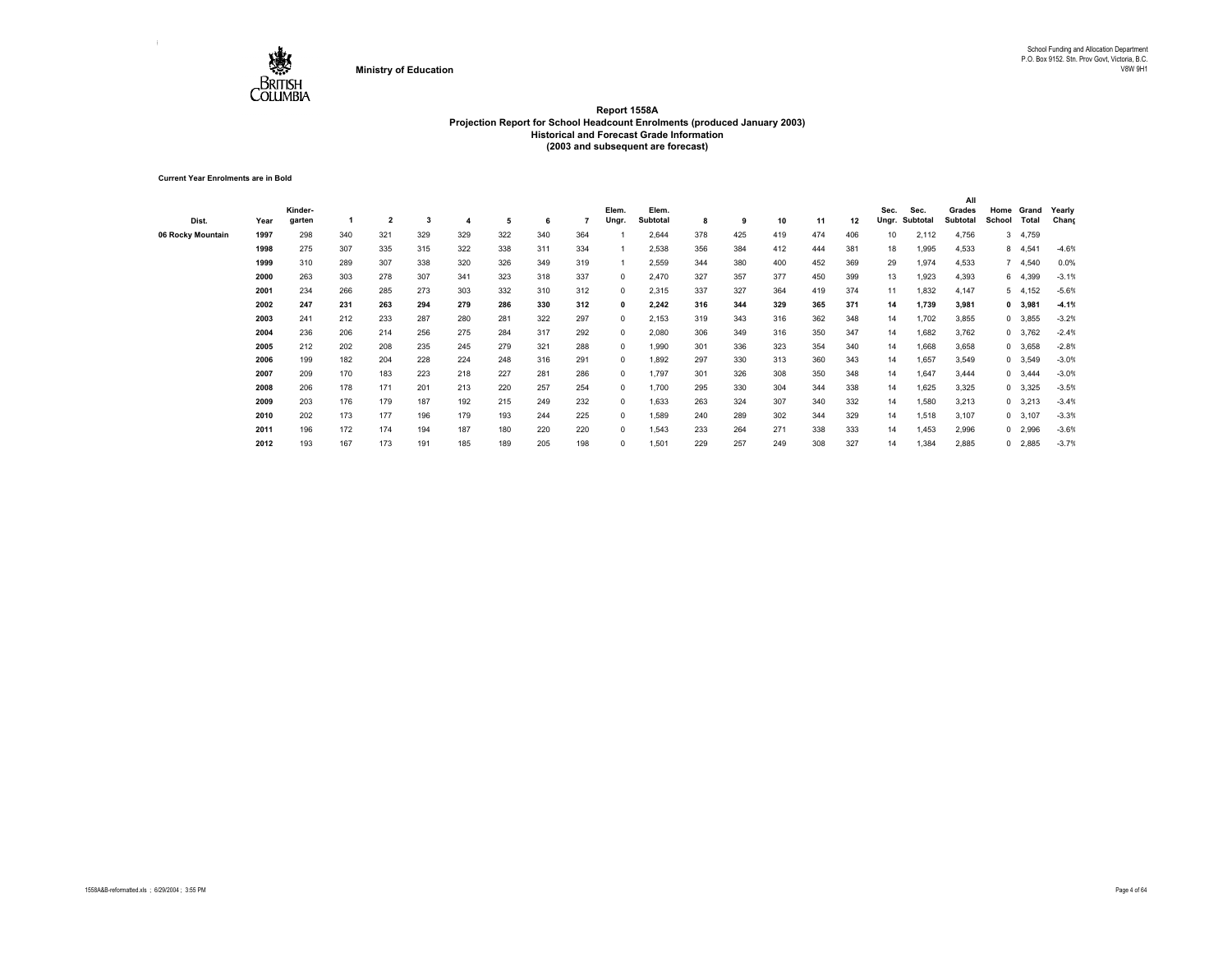

**Current Year Enrolments are in Bold**

| Dist.            | Year | Kinder-<br>garten |     | $\overline{\mathbf{2}}$ | 3   |     | 5   |     |     | Elem.<br>Ungr. | Elem.<br>Subtotal | 8   | 9   | 10  | 11  | 12  | Sec.<br>Ungr. | Sec.<br>Subtotal | All<br>Grades<br>Subtotal | Home<br>School | Grand<br>Total | Yearly<br>Chang |
|------------------|------|-------------------|-----|-------------------------|-----|-----|-----|-----|-----|----------------|-------------------|-----|-----|-----|-----|-----|---------------|------------------|---------------------------|----------------|----------------|-----------------|
| 08 Kootenay Lake | 1997 | 405               | 449 | 460                     | 493 | 496 | 510 | 528 | 565 |                | 3,907             | 608 | 558 | 548 | 533 | 539 | 112           | 2,898            | 6,805                     | 12             | 6,817          |                 |
|                  | 1998 | 391               | 426 | 438                     | 471 | 484 | 533 | 542 | 564 | $\Omega$       | 3,849             | 598 | 611 | 536 | 528 | 554 | 191           | 3,018            | 6,867                     |                | 2 6,869        | 0.8%            |
|                  | 1999 | 382               | 407 | 404                     | 433 | 476 | 474 | 526 | 547 |                | 3,656             | 592 | 580 | 612 | 580 | 531 | 128           | 3,023            | 6,679                     |                | 4 6,683        | $-2.7%$         |
|                  | 2000 | 375               | 398 | 401                     | 401 | 454 | 484 | 477 | 539 | 0              | 3,529             | 571 | 580 | 603 | 618 | 538 | 91            | 3,001            | 6,530                     |                | 6,531          | $-2.3%$         |
|                  | 2001 | 351               | 369 | 380                     | 405 | 403 | 448 | 478 | 499 |                | 3,334             | 552 | 588 | 578 | 597 | 609 | 97            | 3,021            | 6,355                     |                | 6 6,361        | $-2.6%$         |
|                  | 2002 | 335               | 369 | 369                     | 393 | 412 | 428 | 460 | 513 | 0              | 3,279             | 528 | 571 | 598 | 629 | 582 | 69            | 2,977            | 6,256                     |                | 4 6,260        | $-1.6%$         |
|                  | 2003 | 318               | 347 | 358                     | 373 | 396 | 399 | 430 | 489 | 0              | 3,110             | 496 | 572 | 570 | 599 | 568 | 67            | 2,872            | 5,982                     | 4              | 5,986          | $-4.4%$         |
|                  | 2004 | 320               | 329 | 337                     | 363 | 377 | 384 | 402 | 458 | 0              | 2,970             | 474 | 540 | 572 | 575 | 544 | 65            | 2,770            | 5,740                     |                | 4 5,744        | $-4.0%$         |
|                  | 2005 | 335               | 333 | 322                     | 343 | 369 | 367 | 388 | 429 | $\Omega$       | 2,886             | 448 | 520 | 546 | 578 | 526 | 64            | 2,682            | 5,568                     | 4              | 5,572          | $-3.0%$         |
|                  | 2006 | 319               | 351 | 328                     | 329 | 351 | 361 | 374 | 417 | 0              | 2,830             | 422 | 493 | 527 | 557 | 531 | 63            | 2,593            | 5,423                     |                | 4 5,427        | $-2.6%$         |
|                  | 2007 | 318               | 339 | 351                     | 340 | 342 | 348 | 372 | 406 | 0              | 2,816             | 413 | 468 | 504 | 541 | 514 | 62            | 2,502            | 5,318                     |                | 4 5,322        | $-1.9%$         |
|                  | 2008 | 326               | 339 | 340                     | 364 | 355 | 341 | 360 | 404 | 0              | 2,829             | 402 | 458 | 480 | 519 | 499 | 61            | 2,419            | 5,248                     |                | 4 5,252        | $-1.3%$         |
|                  | 2009 | 331               | 346 | 340                     | 353 | 379 | 353 | 354 | 392 | $^{\circ}$     | 2,848             | 400 | 447 | 470 | 495 | 478 | 60            | 2,350            | 5,198                     |                | 4 5,202        | $-1.0%$         |
|                  | 2010 | 336               | 352 | 347                     | 353 | 367 | 376 | 367 | 386 | 0              | 2,884             | 388 | 444 | 458 | 484 | 457 | 59            | 2,290            | 5,174                     |                | 4 5,178        | $-0.5%$         |
|                  | 2011 | 344               | 356 | 351                     | 359 | 365 | 363 | 388 | 398 | 0              | 2,924             | 381 | 430 | 453 | 471 | 447 | 58            | 2,240            | 5,164                     |                | 4 5,168        | $-0.2%$         |
|                  | 2012 | 353               | 364 | 355                     | 362 | 370 | 360 | 374 | 420 | 0              | 2,958             | 391 | 421 | 439 | 466 | 436 | 57            | 2,210            | 5,168                     |                | 4 5,172        | 0.1%            |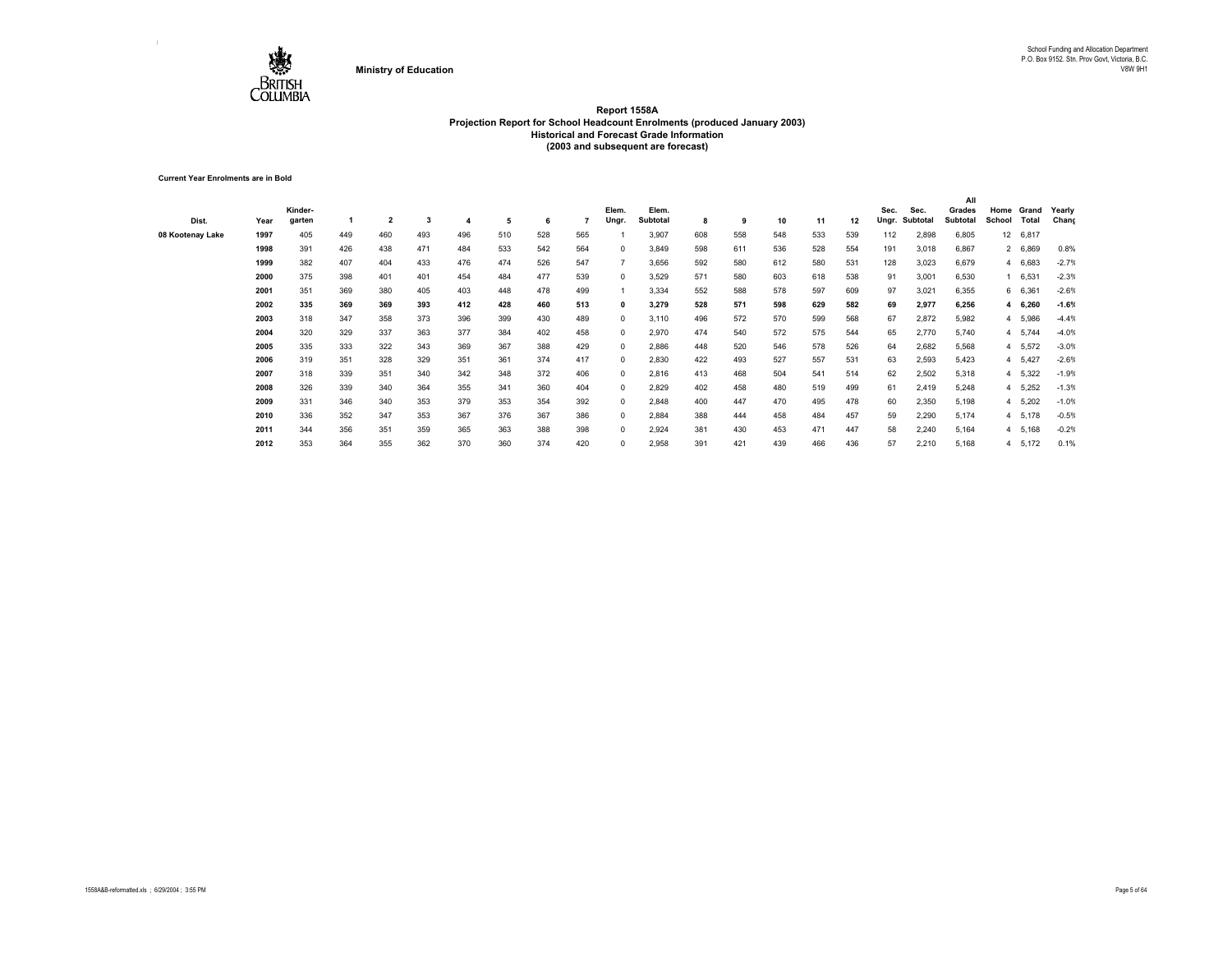

**Current Year Enrolments are in Bold**

|                |      |         |    |                |    |    |    |    |    |            |          |    |    |    |     |    |              |          | All      |                |       |                 |
|----------------|------|---------|----|----------------|----|----|----|----|----|------------|----------|----|----|----|-----|----|--------------|----------|----------|----------------|-------|-----------------|
|                |      | Kinder- |    |                |    |    |    |    |    | Elem.      | Elem.    |    |    |    |     |    | Sec.         | Sec.     | Grades   | Home           | Grand | Yearly          |
| Dist.          | Year | garten  |    | $\overline{2}$ | 3  |    | 5  | 6  |    | Ungr.      | Subtotal | 8  | 9  | 10 | 11  | 12 | Ungr.        | Subtotal | Subtotal | School         | Total | Chang           |
| 10 Arrow Lakes | 1997 | 59      | 58 | 73             | 50 | 68 | 66 | 58 | 68 | $\Omega$   | 500      | 81 | 62 | 93 | 81  | 86 | 6            | 409      | 909      | $\overline{2}$ | 911   |                 |
|                | 1998 | 71      | 57 | 53             | 70 | 50 | 65 | 64 | 52 | $^{\circ}$ | 482      | 70 | 78 | 73 | 103 | 77 | 11           | 412      | 894      | 5              | 899   | $-1.3%$         |
|                | 1999 | 65      | 68 | 61             | 51 | 69 | 45 | 61 | 66 | $\Omega$   | 486      | 51 | 75 | 74 | 108 | 88 | 9            | 405      | 891      | $\overline{4}$ | 895   | $-0.4%$         |
|                | 2000 | 65      | 71 | 67             | 64 | 58 | 64 | 42 | 67 | $\Omega$   | 498      | 68 | 55 | 61 | 103 | 74 |              | 365      | 863      | $^{\circ}$     | 863   | $-3.6%$         |
|                | 2001 | 49      | 59 | 68             | 62 | 63 | 55 | 61 | 42 | 0          | 459      | 69 | 67 | 51 | 71  | 92 | 0            | 350      | 809      | $\overline{4}$ | 813   | $-5.8%$         |
|                | 2002 | 40      | 44 | 60             | 65 | 56 | 58 | 54 | 65 | 0          | 442      | 36 | 61 | 57 | 51  | 61 | $\mathbf{0}$ | 266      | 708      | 4              | 712   | $-12.4^{\circ}$ |
|                | 2003 | 44      | 33 | 54             | 62 | 67 | 55 | 55 | 61 | $^{\circ}$ | 431      | 40 | 61 | 53 | 50  | 57 | $^{\circ}$   | 261      | 692      | $\overline{4}$ | 696   | $-2.2%$         |
|                | 2004 | 45      | 36 | 41             | 56 | 65 | 65 | 52 | 63 | $^{\circ}$ | 423      | 38 | 68 | 54 | 47  | 56 | $^{\circ}$   | 263      | 686      | $\overline{4}$ | 690   | $-0.9%$         |
|                | 2005 | 37      | 37 | 44             | 42 | 59 | 63 | 62 | 60 | $^{\circ}$ | 404      | 39 | 64 | 61 | 48  | 54 | $^{\circ}$   | 266      | 670      | $\overline{4}$ | 674   | $-2.3%$         |
|                | 2006 | 38      | 31 | 45             | 46 | 45 | 57 | 60 | 71 | $^{\circ}$ | 393      | 37 | 65 | 58 | 53  | 56 | $^{\circ}$   | 269      | 662      | $\overline{4}$ | 666   | $-1.2%$         |
|                | 2007 | 43      | 32 | 38             | 47 | 49 | 44 | 55 | 69 | $^{\circ}$ | 377      | 44 | 62 | 59 | 51  | 62 | $^{\circ}$   | 278      | 655      | $\overline{4}$ | 659   | $-1.1%$         |
|                | 2008 | 44      | 37 | 40             | 39 | 50 | 48 | 42 | 63 | $\Omega$   | 363      | 43 | 73 | 56 | 52  | 60 | $\Omega$     | 284      | 647      | $\overline{4}$ | 651   | $-1.2%$         |
|                | 2009 | 46      | 38 | 46             | 41 | 42 | 49 | 45 | 48 | $\Omega$   | 355      | 39 | 71 | 65 | 50  | 61 | 0            | 286      | 641      | $\overline{4}$ | 645   | $-0.9%$         |
|                | 2010 | 46      | 40 | 47             | 47 | 44 | 41 | 46 | 52 | $\Omega$   | 363      | 30 | 65 | 64 | 57  | 59 | $\Omega$     | 275      | 638      | $\overline{4}$ | 642   | $-0.5%$         |
|                | 2011 | 46      | 39 | 49             | 48 | 51 | 43 | 39 | 53 | $\Omega$   | 368      | 32 | 51 | 59 | 57  | 67 | $\Omega$     | 266      | 634      | $\overline{4}$ | 638   | $-0.6%$         |
|                | 2012 | 47      | 39 | 48             | 50 | 52 | 50 | 41 | 44 | 0          | 371      | 33 | 54 | 46 | 53  | 67 | $\Omega$     | 253      | 624      | 4              | 628   | $-1.6%$         |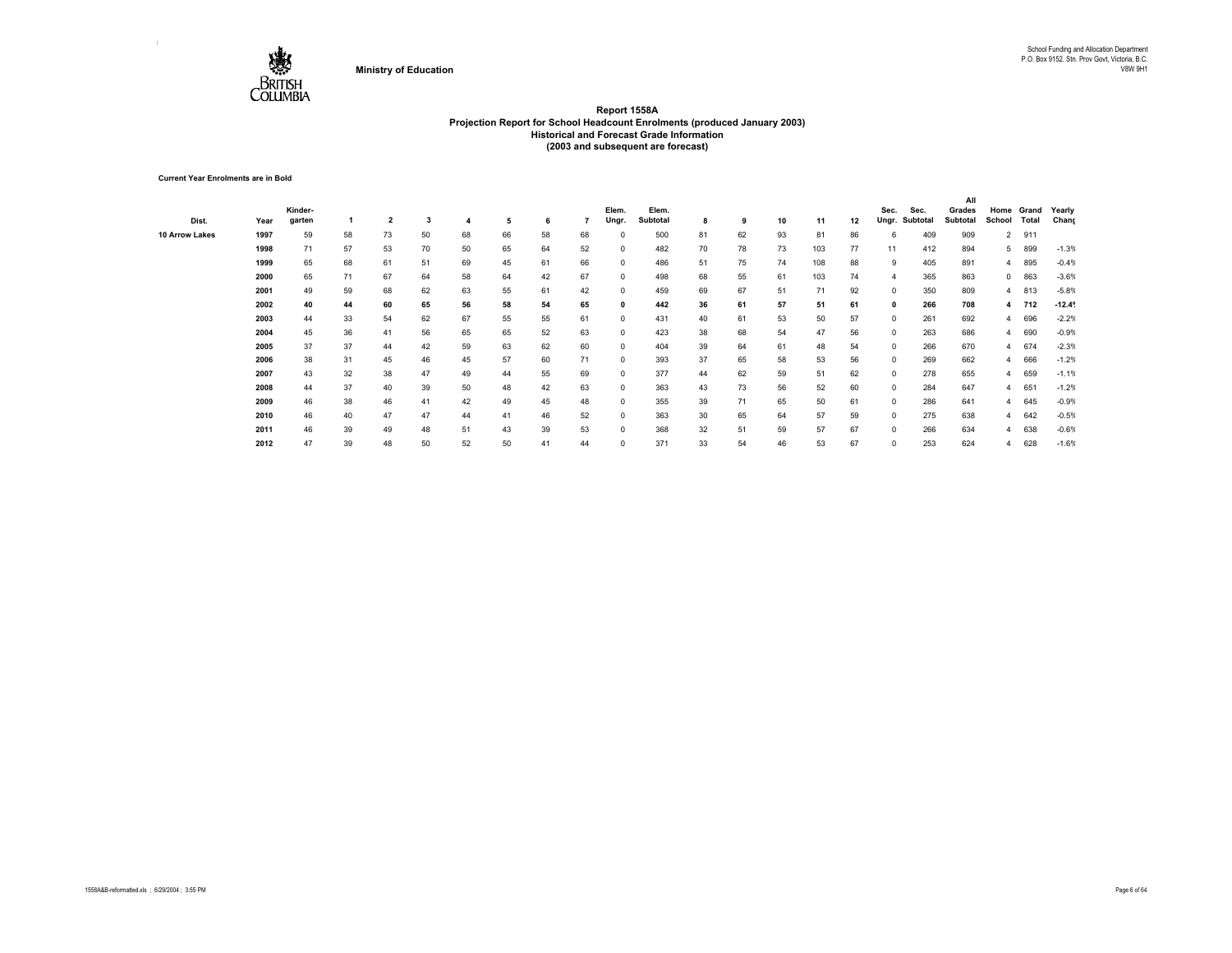

**Current Year Enrolments are in Bold**

|               |      |         |     |                |     |     |     |     |     |              |          |     |     |     |     |     |            |          | All      |             |          |         |
|---------------|------|---------|-----|----------------|-----|-----|-----|-----|-----|--------------|----------|-----|-----|-----|-----|-----|------------|----------|----------|-------------|----------|---------|
|               |      | Kinder- |     |                |     |     |     |     |     | Elem.        | Elem.    |     |     |     |     |     | Sec.       | Sec.     | Grades   | Home        | Grand    | Yearly  |
| Dist.         | Year | garten  |     | $\overline{2}$ | 3   |     | 5   | 6   |     | Ungr.        | Subtotal | 8   | 9   | 10  | 11  | 12  | Ungr.      | Subtotal | Subtotal | School      | Total    | Chang   |
| 19 Revelstoke | 1997 | 108     | 102 | 128            | 121 | 132 | 118 | 126 | 139 |              | 974      | 154 | 150 | 148 | 157 | 140 | $^{\circ}$ | 749      | 1,723    | $^{\circ}$  | 1,723    |         |
|               | 1998 | 105     | 106 | 99             | 126 | 114 | 127 | 114 | 127 | $^{\circ}$   | 918      | 148 | 140 | 140 | 126 | 136 | $^{\circ}$ | 690      | 1,608    |             | 0 1,608  | $-6.7%$ |
|               | 1999 | 108     | 104 | 102            | 101 | 124 | 108 | 128 | 113 | $^{\circ}$   | 888      | 132 | 143 | 141 | 137 | 131 | 3          | 687      | 1,575    |             | 8 1,583  | $-1.6%$ |
|               | 2000 | 107     | 104 | 99             | 103 | 101 | 122 | 109 | 124 | 0            | 869      | 118 | 130 | 134 | 158 | 140 | 3          | 683      | 1,552    |             | 6 1,558  | $-1.6%$ |
|               | 2001 | 103     | 108 | 105            | 96  | 97  | 109 | 114 | 112 | $^{\circ}$   | 844      | 121 | 111 | 132 | 152 | 117 | 14         | 647      | 1,491    |             | 11 1,502 | $-3.6%$ |
|               | 2002 | 91      | 94  | 106            | 105 | 95  | 104 | 104 | 117 | $\mathbf{0}$ | 816      | 118 | 125 | 119 | 144 | 125 | 5          | 636      | 1,452    |             | 9 1,461  | $-2.7%$ |
|               | 2003 | 84      | 88  | 97             | 100 | 100 | 108 | 100 | 107 | $^{\circ}$   | 784      | 105 | 138 | 119 | 142 | 118 | 5          | 627      | 1,411    | $9^{\circ}$ | 1,420    | $-2.8%$ |
|               | 2004 | 74      | 82  | 91             | 92  | 95  | 114 | 104 | 103 | $^{\circ}$   | 755      | 96  | 124 | 131 | 142 | 116 | 5          | 614      | 1,369    | 9           | 1,378    | $-3.0%$ |
|               | 2005 | 71      | 72  | 84             | 86  | 87  | 109 | 109 | 107 | $^{\circ}$   | 725      | 93  | 114 | 119 | 153 | 116 | 5          | 600      | 1,325    | 9           | 1,334    | $-3.2%$ |
|               | 2006 | 75      | 69  | 74             | 80  | 82  | 100 | 104 | 113 | $^{\circ}$   | 697      | 97  | 110 | 109 | 141 | 125 | 5          | 587      | 1,284    | 9           | 1,293    | $-3.1%$ |
|               | 2007 | 72      | 73  | 71             | 70  | 76  | 94  | 95  | 108 | $^{\circ}$   | 659      | 102 | 114 | 105 | 129 | 115 | 5          | 570      | 1,229    | 9           | 1,238    | $-4.3%$ |
|               | 2008 | 72      | 70  | 75             | 67  | 67  | 87  | 89  | 99  | $^{\circ}$   | 626      | 98  | 119 | 108 | 123 | 105 | 5          | 558      | 1,184    | 9           | 1,193    | $-3.6%$ |
|               | 2009 | 71      | 70  | 72             | 71  | 65  | 77  | 83  | 93  | $^{\circ}$   | 602      | 90  | 114 | 113 | 125 | 101 | 5          | 548      | 1,150    | 9           | 1,159    | $-2.8%$ |
|               | 2010 | 73      | 69  | 72             | 68  | 68  | 74  | 73  | 86  | $\Omega$     | 583      | 84  | 105 | 109 | 130 | 103 | 5          | 536      | 1,119    | 9           | ,128     | $-2.7%$ |
|               | 2011 | 73      | 71  | 71             | 68  | 65  | 78  | 70  | 76  | $\Omega$     | 572      | 77  | 98  | 101 | 126 | 107 | 5          | 514      | 1,086    | 9           | 1,095    | $-2.9%$ |
|               | 2012 | 74      | 71  | 73             | 67  | 65  | 75  | 74  | 73  | $\Omega$     | 572      | 68  | 91  | 94  | 118 | 105 |            | 481      | 1,053    |             | 9 1,062  | $-3.0%$ |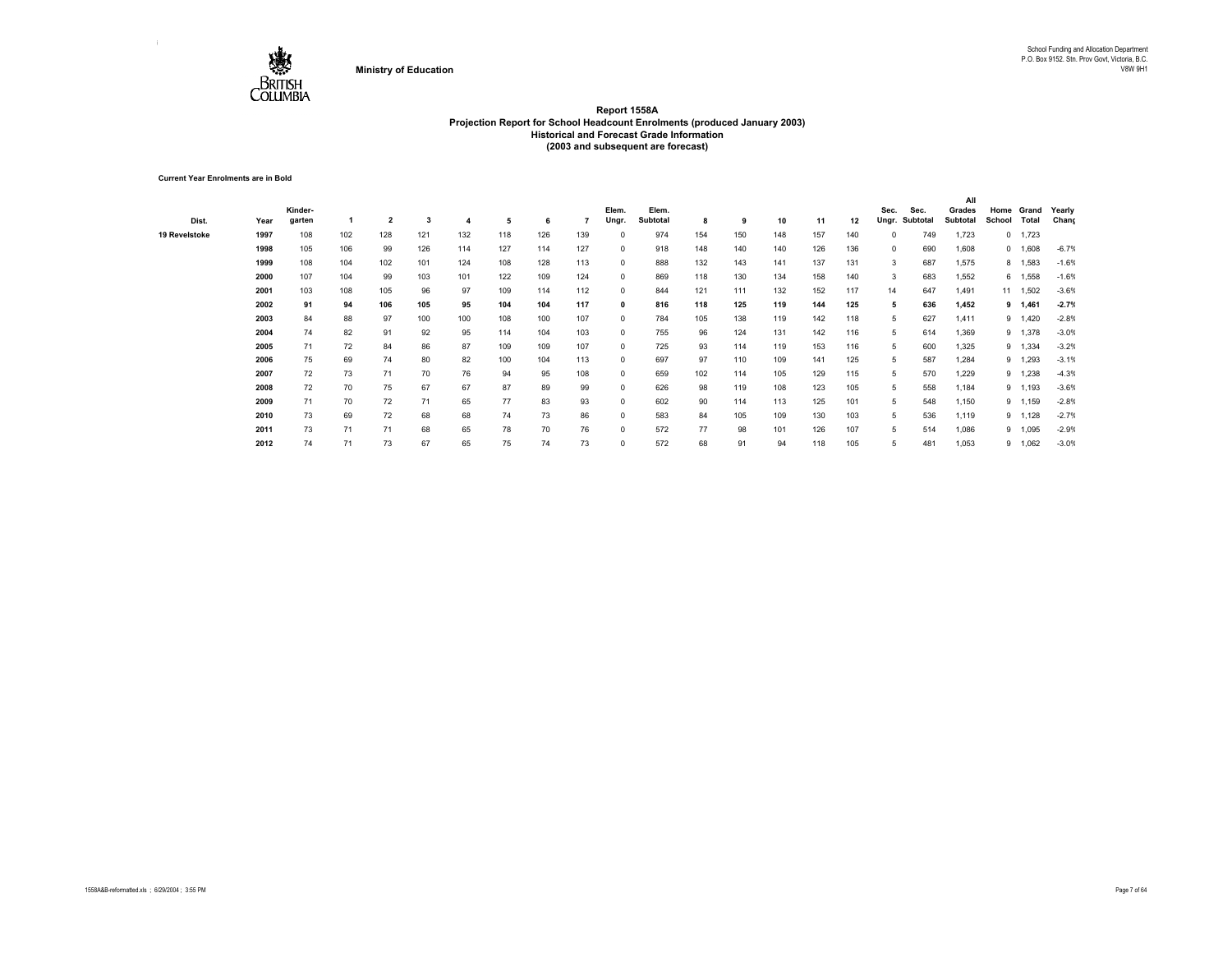

**Current Year Enrolments are in Bold**

|             |      |         |     |                |     |     |     |     |     |            |          |     |     |     |     |     |                |          | All      |                  |                 |         |
|-------------|------|---------|-----|----------------|-----|-----|-----|-----|-----|------------|----------|-----|-----|-----|-----|-----|----------------|----------|----------|------------------|-----------------|---------|
|             |      | Kinder- |     |                |     |     |     |     |     | Elem.      | Elem.    |     |     |     |     |     | Sec.           | Sec.     | Grades   | Home             | Grand           | Yearly  |
| Dist.       | Year | garten  |     | $\overline{2}$ | 3   |     | 5   | 6   |     | Ungr.      | Subtotal | 8   | 9   | 10  | 11  | 12  | Ungr.          | Subtotal | Subtotal | School           | Total           | Chang   |
| 20 Kootenay | 1997 | 378     | 430 | 426            | 405 | 430 | 414 | 413 | 484 |            | 3,380    | 500 | 579 | 552 | 555 | 491 | 32             | 2,709    | 6,089    | 12 <sup>12</sup> | 6,101           |         |
| -Columbia   | 1998 | 363     | 396 | 443            | 422 | 414 | 431 | 414 | 421 | $\Omega$   | 3,304    | 512 | 500 | 575 | 598 | 508 | 0              | 2,693    | 5,997    |                  | 12 6,009        | $-1.5%$ |
|             | 1999 | 343     | 365 | 396            | 433 | 420 | 405 | 434 | 403 | $^{\circ}$ | 3,199    | 453 | 529 | 522 | 586 | 526 | $\overline{2}$ | 2,618    | 5,817    |                  | 6 5,823         | $-3.1%$ |
|             | 2000 | 366     | 360 | 358            | 391 | 448 | 418 | 425 | 458 | 0          | 3,224    | 442 | 459 | 541 | 546 | 522 | 6              | 2,516    | 5,740    |                  | 2 5,742         | $-1.4%$ |
|             | 2001 | 299     | 359 | 352            | 355 | 386 | 430 | 427 | 420 | $^{\circ}$ | 3,028    | 463 | 451 | 463 | 525 | 530 | 5              | 2,437    | 5,465    |                  | 2 5,467         | $-4.8%$ |
|             | 2002 | 293     | 308 | 343            | 342 | 346 | 372 | 426 | 425 | 17         | 2,872    | 421 | 444 | 483 | 451 | 513 | 21             | 2,333    | 5,205    |                  | 0 5,205         | $-4.8%$ |
|             | 2003 | 277     | 275 | 319            | 322 | 333 | 329 | 407 | 429 | 16         | 2,707    | 434 | 426 | 468 | 424 | 467 | 20             | 2,239    | 4,946    |                  | 0, 4,946        | $-5.0%$ |
|             | 2004 | 279     | 259 | 284            | 298 | 312 | 316 | 359 | 411 | 15         | 2,533    | 440 | 441 | 452 | 412 | 445 | 20             | 2,210    | 4,743    |                  | 0, 4,743        | $-4.1%$ |
|             | 2005 | 273     | 266 | 272            | 269 | 293 | 301 | 351 | 368 | 14         | 2,407    | 428 | 456 | 477 | 408 | 444 | 20             | 2,233    | 4,640    |                  | 0 4,640         | $-2.2%$ |
|             | 2006 | 255     | 261 | 280            | 258 | 265 | 283 | 335 | 360 | 13         | 2,310    | 386 | 445 | 493 | 429 | 442 | 20             | 2,215    | 4,525    |                  | 0, 4,525        | $-2.5%$ |
|             | 2007 | 257     | 244 | 275            | 266 | 256 | 258 | 317 | 345 | 12         | 2,230    | 377 | 403 | 483 | 444 | 465 | 20             | 2,192    | 4,422    |                  | $0 \quad 4.422$ | $-2.3%$ |
|             | 2008 | 249     | 245 | 257            | 262 | 264 | 249 | 288 | 328 | 12         | 2,154    | 361 | 393 | 440 | 438 | 482 | 20             | 2,134    | 4,288    | $^{\circ}$       | 4,288           | $-3.0%$ |
|             | 2009 | 246     | 238 | 259            | 245 | 260 | 256 | 277 | 299 | 12         | 2,092    | 343 | 377 | 429 | 403 | 473 | 20             | 2,045    | 4,137    |                  | 0, 4, 137       | $-3.5%$ |
|             | 2010 | 245     | 235 | 252            | 246 | 244 | 252 | 285 | 288 | 12         | 2,059    | 313 | 358 | 411 | 391 | 435 | 19             | 1,927    | 3,986    |                  | 0 3,986         | $-3.6%$ |
|             | 2011 | 248     | 234 | 249            | 239 | 246 | 237 | 281 | 296 | 12         | 2,042    | 301 | 328 | 391 | 375 | 421 | 18             | 1,834    | 3,876    |                  | 0 3,876         | $-2.8%$ |
|             | 2012 | 250     | 236 | 248            | 236 | 239 | 239 | 264 | 292 | 12         | 2,016    | 310 | 316 | 359 | 358 | 405 | 17             | 1,765    | 3,781    |                  | $0$ 3,781       | $-2.5%$ |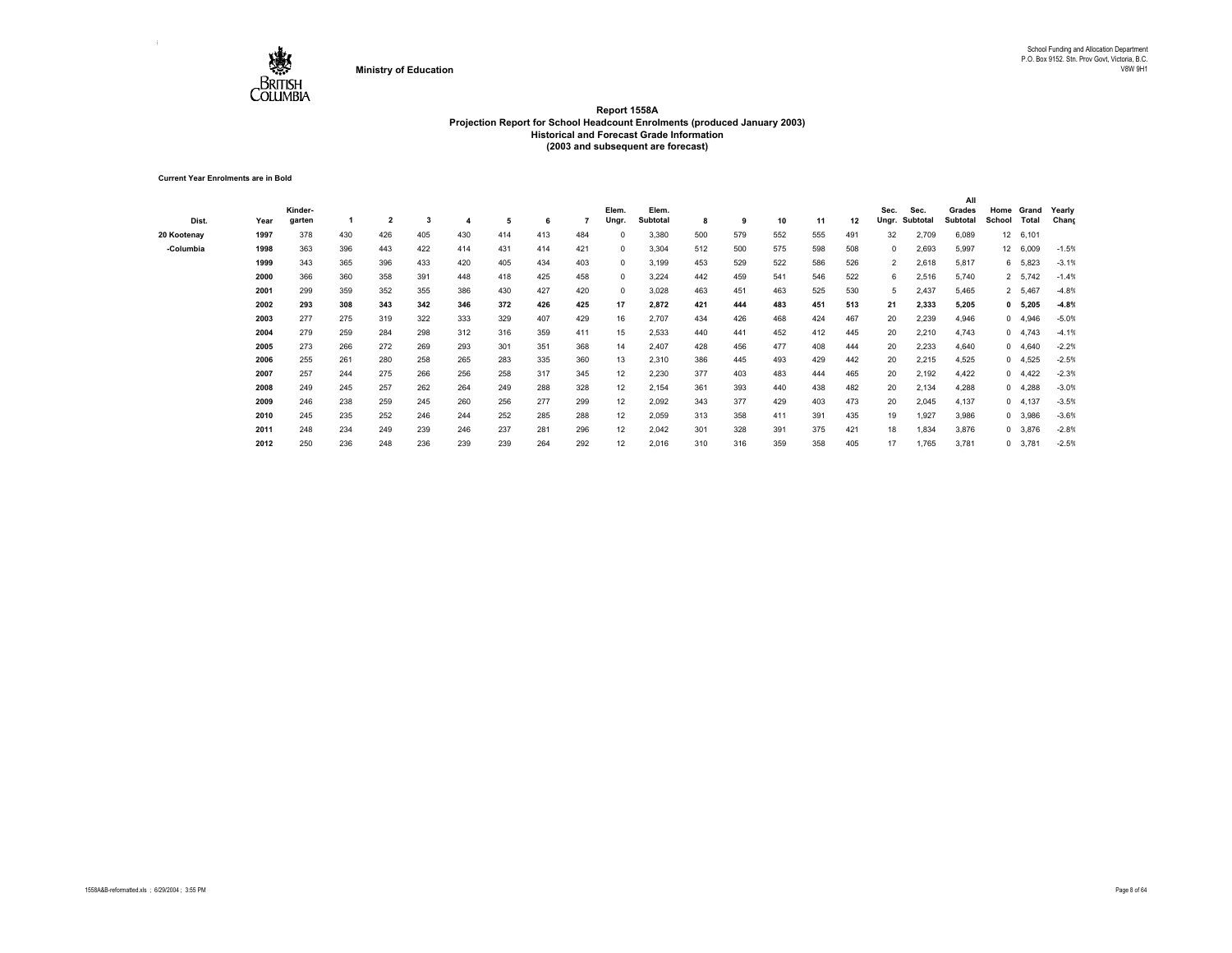

**Current Year Enrolments are in Bold**

| Dist.     | Year | Kinder-<br>garten |     | $\overline{\mathbf{2}}$ | 3   |     | 5   | 6   |     | Elem.<br>Ungr. | Elem.<br>Subtotal | 8   | 9   | 10  | 11    | 12    | Sec.<br>Ungr. | Sec.<br>Subtotal | All<br>Grades<br><b>Subtotal</b> | Home<br>School | Grand<br>Total | Yearly<br>Chang |
|-----------|------|-------------------|-----|-------------------------|-----|-----|-----|-----|-----|----------------|-------------------|-----|-----|-----|-------|-------|---------------|------------------|----------------------------------|----------------|----------------|-----------------|
| 22 Vernon | 1997 | 636               | 694 | 738                     | 682 | 761 | 729 | 750 | 760 |                | 5,757             | 841 | 869 | 900 | 937   | 1,046 | 17            | 4,610            | 10,367                           |                | 24 10,391      |                 |
|           | 1998 | 597               | 655 | 687                     | 754 | 694 | 753 | 733 | 746 | 6              | 5,625             | 815 | 888 | 876 | 1,051 | 976   |               | 4,607            | 10,232                           |                | 18 10,250      | $-1.4%$         |
|           | 1999 | 602               | 630 | 648                     | 699 | 738 | 705 | 761 | 747 | $^{\circ}$     | 5,530             | 798 | 844 | 937 | 1,035 | 1,072 | 0             | 4,686            | 10,216                           |                | 17 10,233      | $-0.2%$         |
|           | 2000 | 602               | 628 | 649                     | 672 | 703 | 751 | 715 | 752 | $^{\circ}$     | 5,472             | 812 | 811 | 873 | 983   | 1,083 | 0             | 4,562            | 10,034                           |                | 15 10,049      | $-1.8%$         |
|           | 2001 | 575               | 631 | 634                     | 658 | 703 | 724 | 755 | 729 | $^{\circ}$     | 5,409             | 796 | 816 | 822 | 892   | 907   | 0             | 4,233            | 9,642                            |                | 11 9,653       | $-3.9%$         |
|           | 2002 | 546               | 588 | 642                     | 658 | 661 | 727 | 751 | 786 | 0              | 5,359             | 786 | 836 | 871 | 893   | 854   | 0             | 4,240            | 9,599                            |                | 9,606          | $-0.5%$         |
|           | 2003 | 524               | 559 | 634                     | 626 | 634 | 706 | 723 | 775 | $^{\circ}$     | 5,181             | 772 | 827 | 864 | 879   | 850   | 0             | 4,192            | 9,373                            |                | 9,380          | $-2.4%$         |
|           | 2004 | 526               | 538 | 604                     | 619 | 604 | 679 | 703 | 746 | 0              | 5,019             | 762 | 813 | 856 | 871   | 837   | 0             | 4,139            | 9,158                            |                | 9,165          | $-2.3%$         |
|           | 2005 | 513               | 542 | 584                     | 594 | 600 | 650 | 679 | 728 | 0              | 4,890             | 737 | 805 | 845 | 865   | 831   | 0             | 4,083            | 8,973                            |                | 8,980          | $-2.0%$         |
|           | 2006 | 518               | 533 | 593                     | 580 | 582 | 651 | 655 | 709 | 0              | 4,821             | 725 | 785 | 841 | 859   | 829   | 0             | 4,039            | 8,860                            |                | 8,867          | $-1.3%$         |
|           | 2007 | 533               | 544 | 591                     | 595 | 576 | 639 | 663 | 691 | $^{\circ}$     | 4,832             | 712 | 777 | 826 | 859   | 827   | 0             | 4,001            | 8,833                            |                | 8,840          | $-0.3%$         |
|           | 2008 | 552               | 561 | 604                     | 595 | 591 | 633 | 653 | 700 | $^{\circ}$     | 4,889             | 696 | 765 | 819 | 847   | 827   | 0             | 3,954            | 8,843                            |                | 8,850          | 0.1%            |
|           | 2009 | 571               | 581 | 623                     | 608 | 592 | 649 | 647 | 689 | 0              | 4,960             | 704 | 749 | 807 | 841   | 816   | 0             | 3,917            | 8,877                            |                | 7 8,884        | 0.4%            |
|           | 2010 | 594               | 601 | 645                     | 626 | 605 | 651 | 664 | 683 | $^{\circ}$     | 5,069             | 694 | 757 | 791 | 831   | 810   | 0             | 3,883            | 8,952                            |                | 7 8,959        | 0.8%            |
|           | 2011 | 612               | 624 | 666                     | 648 | 622 | 665 | 666 | 700 | 0              | 5,203             | 688 | 746 | 798 | 815   | 800   | 0             | 3,847            | 9,050                            |                | 9,057          | 1.1%            |
|           | 2012 | 630               | 642 | 691                     | 668 | 643 | 683 | 680 | 702 | $\Omega$       | 5,339             | 703 | 740 | 787 | 819   | 786   | 0             | 3,835            | 9,174                            |                | 9,181          | 1.4%            |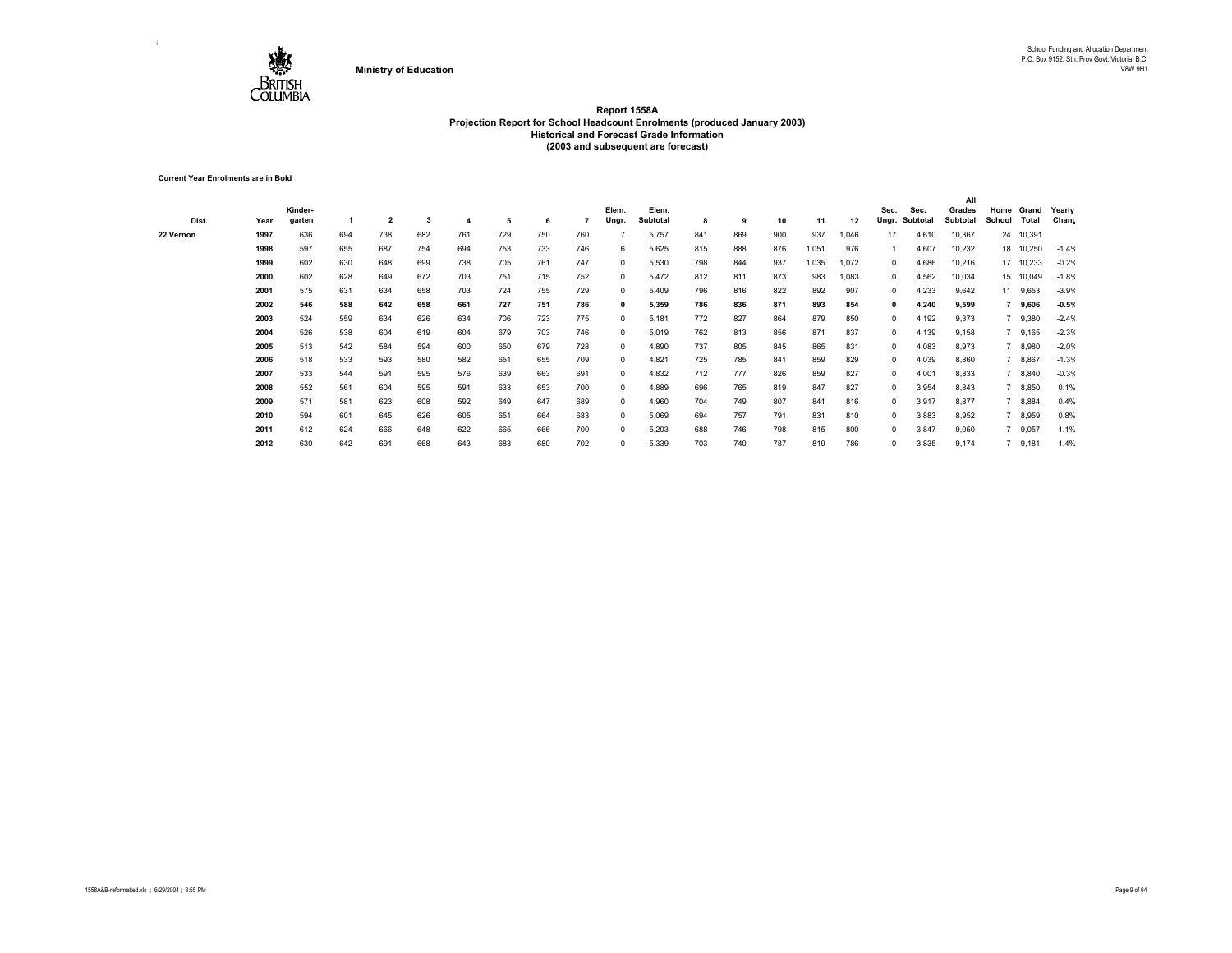

**Current Year Enrolments are in Bold**

| Dist.      | Year | Kinder-<br>garten |       | $\overline{2}$ |       |       | 5     | 6     |       | Elem.<br>Ungr. | Elem.<br>Subtotal | 8     | 9     | 10    | 11    | 12    | Sec.<br>Ungr. | Sec.<br>Subtotal | All<br>Grades<br>Subtotal | Home<br>School | Grand<br>Total | Yearly<br>Chang |
|------------|------|-------------------|-------|----------------|-------|-------|-------|-------|-------|----------------|-------------------|-------|-------|-------|-------|-------|---------------|------------------|---------------------------|----------------|----------------|-----------------|
| 23 Central | 1997 | 1,537             | 1,546 | 1,675          | 1,736 | 1,708 | 1.710 | 1.664 | 1,881 | 17             | 13,474            | 1,797 | 1.787 | 1,879 | .778  | 1.784 | 34            | 9,059            | 22,533                    |                | 9 22,542       |                 |
| Okanagan   | 1998 | 1,467             | 1,569 | 1,572          | 1,695 | 1,749 | 1,708 | 1,705 | 1,674 | 15             | 13,154            | 1,952 | 1,899 | 1,895 | 2,016 | 1,820 | 0             | 9,582            | 22,736                    |                | 10 22,746      | 0.9%            |
|            | 1999 | 1,496             | 1,506 | 1,627          | 1,618 | 1,747 | 1,802 | 1,754 | 1,748 | $^{\circ}$     | 13,298            | 1,759 | 1,994 | 1,942 | 2,127 | 1,806 | 0             | 9,628            | 22,926                    |                | 12 22,938      | 0.8%            |
|            | 2000 | .448              | 1,545 | 1,512          | 1,629 | 1,649 | 1,753 | 1,847 | 1.805 |                | 13,189            | 1,838 | 1.766 | 2,080 | 2,117 | 1,932 | 0             | 9,733            | 22,922                    |                | 3 22,925       | $-0.19$         |
|            | 2001 | .394              | 1,475 | 1,553          | 1,552 | 1,636 | 1,679 | 1,779 | 1.890 | $^{\circ}$     | 12,958            | 1,850 | 1.829 | 1,850 | 2,310 | 2,018 | $\Omega$      | 9,857            | 22,815                    |                | 1 22,816       | $-0.5%$         |
|            | 2002 | 1.376             | 1,406 | 1,498          | 1,571 | 1,603 | 1.632 | 1,710 | 1.806 | $\mathbf{0}$   | 12,602            | 1,909 | 1.885 | 1.872 | 2.057 | 2,101 | 11            | 9,835            | 22,437                    |                | 2 22,439       | $-1.7%$         |
|            | 2003 | 1,344             | 1,305 | 1,455          | 1,582 | 1,609 | 1,596 | 1,688 | 1.778 | $\Omega$       | 12,357            | 1,935 | 1.929 | 1,855 | 2,029 | 2,086 | 11            | 9,845            | 22,202                    |                | 2 22,204       | $-1.0%$         |
|            | 2004 | 1,362             | 1,280 | 1,357          | 1,542 | 1,624 | 1,606 | 1,655 | 1.760 | $^{\circ}$     | 12,186            | 1,911 | 1,958 | 1,898 | 2,015 | 2,059 | 11            | 9,852            | 22,038                    |                | 2 22,040       | $-0.7%$         |
|            | 2005 | .392              | 1,298 | 1,334          | 1,443 | 1,585 | 1,622 | 1,667 | 1,728 | $^{\circ}$     | 12,069            | 1,894 | 1,938 | 1,929 | 2,057 | 2,049 | 11            | 9,878            | 21,947                    |                | 2 21,949       | $-0.4%$         |
|            | 2006 | .364              | 1,328 | 1,353          | 1,421 | 1.489 | 1,587 | 1.686 | 1.742 | $^{\circ}$     | 11,970            | 1.865 | 1.925 | 1,916 | 2,093 | 2,097 | 11            | 9,907            | 21,877                    |                | 2 21,879       | $-0.3%$         |
|            | 2007 | 1,371             | 1,304 | 1,385          | 1.442 | 1.468 | 1,495 | 1,653 | 1.763 | $\Omega$       | 11,881            | 1,881 | 1.899 | 1,907 | 2,088 | 2,137 | 11            | 9,923            | 21,804                    |                | 2 21,806       | $-0.3%$         |
|            | 2008 | 1.412             | 1,312 | 1,364          | 1.478 | 1.493 | 1,476 | 1,561 | 1.732 | $^{\circ}$     | 11,828            | 1,904 | 1.916 | 1,885 | 2,082 | 2,134 | 11            | 9,932            | 21,760                    |                | 2 21,762       | $-0.29$         |
|            | 2009 | 1,437             | 1,351 | 1,373          | 1,457 | 1,529 | 1,501 | 1,543 | 1,638 | $^{\circ}$     | 11,829            | 1,872 | 1,938 | 1,899 | 2,062 | 2,127 | 11            | 9,909            | 21,738                    |                | 2 21,740       | $-0.19$         |
|            | 2010 | 1.443             | 1,375 | 1,413          | 1,467 | 1,510 | 1,538 | 1,569 | 1.620 | $^{\circ}$     | 11,935            | 1,777 | 1,908 | 1,922 | 2,076 | 2,108 | 11            | 9,802            | 21,737                    |                | 2 21,739       | 0.0%            |
|            | 2011 | 1.472             | 1,380 | 1,438          | 1,509 | 1,521 | 1,519 | 1,607 | 1.646 | $^{\circ}$     | 12,092            | 1,756 | 1,815 | 1,896 | 2,097 | 2,122 | 11            | 9,697            | 21,789                    |                | 2 21,791       | 0.2%            |
|            | 2012 | 1,504             | 1,408 | 1,444          | 1,536 | 1,565 | 1,531 | 1,589 | 1,686 | $\Omega$       | 12,263            | 1,784 | 1,794 | 1,811 | 2,075 | 2,145 | 11            | 9,620            | 21,883                    |                | 2 21,885       | 0.4%            |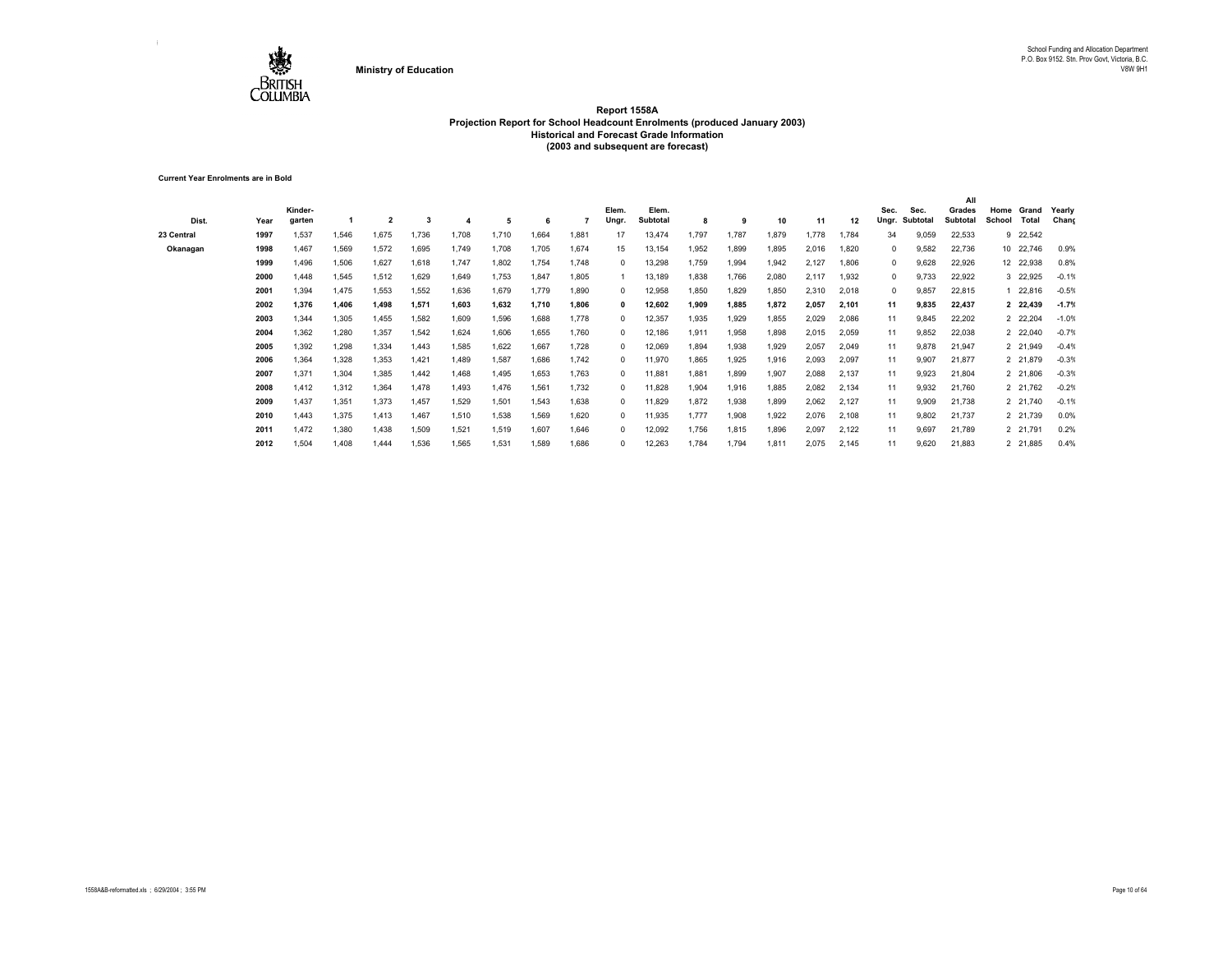

**Current Year Enrolments are in Bold**

|            |      |         |     |                         |     |     |     |     |     |            |                 |     |     |     |       |     |       |          | All      |        |           |         |
|------------|------|---------|-----|-------------------------|-----|-----|-----|-----|-----|------------|-----------------|-----|-----|-----|-------|-----|-------|----------|----------|--------|-----------|---------|
|            |      | Kinder- |     |                         |     |     |     |     |     | Elem.      | Elem.           |     |     |     |       |     | Sec.  | Sec.     | Grades   | Home   | Grand     | Yearly  |
| Dist.      | Year | garten  |     | $\overline{\mathbf{2}}$ | 3   | 4   | 5   | 6   |     | Ungr.      | <b>Subtotal</b> | 8   | 9   | 10  | 11    | 12  | Ungr. | Subtotal | Subtotal | School | Total     | Chang   |
| 27 Cariboo | 1997 | 536     | 550 | 566                     | 592 | 640 | 642 | 614 | 688 | 11         | 4,839           | 736 | 760 | 775 | 1,390 | 866 | 164   | 4,691    | 9,530    |        | 9 9,539   |         |
| -Chilcotin | 1998 | 495     | 533 | 541                     | 554 | 579 | 621 | 636 | 603 | 0          | 4,562           | 694 | 686 | 797 | 1,427 | 822 | 145   | 4,571    | 9,133    |        | 10 9,143  | $-4.2%$ |
|            | 1999 | 486     | 491 | 529                     | 537 | 549 | 584 | 614 | 645 | $^{\circ}$ | 4,435           | 656 | 716 | 774 | 1,280 | 890 | 64    | 4,380    | 8,815    |        | 14 8,829  | $-3.4%$ |
|            | 2000 | 444     | 492 | 486                     | 512 | 544 | 541 | 583 | 614 |            | 4,223           | 676 | 654 | 722 | 1,274 | 904 | 59    | 4,289    | 8,512    |        | 11 8,523  | $-3.5%$ |
|            | 2001 | 414     | 434 | 478                     | 476 | 501 | 541 | 543 | 579 | 5          | 3,971           | 659 | 654 | 656 | 1,303 | 870 | 55    | 4,197    | 8,168    |        | $3$ 8,171 | $-4.1%$ |
|            | 2002 | 403     | 406 | 418                     | 456 | 442 | 484 | 517 | 520 | 3          | 3,649           | 619 | 636 | 656 | 1,126 | 819 | 63    | 3,919    | 7,568    |        | 5 7,573   | $-7.3%$ |
|            | 2003 | 366     | 382 | 417                     | 449 | 422 | 450 | 479 | 477 | 3          | 3,445           | 591 | 629 | 627 | 1,080 | 778 | 61    | 3,766    | 7,211    |        | 5 7,216   | $-4.7%$ |
|            | 2004 | 338     | 348 | 394                     | 451 | 417 | 431 | 446 | 444 | 3          | 3,272           | 548 | 607 | 626 | 1,050 | 754 | 60    | 3,645    | 6,917    |        | 5 6,922   | $-4.1%$ |
|            | 2005 | 308     | 321 | 359                     | 427 | 418 | 427 | 430 | 415 | 3          | 3,108           | 514 | 567 | 610 | 1,059 | 739 | 60    | 3,549    | 6,657    |        | 5 6,662   | $-3.8%$ |
|            | 2006 | 277     | 292 | 331                     | 390 | 396 | 430 | 426 | 400 | 3          | 2,945           | 482 | 532 | 571 | 1,041 | 744 | 59    | 3,429    | 6,374    |        | 5 6,379   | $-4.2%$ |
|            | 2007 | 296     | 270 | 309                     | 368 | 369 | 415 | 437 | 404 | 3          | 2,871           | 474 | 507 | 544 | 994   | 736 | 58    | 3,313    | 6,184    |        | 5 6,189   | $-3.0%$ |
|            | 2008 | 295     | 289 | 286                     | 344 | 348 | 386 | 422 | 415 | 3          | 2,788           | 478 | 498 | 518 | 947   | 701 | 57    | 3,199    | 5,987    |        | 5 5,992   | $-3.2%$ |
|            | 2009 | 288     | 288 | 307                     | 319 | 325 | 365 | 393 | 401 | 3          | 2,689           | 489 | 502 | 508 | 904   | 667 | 56    | 3,126    | 5,815    |        | 5 5,820   | $-2.9%$ |
|            | 2010 | 282     | 282 | 306                     | 341 | 302 | 341 | 371 | 373 | 3          | 2,601           | 474 | 513 | 511 | 885   | 637 | 55    | 3,075    | 5,676    |        | 5 5,681   | $-2.4%$ |
|            | 2011 | 281     | 276 | 299                     | 340 | 323 | 317 | 348 | 352 | 3          | 2,539           | 442 | 497 | 522 | 888   | 625 | 54    | 3,028    | 5,567    |        | 5 5,572   | $-1.9%$ |
|            | 2012 | 278     | 276 | 294                     | 334 | 323 | 339 | 324 | 330 |            | 2,501           | 418 | 465 | 508 | 905   | 629 | 53    | 2,978    | 5,479    |        | 5 5,484   | $-1.6%$ |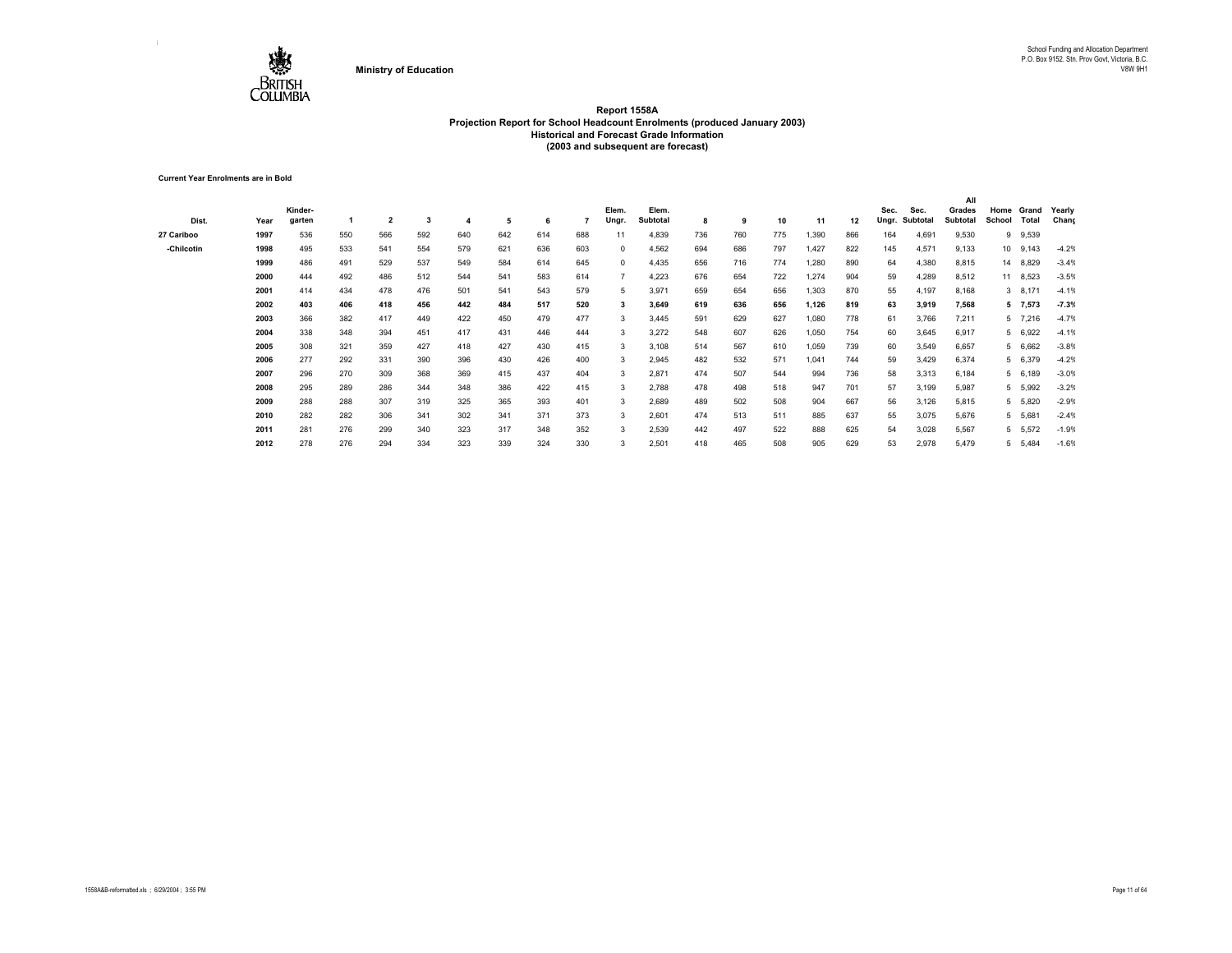

**Current Year Enrolments are in Bold**

|            |      |         |     |                         |     |     |     |     |     |              |          |     |     |     |     |     |       |          | All      |        |                |         |
|------------|------|---------|-----|-------------------------|-----|-----|-----|-----|-----|--------------|----------|-----|-----|-----|-----|-----|-------|----------|----------|--------|----------------|---------|
|            |      | Kinder- |     |                         |     |     |     |     |     | Elem.        | Elem.    |     |     |     |     |     | Sec.  | Sec.     | Grades   | Home   | Grand          | Yearly  |
| Dist.      | Year | garten  |     | $\overline{\mathbf{2}}$ | 3   |     | 5   | 6   |     | Ungr.        | Subtotal | 8   | 9   | 10  | 11  | 12  | Ungr. | Subtotal | Subtotal | School | Total          | Chang   |
| 28 Quesnel | 1997 | 351     | 349 | 393                     | 418 | 357 | 419 | 420 | 440 | $^{\circ}$   | 3,147    | 529 | 456 | 461 | 440 | 442 | 8     | 2,336    | 5,483    | 67     | 5,550          |         |
|            | 1998 | 348     | 352 | 326                     | 394 | 391 | 358 | 404 | 416 | $^{\circ}$   | 2,989    | 440 | 467 | 490 | 474 | 387 | 6     | 2,264    | 5,253    |        | 5,260          | $-5.2%$ |
|            | 1999 | 330     | 333 | 338                     | 318 | 388 | 376 | 362 | 405 | $^{\circ}$   | 2,850    | 424 | 428 | 517 | 445 | 407 | 0     | 2,221    | 5,071    |        | 2 5,073        | $-3.6%$ |
|            | 2000 | 312     | 335 | 325                     | 332 | 310 | 377 | 357 | 352 | $^{\circ}$   | 2,700    | 438 | 402 | 508 | 462 | 407 | 0     | 2,217    | 4,917    |        | 4 4,921        | $-3.0%$ |
|            | 2001 | 305     | 305 | 323                     | 329 | 319 | 298 | 365 | 344 | $^{\circ}$   | 2,588    | 375 | 419 | 434 | 443 | 406 | 0     | 2,077    | 4,665    |        | 6 4,671        | $-5.1%$ |
|            | 2002 | 271     | 316 | 300                     | 317 | 330 | 319 | 288 | 354 | $\mathbf{0}$ | 2,495    | 385 | 365 | 430 | 428 | 383 | 14    | 2,005    | 4,500    |        | 0, 4,500       | $-3.7%$ |
|            | 2003 | 228     | 292 | 312                     | 306 | 332 | 336 | 272 | 323 | $^{\circ}$   | 2,401    | 395 | 360 | 412 | 408 | 372 | 14    | 1,961    | 4,362    |        | 04,362         | $-3.1%$ |
|            | 2004 | 220     | 246 | 288                     | 318 | 321 | 339 | 287 | 306 | $^{\circ}$   | 2,325    | 363 | 371 | 408 | 394 | 357 | 14    | 1,907    | 4,232    |        | $0$ 4,232      | $-3.0%$ |
|            | 2005 | 193     | 237 | 242                     | 294 | 334 | 328 | 290 | 323 | $^{\circ}$   | 2,241    | 346 | 343 | 422 | 392 | 348 | 14    | 1,865    | 4,106    |        | 0, 4, 106      | $-3.0%$ |
|            | 2006 | 196     | 209 | 234                     | 248 | 308 | 341 | 280 | 327 | $^{\circ}$   | 2,143    | 365 | 327 | 393 | 404 | 348 | 14    | 1,851    | 3,994    |        | 0 3,994        | $-2.7%$ |
|            | 2007 | 217     | 212 | 207                     | 240 | 260 | 315 | 292 | 315 | $^{\circ}$   | 2,058    | 369 | 344 | 374 | 381 | 358 | 14    | 1,840    | 3,898    |        | 0 3,898        | $-2.4%$ |
|            | 2008 | 213     | 234 | 210                     | 212 | 251 | 266 | 270 | 328 | $^{\circ}$   | 1.984    | 357 | 348 | 392 | 364 | 337 | 14    | 1,812    | 3,796    |        | 0 3,796        | $-2.6%$ |
|            | 2009 | 208     | 230 | 232                     | 215 | 222 | 257 | 227 | 304 | $^{\circ}$   | 1,895    | 370 | 337 | 396 | 377 | 321 | 14    | 1,815    | 3,710    |        | 0 3,710        | $-2.3%$ |
|            | 2010 | 204     | 225 | 228                     | 238 | 225 | 227 | 219 | 256 | $^{\circ}$   | 1,822    | 343 | 349 | 385 | 382 | 333 | 14    | 1,806    | 3,628    |        | 0 3,628        | $-2.2%$ |
|            | 2011 | 204     | 221 | 223                     | 234 | 248 | 230 | 194 | 247 | $^{\circ}$   | 1,801    | 291 | 325 | 398 | 374 | 338 | 14    | 1,740    | 3,541    |        | $0$ 3,541      | $-2.4%$ |
|            | 2012 | 206     | 221 | 219                     | 228 | 244 | 254 | 197 | 219 | $^{\circ}$   | 1,788    | 280 | 277 | 372 | 384 | 331 | 14    | 1,658    | 3,446    |        | $0\quad 3,446$ | $-2.7%$ |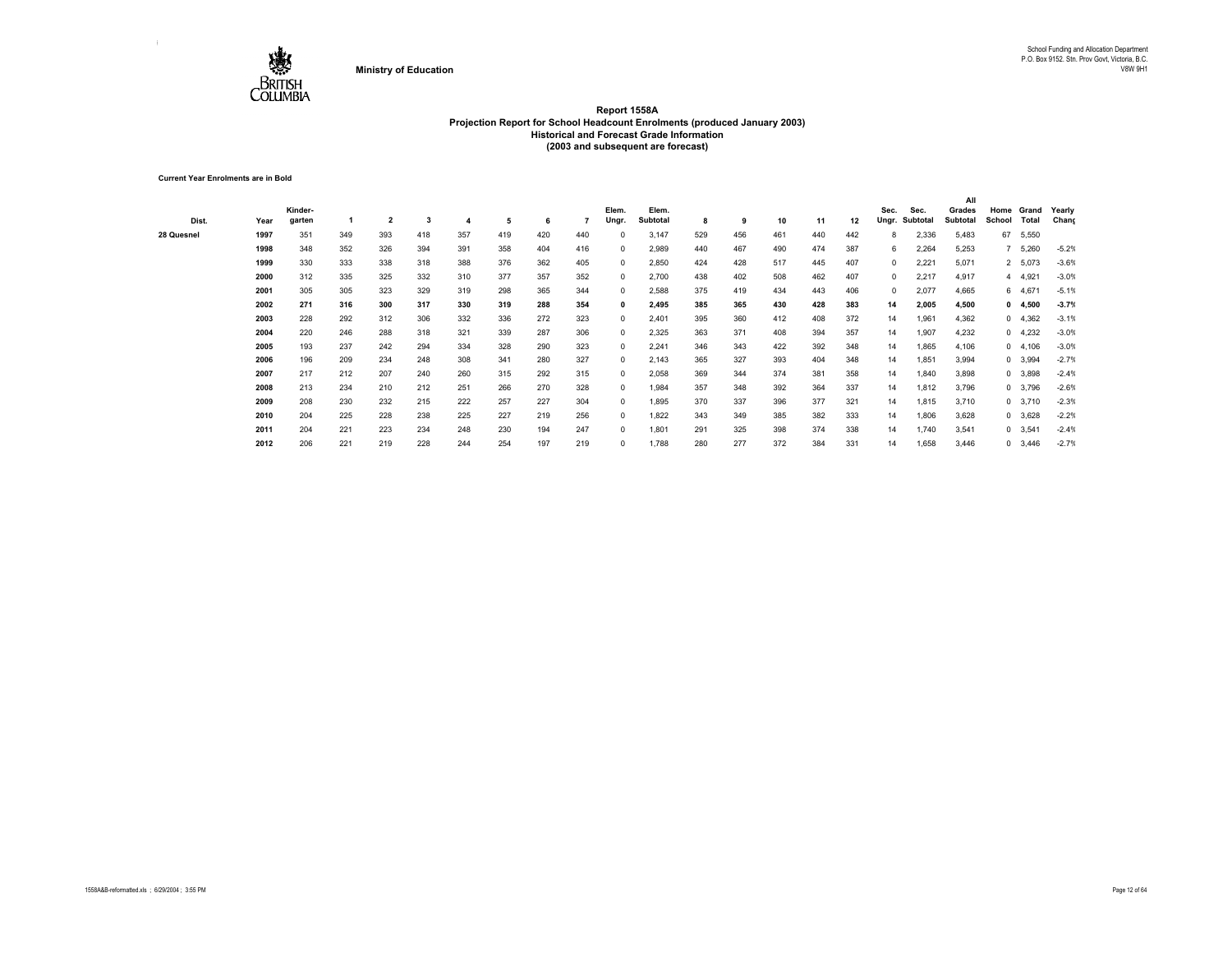

**Current Year Enrolments are in Bold**

|               |      |         |     |                |     |     |     |       |       |              |          |       |       |       |       |       |       |          | All      |        |            |         |
|---------------|------|---------|-----|----------------|-----|-----|-----|-------|-------|--------------|----------|-------|-------|-------|-------|-------|-------|----------|----------|--------|------------|---------|
|               |      | Kinder- |     |                |     |     |     |       |       | Elem.        | Elem.    |       |       |       |       |       | Sec.  | Sec.     | Grades   | Home   | Grand      | Yearly  |
| Dist.         | Year | garten  |     | $\overline{2}$ | 3   |     | 5   | 6     |       | Ungr.        | Subtotal | 8     | 9     | 10    | 11    | 12    | Ungr. | Subtotal | Subtotal | School | Total      | Chang   |
| 33 Chilliwack | 1997 | 852     | 871 | 868            | 846 | 802 | 836 | 818   | 899   | 11           | 6,803    | 875   | 816   | 857   | 739   | 708   | 508   | 4,503    | 11,306   |        | 11 11,317  |         |
|               | 1998 | 880     | 894 | 903            | 890 | 864 | 828 | 858   | 886   | 10           | 7,013    | 906   | 830   | 851   | 888   | 754   | 495   | 4,724    | 11,737   |        | $0$ 11,737 | 3.7%    |
|               | 1999 | 812     | 899 | 931            | 926 | 912 | 889 | 843   | 899   |              | 7,118    | 910   | 936   | 957   | 1,088 | 841   | 253   | 4,985    | 12,103   |        | 1 12,104   | 3.1%    |
|               | 2000 | 801     | 845 | 884            | 918 | 937 | 916 | 908   | 891   |              | 7,101    | 922   | 905   | 1,004 | 1,121 | 943   | 210   | 5,105    | 12,206   |        | $0$ 12,206 | 0.8%    |
|               | 2001 | 825     | 839 | 881            | 921 | 920 | 964 | 922   | 932   | $^{\circ}$   | 7,204    | 919   | 918   | 1,001 | 1,148 | 925   | 254   | 5,165    | 12,369   |        | 1 12,370   | 1.3%    |
|               | 2002 | 805     | 882 | 865            | 903 | 946 | 947 | 1,003 | 979   | $\mathbf{0}$ | 7,330    | 1,006 | 930   | 1,061 | 1,331 | 974   | 271   | 5,573    | 12,903   |        | 2 12,905   | 4.3%    |
|               | 2003 | 788     | 850 | 811            | 916 | 951 | 937 | 1,050 | 986   | $^{\circ}$   | 7,289    | 1,027 | 983   | 1,083 | 1,340 | 978   | 274   | 5,685    | 12,974   |        | 2 12,976   | 0.6%    |
|               | 2004 | 787     | 831 | 781            | 856 | 958 | 937 | 1,032 | 1,023 | $^{\circ}$   | 7,205    | 1,027 | 995   | 1,131 | 1,351 | 979   | 277   | 5,760    | 12,965   |        | 2 12,967   | $-0.1%$ |
|               | 2005 | 787     | 828 | 762            | 824 | 898 | 945 | 1,033 | 1,008 | $^{\circ}$   | 7,085    | 1,066 | 999   | 1,151 | 1,414 | 991   | 281   | 5,902    | 12,987   |        | 2 12,989   | 0.2%    |
|               | 2006 | 790     | 839 | 768            | 814 | 874 | 895 | 1,053 | 1,019 | $^{\circ}$   | 7,052    | 1,062 | 1,046 | 1,167 | 1,456 | 1,043 | 286   | 6,060    | 13,112   |        | 2 13,114   | 1.0%    |
|               | 2007 | 823     | 833 | 769            | 811 | 855 | 863 | 989   | 1,026 | $^{\circ}$   | 6,969    | 1,061 | 1,032 | 1,205 | 1,463 | 1,060 | 291   | 6,112    | 13,081   |        | 2 13,083   | $-0.2%$ |
|               | 2008 | 851     | 868 | 765            | 813 | 853 | 845 | 955   | 966   | $^{\circ}$   | 6,916    | 1,068 | 1.032 | 1,193 | 1,506 | 1,066 | 295   | 6,160    | 13,076   |        | 2 13,078   | 0.0%    |
|               | 2009 | 877     | 897 | 797            | 810 | 855 | 844 | 936   | 933   | $^{\circ}$   | 6,949    | 1,008 | 1.038 | 1,193 | 1,497 | 1,096 | 297   | 6,129    | 13,078   |        | 2 13,080   | 0.0%    |
|               | 2010 | 904     | 924 | 824            | 844 | 853 | 847 | 935   | 915   | $^{\circ}$   | 7,046    | 974   | 983   | 1,201 | 1.499 | 1,090 | 297   | 6,044    | 13,090   |        | 2 13,092   | 0.1%    |
|               | 2011 | 923     | 951 | 848            | 872 | 887 | 844 | 938   | 914   | $^{\circ}$   | 7,177    | 955   | 950   | 1,141 | 1,506 | 1,090 | 296   | 5,938    | 13,115   |        | 2 13,117   | 0.2%    |
|               | 2012 | 947     | 970 | 872            | 897 | 915 | 877 | 935   | 917   | $^{\circ}$   | 7,330    | 953   | 932   | 1,103 | 1.441 | 1,094 | 293   | 5,816    | 13,146   |        | 2 13,148   | 0.2%    |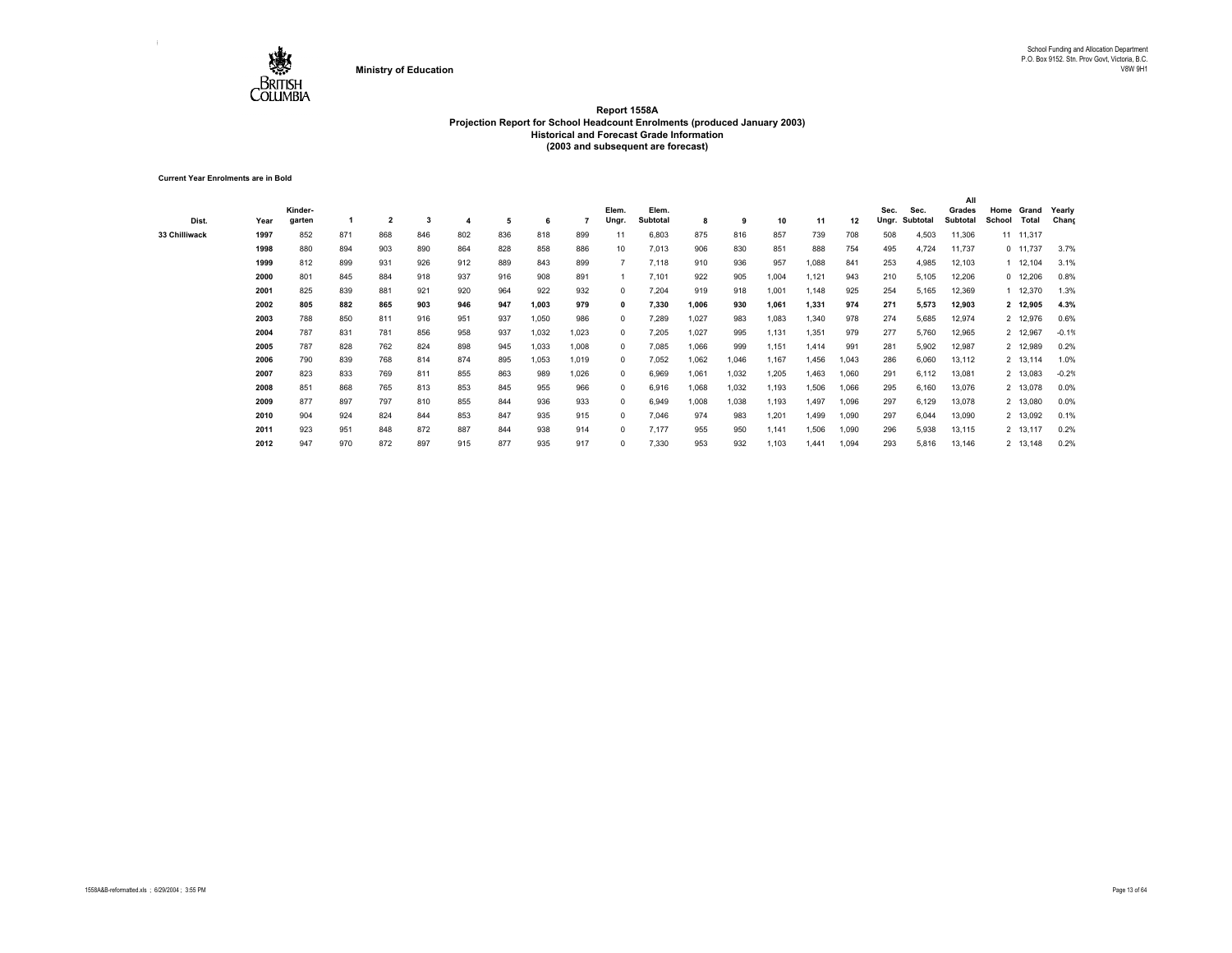

**Current Year Enrolments are in Bold**

| Dist.         | Year | Kinder-<br>garten |       |       | 3     |       | 5     | 6     |       | Elem.<br>Ungr. | Elem.<br>Subtotal | 8     | 9     | 10    | 11    | 12    | Sec.<br>Ungr. | Sec.<br>Subtotal | All<br>Grades<br>Subtotal | Home<br>School | Grand<br><b>Total</b> | Yearly<br>Chang |
|---------------|------|-------------------|-------|-------|-------|-------|-------|-------|-------|----------------|-------------------|-------|-------|-------|-------|-------|---------------|------------------|---------------------------|----------------|-----------------------|-----------------|
| 34 Abbotsford | 1997 | 1.468             | 1.454 | 1.461 | 1.386 | 1.426 | 1,376 | .346  | 1.421 |                | 11,338            | 1,408 | 1.370 | 1,326 | 1.452 | 1,365 | 431           | 7,352            | 18,690                    |                | 13 18,703             |                 |
|               | 1998 | 1,405             | 1,486 | 1,406 | 1,460 | 1,387 | 1,397 | 1,402 | 1.334 | $^{\circ}$     | 11,277            | 1,345 | 1.420 | 1,374 | 1.485 | 1,487 | 431           | 7,542            | 18,819                    |                | 5 18,824              | 0.6%            |
|               | 1999 | 1,428             | 1,447 | 1,489 | 1,450 | 1,464 | 1,409 | 1,432 | 1.442 | $^{\circ}$     | 11,561            | 1,271 | 1,400 | 1,443 | 1,555 | 1,499 | 460           | 7,628            | 19,189                    |                | 14 19,203             | 2.0%            |
|               | 2000 | 1.411             | 1.449 | 1,487 | 1,501 | 1,466 | 1,478 | 1,390 | 1.448 | $^{\circ}$     | 11,630            | 1,414 | 1,365 | 1,529 | 1,601 | 1,665 | 260           | 7,834            | 19,464                    |                | 8 19,472              | 1.4%            |
|               | 2001 | 1,404             | 1,445 | 1,451 | 1,482 | 1,500 | 1,489 | 1,508 | 1,393 | $^{\circ}$     | 11,672            | 1,503 | 1,510 | 1,511 | 1,762 | 1,653 | 57            | 7,996            | 19,668                    |                | 11 19,679             | 1.1%            |
|               | 2002 | 1,398             | 1,420 | 1,422 | 1,461 | 1,491 | 1,495 | 1,503 | 1,510 |                | 11,700            | 1,424 | 1.569 | 1,585 | 1,838 | 1,707 | 101           | 8,224            | 19,924                    |                | 8 19,932              | 1.3%            |
|               | 2003 | 1,386             | 1,368 | 1,433 | 1,484 | 1,491 | 1,488 | 1,521 | 1.535 | $^{\circ}$     | 11,706            | 1,423 | 1,603 | 1,626 | 1,828 | 1,685 | 102           | 8,267            | 19,973                    |                | 8 19,981              | 0.2%            |
|               | 2004 | 1.348             | 1,357 | 1,382 | 1,496 | 1,514 | 1,488 | 1,514 | 1.554 | $^{\circ}$     | 11,653            | 1,446 | 1,603 | 1,660 | 1,868 | 1,676 | 103           | 8,356            | 20,009                    |                | 8 20,017              | 0.2%            |
|               | 2005 | 1,369             | 1,328 | 1,380 | 1,452 | 1,535 | 1,520 | 1,523 | 1,556 | $^{\circ}$     | 11,663            | 1,473 | 1,638 | 1,672 | 1,916 | 1,725 | 104           | 8,528            | 20,191                    |                | 8 20,199              | 0.9%            |
|               | 2006 | 1.342             | 1,350 | 1,352 | 1,451 | 1,491 | 1,540 | 1,554 | 1.564 | $^{\circ}$     | 11,644            | 1.477 | 1.668 | 1,709 | 1,936 | 1.773 | 106           | 8,669            | 20,313                    |                | 8 20,321              | 0.6%            |
|               | 2007 | 1,353             | 1,316 | 1,366 | 1,413 | 1,481 | 1,489 | 1,568 | 1.588 | $^{\circ}$     | 11,574            | 1,478 | 1,664 | 1,732 | 1,968 | 1,785 | 108           | 8,735            | 20,309                    |                | 8 20,317              | 0.0%            |
|               | 2008 | 1,380             | 1,328 | 1,332 | 1,428 | 1,445 | 1,480 | 1,517 | 1.603 | $^{\circ}$     | 11,513            | 1,501 | 1,666 | 1,730 | 1,995 | 1,814 | 109           | 8,815            | 20,328                    |                | 8 20,336              | 0.1%            |
|               | 2009 | 1,402             | 1,355 | 1,344 | 1,394 | 1,460 | 1,445 | 1,509 | 1.551 | $^{\circ}$     | 11,460            | 1,514 | 1,691 | 1,733 | 1,997 | 1,839 | 110           | 8,884            | 20,344                    |                | 8 20,352              | 0.1%            |
|               | 2010 | 1.417             | 1,377 | 1,371 | 1,407 | 1,427 | 1,460 | 1.473 | 1.543 | $^{\circ}$     | 11,475            | 1.468 | 1.705 | 1,759 | 2,002 | 1,841 | 111           | 8,886            | 20,361                    |                | 8 20,369              | 0.1%            |
|               | 2011 | 1,425             | 1,392 | 1,393 | 1,435 | 1,441 | 1,428 | 1.488 | 1.507 | $^{\circ}$     | 11,509            | 1,458 | 1,655 | 1,775 | 2,028 | 1,845 | 112           | 8,873            | 20,382                    |                | 8 20,390              | 0.1%            |
|               | 2012 | 1,440             | 1,400 | 1,408 | 1,458 | 1,470 | 1,442 | 1,456 | 1,523 | 0              | 11,597            | 1,427 | 1,643 | 1,727 | 2,046 | 1,870 | 112           | 8,825            | 20,422                    |                | 8 20,430              | 0.2%            |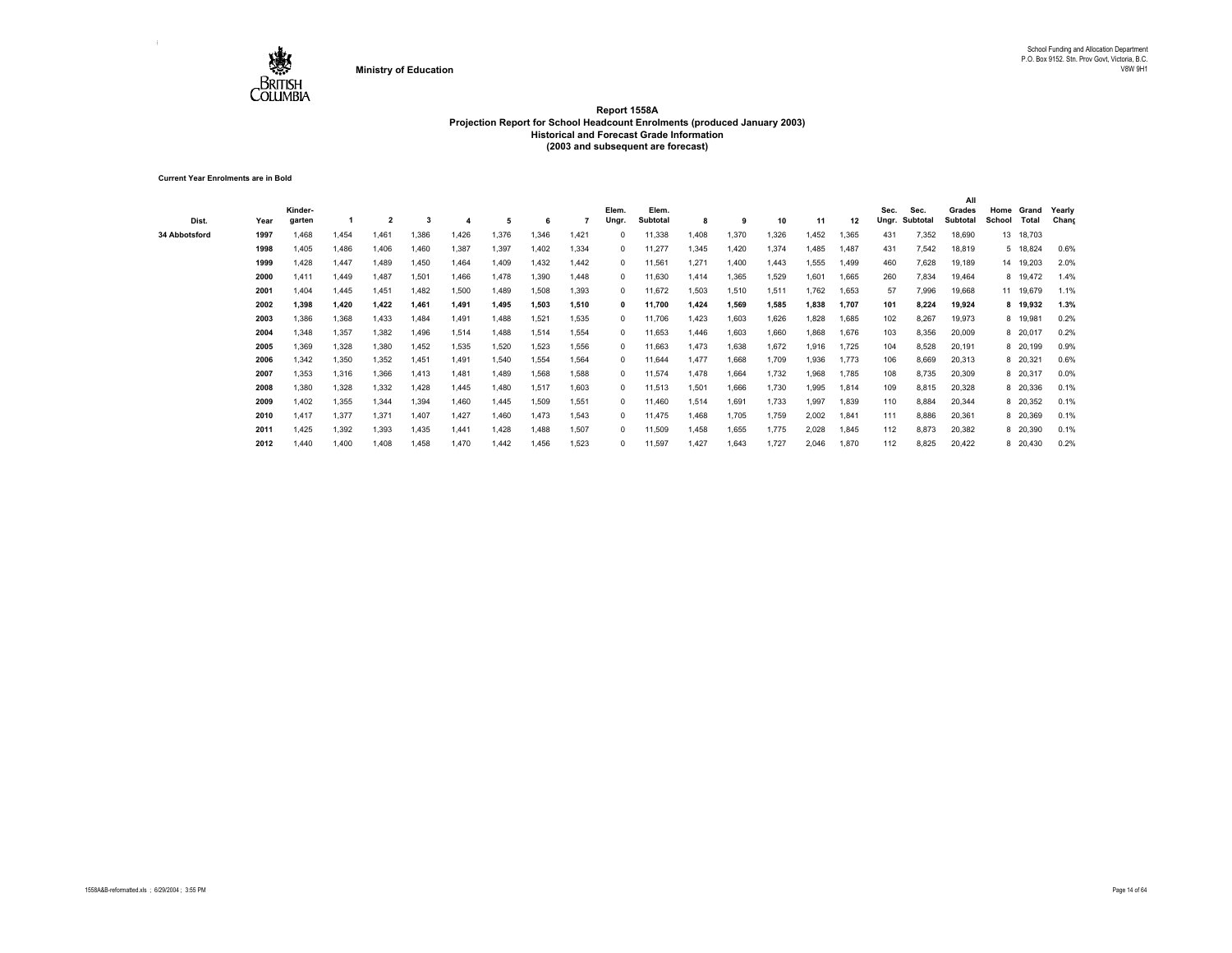

**Current Year Enrolments are in Bold**

| Dist.      | Year | Kinder-<br>garten |       |       | 3     |       | 5     | 6     |       | Elem.<br>Ungr. | Elem.<br>Subtotal | 8     | 9     | 10    | 11    | 12    | Sec.<br>Ungr. | Sec.<br>Subtotal | All<br>Grades<br>Subtotal | Home<br>School | Grand<br>Total | Yearly<br>Chang |
|------------|------|-------------------|-------|-------|-------|-------|-------|-------|-------|----------------|-------------------|-------|-------|-------|-------|-------|---------------|------------------|---------------------------|----------------|----------------|-----------------|
| 35 Langley | 1997 | 1.476             | 1,526 | 1,513 | 1.483 | 1.495 | 1,429 | .433  | 1.561 | 11             | 11,927            | 1,822 | 1.653 | 1.789 | 1,538 | 1.436 | 33            | 8,271            | 20,198                    |                | 28 20,226      |                 |
|            | 1998 | 1,400             | 1,533 | 1,540 | 1,539 | 1,509 | 1,514 | 1,453 | 1.478 | 12             | 11,978            | 1,712 | 1,793 | 1,715 | 1,732 | 1,338 | 28            | 8,318            | 20,296                    |                | 23 20,319      | 0.5%            |
|            | 1999 | 1,425             | 1,475 | 1,533 | 1,565 | 1,560 | 1,554 | 1,531 | 1.479 | $^{\circ}$     | 12,122            | 1,632 | 1,762 | 1,909 | 1,706 | 1,514 | 22            | 8,545            | 20,667                    |                | 21 20,688      | 1.8%            |
|            | 2000 | 1,359             | 1,469 | 1,490 | 1,540 | 1,575 | 1,572 | 1,568 | 1.567 | $^{\circ}$     | 12,140            | 1,574 | 1,655 | 1,859 | 1,862 | 1,523 | 34            | 8,507            | 20,647                    |                | 12 20,659      | $-0.1%$         |
|            | 2001 | 1,281             | 1,385 | 1,472 | 1,498 | 1,547 | 1,604 | 1,575 | 1,599 | $^{\circ}$     | 11,961            | 1,707 | 1,622 | 1,780 | 1,817 | 1,637 | 16            | 8,579            | 20,540                    |                | 13 20,553      | $-0.5%$         |
|            | 2002 | 1,172             | 1,325 | 1,418 | 1,482 | 1,491 | 1,584 | 1,613 | 1.591 |                | 11,676            | 1,699 | 1,770 | 1,707 | 1,745 | 1,611 | 8             | 8,540            | 20,216                    |                | 18 20,234      | $-1.6%$         |
|            | 2003 | 1,178             | 1,233 | 1,353 | 1,473 | 1,494 | 1,499 | 1,635 | 1.620 | $^{\circ}$     | 11,485            | 1,760 | 1,804 | 1,725 | 1,746 | 1,583 | 8             | 8,626            | 20,111                    |                | 18 20,129      | $-0.5%$         |
|            | 2004 | 1,184             | 1,246 | 1,267 | 1,413 | 1,491 | 1,508 | 1.553 | 1.648 | $^{\circ}$     | 11,310            | 1,800 | 1,874 | 1,761 | 1.768 | 1.588 | 8             | 8,799            | 20,109                    |                | 18 20,127      | 0.0%            |
|            | 2005 | 1.144             | 1,258 | 1,286 | 1,330 | 1,436 | 1,510 | 1,567 | 1,572 | $^{\circ}$     | 11,103            | 1,834 | 1,923 | 1,831 | 1,809 | 1,614 | 8             | 9,019            | 20,122                    |                | 18 20,140      | 0.1%            |
|            | 2006 | 1,132             | 1.220 | 1,301 | 1,353 | 1,358 | 1,459 | 1,573 | 1.589 | $^{\circ}$     | 10,985            | 1,759 | 1,963 | 1,883 | 1,882 | 1,658 | 8             | 9.153            | 20,138                    |                | 18 20,156      | 0.1%            |
|            | 2007 | 1,119             | 1,210 | 1,265 | 1,371 | 1,382 | 1,384 | 1,524 | 1,598 | $^{\circ}$     | 10,853            | 1,779 | 1,891 | 1,928 | 1,941 | 1,728 | 8             | 9,275            | 20,128                    |                | 18 20,146      | 0.0%            |
|            | 2008 | 1,152             | 1,199 | 1,258 | 1,337 | 1,403 | 1,411 | 1.449 | 1.551 | $^{\circ}$     | 10,760            | 1,790 | 1,913 | 1,867 | 1,989 | 1.784 | 8             | 9,351            | 20,111                    |                | 18 20,129      | $-0.1%$         |
|            | 2009 | 1,172             | 1,233 | 1,248 | 1,331 | 1,371 | 1,433 | 1.477 | 1.476 | $^{\circ}$     | 10,741            | 1,739 | 1,925 | 1,886 | 1,941 | 1,823 | 8             | 9,322            | 20,063                    |                | 18 20,081      | $-0.2%$         |
|            | 2010 | 1,179             | 1,255 | 1,283 | 1,321 | 1,365 | 1,402 | 1,500 | 1.504 | $^{\circ}$     | 10,809            | 1,660 | 1,874 | 1,898 | 1,957 | 1.781 | 8             | 9,178            | 19,987                    |                | 18 20,005      | $-0.4%$         |
|            | 2011 | 1,216             | 1,263 | 1,306 | 1,357 | 1,356 | 1,397 | 1,469 | 1,527 | $^{\circ}$     | 10,891            | 1,689 | 1,792 | 1,852 | 1,968 | 1,793 | 8             | 9,102            | 19,993                    |                | 18 20,011      | 0.0%            |
|            | 2012 | 1,263             | 1,304 | 1,317 | 1,383 | 1,395 | 1,391 | 1,467 | 1,500 |                | 11,020            | 1,716 | 1,822 | 1,778 | 1,931 | 1,807 | 8             | 9,062            | 20,082                    |                | 18 20,100      | 0.4%            |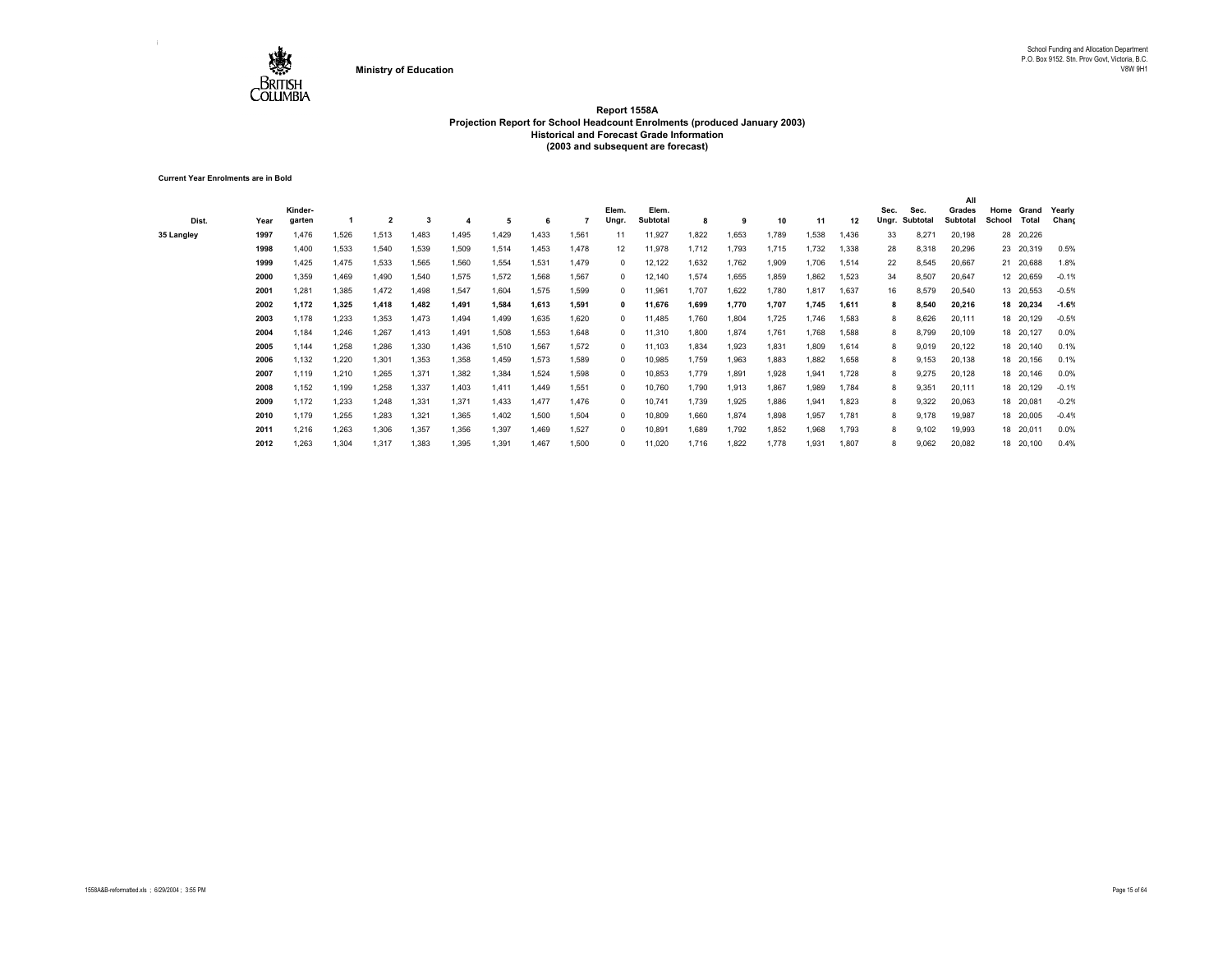

**Current Year Enrolments are in Bold**

| Dist.     | Year | Kinder-<br>garten |       | 2     |       |       | 5     | 6     |       | Elem.<br>Ungr. | Elem.<br><b>Subtotal</b> | 8     | 9     | 10    | 11    | 12    | Sec.<br>Ungr. | Sec.<br>Subtotal | All<br>Grades<br>Subtotal | Home<br>School | Grand<br>Total | Yearly<br>Chang |
|-----------|------|-------------------|-------|-------|-------|-------|-------|-------|-------|----------------|--------------------------|-------|-------|-------|-------|-------|---------------|------------------|---------------------------|----------------|----------------|-----------------|
| 36 Surrey | 1997 | 4,524             | 4.448 | 4,502 | 4,318 | 4,245 | 4,225 | 4,119 | 4,143 | 16             | 34,540                   | 4,306 | 4,156 | 4,462 | 4,714 | 4,067 | 29            | 21,734           | 56,274                    |                | 23 56,297      |                 |
|           | 1998 | 4,430             | 4,641 | 4,416 | 4,493 | 4,347 | 4,304 | 4,285 | 4,168 | 19             | 35,103                   | 4,311 | 4,314 | 4,459 | 4,853 | 4,236 | 24            | 22,197           | 57,300                    |                | 14 57,314      | 1.8%            |
|           | 1999 | 4,583             | 4,561 | 4,675 | 4,457 | 4,529 | 4,395 | 4,376 | 4,373 | 19             | 35,968                   | 4,272 | 4,385 | 4,771 | 4,800 | 4,425 | 46            | 22,699           | 58,667                    |                | 25 58,692      | 2.4%            |
|           | 2000 | 4,629             | 4,632 | 4,551 | 4,702 | 4,497 | 4,592 | 4,461 | 4,449 | 14             | 36,527                   | 4,443 | 4,400 | 4,924 | 5,064 | 4,480 | 58            | 23,369           | 59,896                    |                | 19 59,915      | 2.1%            |
|           | 2001 | 4,425             | 4,761 | 4,727 | 4,682 | 4,774 | 4,581 | 4,710 | 4,561 | 5              | 37,226                   | 4,658 | 4,536 | 5,015 | 5,130 | 4,680 | 31            | 24,050           | 61,276                    |                | 19 61,295      | 2.3%            |
|           | 2002 | 4,318             | 4,565 | 4,852 | 4,768 | 4,719 | 4,835 | 4,633 | 4,820 |                | 37,516                   | 4,808 | 4,778 | 5.187 | 5,075 | 4,717 | 33            | 24,598           | 62,114                    |                | 18 62.132      | 1.4%            |
|           | 2003 | 4,291             | 4,409 | 4,838 | 4,813 | 4,792 | 4,907 | 4,756 | 4,895 | 6              | 37,707                   | 4,969 | 4,928 | 5,319 | 5.141 | 4,822 | 34            | 25,213           | 62,920                    |                | 18 62,938      | 1.3%            |
|           | 2004 | 4,207             | 4,386 | 4,677 | 4,801 | 4,838 | 4,983 | 4,825 | 5,024 | 6              | 37,747                   | 5,049 | 5,090 | 5,478 | 5,262 | 4,879 | 35            | 25,793           | 63,540                    |                | 18 63,558      | 1.0%            |
|           | 2005 | 4,167             | 4.314 | 4.668 | 4,657 | 4,837 | 5,044 | 4,913 | 5.111 | 6              | 37,717                   | 5,180 | 5,174 | 5,656 | 5,414 | 4,993 | 36            | 26,453           | 64,170                    |                | 18 64,188      | 1.0%            |
|           | 2006 | 4,139             | 4,270 | 4,589 | 4,645 | 4,694 | 5,043 | 4,971 | 5,203 | 6              | 37,560                   | 5,256 | 5,306 | 5,753 | 5,586 | 5.141 | 37            | 27,079           | 64,639                    |                | 18 64,657      | 0.7%            |
|           | 2007 | 4,077             | 4,251 | 4,552 | 4,576 | 4,689 | 4,903 | 4,979 | 5,273 | 6              | 37,306                   | 5,328 | 5,379 | 5,893 | 5,686 | 5,298 | 38            | 27,622           | 64,928                    |                | 18 64,946      | 0.4%            |
|           | 2008 | 4,220             | 4,237 | 4,582 | 4,592 | 4,675 | 4,954 | 4,896 | 5,341 | 6              | 37,503                   | 5,373 | 5,455 | 5,979 | 5,824 | 5,397 | 39            | 28,067           | 65,570                    |                | 18 65,588      | 1.0%            |
|           | 2009 | 4,347             | 4,372 | 4,558 | 4,614 | 4,681 | 4,928 | 4,935 | 5,240 | 6              | 37,681                   | 5,355 | 5,502 | 6,065 | 5,914 | 5,523 | 40            | 28,399           | 66,080                    |                | 18 66,098      | 0.8%            |
|           | 2010 | 4,463             | 4,501 | 4,703 | 4,589 | 4,704 | 4,935 | 4,911 | 5,280 | 6              | 38,092                   | 5,193 | 5,486 | 6,122 | 6,003 | 5,610 | 41            | 28,455           | 66,547                    |                | 18 66,565      | 0.7%            |
|           | 2011 | 4,531             | 4,559 | 4,776 | 4,670 | 4,619 | 4,893 | 4,851 | 5,183 | 6              | 38,088                   | 5,158 | 5,322 | 6,108 | 6,059 | 5,686 | 41            | 28,374           | 66,462                    |                | 18 66,480      | $-0.1%$         |
|           | 2012 | 4,604             | 4.625 | 4.833 | 4,740 | 4,697 | 4,803 | 4,809 | 5.121 | 6              | 38,238                   | 5,064 | 5.281 | 5,933 | 6,048 | 5,734 | 41            | 28,101           | 66,339                    |                | 18 66,357      | $-0.2%$         |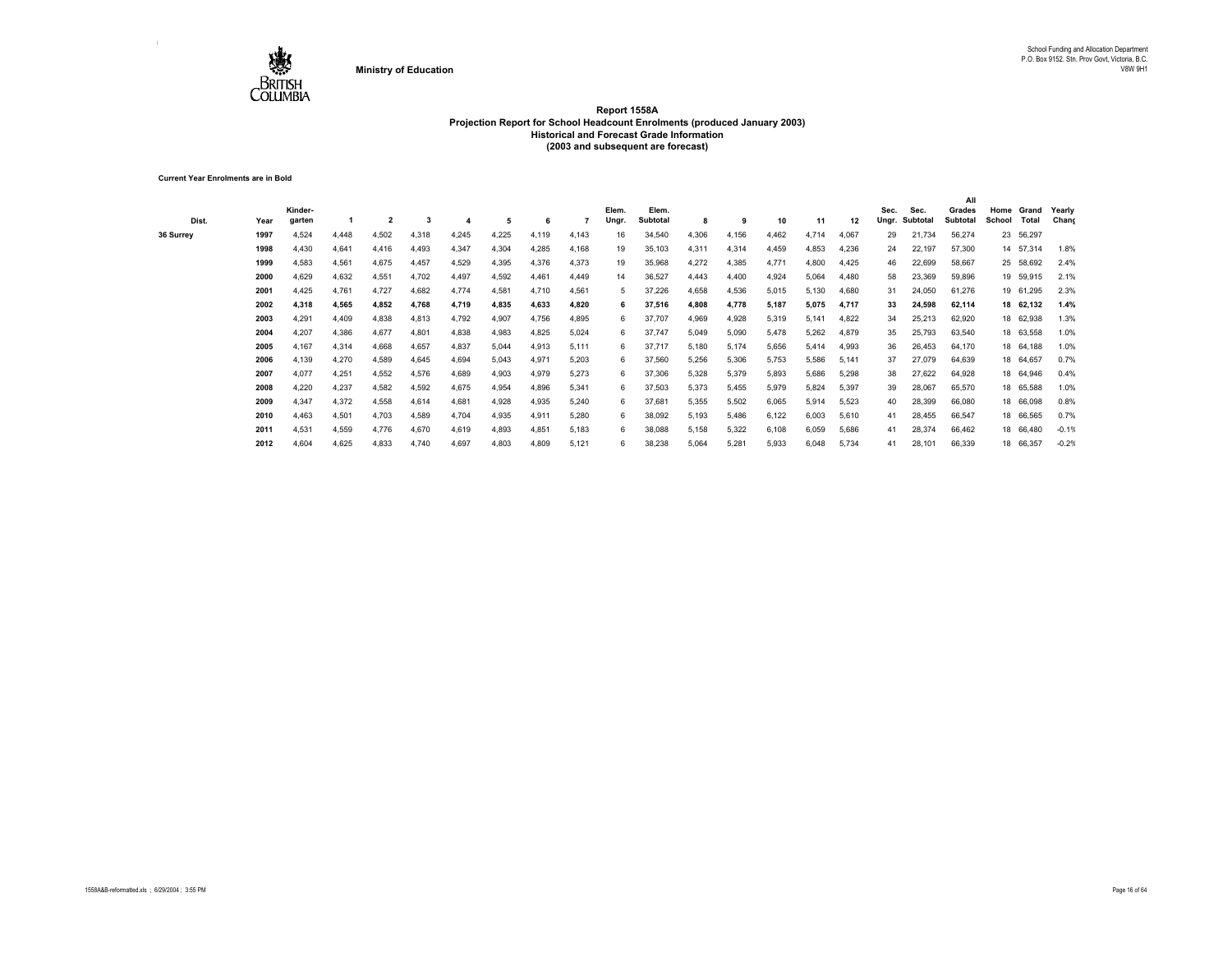

**Current Year Enrolments are in Bold**

| Dist.    | Year | Kinder-<br>garten |       | $\overline{2}$ | 3     |       | -5    | 6           |       | Elem.<br>Ungr | Elem.<br><b>Subtotal</b> | 8     | 9     | 10    | 11    | 12    | Sec.<br>Ungr. | Sec.<br>Subtotal | All<br>Grades<br><b>Subtotal</b> | Home<br>School | Grand<br>Total | Yearly<br>Chang |
|----------|------|-------------------|-------|----------------|-------|-------|-------|-------------|-------|---------------|--------------------------|-------|-------|-------|-------|-------|---------------|------------------|----------------------------------|----------------|----------------|-----------------|
| 37 Delta | 1997 | 1,273             | 1,285 | 1,364          | 1,272 | 1,335 | 1,297 | 1,299       | 1.421 | 126           | 10,672                   | 1.449 | 1.454 | 1,501 | 1,507 | 1,433 | 161           | 7,505            | 18,177                           |                | 3 18,180       |                 |
|          | 1998 | 1,302             | 1,319 | 1,318          | 1,392 | 1,263 | 1,367 | 1,339       | 1,332 | 128           | 10,760                   | 1,467 | 1,482 | 1,499 | 1,563 | 1,383 | 174           | 7,568            | 18,328                           |                | 2 18,330       | 0.8%            |
|          | 1999 | 1,238             | 1,324 | 1,342          | 1,323 | 1,374 | 1,266 | 1,369       | 1,326 | 118           | 10,680                   | 1,367 | 1,457 | 1,501 | 1,542 | 1,442 | 168           | 7,477            | 18,157                           |                | 8 18,165       | $-0.9%$         |
|          | 2000 | .228              | 1,232 | 1,311          | 1,327 | 1,296 | 1,380 | 1,302       | 1.407 | 0             | 10,483                   | 1,403 | 1,419 | 1,517 | 1,518 | 1.498 | $\Omega$      | 7,355            | 17,838                           |                | 4 17,842       | $-1.8%$         |
|          | 2001 | 1,132             | 1,232 | 1,239          | 1,297 | 1,337 | 1,298 | 1,392       | 1,325 | $\Omega$      | 10,252                   | 1,423 | 1,441 | 1,454 | 1,599 | 1,460 | $^{\circ}$    | 7,377            | 17,629                           |                | 4 17,633       | $-1.2%$         |
|          | 2002 | 1.098             | 1,147 | 1,224          | 1,247 | 1,273 | 1,372 | 1.334       | 1.401 | 0             | 10,096                   | 1,388 | 1.472 | 1.483 | 1,510 | 1,497 |               | 7,350            | 17,446                           |                | 1 17,447       | $-1.1%$         |
|          | 2003 | 1,082             | 1,089 | 1,138          | 1,230 | 1,282 | 1,321 | <b>269.</b> | 1,392 | $^{\circ}$    | 9,803                    | 1,399 | 1,488 | 1,484 | 1,483 | 1,462 | $\Omega$      | 7,316            | 17,119                           |                | 1 17,120       | $-1.9%$         |
|          | 2004 | 1,012             | 1,075 | 1,081          | 1,145 | 1,264 | 1,331 | 1,222       | 1.325 | $\Omega$      | 9,455                    | 1,390 | 1,500 | 1,498 | 1.481 | 1,435 | $\Omega$      | 7,304            | 16,759                           |                | 1 16,760       | $-2.1%$         |
|          | 2005 | 961               | 1,008 | 1,069          | 1,090 | 1,179 | 1,315 | 1,231       | 1,276 | $^{\circ}$    | 9,129                    | 1,325 | 1,491 | 1,510 | 1,493 | 1,434 | $^{\circ}$    | 7,253            | 16,382                           |                | 1 16,383       | $-2.2%$         |
|          | 2006 | 948               | 957   | 1,003          | 1,077 | 1,122 | 1,226 | 1,216       | 1.285 | $^{\circ}$    | 8,834                    | 1,277 | 1.424 | 1,503 | 1,505 | 1.449 | $^{\circ}$    | 7.158            | 15,992                           |                | 1 15,993       | $-2.4%$         |
|          | 2007 | 942               | 943   | 951            | 1,010 | 1,106 | 1,166 | 1.134       | 1,270 | $\Omega$      | 8,522                    | 1,284 | 1,372 | 1,439 | 1,500 | 1,462 | $\Omega$      | 7,057            | 15,579                           |                | 1 15,580       | $-2.6%$         |
|          | 2008 | 938               | 937   | 937            | 958   | 1,038 | 1,150 | 1.078       | 1.184 | $\Omega$      | 8.220                    | .268  | 1,378 | 1,387 | 1.443 | 1,454 | $^{\circ}$    | 6,930            | 15,150                           |                | 1 15,151       | $-2.8%$         |
|          | 2009 | 940               | 934   | 932            | 945   | 986   | 1,081 | 1,064       | 1,125 | 0             | 8,007                    | 1,184 | 1,361 | 1,390 | 1,393 | 1,397 | $^{\circ}$    | 6,725            | 14,732                           |                | 1 14,733       | $-2.8%$         |
|          | 2010 | 945               | 936   | 929            | 940   | 972   | 1,028 | 1.000       | 1,110 | $\Omega$      | 7,860                    | 1,126 | 1,273 | 1,374 | 1,390 | 1,348 | $^{\circ}$    | 6,511            | 14,371                           |                | 1 14,372       | $-2.5%$         |
|          | 2011 | 939               | 940   | 931            | 936   | 967   | 1,014 | 950         | 1,043 | 0             | 7,720                    | 1,109 | 1,210 | 1,289 | 1,374 | 1,346 | $^{\circ}$    | 6,328            | 14,048                           |                | 1 14,049       | $-2.2%$         |
|          | 2012 | 937               | 934   | 935            | 937   | 963   | 1,009 | 937         | 991   |               | 7,643                    | 1,043 | 1,190 | 1,225 | 1,298 | 1,330 | $^{\circ}$    | 6,086            | 13,729                           |                | 1 13,730       | $-2.3%$         |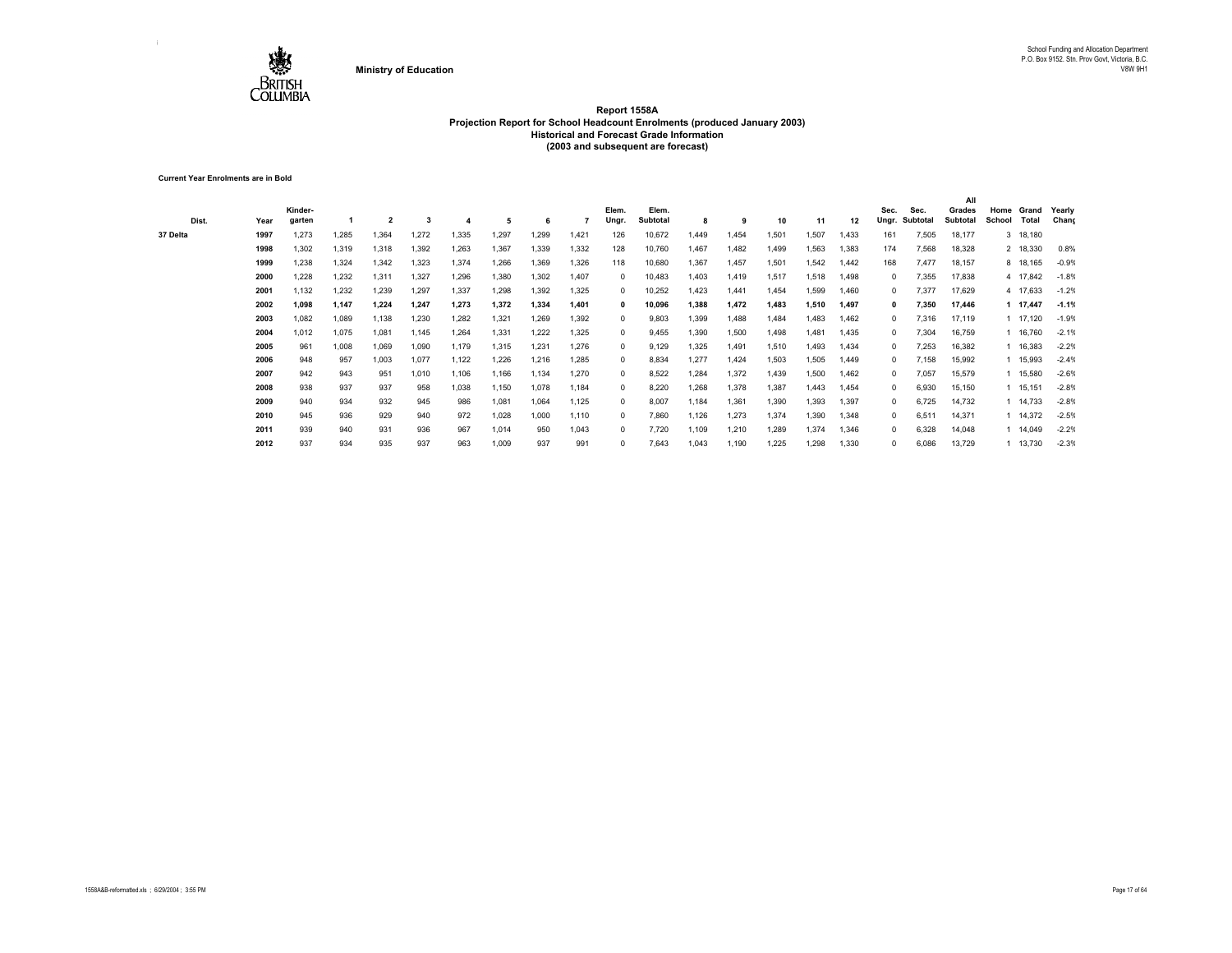

**Current Year Enrolments are in Bold**

| Dist.       | Year | Kinder-<br>aarten |       | $\overline{2}$ | 3     |       | 5     | 6     |       | Elem.<br>Ungr | Elem.<br>Subtotal | 8     | 9     | 10    | 11    | 12    | Sec.<br>Unar. | Sec.<br>Subtotal | All<br>Grades<br><b>Subtotal</b> | Home<br>School | Grand<br>Total | Yearly<br>Chang |
|-------------|------|-------------------|-------|----------------|-------|-------|-------|-------|-------|---------------|-------------------|-------|-------|-------|-------|-------|---------------|------------------|----------------------------------|----------------|----------------|-----------------|
| 38 Richmond | 1997 | 1,561             | 1,577 | 1,610          | 1,657 | 1,696 | 1,710 | 1.705 | 1,933 |               | 13,449            | 1,976 | 2,079 | 2,032 | 2,463 | 2,483 | 57            | 11,090           | 24,539                           |                | 7 24,546       |                 |
|             | 1998 | 1,521             | 1,621 | 1,598          | 1,627 | 1,696 | 1,745 | 1.787 | 1,736 | $\Omega$      | 13,331            | 2,023 | 2,042 | 2,134 | 2,392 | 2,560 | 53            | 11,204           | 24,535                           |                | 6 24,541       | 0.0%            |
|             | 1999 | 1,480             | 1,571 | 1,649          | 1,590 | 1,677 | 1,715 | 1,783 | 1,815 | $\Omega$      | 13,280            | 1,807 | 2,087 | 2,084 | 2,442 | 2,399 | 70            | 10,889           | 24,169                           |                | 24,170         | $-1.5%$         |
|             | 2000 | 1.469             | 1,542 | 1,587          | 1,652 | 1,629 | 1,704 | 1.775 | 1,840 | 0             | 13,198            | 886.  | 1.884 | 2,156 | 2,390 | 2,394 | 53            | 10,763           | 23,961                           |                | 6 23,967       | $-0.8%$         |
|             | 2001 | 1,431             | 1,539 | 1,586          | 1,641 | 1,690 | 1,682 | 1.759 | 1,818 | $\Omega$      | 13,146            | 1,929 | 2,000 | 1,963 | 2,451 | 2,335 | 46            | 10,724           | 23,870                           |                | 3 23,873       | $-0.4%$         |
|             | 2002 | 1.377             | 1,488 | 1,548          | 1.639 | 1.653 | 1.705 | 1.733 | 1,784 |               | 12,927            | 1.916 | 1.996 | 2.040 | 2,213 | 2,380 | 45            | 10,590           | 23,517                           |                | 5 23,522       | $-1.5%$         |
|             | 2003 | 1,362             | 1,424 | 1,559          | 1,632 | 1,642 | 1,688 | 1,716 | 1,735 |               | 12,758            | 1,904 | 2,005 | 1.996 | 2,134 | 2,307 | 44            | 10,390           | 23,148                           |                | 5 23,153       | $-1.6%$         |
|             | 2004 | 1,325             | 1.410 | 1,493          | 1,643 | 1,635 | 1,677 | 1,699 | 1,719 |               | 12,601            | 1,853 | 1,993 | 2,001 | 2,086 | 2,226 | 43            | 10,202           | 22,803                           |                | 5 22,808       | $-1.5%$         |
|             | 2005 | 1,326             | 1,371 | 1,478          | 1,574 | 1,644 | 1,669 | 1,687 | 1,701 | $\Omega$      | 12,450            | 1,834 | 1,940 | 1,988 | 2,083 | 2,176 | 43            | 10,064           | 22,514                           |                | 5 22,519       | $-1.3%$         |
|             | 2006 | 1.324             | 1.369 | 1,436          | 1,557 | 1,575 | 1,677 | 1.677 | 1.687 | $\Omega$      | 12,302            | 1,812 | 1.917 | 1.935 | 2,067 | 2,172 | 43            | 9,946            | 22,248                           |                | 5 22,253       | $-1.2%$         |
|             | 2007 | 1,276             | 1,366 | 1,432          | 1,512 | 1,557 | 1,606 | 1.685 | 1,675 | $\Omega$      | 12,109            | 1,796 | 1,893 | 1,910 | 2,017 | 2,155 | 43            | 9,814            | 21,923                           |                | 5 21,928       | $-1.5%$         |
|             | 2008 | 1.294             | 1,317 | 1.430          | 1,508 | 1,513 | 1,587 | 1.613 | 1,682 |               | 11,944            | 1,785 | 1.876 | 1.886 | 1,991 | 2,105 | 43            | 9,686            | 21,630                           |                | 5 21,635       | $-1.3%$         |
|             | 2009 | 1,282             | 1,336 | 1,379          | 1,506 | 1,509 | 1,543 | 1,595 | 1,610 |               | 11,760            | 1,790 | 1,865 | 1.869 | 1,967 | 2,078 | 43            | 9,612            | 21,372                           |                | 5 21,377       | $-1.2%$         |
|             | 2010 | 1.241             | 1,324 | 1,399          | 1,454 | 1,507 | 1,539 | 1,551 | 1,592 |               | 11,607            | 1,718 | 1,871 | 1.858 | 1,951 | 2,056 | 43            | 9,497            | 21,104                           |                | 5 21,109       | $-1.3%$         |
|             | 2011 | 1,248             | 1,281 | 1,386          | 1,473 | 1,457 | 1,537 | 1,546 | 1,548 |               | 11,476            | 1,696 | 1,796 | 1,862 | 1,938 | 2,037 | 43            | 9,372            | 20,848                           |                | 5 20,853       | $-1.2%$         |
|             | 2012 | 1,257             | 1,287 | 1,340          | 1,459 | 1,475 | 1,485 | 1,544 | 1,542 |               | 11,389            | 1,649 | 1,770 | 1,789 | 1,936 | 2,022 | 43            | 9,209            | 20,598                           |                | 5 20,603       | $-1.2%$         |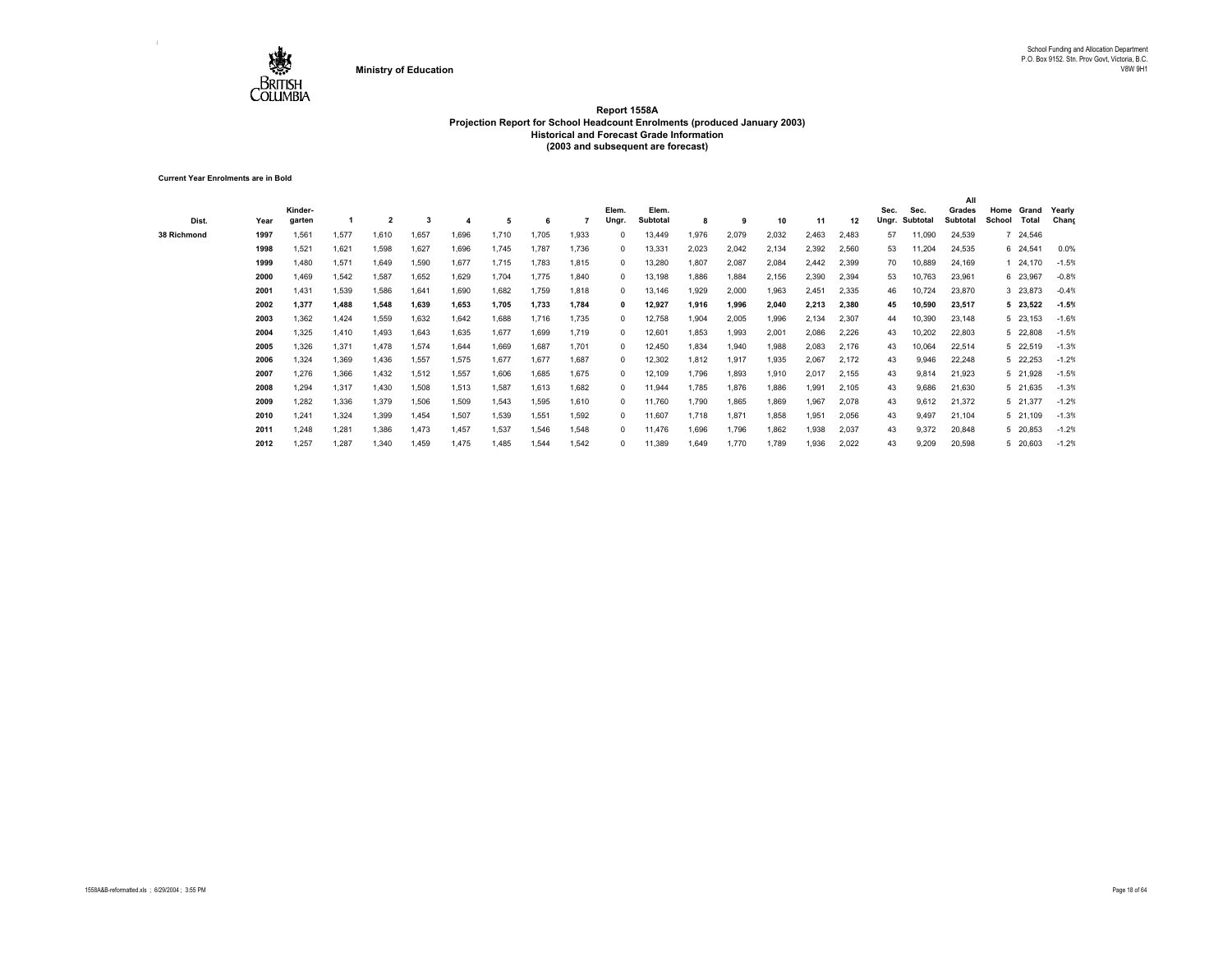

**Current Year Enrolments are in Bold**

| Dist.        | Year | Kinder-<br>garten |       | $\overline{2}$ |       |       | 5     |       |       | Elem.<br>Ungr. | Elem.<br><b>Subtotal</b> | 8     | 9     | 10    | 11    | 12    | Sec.<br>Ungr. | Sec.<br>Subtota | All<br>Grades<br>Subtotal | Home<br>School | Grand<br>Total | Yearly<br>Chang |
|--------------|------|-------------------|-------|----------------|-------|-------|-------|-------|-------|----------------|--------------------------|-------|-------|-------|-------|-------|---------------|-----------------|---------------------------|----------------|----------------|-----------------|
| 39 Vancouver | 1997 | 4,030             | 3,921 | 3,961          | 3,983 | 4,221 | 3,932 | 3,840 | 4,250 | 734            | 32,872                   | 4,027 | 4,293 | 4,319 | 4,947 | 4,578 | 2,437         | 24,601          | 57,473                    |                | 24 57,497      |                 |
|              | 1998 | 4,013             | 4,052 | 3,870          | 4,009 | 3,931 | 4,234 | 3,949 | 3,874 | 605            | 32,537                   | 4,250 | 4,314 | 4,526 | 4,964 | 4,507 | 1,897         | 24,458          | 56,995                    |                | 28 57,023      | $-0.8%$         |
|              | 1999 | 4,082             | 4,046 | 4,007          | 3,864 | 3,990 | 3,985 | 4,328 | 4,065 | 219            | 32,586                   | 4,113 | 4,548 | 4,615 | 5,151 | 4,546 | 1,095         | 24,068          | 56,654                    |                | 18 56,672      | $-0.6%$         |
|              | 2000 | 4,163             | 4,122 | 4,000          | 4,039 | 3,829 | 4,032 | 4,068 | 4,374 | 234            | 32,861                   | 4,241 | 4,220 | 4,727 | 5,160 | 4,536 | 1,098         | 23,982          | 56,843                    |                | 23 56,866      | 0.3%            |
|              | 2001 | 4,010             | 4,234 | 4,153          | 3,974 | 4,030 | 3,846 | 4,087 | 4,162 | 299            | 32,795                   | 4,542 | 4,419 | 4,463 | 5,282 | 4,573 | 897           | 24,176          | 56,971                    |                | 21 56,992      | 0.2%            |
|              | 2002 | 3,866             | 4,085 | 4,158          | 4,144 | 3,986 | 4,064 | 3,924 | 4,139 | 268            | 32,634                   | 4,419 | 4,726 | 4,675 | 4,987 | 4,744 | 693           | 24,244          | 56,878                    |                | 16 56,894      | $-0.2%$         |
|              | 2003 | 3,651             | 4,021 | 4,154          | 4,238 | 4,081 | 4,221 | 3,983 | 4,221 | 276            | 32,846                   | 4,278 | 4,736 | 4,684 | 4,943 | 4,699 | 705           | 24,045          | 56,891                    |                | 16 56,907      | 0.0%            |
|              | 2004 | 3,576             | 3,803 | 4,102          | 4,248 | 4,185 | 4,339 | 4,148 | 4,296 | 282            | 32,979                   | 4,290 | 4,601 | 4,700 | 4,961 | 4,669 | 716           | 23,937          | 56,916                    |                | 16 56,932      | 0.0%            |
|              | 2005 | 3,555             | 3,723 | 3,877          | 4,196 | 4,196 | 4,448 | 4,260 | 4,466 | 286            | 33,007                   | 4,299 | 4,610 | 4,575 | 4,968 | 4,678 | 724           | 23,854          | 56,861                    |                | 16 56,877      | $-0.1%$         |
|              | 2006 | 3,513             | 3,714 | 3,803          | 3,975 | 4,150 | 4,465 | 4,371 | 4,587 | 287            | 32,865                   | 4,422 | 4,630 | 4,585 | 4,863 | 4,687 | 729           | 23,916          | 56,781                    |                | 16 56,797      | $-0.1%$         |
|              | 2007 | 3,461             | 3,665 | 3,782          | 3,886 | 3,925 | 4,407 | 4,377 | 4,694 | 285            | 32,482                   | 4,534 | 4,781 | 4,615 | 4,875 | 4,600 | 733           | 24,138          | 56,620                    |                | 16 56,636      | $-0.3%$         |
|              | 2008 | 3,501             | 3,606 | 3,726          | 3,858 | 3,834 | 4,172 | 4,328 | 4,711 | 280            | 32,016                   | 4,652 | 4,910 | 4,761 | 4,910 | 4,617 | 740           | 24,590          | 56,606                    |                | 16 56,622      | 0.0%            |
|              | 2009 | 3,499             | 3,648 | 3,663          | 3,796 | 3,801 | 4,073 | 4,103 | 4,663 | 274            | 31,520                   | 4,679 | 5,042 | 4,888 | 5,049 | 4,657 | 750           | 25,065          | 56,585                    |                | 16 56,601      | 0.0%            |
|              | 2010 | 3,561             | 3,646 | 3,706          | 3,729 | 3,735 | 4,034 | 4,006 | 4,430 | 269            | 31,116                   | 4,633 | 5.080 | 5,021 | 5,180 | 4,786 | 762           | 25,462          | 56,578                    |                | 16 56,594      | 0.0%            |
|              | 2011 | 3,588             | 3,713 | 3,702          | 3,768 | 3,664 | 3,956 | 3,962 | 4,323 | 266            | 30,942                   | 4,399 | 5.030 | 5,056 | 5,305 | 4,898 | 770           | 25,458          | 56,400                    |                | 16 56,416      | $-0.3%$         |
|              | 2012 | 3,608             | 3,746 | 3,772          | 3,760 | 3,692 | 3,869 | 3,873 | 4,262 | 264            | 30,846                   | 4,275 | 4.777 | 5,002 | 5,329 | 4,988 | 771           | 25,142          | 55,988                    |                | 16 56,004      | $-0.7%$         |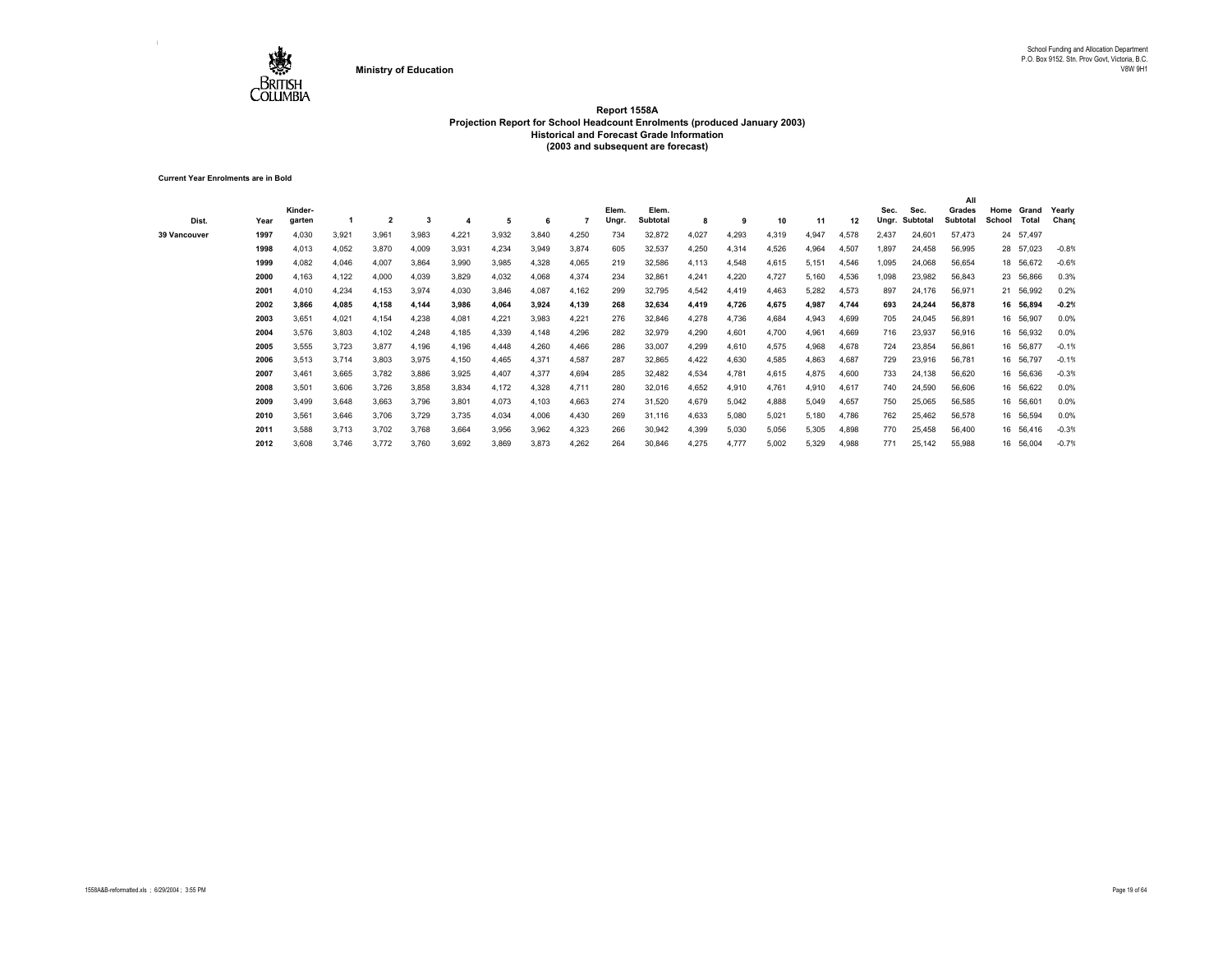

**Current Year Enrolments are in Bold**

|             |      |         |     |                |     |     |     |     |     |            |          |     |     |     |     |     |                |          | All      |        |              |         |
|-------------|------|---------|-----|----------------|-----|-----|-----|-----|-----|------------|----------|-----|-----|-----|-----|-----|----------------|----------|----------|--------|--------------|---------|
|             |      | Kinder- |     |                |     |     |     |     |     | Elem.      | Elem.    |     |     |     |     |     | Sec.           | Sec.     | Grades   | Home   | Grand        | Yearly  |
| Dist.       | Year | garten  |     | $\overline{2}$ | 3   |     | 5   | 6   |     | Ungr       | Subtotal | 8   | 9   | 10  | 11  | 12  | Ungr.          | Subtotal | Subtotal | School | <b>Total</b> | Chang   |
| 40 New      | 1997 | 433     | 434 | 397            | 383 | 384 | 347 | 330 | 356 |            | 3,064    | 379 | 358 | 422 | 428 | 346 | 0              | 1,933    | 4,997    | 5      | 5,002        |         |
| Westminster | 1998 | 431     | 459 | 415            | 396 | 375 | 390 | 358 | 342 | $\Omega$   | 3,166    | 343 | 391 | 381 | 487 | 329 | 0              | 1,931    | 5,097    |        | 4 5,101      | 2.0%    |
|             | 1999 | 424     | 446 | 450            | 400 | 400 | 372 | 396 | 352 |            | 3,241    | 343 | 384 | 459 | 443 | 360 | 8              | 1,997    | 5,238    |        | 3, 5, 241    | 2.7%    |
|             | 2000 | 449     | 435 | 451            | 458 | 414 | 391 | 387 | 396 | 0          | 3,381    | 404 | 400 | 457 | 755 | 421 | $\overline{2}$ | 2,439    | 5,820    |        | 3 5,823      | 11.19   |
|             | 2001 | 438     | 479 | 435            | 444 | 459 | 416 | 413 | 396 | $^{\circ}$ | 3,480    | 459 | 398 | 544 | 697 | 451 | 9              | 2,558    | 6,038    |        | 2 6,040      | 3.7%    |
|             | 2002 | 400     | 448 | 463            | 443 | 448 | 455 | 413 | 426 | 0          | 3,496    | 443 | 451 | 445 | 603 | 409 | 0              | 2,351    | 5,847    |        | 5,848        | $-3.2%$ |
|             | 2003 | 402     | 427 | 477            | 492 | 464 | 463 | 459 | 419 | $^{\circ}$ | 3,603    | 452 | 487 | 450 | 636 | 414 | 0              | 2,439    | 6,042    |        | 6,043        | 3.3%    |
|             | 2004 | 406     | 430 | 457            | 508 | 516 | 480 | 468 | 464 | $\Omega$   | 3,729    | 426 | 477 | 461 | 623 | 412 | $^{\circ}$     | 2,399    | 6,128    |        | 6,129        | 1.4%    |
|             | 2005 | 386     | 440 | 466            | 491 | 536 | 536 | 486 | 473 | $^{\circ}$ | 3,814    | 450 | 449 | 447 | 634 | 392 | $^{\circ}$     | 2,372    | 6,186    |        | 6,187        | 0.9%    |
|             | 2006 | 377     | 412 | 471            | 494 | 513 | 554 | 540 | 491 | $^{\circ}$ | 3,852    | 441 | 476 | 424 | 631 | 398 | $^{\circ}$     | 2,370    | 6,222    |        | 6,223        | 0.6%    |
|             | 2007 | 378     | 403 | 442            | 500 | 518 | 532 | 559 | 545 | $^{\circ}$ | 3,877    | 440 | 467 | 445 | 608 | 386 | 0              | 2,346    | 6,223    |        | 6,224        | 0.0%    |
|             | 2008 | 387     | 407 | 437            | 473 | 527 | 538 | 537 | 564 | $^{\circ}$ | 3,870    | 494 | 485 | 454 | 652 | 381 | 0              | 2,466    | 6,336    |        | 6,337        | 1.8%    |
|             | 2009 | 390     | 411 | 435            | 461 | 494 | 545 | 542 | 542 | $\Omega$   | 3,820    | 516 | 545 | 477 | 677 | 418 | 0              | 2,633    | 6,453    |        | 6,454        | 1.8%    |
|             | 2010 | 389     | 416 | 441            | 461 | 483 | 513 | 550 | 547 | $\Omega$   | 3,800    | 495 | 567 | 530 | 705 | 432 | 0              | 2,729    | 6,529    |        | 6,530        | 1.2%    |
|             | 2011 | 389     | 419 | 451            | 472 | 486 | 504 | 519 | 554 | $\Omega$   | 3,794    | 498 | 543 | 549 | 764 | 445 | 0              | 2,799    | 6,593    |        | 6,594        | 1.0%    |
|             | 2012 | 390     | 415 | 449            | 479 | 495 | 505 | 509 | 523 | $\Omega$   | 3,765    | 506 | 551 | 534 | 801 | 491 | 0              | 2,883    | 6,648    |        | 6,649        | 0.8%    |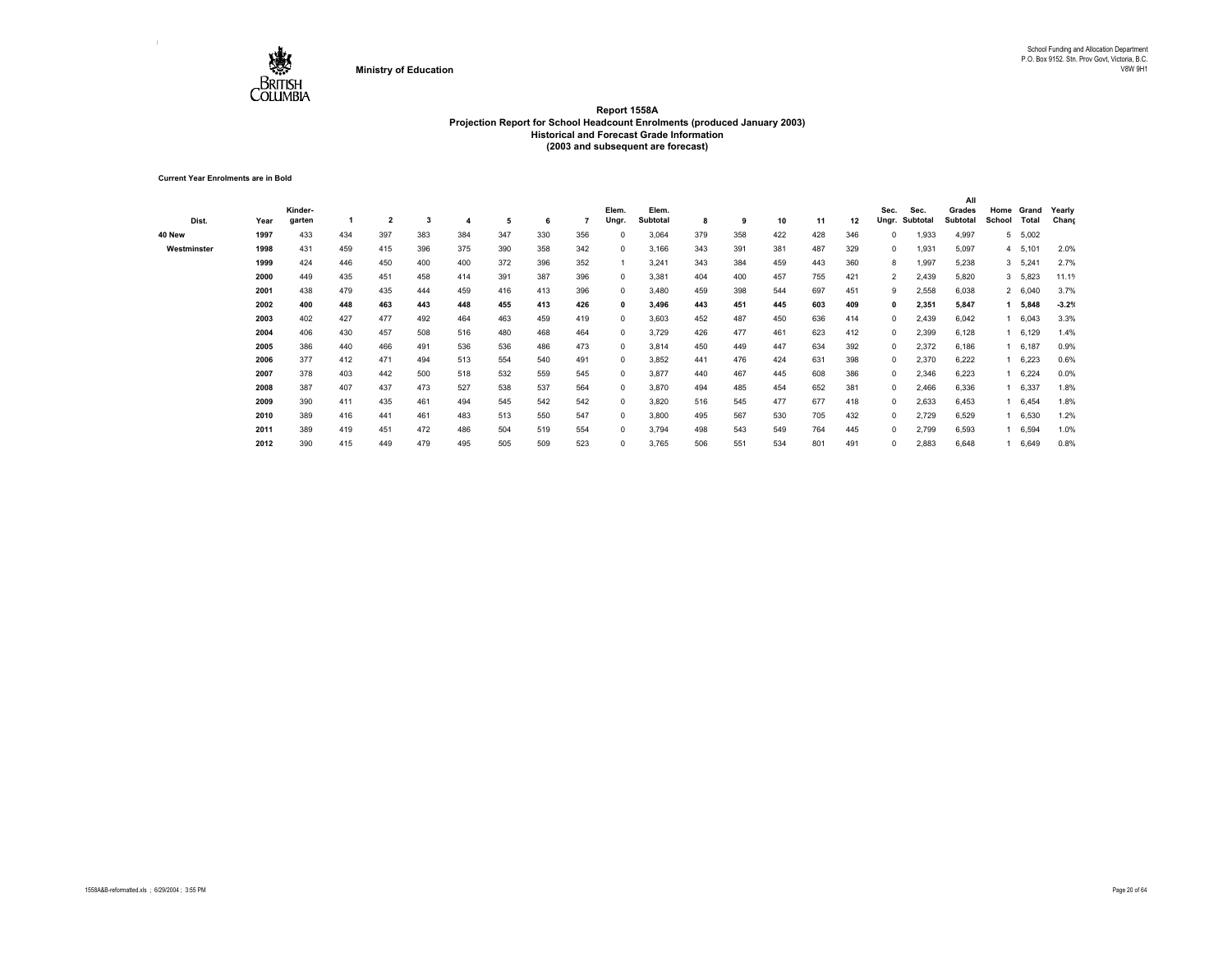

**Current Year Enrolments are in Bold**

| Dist.      | Year | Kinder-<br>aarten |       | $\overline{2}$ | 3     |       | 5     |       |       | Elem.<br>Ungr | Elem.<br>Subtotal | 8     | 9     | 10    | 11    | 12    | Sec.<br>Unar. | Sec.<br>Subtotal | All<br>Grades<br><b>Subtotal</b> | Home<br>School | Grand<br>Total | Yearly<br>Chang |
|------------|------|-------------------|-------|----------------|-------|-------|-------|-------|-------|---------------|-------------------|-------|-------|-------|-------|-------|---------------|------------------|----------------------------------|----------------|----------------|-----------------|
| 41 Burnaby | 1997 | 1,635             | 1.687 | 1,745          | 1,628 | 1.741 | 1.775 | 1.654 | 2,019 |               | 13,884            | 1,936 | 2,043 | 2,173 | 2,230 | 2,078 | 0             | 10,460           | 24,344                           |                | 3 24,347       |                 |
|            | 1998 | 1,639             | 1,640 | 1,671          | 1,787 | 1,686 | 1,776 | 1,790 | 1,725 | 0             | 13,714            | 2,082 | 2,047 | 2,157 | 2,326 | 2,060 | 0             | 10,672           | 24,386                           |                | 5 24,391       | 0.2%            |
|            | 1999 | 1,664             | 1,638 | 1,662          | 1,722 | 1,820 | 1,743 | 1,842 | 1,849 | $\Omega$      | 13,940            | 1,813 | 2,160 | 2,170 | 2,257 | 2,159 | 67            | 10,626           | 24,566                           |                | 3 24,569       | 0.7%            |
|            | 2000 | 1,633             | 1,718 | 1,680          | 1,694 | 1,738 | 1,875 | 1.795 | 1,879 | 0             | 14,012            | 1,921 | 1,846 | 2,263 | 2,326 | 2,130 | 0             | 10,486           | 24,498                           |                | 4 24,502       | $-0.3%$         |
|            | 2001 | 1,561             | 1,715 | 1,754          | 1,751 | 1,739 | 1,784 | 1,948 | 1,860 | $\Omega$      | 14,112            | ,986  | 2,008 | 1,971 | 2,453 | 2,156 |               | 10,575           | 24,687                           |                | 24,688         | 0.8%            |
|            | 2002 | 1.549             | 1,598 | 1,733          | 1,758 | 1,764 | 1,777 | 1.837 | 1,980 | 0             | 13,996            | 1,938 | 2.020 | 2.179 | 2,215 | 2,195 |               | 10,547           | 24,543                           |                | 3 24,546       | $-0.6%$         |
|            | 2003 | 1,505             | 1,493 | 1,739          | 1,844 | 1,802 | 1,788 | 1,813 | 2,014 |               | 13,998            | 1,930 | 2,048 | 2,177 | 2,208 | 2,171 | 0             | 10,534           | 24,532                           |                | 3 24,535       | 0.0%            |
|            | 2004 | 1,510             | 1,451 | 1,629          | 1,854 | 1,893 | 1,829 | 1.827 | 1,995 |               | 13,988            | 1,964 | 2,048 | 2,214 | 2,213 | 2,169 | $\Omega$      | 10,608           | 24,596                           |                | 3 24,599       | 0.3%            |
|            | 2005 | 1,476             | 1,445 | 1,576          | 1,732 | 1,896 | 1,914 | 1,862 | 2,006 | $\Omega$      | 13,907            | 1,940 | 2,078 | 2,210 | 2,238 | 2,169 | $\Omega$      | 10,635           | 24,542                           |                | 3 24,545       | $-0.2%$         |
|            | 2006 | 1.393             | 1.420 | 1,583          | 1,687 | 1.779 | 1,924 | 1.956 | 2,053 | $\Omega$      | 13,795            | 1,955 | 2,063 | 2,249 | 2,244 | 2,198 | $\Omega$      | 10,709           | 24,504                           |                | 3 24,507       | $-0.2%$         |
|            | 2007 | 1,330             | 1,367 | 1,587          | 1,724 | 1,762 | 1,835 | 1.996 | 2,184 | $\Omega$      | 13,785            | 2,027 | 2,107 | 2,264 | 2,305 | 2,232 | 0             | 10,935           | 24,720                           |                | 3 24,723       | 0.9%            |
|            | 2008 | 1.348             | 1,306 | 1,531          | 1,730 | 1,802 | 1,820 | 1.909 | 2,232 | $\Omega$      | 13,678            | 2,154 | 2,186 | 2,316 | 2,332 | 2,295 | $\Omega$      | 11,283           | 24,961                           |                | 3 24,964       | 1.0%            |
|            | 2009 | 1,351             | 1,323 | 1,464          | 1,671 | 1,808 | 1,861 | 1,894 | 2,139 |               | 13,511            | 2,199 | 2,317 | 2,397 | 2,382 | 2,323 | 0             | 11,618           | 25,129                           |                | 3 25,132       | 0.7%            |
|            | 2010 | 1,339             | 1,327 | 1,483          | 1,601 | 1,748 | 1,869 | 1,937 | 2,124 |               | 13,428            | 2,116 | 2,365 | 2,531 | 2,460 | 2,372 | $\Omega$      | 11,844           | 25,272                           |                | 3 25,275       | 0.6%            |
|            | 2011 | 1,340             | 1,315 | 1,487          | 1,621 | 1,677 | 1,809 | 1,945 | 2,170 |               | 13,364            | 2,101 | 2,281 | 2,585 | 2,582 | 2,447 | $\Omega$      | 11,996           | 25,360                           |                | 3 25,363       | 0.3%            |
|            | 2012 | 1,347             | 1,315 | 1,473          | 1,625 | 1,696 | 1,737 | 1,884 | 2,178 |               | 13,255            | 2,142 | 2,264 | 2,504 | 2,638 | 2,563 | $\Omega$      | 12,111           | 25,366                           |                | 3 25,369       | 0.0%            |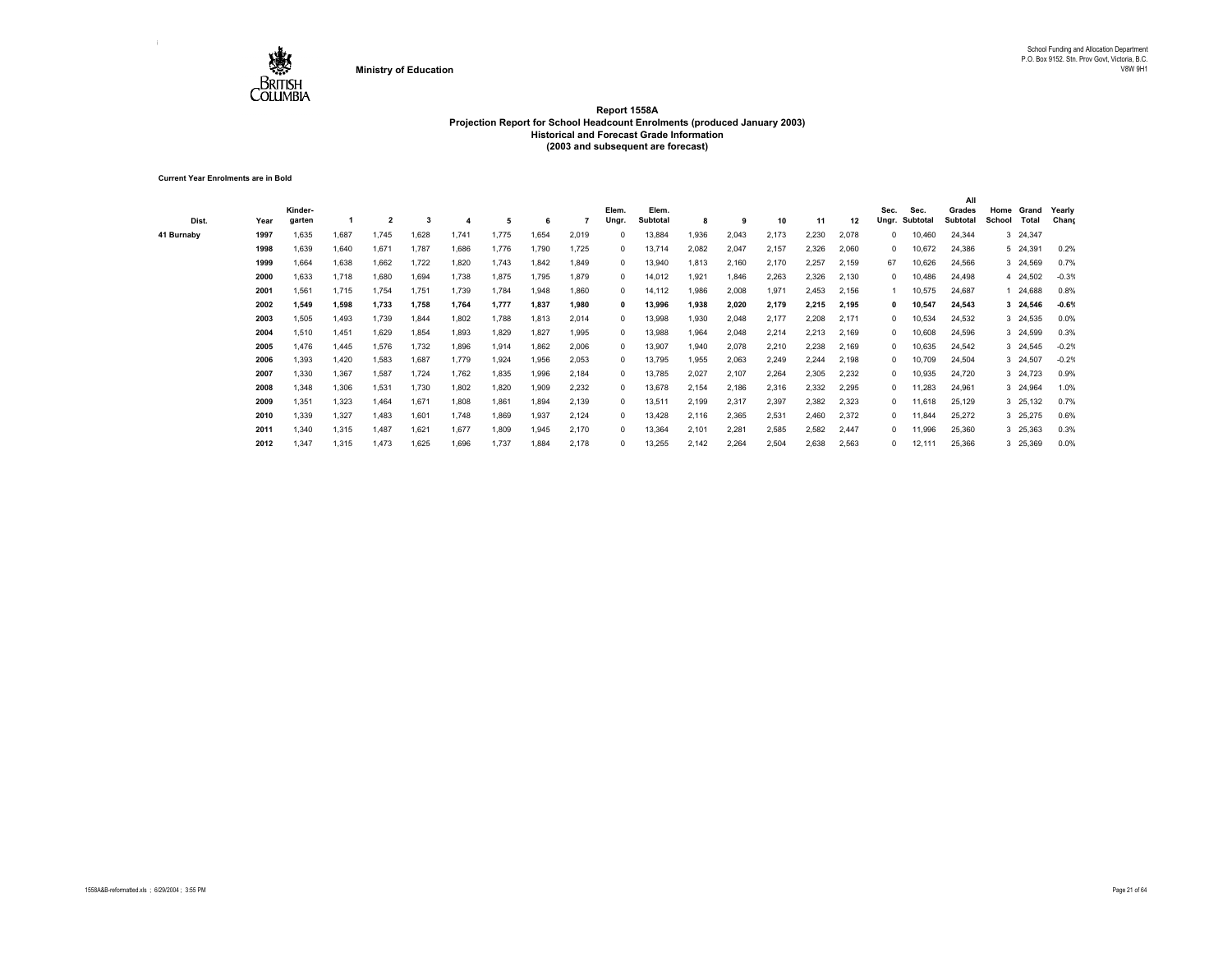

**Current Year Enrolments are in Bold**

| Dist.          | Year | Kinder-<br>garten |       | $\overline{2}$ | 3     |       | 5     | -6    |       | Elem.<br>Ungr. | Elem.<br><b>Subtotal</b> | 8     | -9    | 10    | 11    | 12    | Sec.<br>Unar. | Sec.<br>Subtotal | All<br>Grades<br>Subtotal | Home<br>School | Grand<br>Total | Yearly<br>Chang |
|----------------|------|-------------------|-------|----------------|-------|-------|-------|-------|-------|----------------|--------------------------|-------|-------|-------|-------|-------|---------------|------------------|---------------------------|----------------|----------------|-----------------|
| 42 Maple Ridge | 1997 | 1,118             | 1.168 | 1,202          | 1,087 | 1,024 | 1,078 | 1.019 | 1,073 |                | 8,773                    | 1,209 | 1.154 | 1,197 | 1.139 | 984   | 92            | 5,775            | 14,548                    |                | 7 14,555       |                 |
| -Pitt Meadows  | 1998 | 1,098             | 1,150 | 1,199          | 1,224 | 1,122 | 1,035 | 1,086 | 1,030 | 4              | 8,948                    | 1.170 | 1,284 | 1,195 | 1,165 | 1,079 | 66            | 5,959            | 14,907                    |                | 10 14,917      | 2.5%            |
|                | 1999 | 1,094             | 1,100 | 1,147          | 1,190 | 1,231 | 1,130 | 1,073 | 1,103 | 4              | 9,072                    | 1,099 | 1,206 | 1,317 | 1,243 | 1,109 | 131           | 6,105            | 15,177                    |                | 5 15,182       | 1.8%            |
|                | 2000 | 1.033             | 1,115 | 1,110          | 1,153 | 1,212 | 1,227 | 1.148 | 1,089 | 3              | 9,090                    | 1.173 | 1,162 | 1,223 | 1,390 | 1,105 | 44            | 6,097            | 15,187                    |                | 8 15,195       | 0.1%            |
|                | 2001 | .055              | 1,058 | 1,143          | 1,137 | 1,176 | 1,249 | 1.259 | 1,160 | 3              | 9,240                    | 1,157 | 1,208 | 1,304 | 1,315 | 1,139 | 52            | 6,175            | 15,415                    |                | 12 15,427      | 1.5%            |
|                | 2002 | 991               | 1.074 | 1.091          | 1,148 | 1,170 | 1,216 | 1.293 | 1,266 |                | 9,250                    | 1.221 | 1.166 | 1.257 | 1,304 | 1,162 | 49            | 6.159            | 15,409                    |                | 4 15,413       | $-0.1%$         |
|                | 2003 | 966               | 1,019 | 1,035          | 1,133 | 1,123 | 1,226 | 1,265 | 1,284 |                | 9,052                    | 1,292 | 1,199 | 1,259 | 1,324 | 1,149 | 50            | 6,273            | 15,325                    |                | 4 15,329       | $-0.5%$         |
|                | 2004 | 985               | 995   | 984            | 1,076 | 1,108 | 1,177 | 1.276 | 1.255 |                | 8,857                    | 1,310 | 1,266 | 1,292 | 1,327 | 1.165 | 51            | 6.411            | 15,268                    |                | 4 15,272       | $-0.4%$         |
|                | 2005 | 983               | 1,014 | 960            | 1,023 | 1,053 | 1,161 | 1,225 | 1,265 |                | 8,685                    | 1,283 | 1,285 | 1,361 | 1,359 | 1,169 | 52            | 6,509            | 15,194                    |                | 4 15,198       | $-0.5%$         |
|                | 2006 | 944               | 1.011 | 977            | 998   | 1,001 | 1.104 | 1.208 | 1,215 |                | 8,459                    | 1.292 | 1,261 | 1,384 | 1.427 | 1.200 | 53            | 6.617            | 15,076                    |                | 4 15,080       | $-0.8%$         |
|                | 2007 | 946               | 970   | 974            | 1,015 | 977   | 1,049 | 1.148 | 1,197 |                | 8,277                    | 1.243 | 1,267 | 1,361 | 1.455 | 1.261 | 54            | 6.641            | 14,918                    |                | 4 14,922       | $-1.0%$         |
|                | 2008 | 969               | 973   | 936            | 1,013 | 994   | 1,024 | 1.092 | 1.138 |                | 8,140                    | 1.224 | 1.220 | 1,368 | 1.439 | 1.285 | 55            | 6.591            | 14,731                    |                | 4 14,735       | $-1.3%$         |
|                | 2009 | 982               | 997   | 939            | 975   | 992   | 1,042 | 1,067 | 1,083 |                | 8,078                    | 1,165 | 1,202 | 1,321 | 1.444 | 1,270 | 55            | 6,457            | 14,535                    |                | 4 14,539       | $-1.3%$         |
|                | 2010 | 984               | 1,010 | 962            | 979   | 956   | 1,041 | 1.086 | 1,058 |                | 8,077                    | 1.110 | 1,146 | 1,302 | 1.401 | 1,272 | 54            | 6,285            | 14,362                    |                | 4 14,366       | $-1.2%$         |
|                | 2011 | 1,000             | 1,012 | 974            | 1,002 | 959   | 1,004 | 1,085 | 1,076 |                | 8,113                    | 1,084 | 1,091 | 1,244 | 1,378 | 1,234 | 53            | 6,084            | 14,197                    |                | 4 14,201       | $-1.1%$         |
|                | 2012 | 1,018             | 1,026 | 974            | 1,013 | 981   | 1,006 | 1,045 | 1,075 |                | 8,139                    | 1,101 | 1,065 | 1,185 | 1,320 | 1,212 | 52            | 5,935            | 14,074                    |                | 4 14,078       | $-0.9%$         |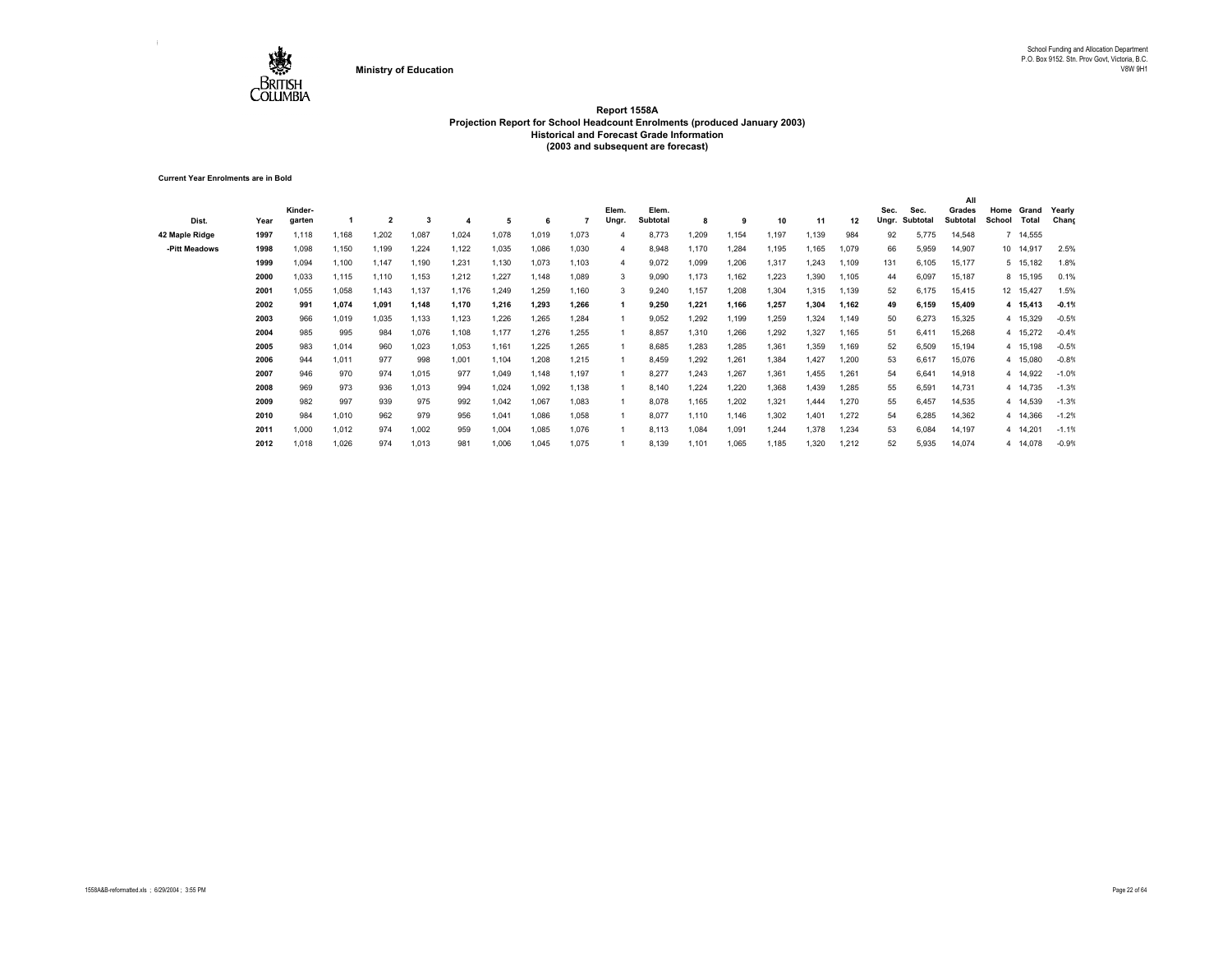

**Current Year Enrolments are in Bold**

| Dist.        | Year | Kinder-<br>garten |       | 2     |       |       | 5     | 6     |       | Elem.<br>Ungr. | Elem.<br>Subtotal | 8     | 9     | 10    | 11    | 12    | Sec.<br>Ungr. | Sec.<br>Subtotal | All<br>Grades<br>Subtotal | Home<br>School | Grand<br>Total | Yearly<br>Chang |
|--------------|------|-------------------|-------|-------|-------|-------|-------|-------|-------|----------------|-------------------|-------|-------|-------|-------|-------|---------------|------------------|---------------------------|----------------|----------------|-----------------|
| 43 Coquitlam | 1997 | 2,354             | 2,439 | 2,368 | 2,404 | 2,391 | 2,398 | 2,302 | 2,589 |                | 19,246            | 2,609 | 2,509 | 2,600 | 2,727 | 2,434 | 87            | 12,966           | 32,212                    |                | 30 32,242      |                 |
|              | 1998 | 2,210             | 2,384 | 2,463 | 2,383 | 2,450 | 2,482 | 2,419 | 2,361 |                | 19,153            | 2,660 | 2,699 | 2,684 | 2,833 | 2,591 | 61            | 13,528           | 32,681                    |                | 23 32,704      | 1.4%            |
|              | 1999 | 2,243             | 2,317 | 2,382 | 2,495 | 2,408 | 2,451 | 2.491 | 2.480 | $^{\circ}$     | 19,267            | 2,412 | 2,719 | 2,876 | 2,821 | 2,678 | 92            | 13,598           | 32,865                    |                | 12 32,877      | 0.5%            |
|              | 2000 | 2,195             | 2,265 | 2,338 | 2,392 | 2,550 | 2,462 | 2,527 | 2,547 | $^{\circ}$     | 19,276            | 2,535 | 2,509 | 2,920 | 3,085 | 2,800 | 57            | 13,906           | 33,182                    |                | 17 33,199      | 1.0%            |
|              | 2001 | 2,123             | 2,253 | 2,310 | 2,375 | 2,436 | 2,619 | 2,559 | 2,608 | $\Omega$       | 19,283            | 2,681 | 2,624 | 2,763 | 3,211 | 2,906 | 70            | 14,255           | 33,538                    |                | 10 33,548      | 1.1%            |
|              | 2002 | 2,003             | 2,194 | 2,271 | 2,362 | 2,406 | 2,490 | 2,647 | 2,606 | $\mathbf{0}$   | 18,979            | 2,676 | 2.807 | 2,770 | 3.097 | 2,813 | 17            | 14.180           | 33.159                    |                | 6 33.165       | $-1.1%$         |
|              | 2003 | 1,956             | 2,043 | 2,229 | 2,318 | 2,395 | 2,457 | 2,681 | 2,591 | $^{\circ}$     | 18,670            | 2,686 | 2,896 | 2,833 | 3,067 | 2,755 | 17            | 14,254           | 32,924                    |                | 6 32,930       | $-0.79$         |
|              | 2004 | .954              | 2,015 | 2,096 | 2,293 | 2,369 | 2,464 | 2,665 | 2,642 | $^{\circ}$     | 18,498            | 2,653 | 2,889 | 2,897 | 3,105 | 2,705 | 17            | 14,266           | 32,764                    |                | 6 32,770       | $-0.5%$         |
|              | 2005 | .992              | 2,014 | 2,068 | 2,159 | 2,343 | 2,438 | 2,674 | 2.628 | $\Omega$       | 18,316            | 2,664 | 2.858 | 2,894 | 3,174 | 2,738 | 17            | 14,345           | 32,661                    |                | 6 32,667       | $-0.3%$         |
|              | 2006 | .910              | 2,053 | 2,067 | 2,132 | 2,211 | 2,413 | 2,647 | 2,637 | $\Omega$       | 18,070            | 2,633 | 2.894 | 2,890 | 3,207 | 2,822 | 17            | 14.463           | 32,533                    |                | 6 32,539       | $-0.49$         |
|              | 2007 | .848              | 1,971 | 2,107 | 2,132 | 2,184 | 2,280 | 2,623 | 2,611 | $\Omega$       | 17,756            | 2,643 | 2,886 | 2,949 | 3,235 | 2,872 | 17            | 14,602           | 32,358                    |                | 6 32,364       | $-0.5%$         |
|              | 2008 | .882              | 1,911 | 2,028 | 2,175 | 2,187 | 2,255 | 2,483 | 2,590 | $\Omega$       | 17,511            | 2,621 | 2,899 | 2,948 | 3,298 | 2,899 | 17            | 14,682           | 32,193                    |                | 6 32,199       | $-0.5%$         |
|              | 2009 | 919.              | 1,946 | 1,967 | 2,096 | 2,230 | 2,259 | 2,457 | 2,455 | $^{\circ}$     | 17,329            | 2,598 | 2,877 | 2,963 | 3,305 | 2,954 | 17            | 14,714           | 32,043                    |                | 6 32,049       | $-0.5%$         |
|              | 2010 | .956              | 1,984 | 2,002 | 2,035 | 2,152 | 2,304 | 2,461 | 2.430 | $^{\circ}$     | 17,324            | 2,465 | 2,852 | 2,944 | 3,323 | 2,962 | 17            | 14,563           | 31,887                    |                | 6 31,893       | $-0.5%$         |
|              | 2011 | .984              | 2,022 | 2,041 | 2,071 | 2,092 | 2,226 | 2,511 | 2,435 | $\Omega$       | 17,382            | 2,438 | 2,714 | 2,922 | 3,307 | 2,976 | 17            | 14,374           | 31,756                    |                | 6 31,762       | $-0.4%$         |
|              | 2012 | 2,024             | 2,054 | 2,082 | 2,114 | 2,132 | 2,170 | 2,433 | 2.488 | $\Omega$       | 17,497            | 2,448 | 2.687 | 2,795 | 3,290 | 2,969 | 17            | 14,206           | 31,703                    |                | 6 31,709       | $-0.2%$         |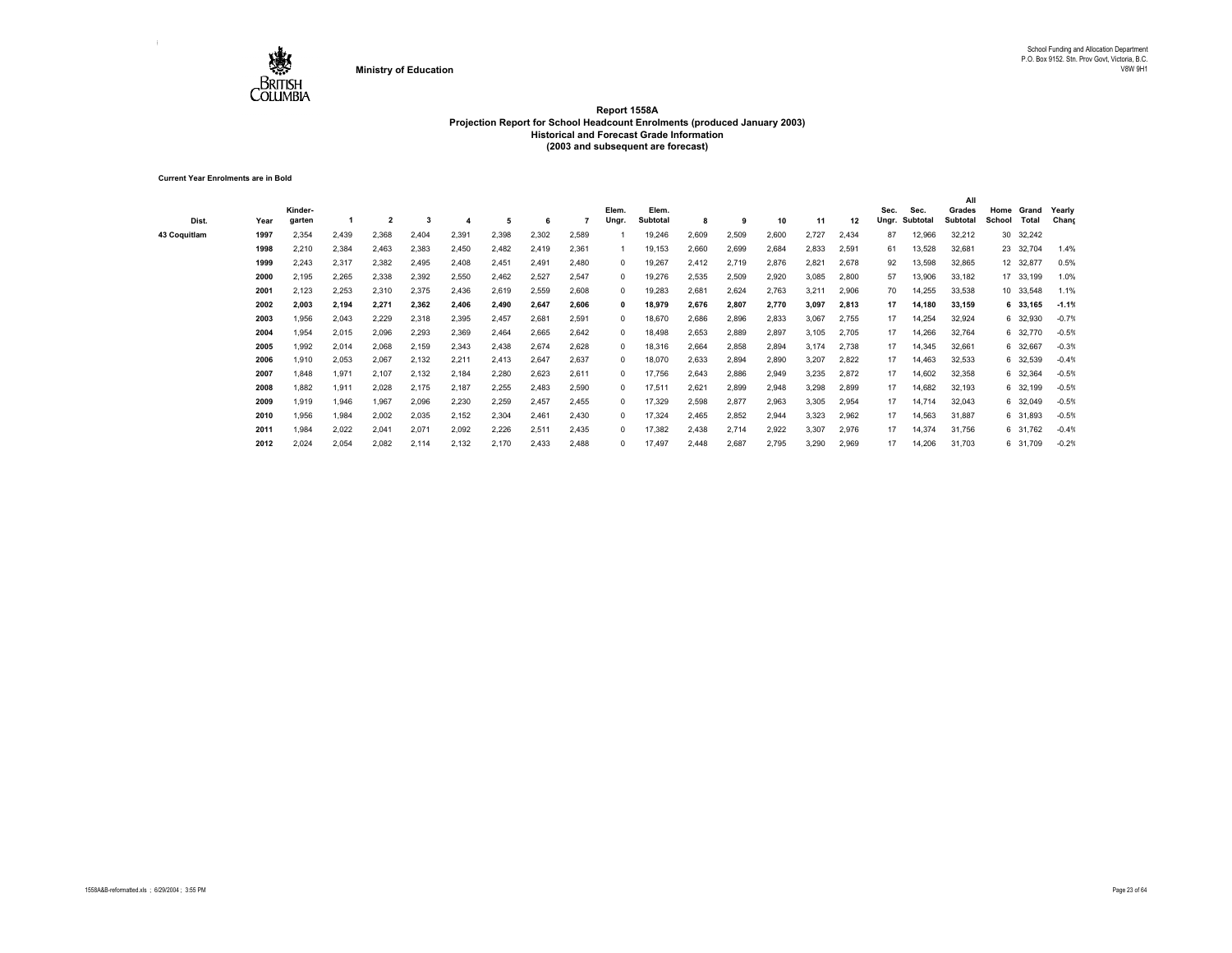

**Current Year Enrolments are in Bold**

| Dist.     | Year | Kinder-<br>garten |       | 2     |       |       | 5     |       |       | Elem.<br>Ungr. | Elem.<br>Subtotal | 8     | 9     | 10    | 11    | 12    | Sec.<br>Ungr. | Sec.<br>Subtotal | All<br>Grades<br>Subtotal | Home<br>School | Grand<br>Total | Yearly<br>Chang |
|-----------|------|-------------------|-------|-------|-------|-------|-------|-------|-------|----------------|-------------------|-------|-------|-------|-------|-------|---------------|------------------|---------------------------|----------------|----------------|-----------------|
| 44 North  | 1997 | 1,408             | 1,349 | 1,375 | 1,411 | 1,356 | 1,341 | 1,312 | 1,459 | 87             | 11,098            | 1,384 | 1,504 | 1,485 | 1,500 | 1,336 | 59            | 7,268            | 18,366                    |                | 12 18,378      |                 |
| Vancouver | 1998 | 1,275             | 1,435 | 1,353 | 1,376 | 1,384 | 1,384 | 1,357 | 1,350 | 86             | 11,000            | 1,517 | 1,414 | 1,503 | 1,543 | 1,439 | 59            | 7,475            | 18,475                    |                | 17 18,492      | 0.6%            |
|           | 1999 | 1,224             | 1,274 | 1,408 | 1,363 | 1,382 | 1,400 | 1,385 | 1,360 | 94             | 10,890            | 1,389 | 1,529 | 1,446 | 1,570 | 1,546 | 45            | 7,525            | 18,415                    |                | 14 18,429      | $-0.3%$         |
|           | 2000 | 1,303             | 1,230 | 1,278 | 1,419 | 1,375 | 1,414 | 1,387 | 1,419 | 103            | 10,928            | 1,443 | 1,481 | 1,604 | 1,496 | 1,508 | 48            | 7,580            | 18,508                    |                | 14 18,522      | 0.5%            |
|           | 2001 | 1,259             | 1,309 | 1,253 | 1,321 | 1,438 | 1,397 | 1.431 | 1,411 | 107            | 10,926            | 1,467 | 1.476 | 1,466 | 1,609 | 1,490 | 55            | 7,563            | 18,489                    |                | 6 18,495       | $-0.1%$         |
|           | 2002 | 1,167             | 1,255 | 1,305 | 1,276 | 1,317 | 1,446 | 1,414 | 1,471 | 118            | 10,769            | 1,444 | 1,502 | 1,513 | 1,553 | 1,560 | 60            | 7,632            | 18,401                    |                | 9 18,410       | $-0.5%$         |
|           | 2003 | 1,114             | 1,178 | 1,270 | 1,266 | 1,274 | 1,394 | 1,470 | 1,458 | 117            | 10,541            | 1,444 | 1,529 | 1,535 | 1,542 | 1,548 | 60            | 7,658            | 18,199                    |                | 9 18,208       | $-1.1%$         |
|           | 2004 | 1,152             | 1,132 | 1,201 | 1,239 | 1,270 | 1,355 | 1,424 | 1,521 | 116            | 10,410            | 1,438 | 1,535 | 1,565 | 1,564 | 1,542 | 60            | 7,704            | 18,114                    |                | 9 18,123       | $-0.5%$         |
|           | 2005 | 1,092             | 1,170 | 1,154 | 1,172 | 1,243 | 1,351 | 1,383 | 1,474 | 113            | 10,152            | 1,496 | 1,529 | 1,571 | 1,592 | 1,564 | 61            | 7,813            | 17,965                    |                | 9 17,974       | $-0.8%$         |
|           | 2006 | 1,039             | 1,109 | 1,193 | 1,126 | 1,176 | 1,321 | 1,377 | 1.431 | 111            | 9,883             | 1,452 | 1,587 | 1,564 | 1,600 | 1,593 | 62            | 7,858            | 17,741                    |                | 9 17,750       | $-1.2%$         |
|           | 2007 | 1,014             | 1,054 | 1,131 | 1,162 | 1,129 | 1,249 | 1,346 | 1,424 | 108            | 9,617             | 1,410 | 1,541 | 1,620 | 1,596 | 1,599 | 62            | 7,828            | 17,445                    |                | 9 17,454       | $-1.7%$         |
|           | 2008 | 1,002             | 1,029 | 1,076 | 1,102 | 1,164 | 1,199 | 1,273 | 1,393 | 105            | 9,343             | 1,403 | 1,498 | 1,579 | 1,646 | 1,597 | 62            | 7,785            | 17,128                    |                | 9 17,137       | $-1.8%$         |
|           | 2009 | 987               | 1,017 | 1,050 | 1,049 | 1,105 | 1,236 | 1,222 | 1,318 | 102            | 9,086             | 1,372 | 1,490 | 1,537 | 1,614 | 1,645 | 62            | 7,720            | 16,806                    |                | 9 16,815       | $-1.9%$         |
|           | 2010 | 980               | 1,002 | 1,039 | 1,025 | 1,052 | 1,175 | 1,261 | 1,266 | 100            | 8,900             | 1,300 | 1,458 | 1,528 | 1,576 | 1,614 | 62            | 7,538            | 16,438                    |                | 9 16,447       | $-2.2%$         |
|           | 2011 | 974               | 995   | 1,023 | 1,014 | 1,028 | 1,120 | 1,199 | 1,306 | 98             | 8,757             | 1,250 | 1,383 | 1,496 | 1,563 | 1,574 | 61            | 7,327            | 16,084                    |                | 9 16,093       | $-2.2%$         |
|           | 2012 | 968               | 988   | 1,016 | 999   | 1,016 | 1,095 | 1,143 | 1,243 | 95             | 8,563             | 1,285 | 1,331 | 1,423 | 1,532 | 1,561 | 60            | 7,192            | 15,755                    |                | 9 15,764       | $-2.0%$         |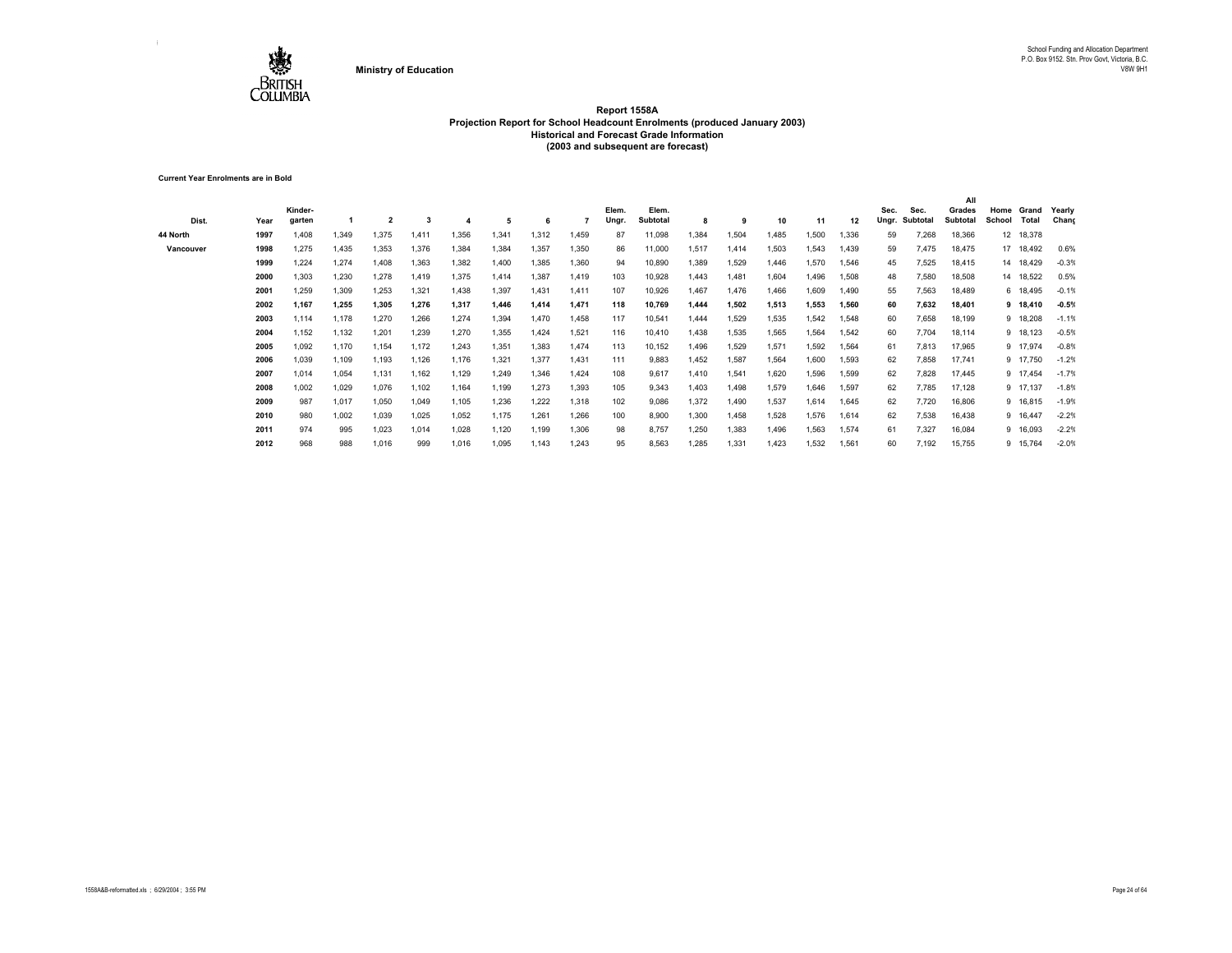

**Current Year Enrolments are in Bold**

|           |      |         |     |                         |     |     |     |     |     |              |          |     |     |     |     |     |             |          | All      |        |         |         |
|-----------|------|---------|-----|-------------------------|-----|-----|-----|-----|-----|--------------|----------|-----|-----|-----|-----|-----|-------------|----------|----------|--------|---------|---------|
|           |      | Kinder- |     |                         |     |     |     |     |     | Elem.        | Elem.    |     |     |     |     |     | Sec.        | Sec.     | Grades   | Home   | Grand   | Yearly  |
| Dist.     | Year | garten  |     | $\overline{\mathbf{2}}$ | 3   |     | 5   | 6   |     | Ungr.        | Subtotal | 8   | 9   | 10  | 11  | 12  | Ungr.       | Subtotal | Subtotal | School | Total   | Chang   |
| 45 West   | 1997 | 341     | 394 | 470                     | 478 | 490 | 496 | 471 | 540 | $\Omega$     | 3,680    | 588 | 605 | 629 | 684 | 647 | 0           | 3,153    | 6,833    | 10     | 6,843   |         |
| Vancouver | 1998 | 354     | 391 | 403                     | 491 | 485 | 496 | 510 | 465 | $^{\circ}$   | 3,595    | 574 | 616 | 660 | 672 | 673 | $\mathbf 0$ | 3,195    | 6,790    |        | 8 6,798 | $-0.7%$ |
|           | 1999 | 335     | 398 | 412                     | 421 | 514 | 496 | 491 | 511 | $^{\circ}$   | 3,578    | 489 | 590 | 672 | 700 | 666 | $^{\circ}$  | 3,117    | 6,695    |        | 6 6,701 | $-1.4%$ |
|           | 2000 | 316     | 369 | 410                     | 440 | 450 | 520 | 493 | 498 | $^{\circ}$   | 3,496    | 553 | 533 | 660 | 746 | 698 | 0           | 3,190    | 6,686    |        | 5 6,691 | $-0.1%$ |
|           | 2001 | 316     | 360 | 390                     | 416 | 449 | 473 | 521 | 512 | $^{\circ}$   | 3,437    | 558 | 597 | 605 | 749 | 682 | $\mathbf 0$ | 3,191    | 6,628    |        | 9 6,637 | $-0.8%$ |
|           | 2002 | 310     | 356 | 379                     | 411 | 418 | 467 | 454 | 547 | $\mathbf{0}$ | 3,342    | 582 | 591 | 677 | 798 | 641 | 0           | 3,289    | 6,631    |        | 6 6,637 | 0.0%    |
|           | 2003 | 308     | 338 | 361                     | 395 | 421 | 463 | 426 | 515 | $^{\circ}$   | 3,227    | 568 | 593 | 670 | 809 | 644 | $\mathbf 0$ | 3,284    | 6,511    |        | 6 6,517 | $-1.8%$ |
|           | 2004 | 329     | 337 | 343                     | 377 | 406 | 466 | 423 | 485 | $^{\circ}$   | 3,166    | 537 | 580 | 672 | 803 | 653 | $\mathbf 0$ | 3,245    | 6,411    |        | 6 6,417 | $-1.5%$ |
|           | 2005 | 336     | 358 | 341                     | 360 | 388 | 450 | 426 | 481 | $^{\circ}$   | 3,140    | 507 | 549 | 659 | 806 | 649 | $\mathbf 0$ | 3,170    | 6,310    |        | 6 6,316 | $-1.6%$ |
|           | 2006 | 331     | 363 | 361                     | 356 | 369 | 429 | 410 | 483 | $^{\circ}$   | 3,102    | 501 | 518 | 625 | 791 | 650 | $^{\circ}$  | 3,085    | 6,187    |        | 6 6,193 | $-1.9%$ |
|           | 2007 | 323     | 358 | 366                     | 375 | 365 | 408 | 391 | 465 | $^{\circ}$   | 3,051    | 501 | 511 | 590 | 754 | 637 | $\mathbf 0$ | 2,993    | 6,044    |        | 6 6,050 | $-2.3%$ |
|           | 2008 | 327     | 350 | 362                     | 381 | 385 | 405 | 374 | 445 | $^{\circ}$   | 3,029    | 484 | 512 | 582 | 716 | 608 | 0           | 2,902    | 5,931    |        | 6 5,937 | $-1.9%$ |
|           | 2009 | 331     | 354 | 355                     | 377 | 391 | 426 | 371 | 426 | $^{\circ}$   | 3,031    | 464 | 496 | 582 | 704 | 578 | 0           | 2,824    | 5,855    |        | 6 5,861 | $-1.3%$ |
|           | 2010 | 334     | 359 | 360                     | 370 | 387 | 433 | 390 | 422 | $^{\circ}$   | 3,055    | 445 | 477 | 565 | 703 | 570 | $\mathbf 0$ | 2,760    | 5,815    |        | 6 5,821 | $-0.7%$ |
|           | 2011 | 340     | 362 | 365                     | 375 | 380 | 429 | 396 | 443 | $^{\circ}$   | 3,090    | 442 | 458 | 544 | 685 | 569 | $^{\circ}$  | 2,698    | 5,788    |        | 6 5,794 | $-0.5%$ |
|           | 2012 | 348     | 368 | 369                     | 380 | 385 | 423 | 393 | 450 | $^{\circ}$   | 3,116    | 462 | 454 | 523 | 662 | 555 | 0           | 2,656    | 5,772    |        | 6 5,778 | $-0.3%$ |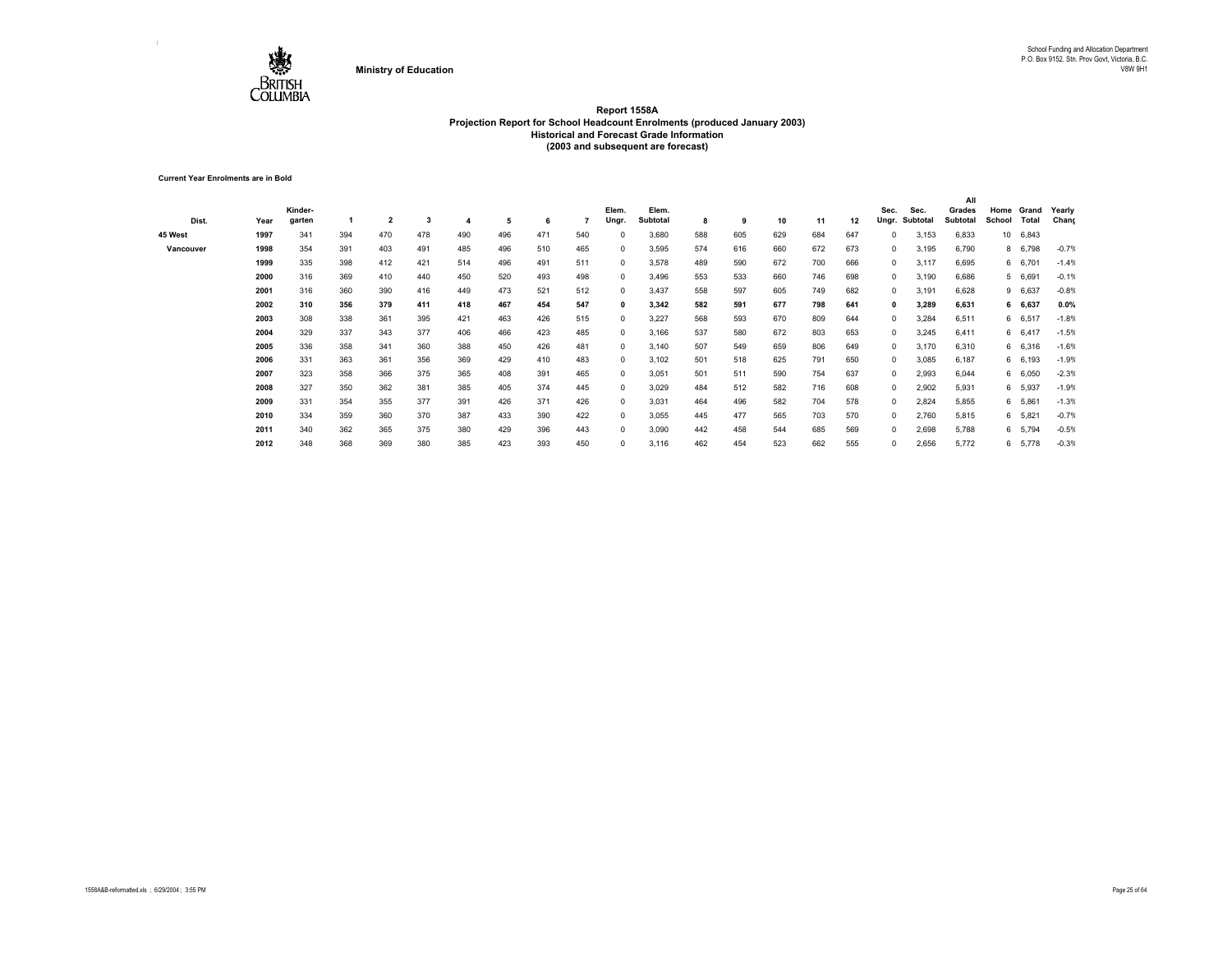

**Current Year Enrolments are in Bold**

|                          |      |         |     |                |     |     |     |     |     |            |          |     |     |     |     |     |       |          | All      |        |          |         |
|--------------------------|------|---------|-----|----------------|-----|-----|-----|-----|-----|------------|----------|-----|-----|-----|-----|-----|-------|----------|----------|--------|----------|---------|
|                          |      | Kinder- |     |                |     |     |     |     |     | Elem.      | Elem.    |     |     |     |     |     | Sec.  | Sec.     | Grades   | Home   | Grand    | Yearly  |
| Dist.                    | Year | garten  |     | $\overline{2}$ | 3   | 4   | 5   | 6   |     | Ungr.      | Subtotal | 8   | 9   | 10  | 11  | 12  | Ungr. | Subtotal | Subtotal | School | Total    | Chang   |
| <b>46 Sunshine Coast</b> | 1997 | 335     | 350 | 361            | 371 | 322 | 361 | 323 | 396 |            | 2,819    | 355 | 393 | 370 | 393 | 340 | 12    | 1,863    | 4,682    | 4      | 4,686    |         |
|                          | 1998 | 291     | 324 | 332            | 345 | 358 | 316 | 343 | 322 | $^{\circ}$ | 2,631    | 386 | 369 | 375 | 442 | 387 | 20    | 1,979    | 4,610    |        | 2 4,612  | $-1.6%$ |
|                          | 1999 | 270     | 306 | 322            | 325 | 359 | 349 | 323 | 346 | 0          | 2,600    | 330 | 393 | 374 | 475 | 298 | 58    | 1,928    | 4,528    |        | 4 4,532  | $-1.7%$ |
|                          | 2000 | 264     | 274 | 309            | 304 | 327 | 355 | 350 | 331 | 6          | 2,520    | 345 | 337 | 393 | 450 | 296 | 115   | 1,936    | 4,456    |        | 0, 4,456 | $-1.7%$ |
|                          | 2001 | 285     | 264 | 272            | 313 | 321 | 326 | 366 | 350 | 0          | 2,497    | 339 | 368 | 363 | 435 | 311 | 103   | 1,919    | 4,416    |        | 2 4,418  | $-0.9%$ |
|                          | 2002 | 236     | 289 | 267            | 286 | 304 | 343 | 334 | 377 | 0          | 2,436    | 354 | 357 | 381 | 398 | 343 | 141   | 1,974    | 4,410    |        | 8 4,418  | 0.0%    |
|                          | 2003 | 218     | 262 | 264            | 291 | 272 | 317 | 342 | 370 | $^{\circ}$ | 2,336    | 355 | 358 | 388 | 390 | 338 | 141   | 1,970    | 4,306    |        | 8 4,314  | $-2.4%$ |
|                          | 2004 | 209     | 244 | 242            | 290 | 279 | 285 | 319 | 381 | $^{\circ}$ | 2,249    | 351 | 360 | 390 | 396 | 332 | 141   | 1,970    | 4,219    |        | 8 4,227  | $-2.0%$ |
|                          | 2005 | 207     | 238 | 229            | 269 | 281 | 295 | 290 | 358 | $^{\circ}$ | 2,167    | 363 | 358 | 393 | 399 | 338 | 142   | 1,993    | 4,160    |        | 8 4,168  | $-1.4%$ |
|                          | 2006 | 187     | 236 | 223            | 256 | 262 | 298 | 300 | 326 | $^{\circ}$ | 2,088    | 342 | 371 | 393 | 405 | 343 | 144   | 1,998    | 4,086    |        | 8 4,094  | $-1.8%$ |
|                          | 2007 | 196     | 215 | 223            | 251 | 250 | 279 | 304 | 339 | $^{\circ}$ | 2,057    | 314 | 353 | 408 | 407 | 350 | 146   | 1,978    | 4,035    |        | 8 4,043  | $-1.2%$ |
|                          | 2008 | 205     | 224 | 204            | 250 | 245 | 267 | 286 | 345 | 0          | 2,026    | 326 | 327 | 391 | 421 | 352 | 147   | 1,964    | 3,990    |        | 8 3,998  | $-1.1%$ |
|                          | 2009 | 213     | 234 | 213            | 229 | 244 | 261 | 273 | 324 | 0          | 1.991    | 331 | 338 | 363 | 408 | 364 | 147   | 1,951    | 3,942    |        | 8 3,950  | $-1.2%$ |
|                          | 2010 | 217     | 242 | 222            | 239 | 225 | 260 | 267 | 310 | $\Omega$   | 1.982    | 312 | 343 | 373 | 383 | 353 | 147   | 1,911    | 3,893    |        | 8 3,901  | $-1.2%$ |
|                          | 2011 | 224     | 245 | 229            | 248 | 233 | 240 | 267 | 304 | $^{\circ}$ | 1,990    | 299 | 325 | 379 | 390 | 332 | 146   | 1,871    | 3,861    |        | 8 3,869  | $-0.8%$ |
|                          | 2012 | 233     | 254 | 233            | 256 | 242 | 249 | 246 | 304 | 0          | 2,017    | 293 | 311 | 360 | 395 | 338 | 144   | 1,841    | 3,858    |        | 8 3,866  | $-0.1%$ |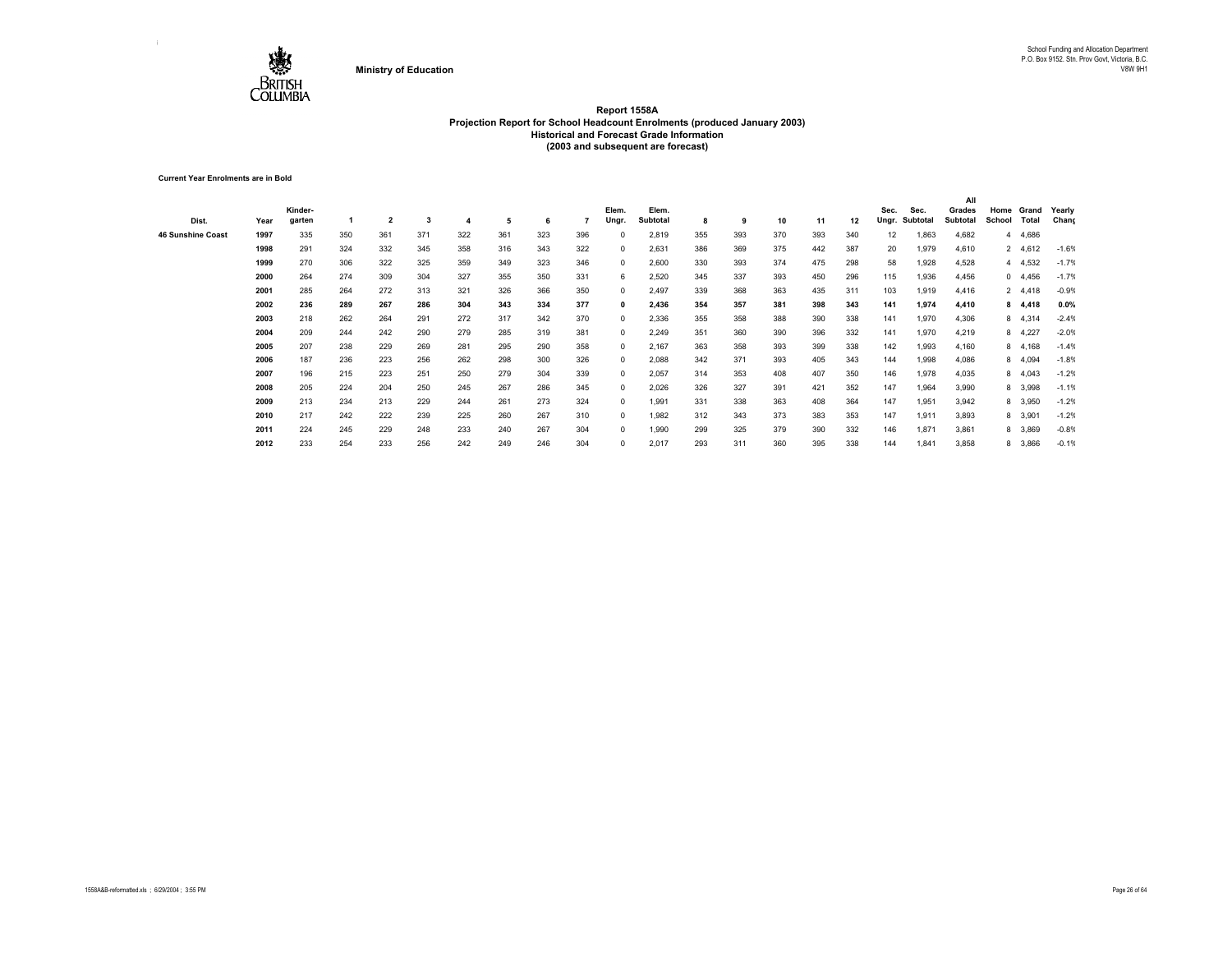

**Current Year Enrolments are in Bold**

| Dist.                  | Year | Kinder-<br>garten |     | $\overline{\mathbf{2}}$ | 3   |     | 5   | 6   |     | Elem.<br>Ungr. | Elem.<br>Subtotal | 8   | 9   | 10  | 11  | 12  | Sec.<br>Ungr. | Sec.<br>Subtotal | All<br>Grades<br>Subtotal | Home<br>School | Grand<br>Total | Yearly<br>Chang |
|------------------------|------|-------------------|-----|-------------------------|-----|-----|-----|-----|-----|----------------|-------------------|-----|-----|-----|-----|-----|---------------|------------------|---------------------------|----------------|----------------|-----------------|
| <b>47 Powell River</b> | 1997 | 208               | 233 | 260                     | 231 | 257 | 247 | 265 | 278 | 0              | 1,979             | 320 | 320 | 347 | 254 | 254 | $\Omega$      | 1,495            | 3,474                     |                | 4 3,478        |                 |
|                        | 1998 | 207               | 199 | 229                     | 248 | 220 | 252 | 242 | 254 | $^{\circ}$     | 1,851             | 272 | 405 | 293 | 289 | 232 | $\Omega$      | 1,491            | 3,342                     |                | $0\quad 3,342$ | $-3.9%$         |
|                        | 1999 | 203               | 211 | 193                     | 215 | 251 | 215 | 255 | 241 | $^{\circ}$     | 1,784             | 260 | 326 | 364 | 289 | 277 | $\Omega$      | 1,516            | 3,300                     |                | 0 3,300        | $-1.3%$         |
|                        | 2000 | 175               | 197 | 204                     | 196 | 206 | 251 | 213 | 244 | $^{\circ}$     | 1,686             | 245 | 320 | 321 | 335 | 278 | $\Omega$      | 1,499            | 3,185                     |                | 1 3,186        | $-3.5%$         |
|                        | 2001 | 159               | 171 | 206                     | 200 | 194 | 205 | 243 | 221 | $^{\circ}$     | 1,599             | 240 | 309 | 307 | 294 | 318 | $\Omega$      | 1,468            | 3,067                     |                | 0 3,067        | $-3.7%$         |
|                        | 2002 | 150               | 156 | 183                     | 216 | 201 | 198 | 209 | 252 | $\mathbf{0}$   | 1,565             | 216 | 288 | 301 | 287 | 281 | $\mathbf{0}$  | 1,373            | 2,938                     |                | 2,939          | $-4.2%$         |
|                        | 2003 | 140               | 139 | 157                     | 212 | 211 | 184 | 199 | 254 | $^{\circ}$     | 1,496             | 206 | 288 | 287 | 271 | 267 | $\Omega$      | 1,319            | 2,815                     |                | 1 2,816        | $-4.2%$         |
|                        | 2004 | 131               | 130 | 140                     | 182 | 207 | 193 | 184 | 243 | $^{\circ}$     | 1,410             | 207 | 275 | 287 | 259 | 253 | 0             | 1,281            | 2,691                     |                | 2,692          | $-4.4%$         |
|                        | 2005 | 123               | 122 | 131                     | 162 | 178 | 190 | 194 | 226 | $^{\circ}$     | 1,326             | 198 | 278 | 275 | 260 | 244 | 0             | 1,255            | 2,581                     |                | 2,582          | $-4.1%$         |
|                        | 2006 | 129               | 114 | 123                     | 152 | 159 | 164 | 191 | 238 | $^{\circ}$     | 1,270             | 185 | 267 | 279 | 252 | 246 | 0             | 1,229            | 2,499                     |                | 1 2,500        | $-3.2%$         |
|                        | 2007 | 122               | 120 | 115                     | 143 | 149 | 146 | 164 | 235 | $^{\circ}$     | 1,194             | 194 | 249 | 268 | 255 | 240 | $\Omega$      | 1,206            | 2,400                     |                | 1 2,401        | $-4.0%$         |
|                        | 2008 | 122               | 114 | 121                     | 134 | 140 | 137 | 146 | 202 | $^{\circ}$     | 1,116             | 191 | 261 | 250 | 246 | 243 | 0             | 1,191            | 2,307                     |                | 1 2,308        | $-3.9%$         |
|                        | 2009 | 124               | 114 | 115                     | 141 | 131 | 128 | 137 | 180 | $^{\circ}$     | 1,070             | 165 | 258 | 261 | 231 | 234 | $\Omega$      | 1,149            | 2,219                     |                | 1 2,220        | $-3.8%$         |
|                        | 2010 | 124               | 116 | 115                     | 134 | 137 | 120 | 129 | 169 | $^{\circ}$     | 1,044             | 147 | 224 | 258 | 238 | 220 | 0             | 1,087            | 2,131                     |                | 1 2,132        | $-4.0%$         |
|                        | 2011 | 124               | 116 | 117                     | 134 | 130 | 126 | 120 | 159 | $\Omega$       | 1,026             | 137 | 200 | 225 | 236 | 227 | $\Omega$      | 1,025            | 2,051                     |                | 12,052         | $-3.8%$         |
|                        | 2012 | 124               | 116 | 117                     | 136 | 130 | 120 | 126 | 148 | 0              | 1,017             | 128 | 186 | 201 | 209 | 225 | $\Omega$      | 949              | 1,966                     |                | 1 1,967        | $-4.1%$         |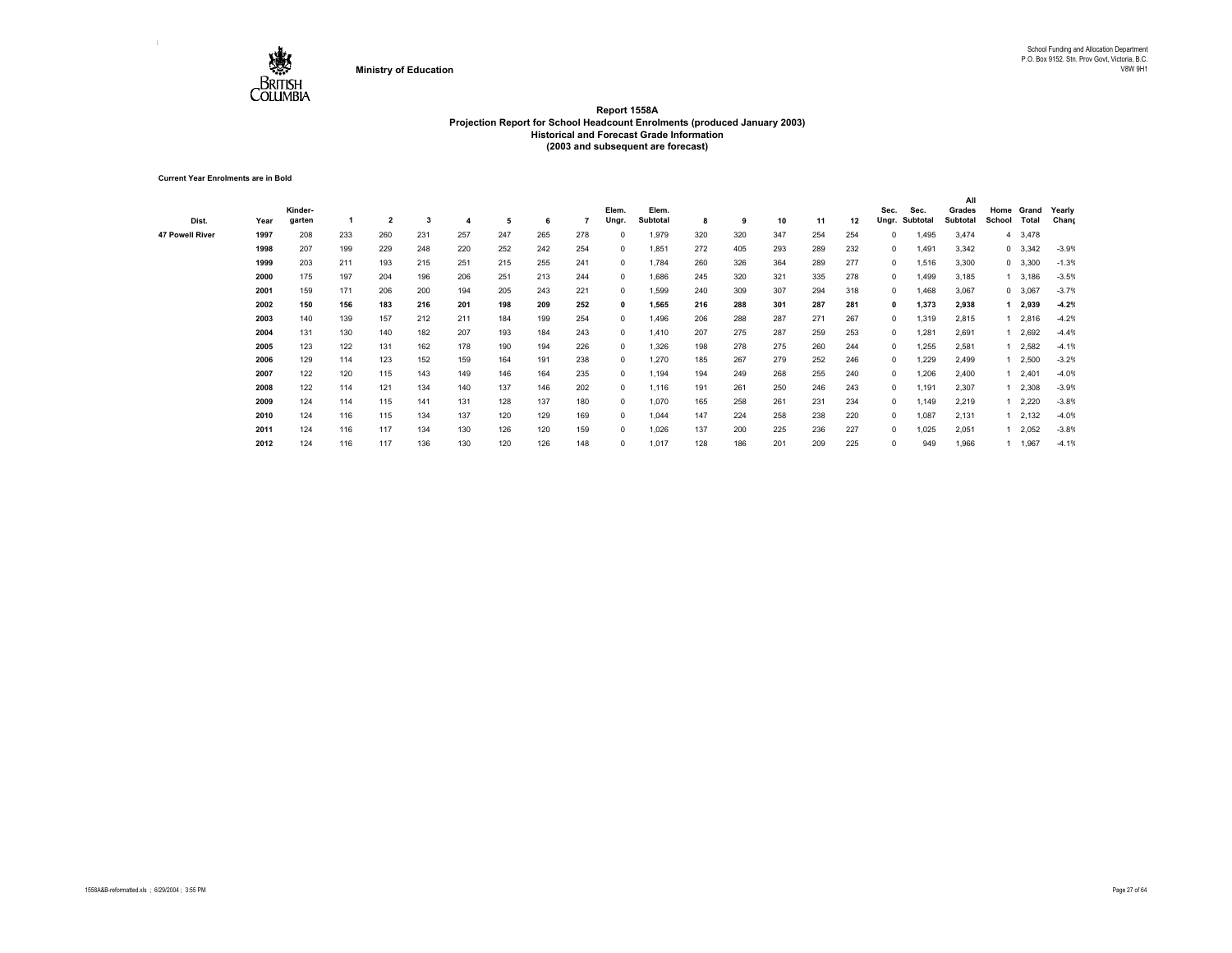

**Current Year Enrolments are in Bold**

|               |      |         |     |                |     |     |     |     |     |              |          |     |     |     |     |     |       |          | All      |         |          |         |
|---------------|------|---------|-----|----------------|-----|-----|-----|-----|-----|--------------|----------|-----|-----|-----|-----|-----|-------|----------|----------|---------|----------|---------|
|               |      | Kinder- |     |                |     |     |     |     |     | Elem.        | Elem.    |     |     |     |     |     | Sec.  | Sec.     | Grades   | Home    | Grand    | Yearly  |
| Dist.         | Year | garten  |     | $\overline{2}$ | 3   |     | 5   | 6   |     | Ungr.        | Subtotal | 8   | 9   | 10  | 11  | 12  | Ungr. | Subtotal | Subtotal | School  | Total    | Chang   |
| 48 Howe Sound | 1997 | 417     | 386 | 404            | 375 | 347 | 341 | 323 | 360 |              | 2,953    | 336 | 341 | 349 | 288 | 394 | 60    | 1,768    | 4,721    | $10-10$ | 4,731    |         |
|               | 1998 | 341     | 417 | 374            | 376 | 382 | 350 | 347 | 334 | $\Omega$     | 2,921    | 365 | 335 | 333 | 350 | 352 | 67    | 1,802    | 4,723    |         | 2 4,725  | $-0.1%$ |
|               | 1999 | 373     | 353 | 420            | 370 | 383 | 378 | 345 | 355 | 0            | 2,977    | 330 | 352 | 323 | 357 | 318 | 103   | 1,783    | 4,760    |         | 0, 4,760 | 0.7%    |
|               | 2000 | 316     | 390 | 354            | 413 | 373 | 380 | 371 | 354 | 0            | 2,951    | 348 | 336 | 346 | 322 | 336 | 115   | 1,803    | 4,754    |         | 4 4,758  | 0.0%    |
|               | 2001 | 326     | 314 | 382            | 350 | 421 | 363 | 375 | 374 | $\Omega$     | 2,905    | 342 | 334 | 323 | 347 | 309 | 123   | 1,778    | 4,683    |         | 4,684    | $-1.6%$ |
|               | 2002 | 289     | 329 | 328            | 376 | 362 | 419 | 378 | 385 | 0            | 2,866    | 377 | 337 | 342 | 328 | 333 | 101   | 1,818    | 4,684    |         | 4,685    | 0.0%    |
|               | 2003 | 313     | 319 | 301            | 382 | 378 | 398 | 360 | 397 | 0            | 2,848    | 401 | 355 | 342 | 333 | 330 | 102   | 1,863    | 4,711    |         | 4,712    | 0.6%    |
|               | 2004 | 331     | 345 | 291            | 350 | 382 | 415 | 340 | 377 | $^{\circ}$   | 2,831    | 413 | 377 | 363 | 341 | 346 | 106   | 1,946    | 4,777    |         | 4,778    | 1.4%    |
|               | 2005 | 307     | 365 | 314            | 337 | 350 | 419 | 352 | 355 | $^{\circ}$   | 2,799    | 393 | 389 | 389 | 367 | 365 | 112   | 2,015    | 4,814    |         | 4,815    | 0.8%    |
|               | 2006 | 310     | 338 | 333            | 364 | 337 | 382 | 355 | 368 | $\mathbf{0}$ | 2,787    | 370 | 371 | 404 | 395 | 396 | 117   | 2,053    | 4,840    |         | 4,841    | 0.5%    |
|               | 2007 | 310     | 340 | 307            | 386 | 362 | 367 | 322 | 370 | $^{\circ}$   | 2,764    | 382 | 351 | 391 | 415 | 430 | 121   | 2,090    | 4,854    |         | 4,855    | 0.3%    |
|               | 2008 | 309     | 340 | 308            | 356 | 383 | 394 | 308 | 335 | $^{\circ}$   | 2,733    | 384 | 361 | 373 | 408 | 451 | 124   | 2,101    | 4,834    |         | 4,835    | $-0.4%$ |
|               | 2009 | 311     | 339 | 308            | 358 | 353 | 418 | 331 | 320 | $\Omega$     | 2,738    | 348 | 362 | 383 | 393 | 443 | 125   | 2,054    | 4,792    |         | 4,793    | $-0.9%$ |
|               | 2010 | 315     | 342 | 307            | 358 | 354 | 385 | 352 | 344 | $\Omega$     | 2,757    | 333 | 330 | 385 | 400 | 429 | 124   | 2,001    | 4,758    |         | 4,759    | $-0.7%$ |
|               | 2011 | 319     | 347 | 309            | 357 | 354 | 387 | 324 | 366 | 0            | 2,763    | 357 | 316 | 354 | 401 | 436 | 123   | 1,987    | 4,750    |         | 4,751    | $-0.2%$ |
|               | 2012 | 326     | 351 | 314            | 360 | 353 | 387 | 326 | 337 | 0            | 2,754    | 379 | 337 | 339 | 374 | 435 | 123   | 1,987    | 4,741    |         | 14,742   | $-0.2%$ |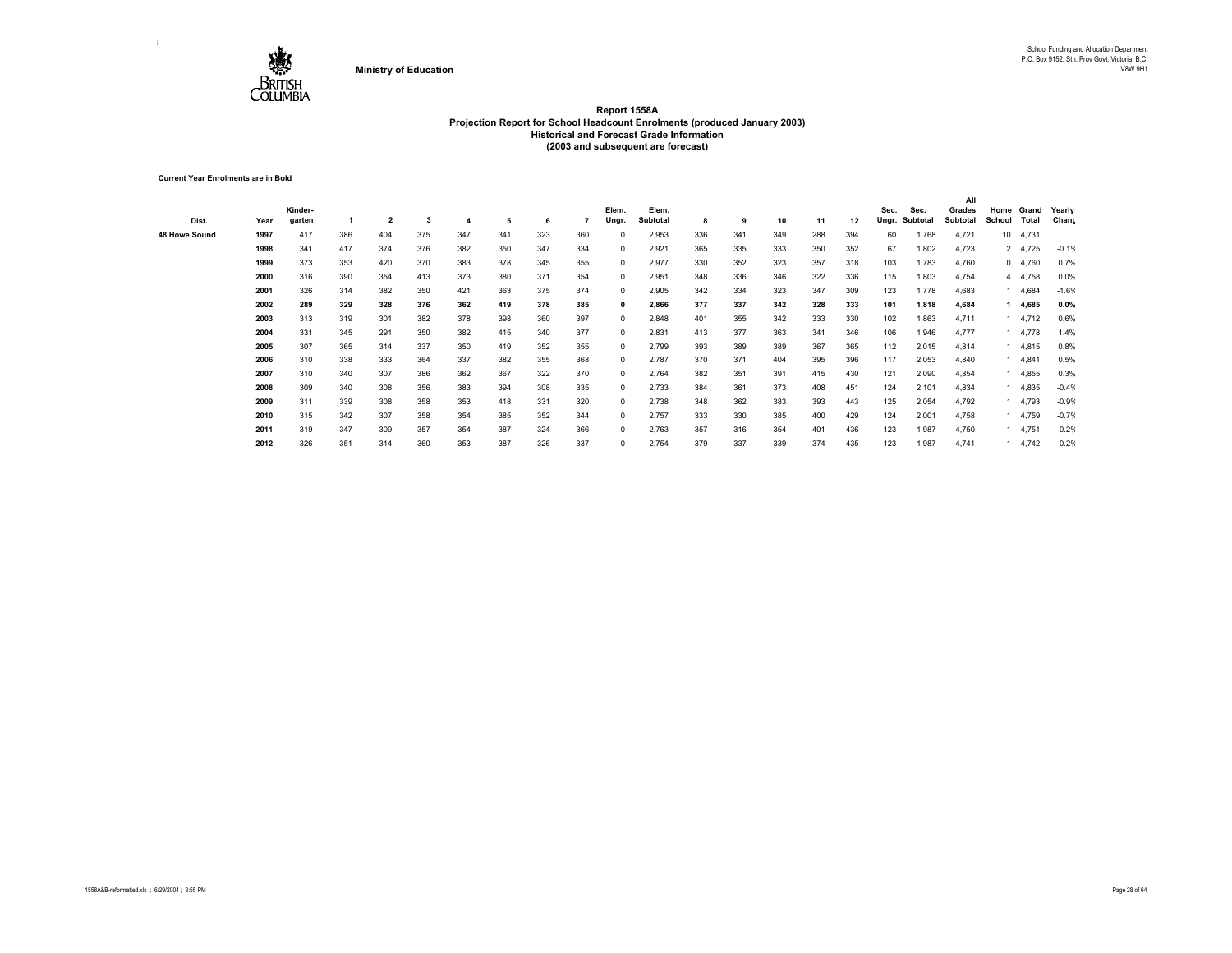

**Current Year Enrolments are in Bold**

|                         |      |         |    |                |    |    |    |    |    |          |                 |    |    |    |    |    |       |          | All      |                |            |         |
|-------------------------|------|---------|----|----------------|----|----|----|----|----|----------|-----------------|----|----|----|----|----|-------|----------|----------|----------------|------------|---------|
|                         |      | Kinder- |    |                |    |    |    |    |    | Elem.    | Elem.           |    |    |    |    |    | Sec.  | Sec.     | Grades   |                | Home Grand | Yearly  |
| Dist.                   | Year | garten  |    | $\overline{2}$ | 3  |    | 5  | 6  |    | Ungr.    | <b>Subtotal</b> | 8  | 9  | 10 | 11 | 12 | Ungr. | Subtotal | Subtotal | School         | Total      | Chang   |
| <b>49 Central Coast</b> | 1997 | 33      | 30 | 31             | 34 | 25 | 42 | 27 | 39 | 0        | 261             | 38 | 35 | 30 | 28 | 24 | 17    | 172      | 433      |                | 434        |         |
|                         | 1998 | 24      | 29 | 29             | 31 | 33 | 23 | 44 | 28 | 0        | 241             | 32 | 31 | 30 | 32 | 19 | 20    | 164      | 405      | $\overline{2}$ | 407        | $-6.2%$ |
|                         | 1999 | 28      | 29 | 26             | 32 | 28 | 38 | 24 | 47 | $\Omega$ | 252             | 26 | 31 | 31 | 27 | 24 | 15    | 154      | 406      | $\overline{2}$ | 408        | 0.2%    |
|                         | 2000 | 28      | 27 | 35             | 29 | 23 | 34 | 33 | 27 | 5        | 241             | 39 | 24 | 28 | 25 | 22 | 13    | 151      | 392      | $\mathbf{0}$   | 392        | $-3.9%$ |
|                         | 2001 | 19      | 36 | 24             | 33 | 28 | 25 | 30 | 27 | 0        | 222             | 26 | 40 | 21 | 20 | 23 | 18    | 148      | 370      | $^{\circ}$     | 370        | $-5.6%$ |
|                         | 2002 | 26      | 25 | 27             | 16 | 31 | 29 | 28 | 26 | 0        | 208             | 28 | 22 | 29 | 24 | 19 | 20    | 142      | 350      | $\mathbf{0}$   | 350        | $-5.4%$ |
|                         | 2003 | 26      | 23 | 25             | 18 | 25 | 26 | 32 | 22 | 0        | 197             | 24 | 27 | 32 | 21 | 18 | 20    | 142      | 339      | $\mathbf{0}$   | 339        | $-3.1%$ |
|                         | 2004 | 27      | 23 | 23             | 17 | 29 | 21 | 29 | 26 | 0        | 195             | 21 | 24 | 39 | 22 | 15 | 20    | 141      | 336      | $\mathbf{0}$   | 336        | $-0.9%$ |
|                         | 2005 | 25      | 24 | 24             | 16 | 28 | 25 | 23 | 24 | 0        | 189             | 25 | 21 | 35 | 26 | 17 | 20    | 144      | 333      | $\mathbf{0}$   | 333        | $-0.9%$ |
|                         | 2006 | 24      | 22 | 26             | 17 | 26 | 24 | 28 | 19 | $\Omega$ | 186             | 23 | 25 | 31 | 24 | 21 | 21    | 145      | 331      | $\mathbf{0}$   | 331        | $-0.6%$ |
|                         | 2007 | 27      | 21 | 24             | 18 | 27 | 22 | 27 | 23 | $\Omega$ | 189             | 18 | 23 | 36 | 21 | 19 | 21    | 138      | 327      | $\mathbf{0}$   | 327        | $-1.2%$ |
|                         | 2008 | 26      | 24 | 23             | 17 | 29 | 23 | 26 | 22 | 0        | 190             | 21 | 19 | 34 | 23 | 17 | 21    | 135      | 325      | $\mathbf{0}$   | 325        | $-0.6%$ |
|                         | 2009 | 25      | 23 | 26             | 16 | 27 | 25 | 27 | 21 | $\Omega$ | 190             | 20 | 23 | 28 | 22 | 19 | 21    | 133      | 323      | $\mathbf{0}$   | 323        | $-0.6%$ |
|                         | 2010 | 24      | 22 | 25             | 18 | 26 | 23 | 29 | 21 | $\Omega$ | 188             | 19 | 22 | 32 | 19 | 18 | 21    | 131      | 319      | $^{\circ}$     | 319        | $-1.2%$ |
|                         | 2011 | 23      | 22 | 24             | 17 | 29 | 22 | 27 | 22 | $\Omega$ | 186             | 19 | 21 | 31 | 21 | 15 | 21    | 128      | 314      | $^{\circ}$     | 314        | $-1.6%$ |
|                         | 2012 | 22      | 21 | 23             | 16 | 28 | 24 | 26 | 21 | 0        | 181             | 20 | 21 | 30 | 21 | 17 | 21    | 130      | 311      | 0              | 311        | $-1.0%$ |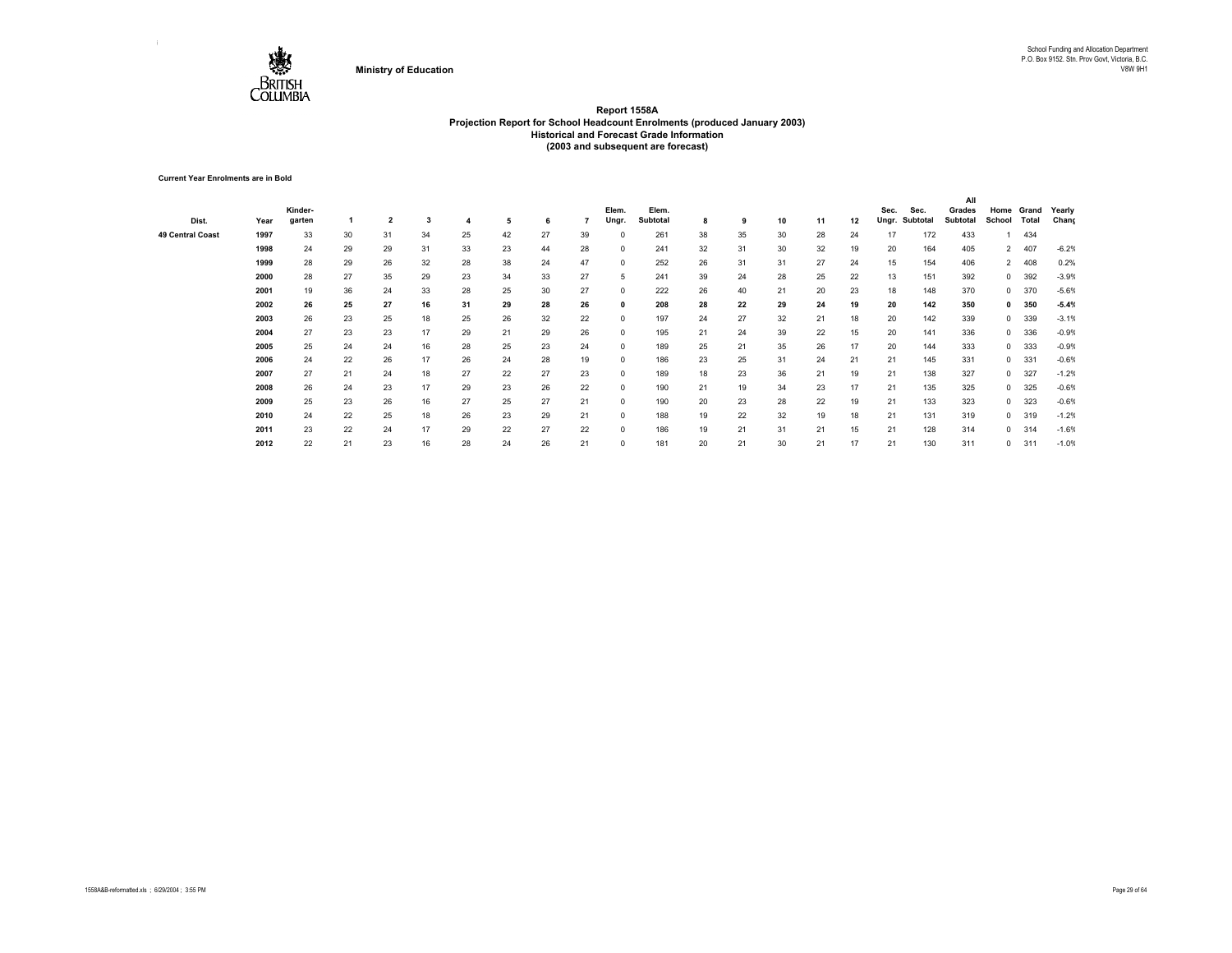

**Current Year Enrolments are in Bold**

|                  |      |         |    |                         |    |    |    |    |    |              |                 |    |    |    |     |    |       |          | All      |                |              |         |
|------------------|------|---------|----|-------------------------|----|----|----|----|----|--------------|-----------------|----|----|----|-----|----|-------|----------|----------|----------------|--------------|---------|
|                  |      | Kinder- |    |                         |    |    |    |    |    | Elem.        | Elem.           |    |    |    |     |    | Sec.  | Sec.     | Grades   | Home           | Grand        | Yearly  |
| Dist.            | Year | garten  |    | $\overline{\mathbf{2}}$ | 3  |    | 5  | 6  |    | Ungr.        | <b>Subtotal</b> | 8  | 9  | 10 | 11  | 12 | Ungr. | Subtotal | Subtotal | School         | <b>Total</b> | Chang   |
| 50 Haida Gwaii   | 1997 | 78      | 86 | 54                      | 66 | 84 | 83 | 65 | 85 | $^{\circ}$   | 601             | 84 | 79 | 81 | 68  | 82 | 104   | 498      | 1,099    |                | 3, 1,102     |         |
| /Queen Charlotte | 1998 | 73      | 76 | 78                      | 45 | 79 | 83 | 79 | 61 | $^{\circ}$   | 574             | 77 | 79 | 66 | 75  | 83 | 51    | 431      | 1,005    |                | 6 1,011      | $-8.3%$ |
|                  | 1999 | 69      | 69 | 70                      | 78 | 53 | 77 | 86 | 81 | $\Omega$     | 583             | 68 | 85 | 68 | 137 | 71 | 95    | 524      | 1,107    |                | 3, 1,110     | 9.8%    |
|                  | 2000 | 58      | 60 | 67                      | 65 | 81 | 53 | 82 | 87 | $^{\circ}$   | 553             | 90 | 58 | 95 | 97  | 76 | 82    | 498      | 1,051    |                | 2 1,053      | $-5.1%$ |
|                  | 2001 | 70      | 56 | 62                      | 64 | 74 | 73 | 54 | 74 | $^{\circ}$   | 527             | 85 | 81 | 59 | 79  | 56 | 105   | 465      | 992      | 6              | 998          | $-5.2%$ |
|                  | 2002 | 53      | 71 | 53                      | 66 | 66 | 75 | 74 | 55 | $\mathbf{0}$ | 513             | 86 | 79 | 79 | 63  | 66 | 120   | 493      | 1,006    |                | 2 1,008      | 1.0%    |
|                  | 2003 | 51      | 71 | 42                      | 64 | 67 | 61 | 82 | 60 | $^{\circ}$   | 498             | 79 | 78 | 68 | 69  | 60 | 117   | 471      | 969      | $\overline{2}$ | 971          | $-3.7%$ |
|                  | 2004 | 50      | 66 | 41                      | 48 | 63 | 60 | 64 | 64 | $^{\circ}$   | 456             | 84 | 69 | 64 | 59  | 65 | 112   | 453      | 909      | $\overline{2}$ | 911          | $-6.2%$ |
|                  | 2005 | 49      | 69 | 41                      | 49 | 50 | 60 | 67 | 52 | $^{\circ}$   | 437             | 94 | 77 | 60 | 59  | 58 | 112   | 460      | 897      | $\overline{2}$ | 899          | $-1.3%$ |
|                  | 2006 | 53      | 67 | 42                      | 50 | 52 | 48 | 68 | 55 | $^{\circ}$   | 435             | 79 | 88 | 68 | 57  | 59 | 115   | 466      | 901      | $\overline{a}$ | 903          | 0.4%    |
|                  | 2007 | 56      | 71 | 40                      | 50 | 51 | 49 | 53 | 55 | $^{\circ}$   | 425             | 82 | 73 | 76 | 63  | 56 | 115   | 465      | 890      | $\overline{2}$ | 892          | $-1.2%$ |
|                  | 2008 | 58      | 76 | 43                      | 48 | 52 | 48 | 54 | 42 | $^{\circ}$   | 421             | 81 | 76 | 64 | 70  | 62 | 116   | 469      | 890      | $\overline{2}$ | 892          | 0.0%    |
|                  | 2009 | 56      | 78 | 46                      | 51 | 49 | 49 | 53 | 43 | $^{\circ}$   | 425             | 63 | 74 | 66 | 61  | 68 | 115   | 447      | 872      | $\overline{2}$ | 874          | $-2.0%$ |
|                  | 2010 | 54      | 76 | 47                      | 54 | 52 | 46 | 54 | 42 | $\Omega$     | 425             | 64 | 57 | 65 | 62  | 59 | 113   | 420      | 845      | $\overline{2}$ | 847          | $-3.1%$ |
|                  | 2011 | 52      | 73 | 46                      | 56 | 56 | 49 | 51 | 43 | $\Omega$     | 426             | 63 | 58 | 51 | 61  | 60 | 108   | 401      | 827      | $\overline{2}$ | 829          | $-2.1%$ |
|                  | 2012 | 50      | 71 | 45                      | 55 | 59 | 53 | 55 | 41 | $\Omega$     | 429             | 64 | 57 | 52 | 50  | 59 | 104   | 386      | 815      | $\overline{2}$ | 817          | $-1.4%$ |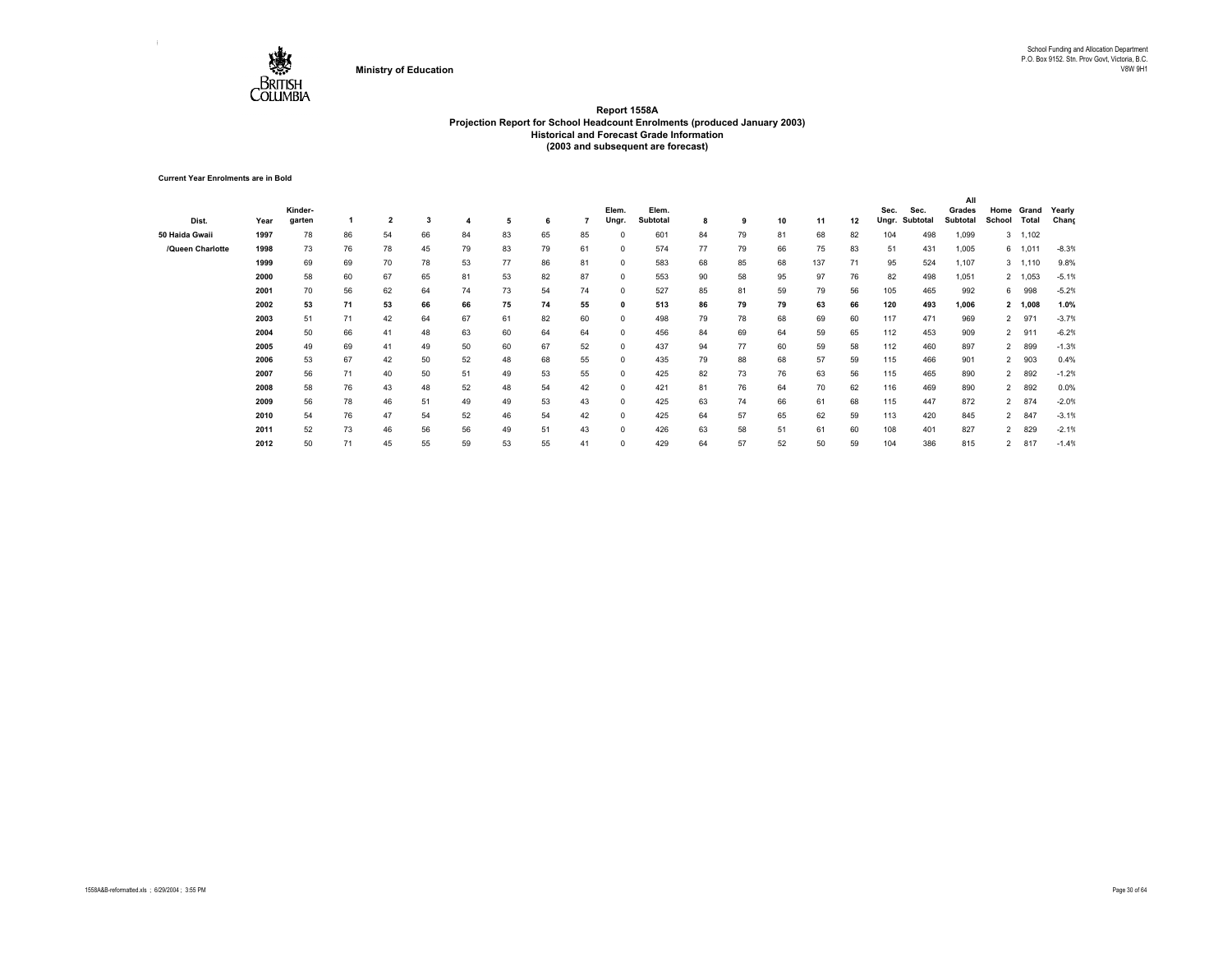

**Current Year Enrolments are in Bold**

|             |      |         |     |                |     |     |     |     |     |                |          |     |     |     |     |     |       |          | All      |             |                |         |
|-------------|------|---------|-----|----------------|-----|-----|-----|-----|-----|----------------|----------|-----|-----|-----|-----|-----|-------|----------|----------|-------------|----------------|---------|
|             |      | Kinder- |     |                |     |     |     |     |     | Elem.          | Elem.    |     |     |     |     |     | Sec.  | Sec.     | Grades   | Home        | Grand          | Yearly  |
| Dist.       | Year | garten  |     | $\overline{2}$ | 3   |     | 5   | 6   |     | Ungr.          | Subtotal | 8   | 9   | 10  | 11  | 12  | Ungr. | Subtotal | Subtotal | School      | Total          | Chang   |
| 51 Boundary | 1997 | 140     | 145 | 166            | 165 | 155 | 155 | 170 | 182 | $\overline{2}$ | 1,280    | 197 | 214 | 187 | 202 | 190 | 92    | 1,082    | 2,362    |             | 2,363          |         |
|             | 1998 | 149     | 145 | 153            | 184 | 164 | 152 | 159 | 177 | $\overline{2}$ | 1,285    | 182 | 198 | 214 | 208 | 178 | 81    | 1,061    | 2,346    |             | $0\quad 2,346$ | $-0.7%$ |
|             | 1999 | 128     | 147 | 146            | 165 | 177 | 164 | 156 | 159 |                | 1,243    | 169 | 170 | 205 | 195 | 172 | 91    | 1,002    | 2,245    |             | $0$ 2,245      | $-4.3%$ |
|             | 2000 | 132     | 121 | 155            | 158 | 178 | 180 | 173 | 153 |                | 1,251    | 160 | 183 | 177 | 197 | 166 | 93    | 976      | 2,227    |             | $0$ 2,227      | $-0.8%$ |
|             | 2001 | 108     | 130 | 122            | 151 | 151 | 175 | 175 | 175 |                | 1,188    | 156 | 158 | 174 | 182 | 176 | 90    | 936      | 2,124    |             | 4 2,128        | $-4.4%$ |
|             | 2002 | 97      | 113 | 117            | 116 | 135 | 143 | 161 | 165 | $\overline{2}$ | 1,049    | 165 | 161 | 166 | 160 | 164 | 65    | 881      | 1,930    |             | 4 1,934        | $-9.1%$ |
|             | 2003 | 89      | 110 | 115            | 96  | 128 | 139 | 147 | 155 | $\overline{2}$ | 981      | 163 | 172 | 160 | 138 | 161 | 64    | 858      | 1,839    |             | 4 1,843        | $-4.7%$ |
|             | 2004 | 86      | 101 | 112            | 94  | 106 | 132 | 142 | 141 | $\overline{2}$ | 916      | 153 | 171 | 171 | 133 | 140 | 63    | 831      | 1,747    |             | 4 1,751        | $-5.0%$ |
|             | 2005 | 86      | 97  | 103            | 92  | 104 | 110 | 135 | 137 | $\overline{2}$ | 866      | 140 | 161 | 170 | 141 | 136 | 62    | 810      | 1,676    |             | 4 1,680        | $-4.1%$ |
|             | 2006 | 90      | 97  | 99             | 85  | 103 | 109 | 113 | 132 | $\overline{2}$ | 830      | 137 | 149 | 160 | 141 | 144 | 61    | 792      | 1,622    |             | 4 1,626        | $-3.2%$ |
|             | 2007 | 92      | 104 | 100            | 83  | 96  | 108 | 112 | 111 | $\overline{2}$ | 808      | 132 | 146 | 150 | 135 | 145 | 60    | 768      | 1,576    |             | 4 1,580        | $-2.8%$ |
|             | 2008 | 91      | 107 | 107            | 84  | 94  | 102 | 111 | 110 | $\overline{2}$ | 808      | 111 | 140 | 146 | 127 | 139 | 59    | 722      | 1,530    |             | 4 1,534        | $-2.9%$ |
|             | 2009 | 94      | 105 | 110            | 89  | 96  | 101 | 105 | 109 | $\overline{2}$ | 811      | 109 | 118 | 140 | 123 | 130 | 57    | 677      | 1,488    | $4^{\circ}$ | 1,492          | $-2.7%$ |
|             | 2010 | 100     | 109 | 108            | 91  | 102 | 103 | 104 | 103 | $\overline{2}$ | 822      | 108 | 116 | 119 | 118 | 126 | 55    | 642      | 1,464    |             | 4 1,468        | $-1.6%$ |
|             | 2011 | 106     | 116 | 112            | 89  | 104 | 109 | 106 | 102 | $\overline{2}$ | 846      | 102 | 115 | 117 | 102 | 121 | 53    | 610      | 1,456    |             | 4 1,460        | $-0.5%$ |
|             | 2012 | 110     | 123 | 120            | 92  | 102 | 111 | 112 | 104 | $\overline{2}$ | 876      | 102 | 109 | 116 | 99  | 105 | 51    | 582      | 1,458    |             | 4 1,462        | 0.1%    |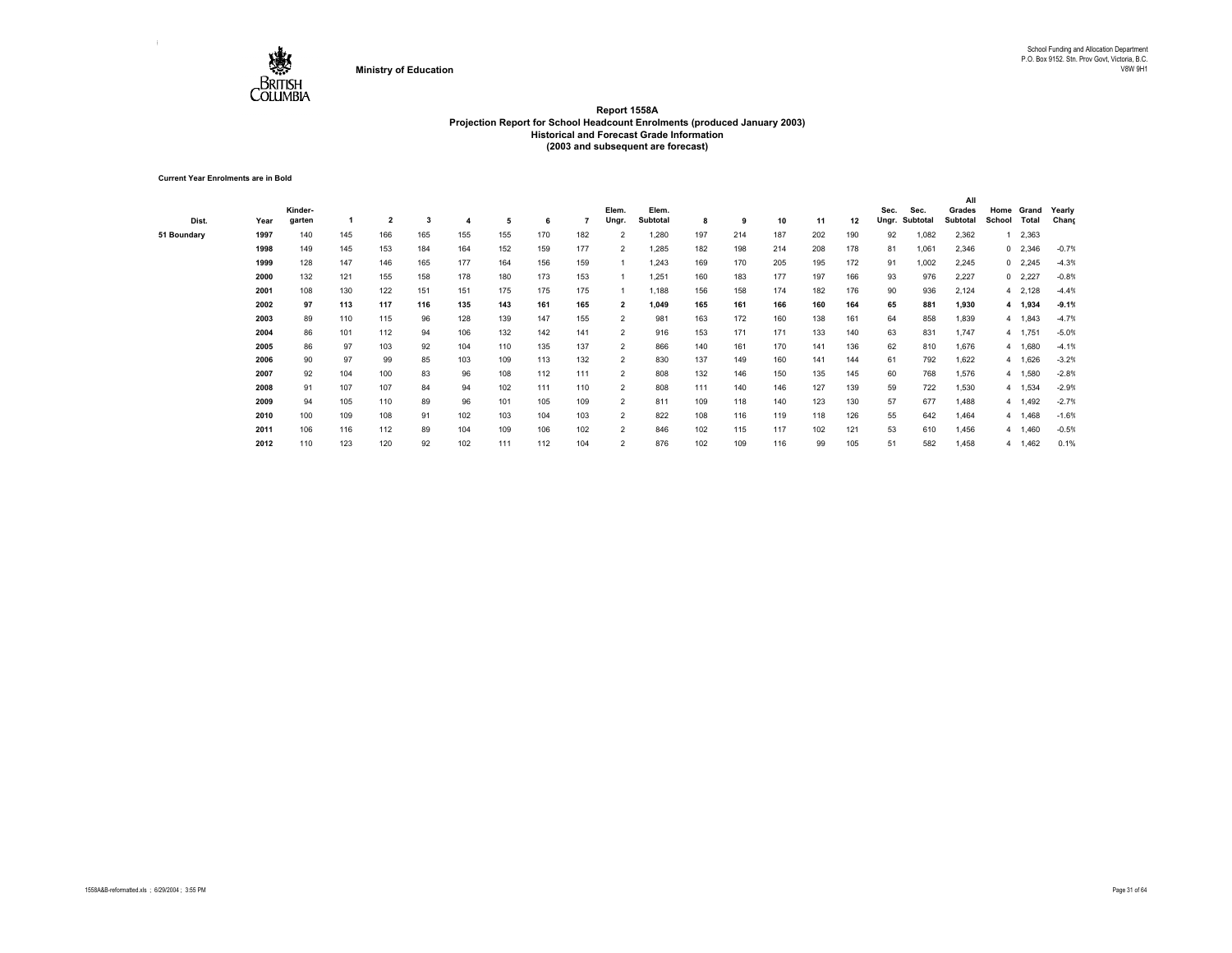

**Current Year Enrolments are in Bold**

|                  |      |         |     |                |     |     |     |     |     |            |          |     |     |     |     |     |       |          | All             |            |                |         |
|------------------|------|---------|-----|----------------|-----|-----|-----|-----|-----|------------|----------|-----|-----|-----|-----|-----|-------|----------|-----------------|------------|----------------|---------|
|                  |      | Kinder- |     |                |     |     |     |     |     | Elem.      | Elem.    |     |     |     |     |     | Sec.  | Sec.     | Grades          | Home       | Grand          | Yearly  |
| Dist.            | Year | garten  |     | $\overline{2}$ | 3   | 4   | 5   | 6   |     | Ungr.      | Subtotal | 8   | 9   | 10  | 11  | 12  | Ungr. | Subtotal | <b>Subtotal</b> | School     | Total          | Chang   |
| 52 Prince Rupert | 1997 | 275     | 265 | 291            | 290 | 296 | 325 | 241 | 291 | 0          | 2,274    | 312 | 327 | 347 | 311 | 272 | 183   | 1,752    | 4,026           | $^{\circ}$ | 4,026          |         |
|                  | 1998 | 250     | 257 | 253            | 270 | 268 | 274 | 304 | 238 | 0          | 2,114    | 308 | 295 | 326 | 397 | 248 | 58    | 1,632    | 3,746           |            | $0\quad 3,746$ | $-7.0%$ |
|                  | 1999 | 269     | 243 | 240            | 230 | 256 | 250 | 257 | 280 | 0          | 2,025    | 247 | 289 | 298 | 315 | 308 | 67    | 1,524    | 3,549           |            | 0 3,549        | $-5.3%$ |
|                  | 2000 | 216     | 258 | 249            | 226 | 241 | 255 | 258 | 258 | 0          | 1,961    | 336 | 245 | 308 | 289 | 314 | 56    | 1,548    | 3,509           |            | 0 3,509        | $-1.1%$ |
|                  | 2001 | 192     | 215 | 238            | 239 | 223 | 238 | 261 | 260 | 0          | 1,866    | 298 | 309 | 268 | 279 | 262 | 58    | 1,474    | 3,340           |            | $0\quad 3,340$ | $-4.8%$ |
|                  | 2002 | 208     | 179 | 195            | 208 | 222 | 208 | 211 | 242 | 0          | 1,673    | 275 | 286 | 285 | 232 | 320 | 41    | 1,439    | 3,112           |            | $0$ 3,112      | $-6.8%$ |
|                  | 2003 | 177     | 165 | 175            | 206 | 231 | 209 | 196 | 237 | 0          | 1,596    | 271 | 287 | 285 | 231 | 316 | 41    | 1,431    | 3,027           |            | 0 3,027        | $-2.7%$ |
|                  | 2004 | 157     | 142 | 163            | 186 | 231 | 220 | 199 | 223 | $^{\circ}$ | 1,521    | 268 | 286 | 289 | 232 | 316 | 41    | 1,432    | 2,953           |            | $0$ 2,953      | $-2.4%$ |
|                  | 2005 | 152     | 127 | 141            | 174 | 210 | 221 | 210 | 227 | $^{\circ}$ | 1,462    | 254 | 284 | 289 | 235 | 319 | 41    | 1,422    | 2,884           |            | $0$ 2,884      | $-2.3%$ |
|                  | 2006 | 153     | 123 | 126            | 151 | 197 | 201 | 212 | 241 | $^{\circ}$ | 1.404    | 259 | 270 | 288 | 237 | 324 | 41    | 1,419    | 2,823           |            | $0$ 2,823      | $-2.1%$ |
|                  | 2007 | 166     | 123 | 122            | 135 | 171 | 188 | 193 | 243 | 0          | 1.341    | 273 | 275 | 275 | 236 | 326 | 41    | 1,426    | 2,767           |            | $0$ 2,767      | $-2.0%$ |
|                  | 2008 | 171     | 133 | 122            | 131 | 154 | 163 | 181 | 221 | $\Omega$   | 1.276    | 275 | 290 | 279 | 226 | 325 | 41    | 1,436    | 2,712           |            | $0$ 2,712      | $-2.0%$ |
|                  | 2009 | 171     | 137 | 132            | 131 | 150 | 147 | 157 | 207 | 0          | 1.232    | 251 | 292 | 293 | 228 | 312 | 41    | 1,417    | 2,649           |            | $0$ 2,649      | $-2.3%$ |
|                  | 2010 | 173     | 137 | 136            | 142 | 150 | 143 | 141 | 179 | $\Omega$   | 1.201    | 235 | 267 | 296 | 238 | 315 | 41    | 1,392    | 2,593           |            | $0$ 2,593      | $-2.1%$ |
|                  | 2011 | 173     | 138 | 136            | 146 | 162 | 143 | 137 | 161 | 0          | 1,196    | 204 | 250 | 272 | 241 | 330 | 40    | 1,337    | 2,533           |            | $0$ 2,533      | $-2.3%$ |
|                  | 2012 | 173     | 138 | 137            | 146 | 166 | 154 | 137 | 157 | $\Omega$   | 1,208    | 184 | 218 | 256 | 225 | 334 | 39    | 1,256    | 2,464           |            | $0$ 2,464      | $-2.7%$ |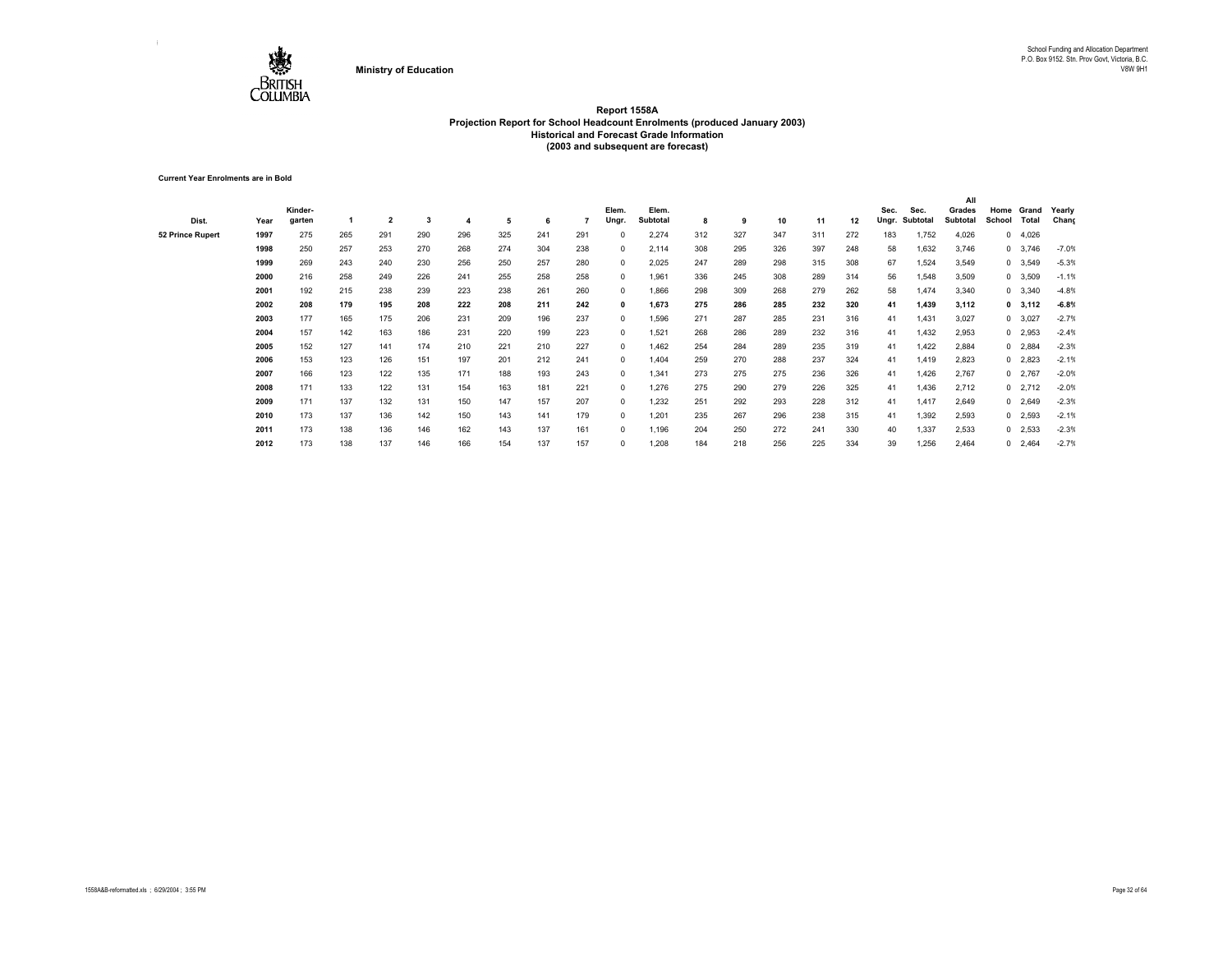

**Current Year Enrolments are in Bold**

|             |      | Kinder- |     |                |     |     |     |     |     | Elem.        | Elem.    |     |     |     |     |     | Sec.  | Sec.     | Grades   | Home   | Grand     | Yearly  |
|-------------|------|---------|-----|----------------|-----|-----|-----|-----|-----|--------------|----------|-----|-----|-----|-----|-----|-------|----------|----------|--------|-----------|---------|
| Dist.       | Year | garten  |     | $\overline{2}$ | 3   |     | 5   | 6   |     | Ungr.        | Subtotal | 8   | 9   | 10  | 11  | 12  | Ungr. | Subtotal | Subtotal | School | Total     | Chang   |
| 53 Okanagan | 1997 | 224     | 213 | 214            | 240 | 231 | 211 | 264 | 251 | $^{\circ}$   | 1,848    | 274 | 271 | 246 | 258 | 318 | 0     | 1,367    | 3,215    |        | 2 3,217   |         |
| Similkameen | 1998 | 216     | 231 | 218            | 213 | 233 | 228 | 203 | 264 | $^{\circ}$   | 1,806    | 255 | 280 | 272 | 246 | 275 | 19    | 1,347    | 3,153    |        | 3, 3, 156 | $-1.9%$ |
|             | 1999 | 194     | 202 | 234            | 218 | 226 | 242 | 237 | 208 | $^{\circ}$   | 1,761    | 272 | 269 | 291 | 267 | 274 | 10    | 1,383    | 3,144    |        | 3,147     | $-0.3%$ |
|             | 2000 | 207     | 202 | 200            | 236 | 223 | 233 | 245 | 236 | $^{\circ}$   | 1,782    | 212 | 280 | 260 | 289 | 287 | 6     | 1,334    | 3,116    |        | 2 3,118   | $-0.9%$ |
|             | 2001 | 177     | 199 | 194            | 205 | 226 | 218 | 243 | 254 | $^{\circ}$   | 1,716    | 245 | 225 | 289 | 276 | 275 | 3     | 1,313    | 3,029    |        | 0 3,029   | $-2.9%$ |
|             | 2002 | 200     | 187 | 192            | 203 | 212 | 235 | 224 | 245 | $\mathbf{0}$ | 1,698    | 260 | 240 | 228 | 292 | 250 | 11    | 1,281    | 2,979    |        | 2,980     | $-1.6%$ |
|             | 2003 | 198     | 181 | 204            | 198 | 201 | 232 | 228 | 232 | $^{\circ}$   | 1,674    | 258 | 231 | 224 | 281 | 236 | 11    | 1.241    | 2,915    |        | 2,916     | $-2.1%$ |
|             | 2004 | 204     | 180 | 198            | 210 | 196 | 220 | 225 | 236 | $^{\circ}$   | 1,669    | 245 | 229 | 216 | 275 | 226 | 11    | 1,202    | 2,871    |        | 2,872     | $-1.5%$ |
|             | 2005 | 196     | 184 | 197            | 204 | 208 | 214 | 214 | 234 | $^{\circ}$   | 1,651    | 249 | 218 | 214 | 266 | 221 | 11    | 1,179    | 2,830    |        | 2,831     | $-1.4%$ |
|             | 2006 | 191     | 177 | 202            | 203 | 202 | 226 | 208 | 223 | $^{\circ}$   | 1,632    | 247 | 221 | 203 | 262 | 215 | 11    | 1,159    | 2,791    |        | 2,792     | $-1.4%$ |
|             | 2007 | 212     | 173 | 194            | 208 | 200 | 220 | 221 | 217 | $^{\circ}$   | 1,645    | 235 | 220 | 206 | 250 | 212 | 11    | 1,134    | 2,779    |        | 2,780     | $-0.4%$ |
|             | 2008 | 212     | 192 | 190            | 200 | 205 | 218 | 215 | 229 | $^{\circ}$   | 1.661    | 229 | 211 | 205 | 253 | 203 | 11    | 1,112    | 2,773    |        | 2,774     | $-0.2%$ |
|             | 2009 | 217     | 194 | 211            | 197 | 197 | 223 | 213 | 223 | $^{\circ}$   | 1,675    | 241 | 206 | 197 | 254 | 207 | 11    | 1,116    | 2,791    |        | 2,792     | 0.6%    |
|             | 2010 | 225     | 199 | 213            | 218 | 195 | 216 | 219 | 222 | $^{\circ}$   | 1,707    | 236 | 216 | 194 | 247 | 209 | 11    | 1,113    | 2,820    |        | 2,821     | 1.0%    |
|             | 2011 | 226     | 205 | 218            | 220 | 216 | 214 | 212 | 227 | $^{\circ}$   | 1,738    | 234 | 211 | 201 | 241 | 201 | 11    | 1,099    | 2,837    |        | 2,838     | 0.6%    |
|             | 2012 | 226     | 206 | 225            | 225 | 218 | 236 | 210 | 221 | $^{\circ}$   | 1,767    | 239 | 210 | 198 | 249 | 198 | 11    | 1,105    | 2,872    |        | 2,873     | 1.2%    |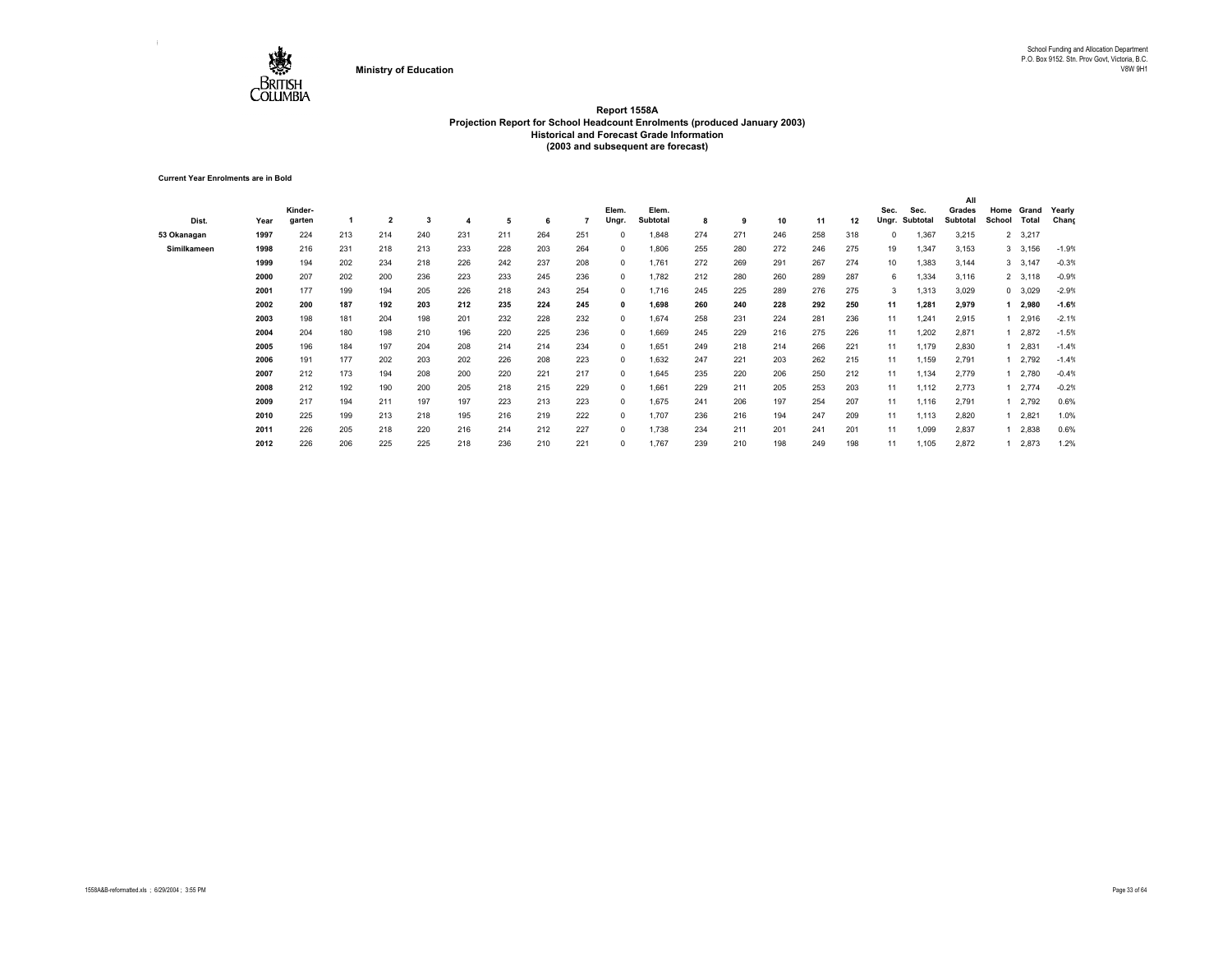

**Current Year Enrolments are in Bold**

| Dist.             | Year | Kinder-<br>garten |     | $\overline{\mathbf{2}}$ | 3   |     | 5   |     |     | Elem.<br>Ungr. | Elem.<br>Subtotal | 8   | 9   | 10  | 11  | 12  | Sec.<br>Ungr.     | Sec.<br>Subtotal | All<br>Grades<br>Subtotal | Home<br>School | Grand<br>Total  | Yearly<br>Chang |
|-------------------|------|-------------------|-----|-------------------------|-----|-----|-----|-----|-----|----------------|-------------------|-----|-----|-----|-----|-----|-------------------|------------------|---------------------------|----------------|-----------------|-----------------|
| 54 Bulkley Valley | 1997 | 213               | 228 | 235                     | 243 | 195 | 214 | 221 | 231 |                | 1,781             | 253 | 309 | 312 | 320 | 247 | 10                | 1,451            | 3,232                     | 5              | 3,237           |                 |
|                   | 1998 | 221               | 207 | 225                     | 234 | 239 | 191 | 219 | 232 | $\overline{2}$ | 1,770             | 268 | 273 | 300 | 304 | 293 | 5                 | 1,443            | 3,213                     |                | 2 3,215         | $-0.7%$         |
|                   | 1999 | 184               | 196 | 217                     | 224 | 235 | 241 | 194 | 226 |                | 1,718             | 254 | 279 | 259 | 318 | 302 | 6                 | 1,418            | 3,136                     |                | 2 3,138         | $-2.4%$         |
|                   | 2000 | 191               | 172 | 201                     | 210 | 222 | 224 | 244 | 206 | $^{\circ}$     | 1,670             | 229 | 264 | 291 | 269 | 311 | 18                | 1,382            | 3,052                     |                | 1 3,053         | $-2.7%$         |
|                   | 2001 | 180               | 193 | 162                     | 202 | 207 | 208 | 226 | 247 | $^{\circ}$     | 1.625             | 230 | 256 | 256 | 304 | 273 | 11                | 1,330            | 2,955                     |                | 2,956           | $-3.2%$         |
|                   | 2002 | 204               | 173 | 189                     | 168 | 189 | 209 | 199 | 239 | 0              | 1,570             | 255 | 247 | 250 | 292 | 229 | 12                | 1,285            | 2,855                     |                | 2,856           | $-3.4%$         |
|                   | 2003 | 185               | 166 | 197                     | 173 | 164 | 211 | 194 | 224 | 0              | 1,514             | 245 | 256 | 244 | 267 | 227 | 12                | 1,251            | 2,765                     |                | 1 2,766         | $-3.2%$         |
|                   | 2004 | 182               | 151 | 190                     | 181 | 169 | 183 | 197 | 220 | 0              | 1,473             | 232 | 249 | 254 | 263 | 209 | 12                | 1,219            | 2,692                     |                | 2,693           | $-2.6%$         |
|                   | 2005 | 185               | 149 | 175                     | 177 | 180 | 192 | 173 | 227 | 0              | 1,458             | 231 | 239 | 251 | 276 | 209 | 12                | 1,218            | 2,676                     |                | 2,677           | $-0.6%$         |
|                   | 2006 | 177               | 152 | 173                     | 164 | 176 | 204 | 181 | 200 | 0              | 1,427             | 238 | 239 | 242 | 275 | 220 | 12                | 1,226            | 2,653                     |                | 2,654           | $-0.9%$         |
|                   | 2007 | 180               | 144 | 175                     | 161 | 162 | 198 | 192 | 208 | $^{\circ}$     | 1,420             | 209 | 244 | 240 | 265 | 218 | 12                | 1,188            | 2,608                     |                | 1 2,609         | $-1.7%$         |
|                   | 2008 | 177               | 147 | 167                     | 163 | 159 | 182 | 187 | 220 | $^{\circ}$     | 1,402             | 217 | 215 | 245 | 262 | 209 | 12                | 1,160            | 2,562                     |                | 1 2,563         | $-1.8%$         |
|                   | 2009 | 176               | 144 | 170                     | 155 | 160 | 178 | 172 | 214 | $^{\circ}$     | 1,369             | 230 | 222 | 217 | 266 | 207 | 12                | 1,154            | 2,523                     |                | 1 2,524         | $-1.5%$         |
|                   | 2010 | 173               | 143 | 167                     | 158 | 153 | 179 | 168 | 196 | $^{\circ}$     | 1,337             | 224 | 235 | 223 | 240 | 210 | 12                | 1,144            | 2,481                     |                | 12,482          | $-1.7%$         |
|                   | 2011 | 171               | 141 | 166                     | 156 | 156 | 171 | 170 | 192 | 0              | 1,323             | 206 | 229 | 235 | 245 | 190 | 12                | 1,117            | 2,440                     |                | $1 \quad 2,441$ | $-1.7%$         |
|                   | 2012 | 173               | 141 | 165                     | 156 | 155 | 177 | 164 | 196 | 0              | 1,327             | 204 | 213 | 232 | 259 | 195 | $12 \overline{ }$ | 1,115            | 2,442                     |                | $1 \quad 2,443$ | 0.1%            |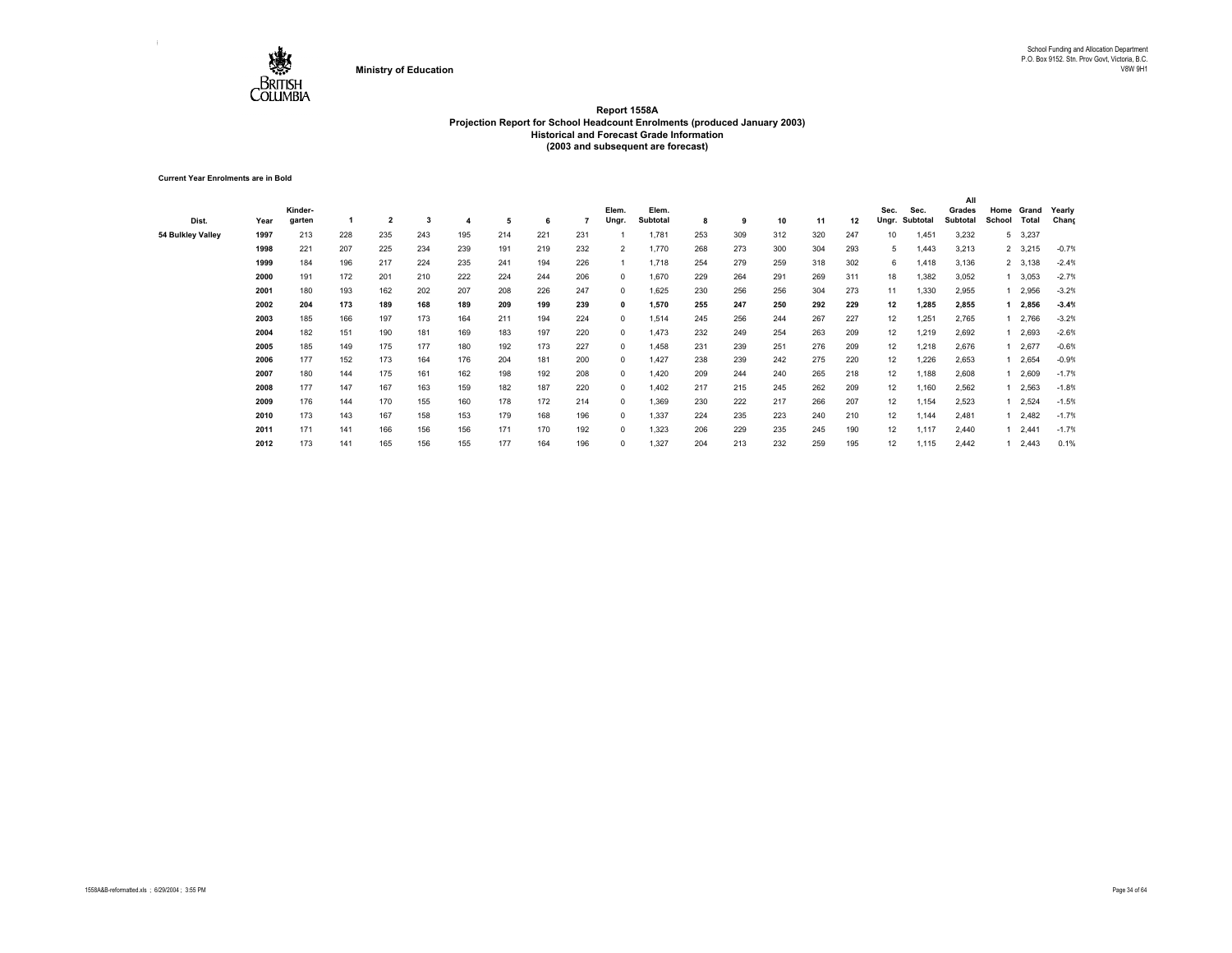

**Current Year Enrolments are in Bold**

| Dist.                   | Year | Kinder-<br>garten |       | $\overline{2}$ | з     |       | -5    |       |       | Elem.<br>Ungr | Elem.<br>Subtotal | 8     | - 9   | 10    | -11   | 12    | Sec.<br>Ungr. | Sec.<br>Subtotal | All<br>Grades<br>Subtotal | Home<br>School | Grand<br>Total | Yearly<br>Chang |
|-------------------------|------|-------------------|-------|----------------|-------|-------|-------|-------|-------|---------------|-------------------|-------|-------|-------|-------|-------|---------------|------------------|---------------------------|----------------|----------------|-----------------|
| <b>57 Prince George</b> | 1997 | 1.353             | 1.458 | 1,518          | 1.451 | 1.388 | 1.515 | 1.367 | 1,576 |               | 11,626            | 1.679 | 1.604 | 1,520 | .557  | 1,266 | 453           | 8,079            | 19,705                    |                | 28 19,733      |                 |
|                         | 1998 | 1,354             | 1,327 | 1,408          | 1,476 | 1,425 | 1,349 | 1.475 | 1,321 | 0             | 11,135            | .522  | 1.614 | 1,566 | .575  | 1,419 | 370           | 8,066            | 19,201                    |                | 30 19,231      | $-2.5%$         |
|                         | 1999 | 1,275             | 1,332 | 1,302          | 1,377 | 1,458 | 1,384 | 1,318 | 1,449 | $\Omega$      | 10,895            | 1,352 | 1,523 | 1,627 | .569  | 1,472 | 332           | 7,875            | 18,770                    |                | 12 18,782      | $-2.3%$         |
|                         | 2000 | 1,167             | 1,265 | 1,319          | 1,275 | 1,365 | 1,423 | 1,376 | 1,295 | $\Omega$      | 10,485            | 1,486 | 1,358 | 1,520 | .883  | 1,247 | 368           | 7,862            | 18,347                    |                | 12 18,359      | $-2.3%$         |
|                         | 2001 | 1,116             | 1,168 | 1,217          | 1,306 | 1,244 | 1,324 | 1,413 | 1,321 | $\Omega$      | 10,109            | .365  | 1,436 | 1,353 | .890  | 1,419 | 302           | 7,765            | 17,874                    |                | 5 17,879       | $-2.6%$         |
|                         | 2002 | 1.062             | 1,084 | 1,132          | 1,180 | 1,282 | 1,178 | 1.289 | 1,394 | 0             | 9,601             | 1,355 | 1.303 | 1,359 | 1,576 | 1,323 | 496           | 7,412            | 17,013                    |                | 9 17,022       | $-4.8%$         |
|                         | 2003 | 996               | 1,001 | 1,081          | 1,156 | 1,234 | 1,147 | 1,230 | 1,345 | $\Omega$      | 9,190             | .392  | 1,293 | 1,349 | 1,551 | 1,263 | 490           | 7,338            | 16,528                    |                | 9 16,537       | $-2.8%$         |
|                         | 2004 | 940               | 939   | 999            | 1,105 | 1,210 | 1.105 | 1.199 | 1,285 | 0             | 8,782             | 1,347 | 1.329 | 1,339 | .540  | 1,246 | 486           | 7.287            | 16,069                    |                | 9 16,078       | $-2.8%$         |
|                         | 2005 | 874               | 888   | 939            | 1,023 | 1,158 | 1,084 | 1,157 | 1,255 | $\Omega$      | 8,378             | .291  | 1,291 | 1,378 | 1,535 | 1,242 | 485           | 7,222            | 15,600                    |                | 9 15,609       | $-2.9%$         |
|                         | 2006 | 853               | 830   | 893            | 966   | 1,077 | 1.042 | 1.139 | 1,214 | $\Omega$      | 8,014             | .263  | 1.242 | 1,347 | 1,579 | 1,245 | 485           | 7.161            | 15,175                    |                | 9 15,184       | $-2.7%$         |
|                         | 2007 | 875               | 815   | 840            | 922   | 1,021 | 972   | 1,098 | 1,198 | $\Omega$      | 7,741             | .225  | 1,217 | 1,299 | 1,553 | 1,283 | 484           | 7,061            | 14,802                    |                | 9 14,811       | $-2.5%$         |
|                         | 2008 | 888               | 836   | 826            | 868   | 976   | 922   | 1,025 | 1,155 | $\Omega$      | 7,496             | .208  | 1.181 | 1,273 | 1,504 | 1,262 | 480           | 6,908            | 14,404                    |                | 9 14,413       | $-2.7%$         |
|                         | 2009 | 890               | 849   | 847            | 854   | 920   | 883   | 972   | 1,079 | 0             | 7,294             | 1,165 | 1,164 | 1,236 | 1.472 | 1,220 | 474           | 6,731            | 14,025                    |                | 9 14,034       | $-2.6%$         |
|                         | 2010 | 889               | 851   | 860            | 876   | 905   | 833   | 931   | 1.024 |               | 7.169             | 1,090 | 1.123 | 1,219 | .432  | 1,194 | 465           | 6,523            | 13,692                    |                | 9 13,701       | $-2.4%$         |
|                         | 2011 | 914               | 850   | 862            | 890   | 928   | 820   | 879   | 981   |               | 7.124             | 1,034 | 1.051 | 1,177 | 1.410 | 1,162 | 454           | 6,288            | 13,412                    |                | 9 13,421       | $-2.0%$         |
|                         | 2012 | 958               | 873   | 861            | 893   | 943   | 841   | 865   | 927   |               | 7,161             | 991   | 998   | 1,104 | 1,364 | 1,144 | 442           | 6,043            | 13,204                    |                | 9 13,213       | $-1.5%$         |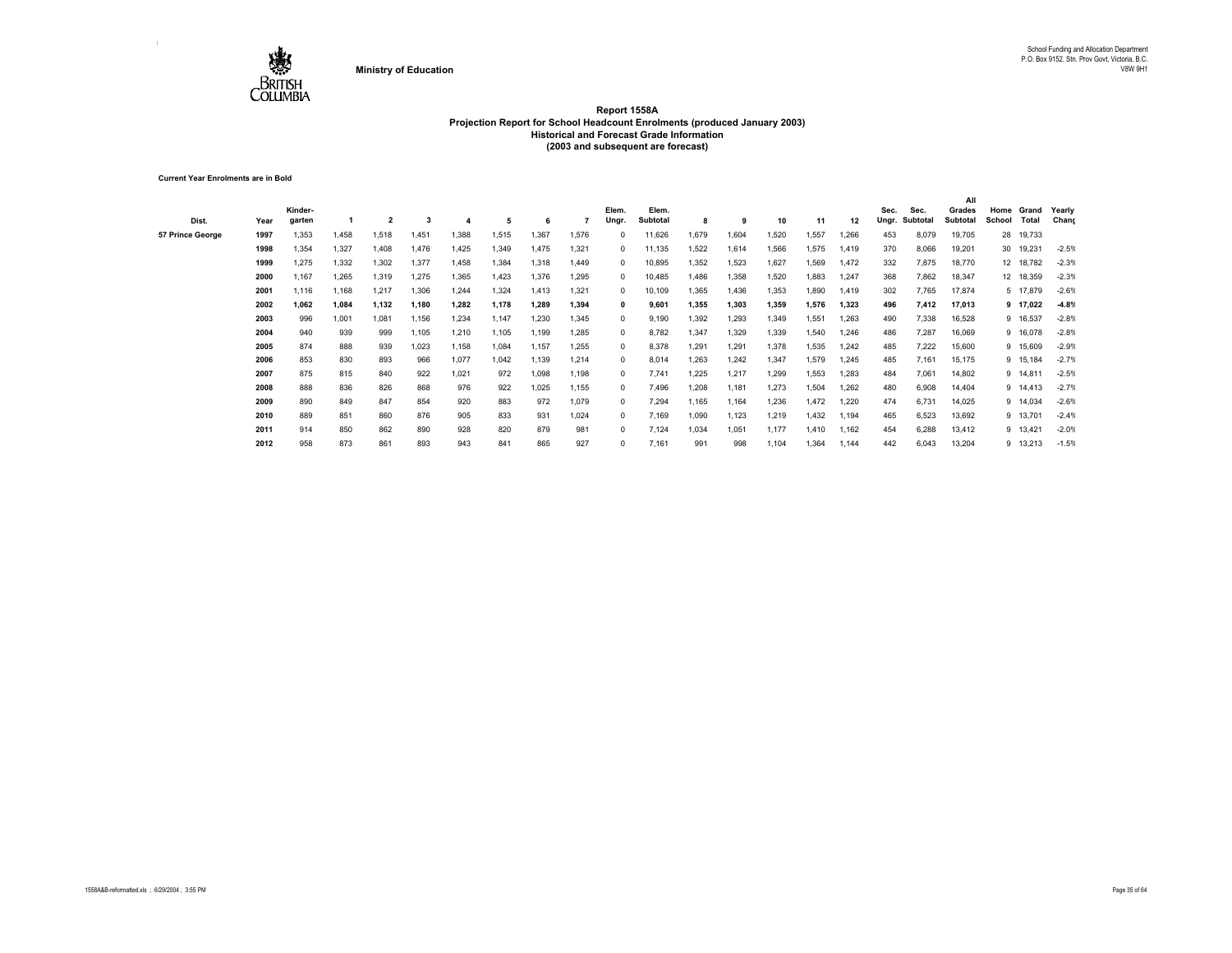

**Current Year Enrolments are in Bold**

|              |      |         |     |                |     |     |     |     |     |            |          |     |     |     |     |     |                |          | All      |        |                |         |
|--------------|------|---------|-----|----------------|-----|-----|-----|-----|-----|------------|----------|-----|-----|-----|-----|-----|----------------|----------|----------|--------|----------------|---------|
|              |      | Kinder- |     |                |     |     |     |     |     | Elem.      | Elem.    |     |     |     |     |     | Sec.           | Sec.     | Grades   | Home   | Grand          | Yearly  |
| Dist.        | Year | garten  |     | $\overline{2}$ | 3   |     | 5   | 6   |     | Ungr.      | Subtotal | 8   | 9   | 10  | 11  | 12  | Ungr.          | Subtotal | Subtotal | School | Total          | Chang   |
| 58 Nicola    | 1997 | 221     | 215 | 227            | 210 | 209 | 237 | 237 | 250 |            | 1,806    | 231 | 243 | 215 | 255 | 204 | 102            | 1,250    | 3,056    |        | 4 3,060        |         |
| -Similkameen | 1998 | 206     | 241 | 224            | 233 | 227 | 216 | 246 | 267 |            | 1,861    | 252 | 240 | 242 | 257 | 218 | 135            | 1,344    | 3,205    |        | 0 3,205        | 4.7%    |
|              | 1999 | 194     | 214 | 239            | 222 | 242 | 226 | 216 | 262 | $^{\circ}$ | 1,815    | 307 | 277 | 266 | 292 | 249 | $\overline{2}$ | 1,393    | 3,208    |        | 2 3,210        | 0.2%    |
|              | 2000 | 176     | 196 | 236            | 248 | 221 | 244 | 232 | 240 | $^{\circ}$ | 1,793    | 263 | 275 | 254 | 250 | 226 | 92             | 1,360    | 3,153    |        | $0\quad 3,153$ | $-1.8%$ |
|              | 2001 | 194     | 182 | 208            | 228 | 237 | 225 | 248 | 243 | $^{\circ}$ | 1,765    | 243 | 240 | 247 | 246 | 210 | 135            | 1,321    | 3,086    |        | 0 3,086        | $-2.1%$ |
|              | 2002 | 174     | 210 | 181            | 201 | 222 | 234 | 221 | 254 | 0          | 1,697    | 238 | 233 | 230 | 223 | 220 | 143            | 1,287    | 2,984    |        | 5 2,989        | $-3.1%$ |
|              | 2003 | 153     | 199 | 172            | 193 | 219 | 222 | 231 | 239 | $^{\circ}$ | 1,628    | 247 | 227 | 224 | 212 | 220 | 141            | 1,271    | 2,899    |        | 5 2,904        | $-2.8%$ |
|              | 2004 | 131     | 175 | 164            | 184 | 210 | 219 | 219 | 251 | $^{\circ}$ | 1,553    | 235 | 237 | 220 | 208 | 211 | 140            | 1,251    | 2,804    |        | 5 2,809        | $-3.3%$ |
|              | 2005 | 116     | 150 | 144            | 175 | 201 | 210 | 216 | 238 | $^{\circ}$ | 1,450    | 246 | 226 | 229 | 205 | 207 | 139            | 1,252    | 2,702    |        | 5 2,707        | $-3.6%$ |
|              | 2006 | 124     | 134 | 125            | 155 | 192 | 201 | 208 | 235 | $^{\circ}$ | 1,374    | 234 | 236 | 219 | 212 | 205 | 139            | 1,245    | 2,619    |        | 5 2,624        | $-3.1%$ |
|              | 2007 | 133     | 143 | 112            | 135 | 171 | 193 | 201 | 228 | $^{\circ}$ | 1,316    | 231 | 225 | 229 | 206 | 212 | 139            | 1,242    | 2,558    |        | 5 2,563        | $-2.3%$ |
|              | 2008 | 131     | 154 | 120            | 121 | 150 | 172 | 193 | 220 | $^{\circ}$ | 1.261    | 224 | 222 | 219 | 214 | 206 | 139            | 1,224    | 2,485    |        | 5 2,490        | $-2.8%$ |
|              | 2009 | 136     | 152 | 129            | 129 | 135 | 151 | 172 | 212 | $^{\circ}$ | 1,216    | 216 | 215 | 216 | 206 | 212 | 138            | 1,203    | 2,419    |        | 5 2,424        | $-2.7%$ |
|              | 2010 | 144     | 157 | 127            | 139 | 144 | 136 | 151 | 190 | $\Omega$   | 1,188    | 208 | 208 | 210 | 203 | 205 | 136            | 1,170    | 2,358    |        | 5 2,363        | $-2.5%$ |
|              | 2011 | 149     | 166 | 131            | 137 | 155 | 145 | 136 | 167 | $^{\circ}$ | 1,186    | 186 | 200 | 203 | 197 | 202 | 133            | 1,121    | 2,307    |        | 5 2,312        | $-2.2%$ |
|              | 2012 | 153     | 171 | 138            | 141 | 153 | 156 | 145 | 151 | $\Omega$   | 1,208    | 163 | 179 | 195 | 191 | 196 | 128            | 1,052    | 2,260    |        | 5 2,265        | $-2.0%$ |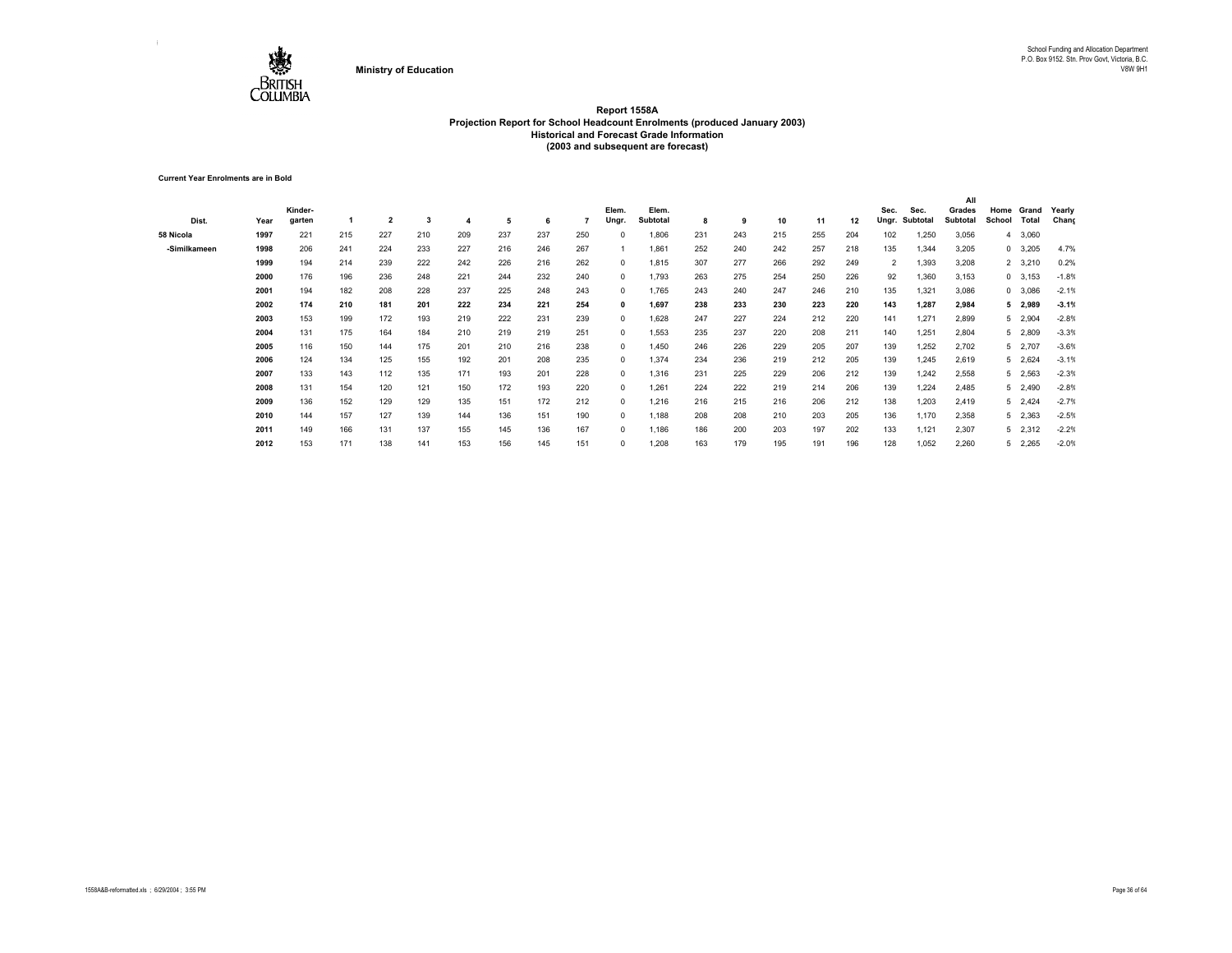

**Current Year Enrolments are in Bold**

|                |      |         |     |                |     |     |     |     |     |       |          |     |     |     |     |     |       |          | All      |                 |         |         |
|----------------|------|---------|-----|----------------|-----|-----|-----|-----|-----|-------|----------|-----|-----|-----|-----|-----|-------|----------|----------|-----------------|---------|---------|
|                |      | Kinder- |     |                |     |     |     |     |     | Elem. | Elem.    |     |     |     |     |     | Sec.  | Sec.     | Grades   | Home            | Grand   | Yearly  |
| Dist.          | Year | garten  |     | $\overline{2}$ | 3   |     | 5   | 6   |     | Ungr. | Subtotal | 8   | 9   | 10  | 11  | 12  | Ungr. | Subtotal | Subtotal | School          | Total   | Chang   |
| 59 Peace River | 1997 | 420     | 461 | 467            | 431 | 429 | 427 | 401 | 531 |       | 3,572    | 463 | 446 | 498 | 433 | 373 | 93    | 2,306    | 5,878    | 12              | 5,890   |         |
| South          | 1998 | 408     | 410 | 423            | 430 | 421 | 417 | 408 | 391 | 9     | 3,317    | 529 | 431 | 460 | 481 | 362 | 37    | 2,300    | 5,617    | 14              | 5,631   | $-4.4%$ |
|                | 1999 | 368     | 404 | 391            | 421 | 422 | 404 | 413 | 393 | 6     | 3,222    | 415 | 532 | 421 | 414 | 442 | 52    | 2,276    | 5,498    | 16              | 5,514   | $-2.1%$ |
|                | 2000 | 351     | 335 | 384            | 372 | 391 | 403 | 386 | 400 |       | 3,026    | 401 | 394 | 495 | 380 | 393 | 51    | 2,114    | 5,140    | 20              | 5,160   | $-6.4%$ |
|                | 2001 | 332     | 356 | 332            | 376 | 375 | 393 | 414 | 399 | 3     | 2,980    | 416 | 393 | 404 | 477 | 324 | 42    | 2,056    | 5,036    | 10              | 5,046   | $-2.2%$ |
|                | 2002 | 319     | 330 | 357            | 352 | 365 | 379 | 394 | 423 |       | 2,922    | 413 | 407 | 414 | 431 | 439 | 25    | 2,129    | 5,051    | 10              | 5,061   | 0.3%    |
|                | 2003 | 293     | 301 | 340            | 324 | 372 | 402 | 378 | 415 | 3     | 2,828    | 408 | 431 | 435 | 401 | 425 | 25    | 2,125    | 4,953    | $10-10$         | 4,963   | $-1.9%$ |
|                | 2004 | 289     | 278 | 311            | 310 | 345 | 413 | 406 | 403 | 3     | 2,758    | 406 | 432 | 467 | 423 | 401 | 25    | 2,154    | 4,912    | 10 <sup>1</sup> | 4,922   | $-0.8%$ |
|                | 2005 | 265     | 275 | 287            | 284 | 330 | 383 | 418 | 433 | 3     | 2,678    | 396 | 431 | 470 | 452 | 424 | 25    | 2,198    | 4,876    | 10 <sup>1</sup> | 4,886   | $-0.7%$ |
|                | 2006 | 236     | 252 | 284            | 261 | 302 | 366 | 387 | 445 | 3     | 2,536    | 424 | 421 | 470 | 459 | 454 | 26    | 2,254    | 4,790    | 10              | 4,800   | $-1.8%$ |
|                | 2007 | 235     | 225 | 261            | 257 | 278 | 335 | 370 | 413 | 3     | 2,377    | 436 | 449 | 459 | 460 | 460 | 27    | 2,291    | 4,668    | 9               | 4,677   | $-2.6%$ |
|                | 2008 | 229     | 223 | 233            | 236 | 274 | 308 | 339 | 395 | 3     | 2,240    | 406 | 461 | 488 | 451 | 459 | 27    | 2,292    | 4,532    | 9               | 4,541   | $-2.9%$ |
|                | 2009 | 228     | 218 | 231            | 211 | 252 | 303 | 312 | 362 | 3     | 2,120    | 388 | 430 | 501 | 475 | 450 | 27    | 2,271    | 4,391    | 9               | 4,400   | $-3.1%$ |
|                | 2010 | 229     | 217 | 225            | 210 | 225 | 278 | 308 | 333 | 3     | 2,028    | 356 | 411 | 470 | 488 | 474 | 27    | 2,226    | 4,254    | 9               | 4,263   | $-3.1%$ |
|                | 2011 | 229     | 218 | 224            | 205 | 223 | 249 | 283 | 328 | 3     | 1,962    | 328 | 377 | 450 | 464 | 487 | 27    | 2,133    | 4,095    | 9               | 4,104   | $-3.7%$ |
|                | 2012 | 229     | 218 | 225            | 204 | 217 | 247 | 253 | 302 |       | 1,898    | 322 | 347 | 414 | 445 | 462 | 26    | 2,016    | 3,914    |                 | 9 3,923 | $-4.4%$ |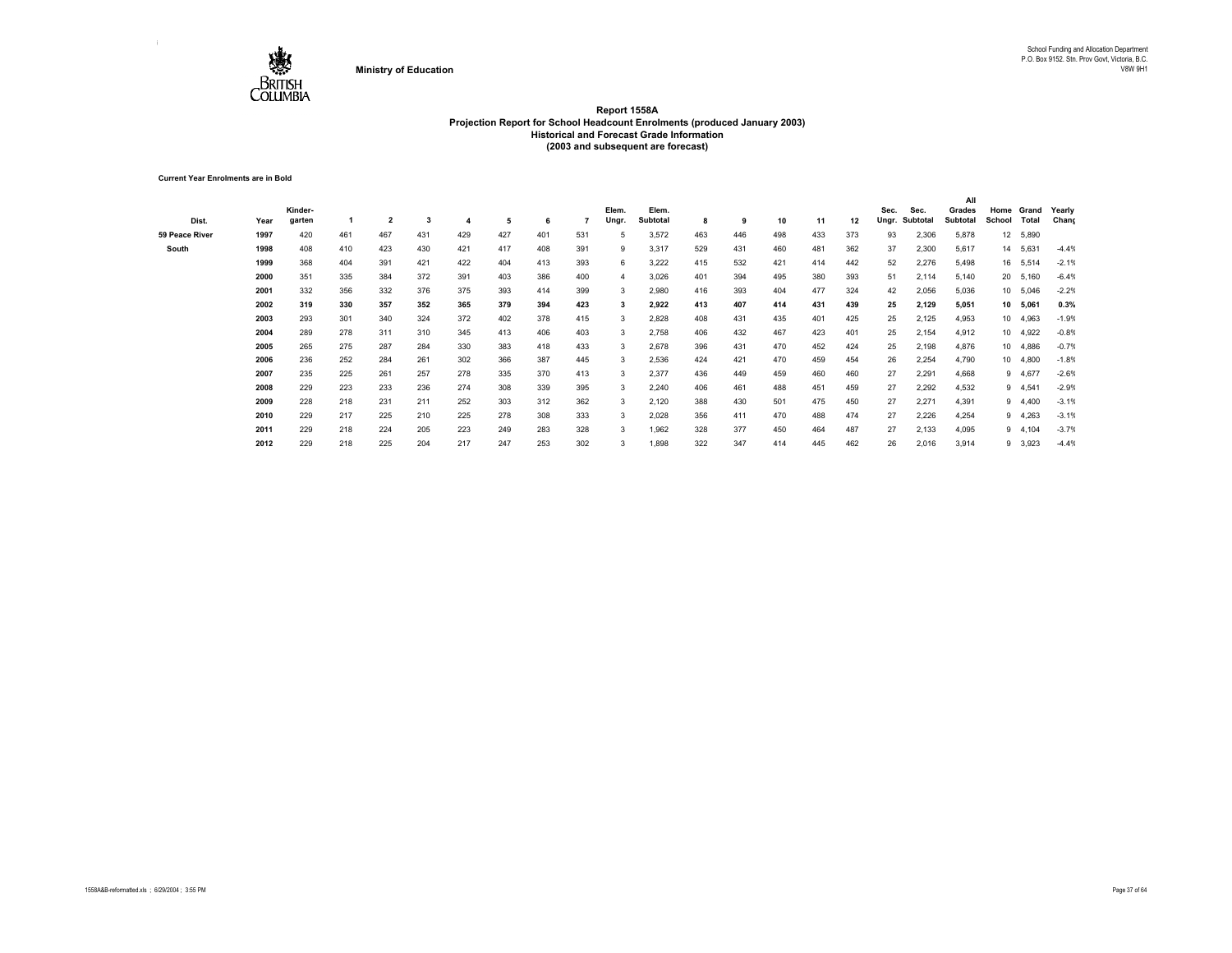

**Current Year Enrolments are in Bold**

|                |      |         |     |                |     |     |     |     |     |            |          |     |     |     |     |     |       |          | All             |              |          |         |
|----------------|------|---------|-----|----------------|-----|-----|-----|-----|-----|------------|----------|-----|-----|-----|-----|-----|-------|----------|-----------------|--------------|----------|---------|
|                |      | Kinder- |     |                |     |     |     |     |     | Elem.      | Elem.    |     |     |     |     |     | Sec.  | Sec.     | Grades          | Home         | Grand    | Yearly  |
| Dist.          | Year | garten  |     | $\overline{2}$ | 3   |     | 5   | 6   |     | Ungr.      | Subtotal | 8   | 9   | 10  | 11  | 12  | Ungr. | Subtotal | <b>Subtotal</b> | School       | Total    | Chang   |
| 60 Peace River | 1997 | 420     | 462 | 434            | 411 | 446 | 407 | 409 | 429 | $\Omega$   | 3,418    | 514 | 459 | 465 | 436 | 405 |       | 2,280    | 5,698           | $\mathbf{0}$ | 5,698    |         |
| North          | 1998 | 449     | 471 | 475            | 467 | 429 | 466 | 432 | 420 | $^{\circ}$ | 3,609    | 498 | 507 | 450 | 462 | 372 | 42    | 2,331    | 5,940           | $^{\circ}$   | 5,940    | 4.2%    |
|                | 1999 | 445     | 461 | 483            | 478 | 491 | 440 | 488 | 432 | $^{\circ}$ | 3,718    | 439 | 482 | 461 | 456 | 394 | 73    | 2,305    | 6,023           | 61           | 6,084    | 2.4%    |
|                | 2000 | 427     | 471 | 464            | 478 | 483 | 471 | 437 | 473 | $\Omega$   | 3,704    | 464 | 452 | 456 | 472 | 380 | 43    | 2,267    | 5,971           | 31           | 6,002    | $-1.3%$ |
|                | 2001 | 447     | 429 | 475            | 461 | 485 | 484 | 481 | 430 |            | 3,693    | 485 | 475 | 439 | 462 | 392 | 56    | 2,309    | 6,002           | $7^{\circ}$  | 6,009    | 0.1%    |
|                | 2002 | 422     | 446 | 419            | 481 | 448 | 471 | 462 | 460 |            | 3,610    | 449 | 505 | 412 | 441 | 412 | 66    | 2,285    | 5,895           | 40           | 5,935    | $-1.2%$ |
|                | 2003 | 436     | 418 | 411            | 476 | 438 | 471 | 474 | 465 |            | 3,590    | 448 | 520 | 414 | 441 | 399 | 66    | 2,288    | 5,878           | 40           | 5,918    | $-0.3%$ |
|                | 2004 | 426     | 432 | 386            | 468 | 434 | 461 | 474 | 477 |            | 3,559    | 453 | 521 | 427 | 443 | 399 | 66    | 2,309    | 5,868           |              | 40 5,908 | $-0.2%$ |
|                | 2005 | 422     | 422 | 400            | 440 | 426 | 457 | 464 | 477 |            | 3,509    | 464 | 527 | 428 | 456 | 403 | 67    | 2,345    | 5,854           | 40           | 5,894    | $-0.2%$ |
|                | 2006 | 421     | 419 | 391            | 456 | 401 | 449 | 460 | 468 |            | 3,466    | 464 | 540 | 433 | 458 | 415 | 68    | 2,378    | 5,844           |              | 40 5,884 | $-0.2%$ |
|                | 2007 | 407     | 418 | 387            | 445 | 415 | 423 | 452 | 464 |            | 3,412    | 455 | 541 | 444 | 464 | 417 | 69    | 2,390    | 5,802           | 40           | 5,842    | $-0.7%$ |
|                | 2008 | 406     | 404 | 387            | 441 | 405 | 437 | 425 | 456 |            | 3,362    | 451 | 531 | 445 | 474 | 422 | 70    | 2,393    | 5,755           | 39           | 5,794    | $-0.8%$ |
|                | 2009 | 406     | 403 | 374            | 441 | 402 | 427 | 439 | 429 |            | 3,322    | 443 | 526 | 437 | 476 | 432 | 70    | 2.384    | 5,706           | 39           | 5,745    | $-0.8%$ |
|                | 2010 | 407     | 402 | 373            | 427 | 402 | 423 | 429 | 444 |            | 3,308    | 418 | 516 | 433 | 469 | 433 | 70    | 2,339    | 5,647           | 39           | 5,686    | $-1.0%$ |
|                | 2011 | 403     | 402 | 372            | 426 | 389 | 423 | 425 | 434 |            | 3,275    | 430 | 487 | 426 | 464 | 426 | 70    | 2,303    | 5,578           | 39           | 5,617    | $-1.2%$ |
|                | 2012 | 402     | 398 | 373            | 425 | 388 | 410 | 426 | 430 |            | 3,253    | 421 | 500 | 402 | 456 | 421 | 69    | 2,269    | 5,522           | 39           | 5,561    | $-1.0%$ |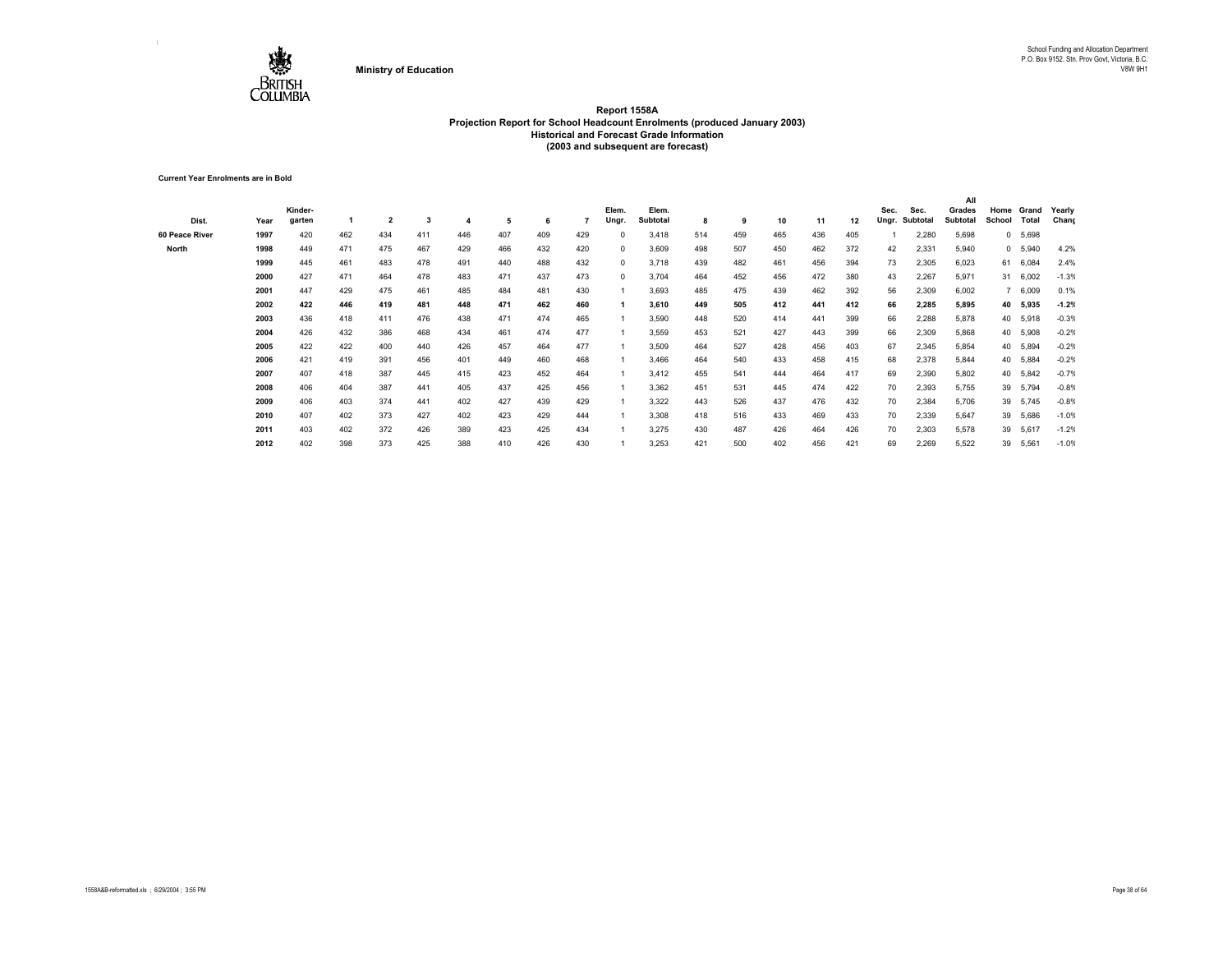

**Current Year Enrolments are in Bold**

| Dist.               | Year | Kinder-<br>garten |       | $\overline{\mathbf{2}}$ | 3     |       | -5    | 6     |       | Elem.<br>Ungr | Elem.<br>Subtotal | 8     | -9    | 10    | -11   | 12    | Sec.<br>Ungr. | Sec.<br>Subtotal | All<br>Grades<br>Subtotal | Home<br>School | Grand<br><b>Total</b> | Yearly<br>Chang |
|---------------------|------|-------------------|-------|-------------------------|-------|-------|-------|-------|-------|---------------|-------------------|-------|-------|-------|-------|-------|---------------|------------------|---------------------------|----------------|-----------------------|-----------------|
| 61 Greater Victoria | 1997 | 1,559             | 1,634 | 1,661                   | 1,579 | 1,736 | 1.671 | 1,550 | 1,862 |               | 13,252            | .845  | 1.955 | 1,941 | 2,366 | 1,976 |               | 10,087           | 23,339                    |                | 17 23,356             |                 |
|                     | 1998 | 1.449             | 1,655 | 1,622                   | 1,640 | 1,573 | 1,719 | 1,658 | 1,522 | 0             | 12,838            | 1,905 | 1,860 | 2,036 | 2,404 | 2,037 | 3             | 10,245           | 23,083                    |                | 20 23,103             | $-1.1%$         |
|                     | 1999 | 1,591             | 1,521 | 1,650                   | 1,618 | 1,605 | 1,570 | 1.703 | 1,655 | 0             | 12,913            | 1,620 | 1,938 | 1,900 | 2,426 | 2,074 | 4             | 9,962            | 22,875                    |                | 12 22,887             | $-0.9%$         |
|                     | 2000 | 1,437             | 1,640 | 1,557                   | 1,656 | 1,613 | 1,604 | 1,559 | 1,710 | 0             | 12,776            | 1,753 | 1,671 | 1,983 | 2,291 | 2,148 | 0             | 9,846            | 22,622                    |                | 18 22,640             | $-1.1%$         |
|                     | 2001 | 1,307             | 1,521 | 1,633                   | 1,560 | 1,636 | 1,602 | 1,578 | 1,544 | 0             | 12,381            | 1,803 | 1,762 | 1,662 | 2,331 | 2,056 | $\Omega$      | 9,614            | 21,995                    |                | 17 22,012             | $-2.8%$         |
|                     | 2002 | 1.333             | 1,385 | 1,487                   | 1.606 | 1.549 | 1.600 | 1.581 | 1,552 | 0             | 12,093            | 1,647 | 1.820 | 1.894 | 1,935 | 2,144 | 0             | 9,440            | 21,533                    |                | 10 21,543             | $-2.1%$         |
|                     | 2003 | 1.257             | 1,311 | 1,433                   | 1,573 | 1.590 | 1.578 | 1.555 | 1,564 | $\Omega$      | 11,861            | 1,583 | 1.767 | 1,881 | .857  | 2,067 | 0             | 9,155            | 21,016                    |                | 10 21,026             | $-2.4%$         |
|                     | 2004 | 1.194             | 1.255 | 1,375                   | 1,536 | 1,576 | 1,640 | 1,552 | 1,556 |               | 11,684            | 1,612 | 1.759 | 1,881 | 1.887 | 2,038 | 0             | 9.177            | 20,861                    |                | 10 20,871             | $-0.7%$         |
|                     | 2005 | 1.160             | 1,198 | 1,322                   | 1,480 | 1.542 | 1,630 | 1,616 | 1,556 | 0             | 11,504            | 806,1 | 1.792 | 1,872 | 888,  | 2,068 | $\Omega$      | 9,228            | 20,732                    |                | 10 20,742             | $-0.6%$         |
|                     | 2006 | 1,097             | 1,160 | 1,258                   | 1,418 | 1,481 | 1,590 | 1,602 | 1,614 | 0             | 11,220            | 1,603 | 1.778 | 1,891 | 868,  | 2,054 | 0             | 9,194            | 20,414                    |                | 10 20,424             | $-1.5%$         |
|                     | 2007 | 1,091             | 1,103 | 1,228                   | 1,360 | 1,428 | 1,536 | 1,571 | 1,609 | $\Omega$      | 10,926            | 1,672 | 1,792 | 1,903 | 1,910 | 2,068 | $\Omega$      | 9,345            | 20,271                    |                | 10 20,281             | $-0.7%$         |
|                     | 2008 | 1,082             | 1,098 | 1,171                   | 1,330 | 1.373 | 1.484 | 1.520 | 1,580 | $\Omega$      | 10,638            | 1,670 | 1.868 | 1,920 | ,927  | 2.117 | $\Omega$      | 9,502            | 20,140                    |                | 10 20,150             | $-0.6%$         |
|                     | 2009 | 1.049             | 1,088 | 1,163                   | 1,268 | 1,340 | 1,426 | 1.468 | 1,527 | $\Omega$      | 10,329            | 1,636 | 1.861 | 1,989 | 1,937 | 2,125 | 0             | 9,548            | 19,877                    |                | 10 19,887             | $-1.3%$         |
|                     | 2010 | 1,036             | 1,051 | 1,147                   | 1,253 | 1,273 | 1,387 | 1.406 | 1,470 | $\Omega$      | 10,023            | 1,574 | 1,813 | 1,970 | 1,981 | 2,116 | 0             | 9.454            | 19,477                    |                | 10 19,487             | $-2.0%$         |
|                     | 2011 | 1.018             | 1,043 | 1,118                   | 1,245 | 1,268 | 1,327 | 1,376 | 1,416 | $\Omega$      | 9,811             | 1,525 | 1.763 | 1,946 | .993  | 2,194 | $\Omega$      | 9.421            | 19,232                    |                | 10 19,242             | $-1.3%$         |
|                     | 2012 | 998               | 1.023 | 1,109                   | 1.213 | 1.258 | 1.320 | 1,316 | 1,385 |               | 9,622             | 1.468 | 1.707 | 1,893 | 1,970 | 2,202 | $\Omega$      | 9,240            | 18,862                    |                | 10 18,872             | $-1.9%$         |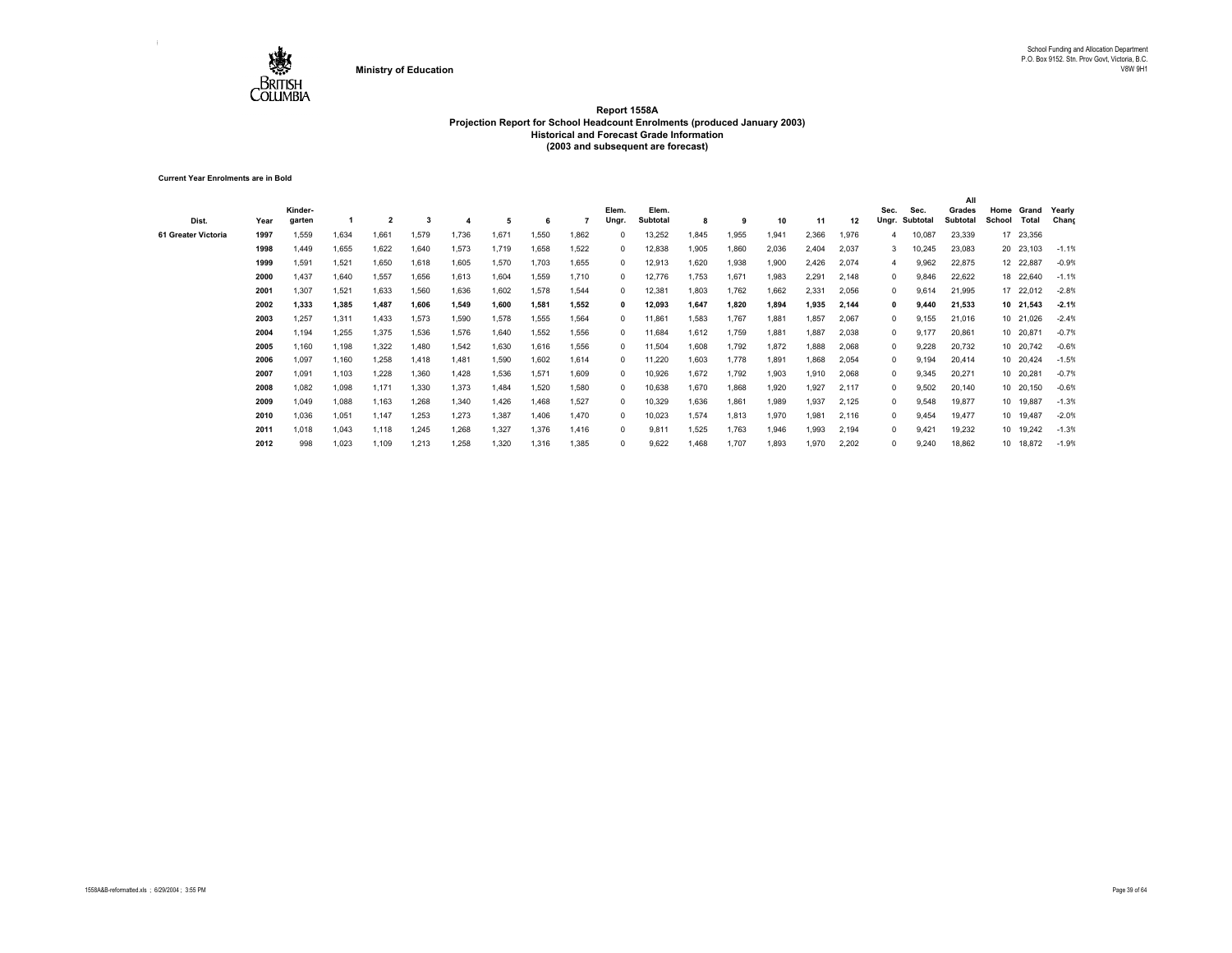

**Current Year Enrolments are in Bold**

|          |      |         |     |                         |     |     |     |     |     |            |          |     |     |     |       |     |       |          | All      |        |           |         |
|----------|------|---------|-----|-------------------------|-----|-----|-----|-----|-----|------------|----------|-----|-----|-----|-------|-----|-------|----------|----------|--------|-----------|---------|
|          |      | Kinder- |     |                         |     |     |     |     |     | Elem.      | Elem.    |     |     |     |       |     | Sec.  | Sec.     | Grades   | Home   | Grand     | Yearly  |
| Dist.    | Year | garten  |     | $\overline{\mathbf{2}}$ | 3   |     | 5   | 6   |     | Ungr.      | Subtotal | 8   | 9   | 10  | 11    | 12  | Ungr. | Subtotal | Subtotal | School | Total     | Chang   |
| 62 Sooke | 1997 | 743     | 708 | 711                     | 710 | 763 | 645 | 632 | 711 | $^{\circ}$ | 5,623    | 716 | 693 | 668 | 666   | 727 | 158   | 3,628    | 9,251    | 6      | 9,257     |         |
|          | 1998 | 689     | 735 | 702                     | 709 | 686 | 740 | 610 | 621 | $^{\circ}$ | 5,492    | 680 | 700 | 702 | 929   | 653 | 13    | 3,677    | 9,169    |        | 9 9,178   | $-0.9%$ |
|          | 1999 | 661     | 688 | 739                     | 703 | 730 | 693 | 740 | 616 | $^{\circ}$ | 5,570    | 617 | 701 | 767 | 898   | 706 | 29    | 3,718    | 9,288    |        | 5 9,293   | 1.3%    |
|          | 2000 | 628     | 665 | 681                     | 740 | 703 | 749 | 691 | 741 | $^{\circ}$ | 5,598    | 645 | 653 | 771 | 1,041 | 612 | 19    | 3,741    | 9,339    |        | 4 9,343   | 0.5%    |
|          | 2001 | 596     | 640 | 675                     | 684 | 736 | 727 | 734 | 706 | $^{\circ}$ | 5,498    | 751 | 662 | 616 | 1,142 | 690 | 28    | 3,889    | 9,387    |        | $0$ 9,387 | 0.5%    |
|          | 2002 | 593     | 625 | 639                     | 673 | 687 | 728 | 705 | 744 | 0          | 5,394    | 718 | 741 | 689 | 1,019 | 756 | 68    | 3,991    | 9,385    |        | 9,386     | 0.0%    |
|          | 2003 | 551     | 571 | 620                     | 673 | 640 | 724 | 731 | 717 | $^{\circ}$ | 5,227    | 721 | 771 | 700 | 1,039 | 735 | 68    | 4,034    | 9,261    |        | 9,262     | $-1.3%$ |
|          | 2004 | 571     | 536 | 572                     | 657 | 642 | 677 | 729 | 744 | $^{\circ}$ | 5,128    | 697 | 774 | 726 | 1,053 | 749 | 68    | 4,067    | 9,195    |        | 9,196     | $-0.7%$ |
|          | 2005 | 595     | 559 | 542                     | 611 | 630 | 682 | 683 | 743 | $^{\circ}$ | 5,045    | 722 | 749 | 729 | 1,088 | 760 | 69    | 4,117    | 9,162    |        | 9,163     | $-0.4%$ |
|          | 2006 | 604     | 585 | 567                     | 582 | 590 | 673 | 691 | 700 | $^{\circ}$ | 4,992    | 724 | 780 | 711 | 1,103 | 792 | 70    | 4,180    | 9,172    |        | 9,173     | 0.1%    |
|          | 2007 | 617     | 589 | 590                     | 608 | 565 | 636 | 690 | 719 | $^{\circ}$ | 5,014    | 698 | 799 | 756 | 1,111 | 823 | 73    | 4,260    | 9,274    |        | 9,275     | 1.1%    |
|          | 2008 | 629     | 602 | 595                     | 634 | 591 | 611 | 654 | 719 | $^{\circ}$ | 5,035    | 716 | 774 | 777 | 1,174 | 830 | 75    | 4,346    | 9,381    |        | 9,382     | 1.2%    |
|          | 2009 | 640     | 615 | 609                     | 640 | 616 | 639 | 629 | 684 | $^{\circ}$ | 5,072    | 716 | 793 | 755 | 1,207 | 876 | 77    | 4,424    | 9,496    |        | 9,497     | 1.2%    |
|          | 2010 | 668     | 626 | 622                     | 655 | 622 | 665 | 657 | 659 | $^{\circ}$ | 5,174    | 682 | 793 | 772 | 1,185 | 900 | 78    | 4,410    | 9,584    |        | 9,585     | 0.9%    |
|          | 2011 | 684     | 653 | 633                     | 669 | 636 | 672 | 684 | 687 | $^{\circ}$ | 5,318    | 659 | 758 | 773 | 1,208 | 883 | 79    | 4,360    | 9,678    |        | 9,679     | 1.0%    |
|          | 2012 | 706     | 669 | 660                     | 681 | 650 | 688 | 692 | 715 | $^{\circ}$ | 5,461    | 686 | 734 | 743 | 1,212 | 900 | 79    | 4,354    | 9,815    |        | 9,816     | 1.4%    |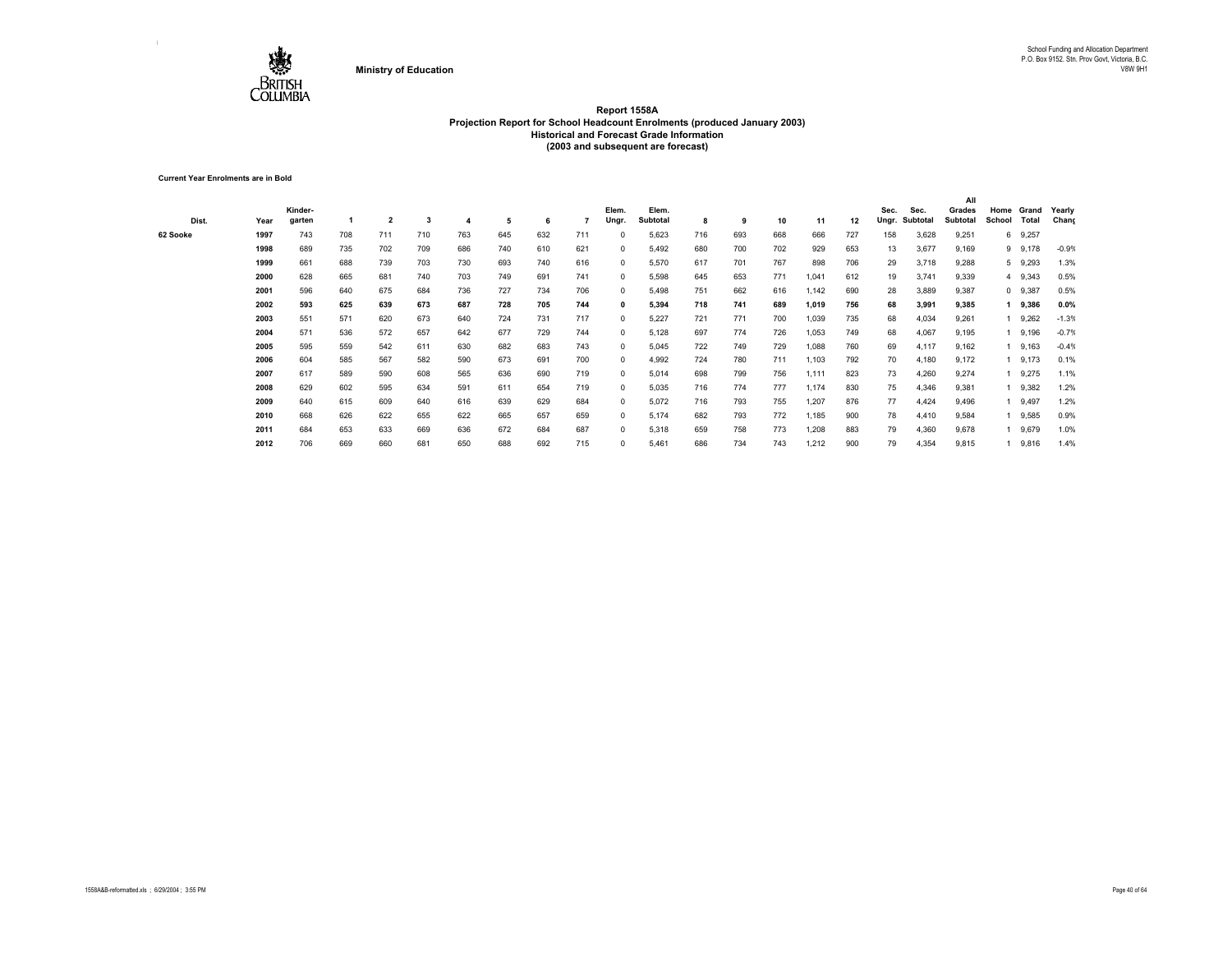

**Current Year Enrolments are in Bold**

| Dist.      | Year | Kinder-<br>garten |     | $\overline{\mathbf{2}}$ | 3   |     | 5   | 6   |     | Elem.<br>Ungr. | Elem.<br>Subtotal | 8   | 9   | 10  | 11  | 12    | Sec.<br>Ungr. | Sec.<br>Subtotal | All<br>Grades<br>Subtotal | Home<br>School | Grand<br>Total | Yearly<br>Chang |
|------------|------|-------------------|-----|-------------------------|-----|-----|-----|-----|-----|----------------|-------------------|-----|-----|-----|-----|-------|---------------|------------------|---------------------------|----------------|----------------|-----------------|
| 63 Saanich | 1997 | 539               | 619 | 617                     | 643 | 601 | 696 | 597 | 723 | $^{\circ}$     | 5,035             | 687 | 755 | 814 | 834 | 723   | 0             | 3,813            | 8,848                     |                | 8 8,856        |                 |
|            | 1998 | 545               | 577 | 640                     | 654 | 670 | 629 | 741 | 629 | $^{\circ}$     | 5,085             | 771 | 801 | 836 | 816 | 718   | $\mathbf 0$   | 3,942            | 9,027                     |                | 9 9,036        | 2.0%            |
|            | 1999 | 530               | 562 | 590                     | 645 | 663 | 700 | 667 | 762 | $^{\circ}$     | 5,119             | 672 | 839 | 828 | 821 | 763   | $\mathbf 0$   | 3,923            | 9,042                     |                | 5 9,047        | 0.1%            |
|            | 2000 | 512               | 562 | 572                     | 592 | 665 | 669 | 723 | 673 | $^{\circ}$     | 4,968             | 774 | 734 | 842 | 830 | 822   | $^{\circ}$    | 4,002            | 8,970                     |                | 5 8,975        | $-0.8%$         |
|            | 2001 | 455               | 536 | 587                     | 589 | 622 | 691 | 703 | 776 | $^{\circ}$     | 4,959             | 719 | 819 | 760 | 884 | 877   | 0             | 4,059            | 9,018                     |                | 6 9,024        | 0.5%            |
|            | 2002 | 440               | 503 | 557                     | 598 | 590 | 643 | 718 | 729 |                | 4,779             | 781 | 798 | 929 | 829 | 1,053 | 0             | 4,390            | 9,169                     |                | 9 9,178        | 1.7%            |
|            | 2003 | 420               | 490 | 515                     | 569 | 579 | 601 | 668 | 743 |                | 4,586             | 776 | 796 | 904 | 835 | 1,024 | 0             | 4,335            | 8,921                     |                | 9 8,930        | $-2.7%$         |
|            | 2004 | 389               | 468 | 501                     | 525 | 549 | 588 | 623 | 690 |                | 4,334             | 788 | 789 | 900 | 814 | 1,029 | 0             | 4,320            | 8,654                     |                | 9 8,663        | $-3.0%$         |
|            | 2005 | 391               | 435 | 478                     | 511 | 507 | 558 | 610 | 644 |                | 4,135             | 734 | 800 | 892 | 808 | 1,004 | 0             | 4,238            | 8,373                     |                | 9 8,382        | $-3.2%$         |
|            | 2006 | 410               | 437 | 444                     | 488 | 494 | 516 | 579 | 631 |                | 4,000             | 686 | 748 | 906 | 802 | 998   | 0             | 4,140            | 8,140                     |                | 9 8,149        | $-2.8%$         |
|            | 2007 | 406               | 458 | 447                     | 456 | 474 | 503 | 536 | 601 |                | 3,882             | 672 | 701 | 851 | 812 | 994   | 0             | 4,030            | 7,912                     |                | 9 7,921        | $-2.8%$         |
|            | 2008 | 415               | 455 | 470                     | 459 | 443 | 483 | 524 | 558 |                | 3,808             | 641 | 687 | 799 | 769 | 1,004 | $^{\circ}$    | 3,900            | 7,708                     |                | 9 7,717        | $-2.6%$         |
|            | 2009 | 427               | 464 | 466                     | 483 | 446 | 452 | 504 | 544 |                | 3,787             | 596 | 656 | 782 | 726 | 950   | $^{\circ}$    | 3,710            | 7,497                     |                | 9 7,506        | $-2.7%$         |
|            | 2010 | 441               | 477 | 475                     | 479 | 469 | 455 | 473 | 524 |                | 3,794             | 581 | 611 | 747 | 708 | 896   | $^{\circ}$    | 3,543            | 7,337                     |                | 9 7,346        | $-2.1%$         |
|            | 2011 | 449               | 492 | 488                     | 488 | 465 | 478 | 476 | 491 |                | 3,828             | 559 | 595 | 696 | 677 | 873   | $^{\circ}$    | 3,400            | 7,228                     |                | 9 7,237        | $-1.5%$         |
|            | 2012 | 459               | 501 | 503                     | 501 | 474 | 474 | 500 | 493 |                | 3,906             | 526 | 573 | 678 | 634 | 835   | 0             | 3,246            | 7,152                     |                | $9$ 7,161      | $-1.1%$         |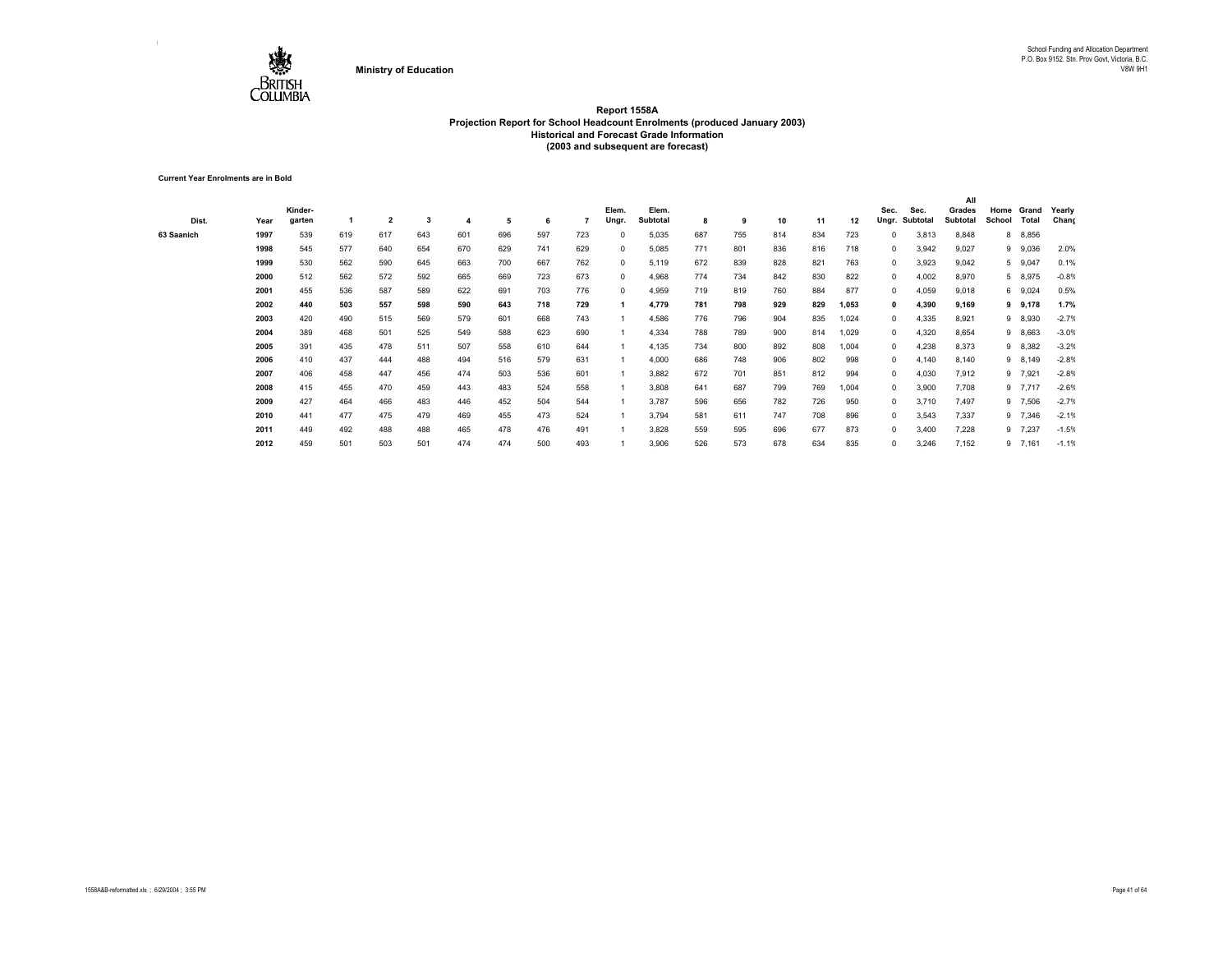

**Current Year Enrolments are in Bold**

|                 |      |         |     |                |     |     |     |     |     |            |          |     |     |     |     |     |                |          | All      |        |         |         |
|-----------------|------|---------|-----|----------------|-----|-----|-----|-----|-----|------------|----------|-----|-----|-----|-----|-----|----------------|----------|----------|--------|---------|---------|
|                 |      | Kinder- |     |                |     |     |     |     |     | Elem.      | Elem.    |     |     |     |     |     | Sec.           | Sec.     | Grades   | Home   | Grand   | Yearly  |
| Dist.           | Year | garten  |     | $\overline{2}$ | 3   | 4   | 5   | 6   |     | Ungr.      | Subtotal | 8   | 9   | 10  | 11  | 12  | Ungr.          | Subtotal | Subtotal | School | Total   | Chang   |
| 64 Gulf Islands | 1997 | 124     | 111 | 126            | 121 | 133 | 143 | 152 | 136 |            | 1.047    | 132 | 155 | 177 | 122 | 179 | $\Omega$       | 765      | 1,812    |        | 4 1,816 |         |
|                 | 1998 | 112     | 124 | 113            | 128 | 122 | 131 | 136 | 150 | 0          | 1,016    | 130 | 144 | 150 | 165 | 150 | $\overline{2}$ | 741      | 1,757    |        | 5 1,762 | $-3.0%$ |
|                 | 1999 | 92      | 116 | 127            | 124 | 133 | 131 | 139 | 134 | $^{\circ}$ | 996      | 160 | 151 | 160 | 164 | 168 | 18             | 821      | 1,817    |        | 2 1,819 | 3.2%    |
|                 | 2000 | 99      | 96  | 119            | 129 | 120 | 138 | 121 | 132 | 0          | 954      | 146 | 142 | 155 | 258 | 154 |                | 862      | 1,816    |        | 1 1,817 | $-0.1%$ |
|                 | 2001 | 106     | 111 | 102            | 128 | 135 | 133 | 130 | 120 | 0          | 965      | 137 | 146 | 170 | 184 | 161 | 77             | 875      | 1,840    |        | 0 1,840 | 1.3%    |
|                 | 2002 | 96      | 107 | 115            | 99  | 134 | 128 | 140 | 133 | 0          | 952      | 121 | 138 | 159 | 194 | 176 | 112            | 900      | 1,852    |        | 7 1,859 | 1.0%    |
|                 | 2003 | 95      | 89  | 117            | 99  | 131 | 129 | 138 | 128 | $^{\circ}$ | 926      | 115 | 134 | 150 | 191 | 181 | 110            | 881      | 1,807    |        | 7 1,814 | $-2.4%$ |
|                 | 2004 | 97      | 88  | 98             | 100 | 131 | 127 | 140 | 127 | $^{\circ}$ | 908      | 111 | 128 | 146 | 182 | 178 | 108            | 853      | 1,761    |        | 7 1,768 | $-2.5%$ |
|                 | 2005 | 93      | 90  | 97             | 84  | 132 | 127 | 138 | 129 | $^{\circ}$ | 890      | 110 | 124 | 139 | 176 | 169 | 106            | 824      | 1,714    |        | 7 1,721 | $-2.7%$ |
|                 | 2006 | 101     | 87  | 99             | 83  | 112 | 128 | 138 | 127 | $^{\circ}$ | 875      | 112 | 123 | 135 | 168 | 164 | 104            | 806      | 1,681    |        | 7 1,688 | $-1.9%$ |
|                 | 2007 | 103     | 95  | 96             | 85  | 111 | 108 | 140 | 127 | $^{\circ}$ | 865      | 111 | 126 | 134 | 163 | 157 | 102            | 793      | 1,658    |        | 7 1,665 | $-1.4%$ |
|                 | 2008 | 107     | 98  | 105            | 83  | 114 | 107 | 119 | 129 | $^{\circ}$ | 862      | 111 | 125 | 137 | 161 | 152 | 101            | 787      | 1,649    |        | 7 1,656 | $-0.5%$ |
|                 | 2009 | 111     | 102 | 108            | 91  | 112 | 110 | 118 | 110 | 0          | 862      | 112 | 125 | 136 | 164 | 151 | 101            | 789      | 1,651    |        | 7 1,658 | 0.1%    |
|                 | 2010 | 119     | 106 | 112            | 94  | 122 | 109 | 122 | 109 | 0          | 893      | 96  | 126 | 135 | 163 | 154 | 101            | 775      | 1,668    |        | 7 1,675 | 1.0%    |
|                 | 2011 | 125     | 113 | 116            | 97  | 126 | 118 | 120 | 113 | 0          | 928      | 95  | 109 | 136 | 162 | 153 | 100            | 755      | 1,683    |        | 1,690   | 0.9%    |
|                 | 2012 | 129     | 118 | 123            | 100 | 130 | 122 | 130 | 112 | 0          | 964      | 98  | 107 | 119 | 162 | 153 | 99             | 738      | 1,702    |        | 7 1,709 | 1.1%    |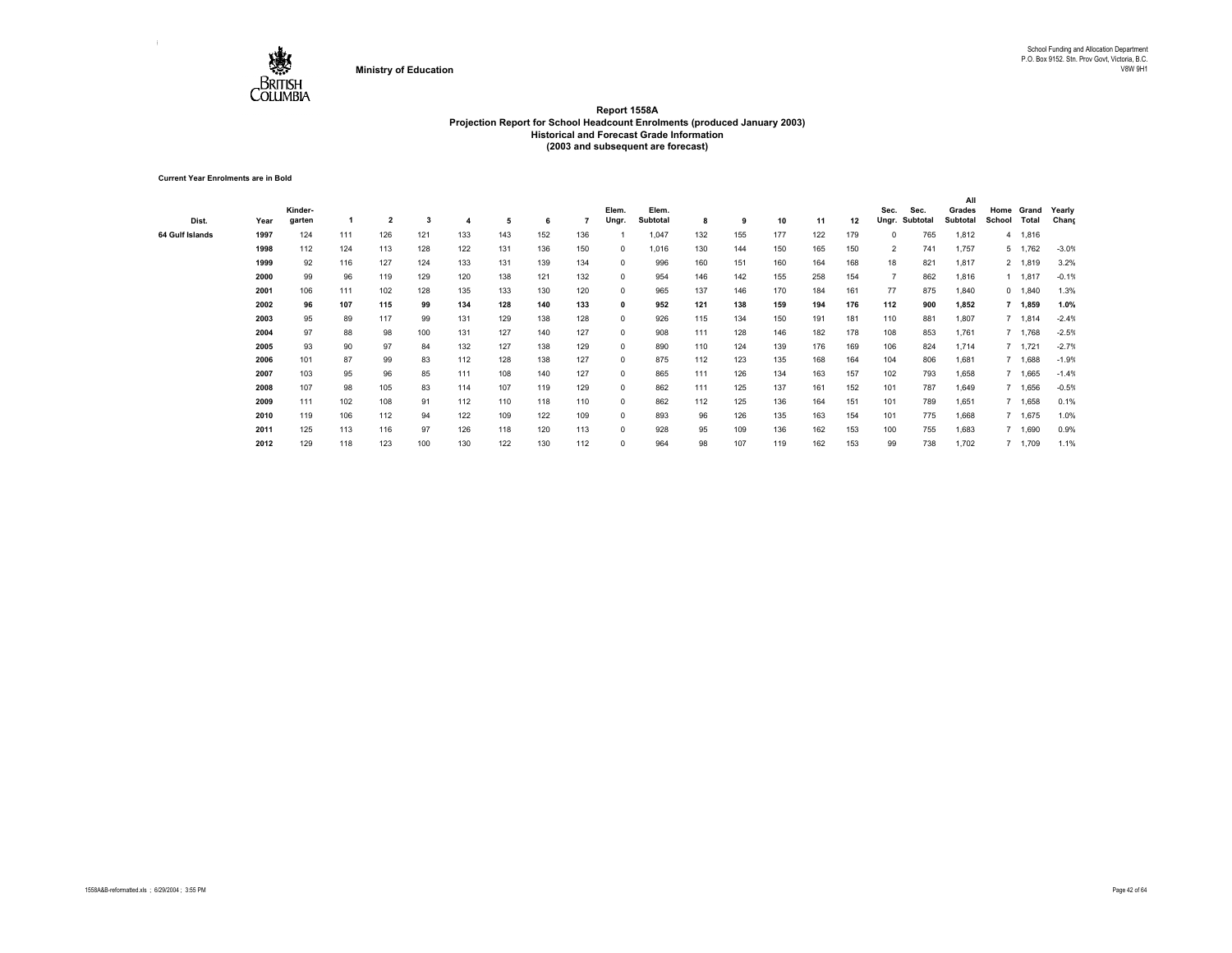

**Current Year Enrolments are in Bold**

|             |      |         |     |                         |     |     |     |     |     |              |                 |     |     |     |     |     |              |          | All      |        |         |         |
|-------------|------|---------|-----|-------------------------|-----|-----|-----|-----|-----|--------------|-----------------|-----|-----|-----|-----|-----|--------------|----------|----------|--------|---------|---------|
|             |      | Kinder- |     |                         |     |     |     |     |     | Elem.        | Elem.           |     |     |     |     |     | Sec.         | Sec.     | Grades   | Home   | Grand   | Yearly  |
| Dist.       | Year | garten  |     | $\overline{\mathbf{2}}$ | 3   | 4   | 5   | 6   |     | Ungr.        | <b>Subtotal</b> | 8   | 9   | 10  | 11  | 12  | Ungr.        | Subtotal | Subtotal | School | Total   | Chang   |
| 67 Okanagan | 1997 | 527     | 534 | 566                     | 544 | 599 | 575 | 585 | 686 | $\Omega$     | 4,616           | 683 | 711 | 686 | 709 | 624 |              | 3,414    | 8,030    | 13     | 8,043   |         |
| Skaha       | 1998 | 478     | 527 | 536                     | 563 | 544 | 598 | 577 | 580 | $^{\circ}$   | 4,403           | 704 | 697 | 699 | 799 | 594 | $\mathbf{0}$ | 3,493    | 7,896    |        | 7 7,903 | $-1.7%$ |
|             | 1999 | 467     | 485 | 533                     | 562 | 576 | 540 | 613 | 566 | $^{\circ}$   | 4,342           | 623 | 710 | 702 | 761 | 770 | $^{\circ}$   | 3,566    | 7,908    |        | 5 7,913 | 0.1%    |
|             | 2000 | 474     | 465 | 476                     | 521 | 563 | 581 | 559 | 628 | $^{\circ}$   | 4,267           | 606 | 617 | 709 | 977 | 628 | 35           | 3,572    | 7,839    |        | 6 7,845 | $-0.9%$ |
|             | 2001 | 427     | 473 | 462                     | 496 | 538 | 577 | 598 | 570 | $\Omega$     | 4,141           | 668 | 629 | 638 | 885 | 656 | 157          | 3,633    | 7,774    |        | 4 7,778 | $-0.9%$ |
|             | 2002 | 427     | 442 | 486                     | 484 | 512 | 554 | 598 | 614 | 0            | 4,117           | 614 | 698 | 621 | 815 | 632 | 188          | 3,568    | 7,685    |        | 2 7,687 | $-1.2%$ |
|             | 2003 | 407     | 409 | 463                     | 486 | 508 | 529 | 581 | 598 | $^{\circ}$   | 3,981           | 606 | 692 | 624 | 797 | 611 | 186          | 3,516    | 7,497    |        | 2 7,499 | $-2.4%$ |
|             | 2004 | 413     | 392 | 431                     | 465 | 512 | 526 | 556 | 583 | $^{\circ}$   | 3,878           | 592 | 685 | 620 | 799 | 598 | 184          | 3,478    | 7,356    |        | 2 7,358 | $-1.9%$ |
|             | 2005 | 397     | 399 | 415                     | 435 | 492 | 532 | 554 | 559 | $^{\circ}$   | 3,783           | 578 | 670 | 614 | 796 | 601 | 183          | 3,442    | 7,225    |        | 2 7,227 | $-1.8%$ |
|             | 2006 | 402     | 386 | 423                     | 420 | 462 | 513 | 561 | 558 | $^{\circ}$   | 3,725           | 556 | 656 | 603 | 790 | 601 | 182          | 3,388    | 7,113    |        | 2 7,115 | $-1.5%$ |
|             | 2007 | 424     | 393 | 412                     | 430 | 449 | 485 | 545 | 568 | $^{\circ}$   | 3,706           | 558 | 636 | 594 | 780 | 599 | 181          | 3,348    | 7,054    |        | 2 7,056 | $-0.8%$ |
|             | 2008 | 440     | 414 | 419                     | 420 | 460 | 472 | 517 | 553 | $^{\circ}$   | 3,695           | 568 | 639 | 578 | 770 | 593 | 180          | 3,328    | 7,023    |        | 2 7,025 | $-0.4%$ |
|             | 2009 | 459     | 431 | 442                     | 429 | 451 | 484 | 504 | 526 | $^{\circ}$   | 3,726           | 554 | 649 | 579 | 750 | 584 | 179          | 3,295    | 7,021    |        | 2 7,023 | 0.0%    |
|             | 2010 | 474     | 449 | 460                     | 452 | 461 | 475 | 517 | 513 | $\Omega$     | 3,801           | 528 | 634 | 587 | 750 | 569 | 178          | 3,246    | 7,047    |        | 2 7,049 | 0.4%    |
|             | 2011 | 484     | 462 | 478                     | 469 | 484 | 485 | 508 | 526 | $\mathbf{0}$ | 3,896           | 516 | 605 | 575 | 759 | 570 | 177          | 3,202    | 7,098    |        | 2 7,100 | 0.7%    |
|             | 2012 | 496     | 470 | 490                     | 485 | 500 | 508 | 517 | 516 | $\Omega$     | 3,982           | 528 | 592 | 552 | 749 | 580 | 176          | 3,177    | 7,159    |        | 2 7,161 | 0.9%    |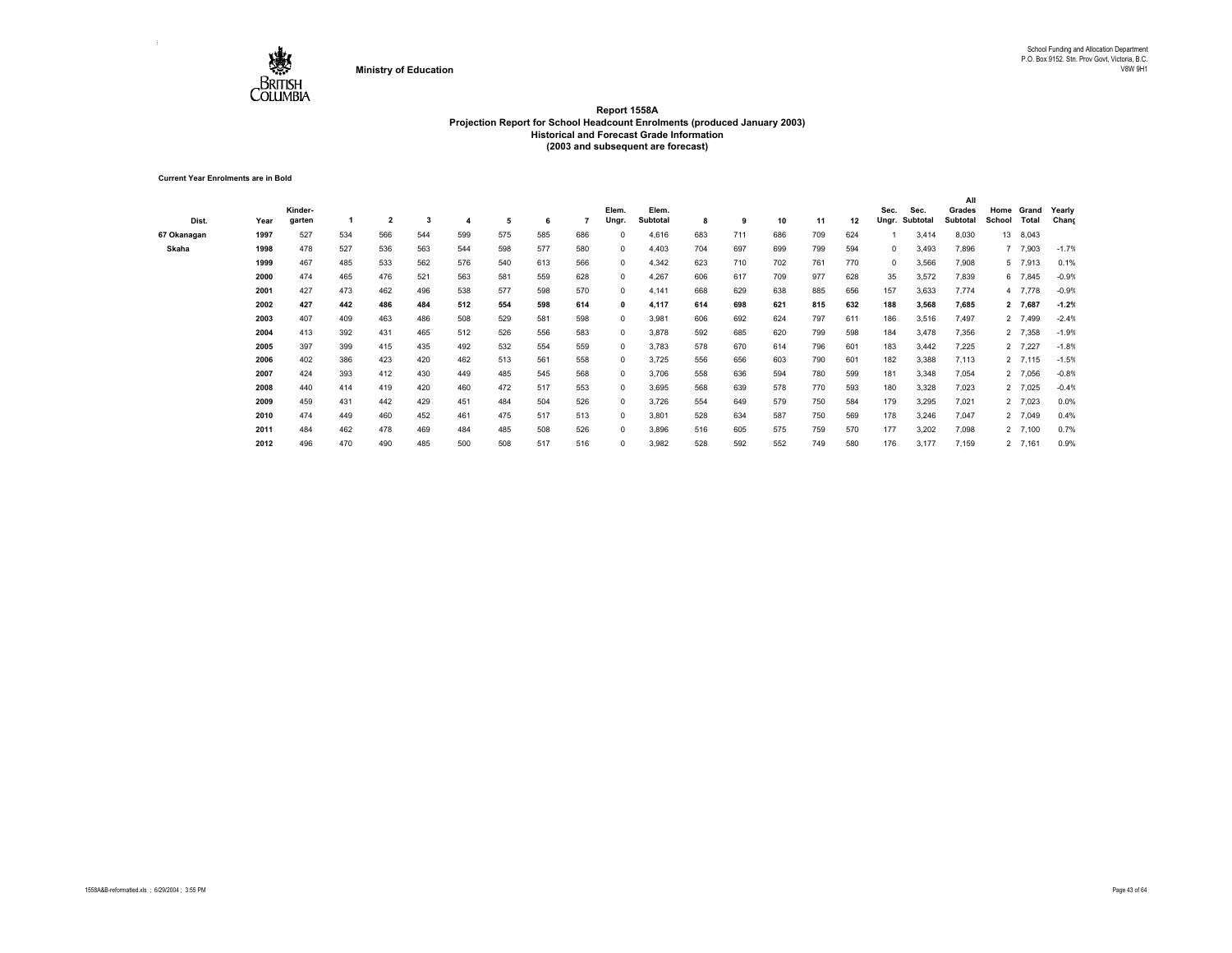

**Current Year Enrolments are in Bold**

| Dist.      | Year | Kinder-<br>garten |       | 2     | 3     |       | 5     | -6    |       | Elem.<br>Ungr. | Elem.<br><b>Subtotal</b> | 8     | 9     | 10    | 11    | 12    | Sec.<br>Ungr. | Sec.<br>Subtotal | All<br>Grades<br>Subtotal | Home<br>School | Grand<br>Total | Yearly<br>Chang |
|------------|------|-------------------|-------|-------|-------|-------|-------|-------|-------|----------------|--------------------------|-------|-------|-------|-------|-------|---------------|------------------|---------------------------|----------------|----------------|-----------------|
| 68 Nanaimo | 1997 | 1.246             | 1,312 | 1,259 | 1,312 | 1,323 | 1,342 | 1,306 | 1,350 |                | 10,457                   | 1,429 | 1,323 | 1,458 | 1,299 | 1,174 | 297           | 6,980            | 17,437                    |                | 26 17,463      |                 |
| -Ladysmith | 1998 | 1,146             | 1,214 | 1,290 | 1,222 | 1,275 | 1,304 | 1,310 | 1,288 | 8              | 10,057                   | 1,354 | 1,384 | 1,387 | 1,342 | 1,290 | 351           | 7,108            | 17,165                    |                | 20 17,185      | $-1.6%$         |
|            | 1999 | 1.114             | 1.168 | 1,243 | 1,273 | 1,215 | 1,279 | 1.314 | 1,292 | 11             | 9,909                    | 1,306 | 1,361 | 1,545 | 1,341 | 1,331 | 250           | 7,134            | 17,043                    |                | 24 17,067      | $-0.7%$         |
|            | 2000 | 1,078             | 1,126 | 1,197 | 1,222 | 1,289 | 1,214 | 1.281 | 1,318 | 15             | 9,740                    | 1,312 | 1,277 | 1.467 | 1,472 | 1,325 | 255           | 7,108            | 16,848                    |                | 9 16,857       | $-1.2%$         |
|            | 2001 | 1,122             | 1,115 | 1,134 | 1,181 | 1.244 | 1,300 | 1.244 | 1,301 | 17             | 9,658                    | 1,368 | 1,349 | 1,431 | 1,346 | 1,463 | 223           | 7,180            | 16,838                    |                | 7 16,845       | $-0.1%$         |
|            | 2002 | 1.018             | 1.131 | 1.094 | 1,123 | 1,189 | 1,236 | 1.299 | 1,253 | 15             | 9,358                    | 1.358 | 1.334 | 1,414 | 1,334 | 1,356 | 280           | 7.076            | 16,434                    |                | 11 16.445      | $-2.4%$         |
|            | 2003 | 969               | 1,057 | 1,068 | 1,081 | 1,164 | 1,184 | 1.295 | 1,242 | 15             | 9,075                    | 1,362 | 1,334 | 1,406 | 1,291 | 1,327 | 278           | 6,998            | 16,073                    |                | 11 16,084      | $-2.2%$         |
|            | 2004 | 935               | 1,008 | 1,001 | 1,057 | 1,122 | 1,161 | 1,243 | 1,241 | 15             | 8,783                    | 1,354 | 1,339 | 1,406 | 1,282 | 1,285 | 276           | 6,942            | 15,725                    |                | 11 15,736      | $-2.2%$         |
|            | 2005 | 901               | 977   | 959   | 995   | 1,101 | 1,123 | 1.223 | 1.195 | 15             | 8,489                    | 1.356 | 1.336 | 1.415 | 1,285 | 1.281 | 276           | 6,949            | 15,438                    |                | 11 15.449      | $-1.8%$         |
|            | 2006 | 894               | 947   | 936   | 959   | 1,043 | 1,107 | 1.188 | 1,181 | 15             | 8,270                    | 1,313 | 1.342 | 1.418 | 1,298 | 1.291 | 277           | 6,939            | 15,209                    |                | 11 15.220      | $-1.5%$         |
|            | 2007 | 930               | 951   | 918   | 946   | 1,017 | 1,060 | 1,182 | 1,159 | 15             | 8,178                    | 1,308 | 1,312 | 1,437 | 1,313 | 1,315 | 280           | 6,965            | 15,143                    |                | 11 15,154      | $-0.4%$         |
|            | 2008 | 967               | 990   | 923   | 931   | 1,005 | 1,037 | 1.135 | 1,156 | 15             | 8,159                    | 1,287 | 1,309 | 1.411 | 1,332 | 1,333 | 283           | 6,955            | 15,114                    |                | 11 15,125      | $-0.2%$         |
|            | 2009 | 1,000             | 1,030 | 961   | 938   | 990   | 1,025 | 1.111 | 1,111 | 15             | 8,181                    | 1,283 | 1,289 | 1,408 | 1,314 | 1,350 | 285           | 6,929            | 15,110                    |                | 11 15,121      | 0.0%            |
|            | 2010 | 1.036             | 1,064 | 999   | 976   | 998   | 1,011 | 1,099 | 1,088 | 15             | 8,286                    | 1,235 | 1,284 | 1,388 | 1,310 | 1,332 | 285           | 6,834            | 15,120                    |                | 11 15,131      | 0.1%            |
|            | 2011 | 1,075             | 1,100 | 1,030 | 1,012 | 1,037 | 1,019 | 1,083 | 1,076 | 15             | 8,447                    | 1,209 | 1,238 | 1,381 | 1,292 | 1,325 | 284           | 6,729            | 15,176                    |                | 11 15,187      | 0.4%            |
|            | 2012 | 1.117             | 1.139 | 1,062 | 1,042 | 1,073 | 1,056 | 1.090 | 1,060 | 15             | 8,654                    | 1.195 | 1,212 | 1,333 | 1.283 | 1,307 | 282           | 6,612            | 15,266                    |                | 11 15,277      | 0.6%            |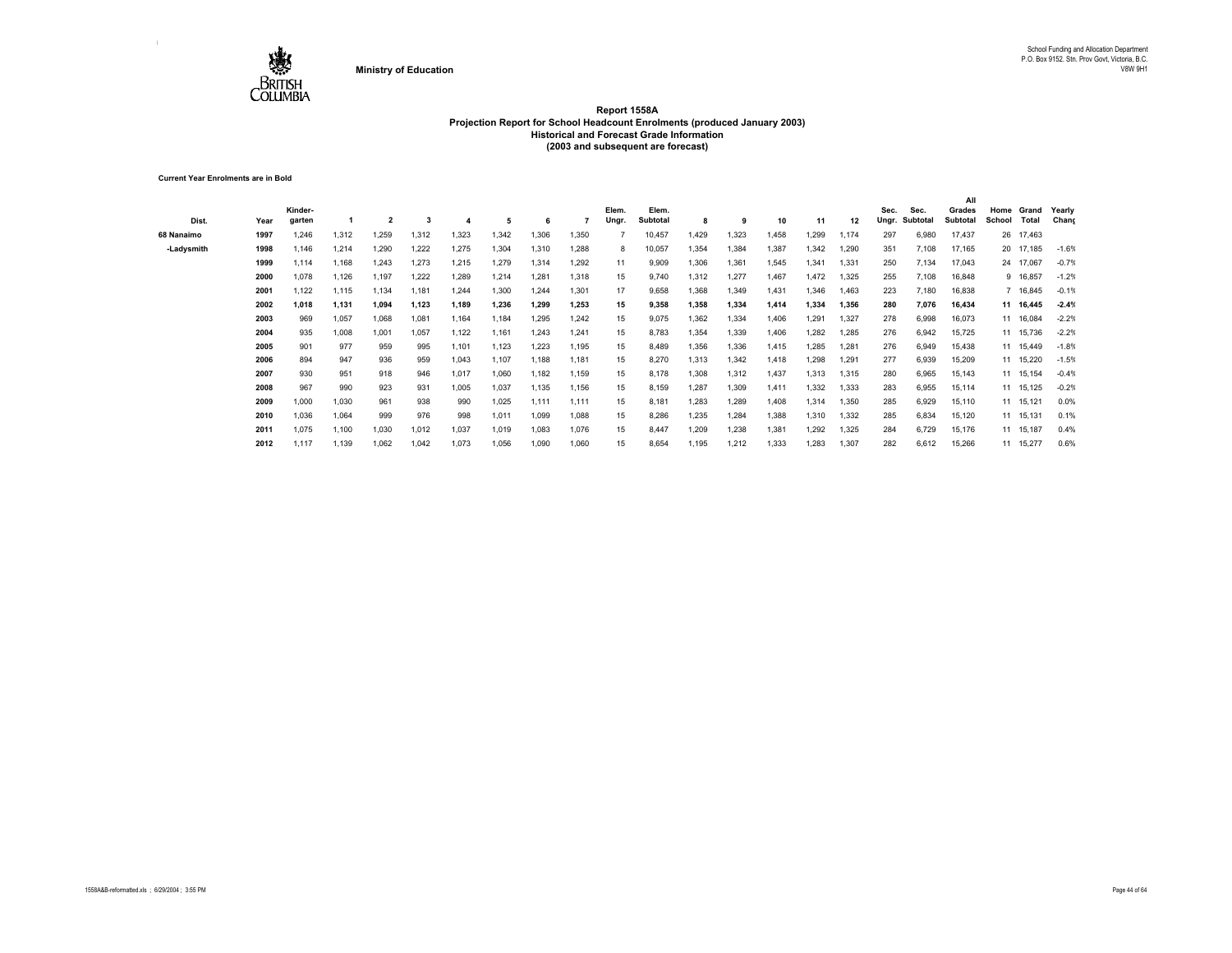

**Current Year Enrolments are in Bold**

| Dist.       | Year | Kinder-<br>garten |     | $\overline{\mathbf{2}}$ | 3   |     | 5   | 6   |     | Elem.<br>Ungr. | Elem.<br>Subtotal | 8   | 9   | 10  | 11  | 12  | Sec.<br>Ungr. | Sec.<br>Subtotal | All<br>Grades<br>Subtotal | Home<br>School | Grand<br>Total | Yearly<br>Chang |
|-------------|------|-------------------|-----|-------------------------|-----|-----|-----|-----|-----|----------------|-------------------|-----|-----|-----|-----|-----|---------------|------------------|---------------------------|----------------|----------------|-----------------|
| 69 Qualicum | 1997 | 400               | 407 | 393                     | 446 | 413 | 410 | 376 | 428 |                | 3,274             | 481 | 486 | 471 | 458 | 366 |               | 2,263            | 5,537                     | 10             | 5,547          |                 |
|             | 1998 | 378               | 416 | 409                     | 415 | 442 | 408 | 408 | 370 |                | 3,247             | 442 | 496 | 484 | 540 | 350 |               | 2,313            | 5,560                     | 5              | 5,565          | 0.3%            |
|             | 1999 | 332               | 393 | 411                     | 412 | 424 | 457 | 415 | 436 | $^{\circ}$     | 3,280             | 385 | 488 | 512 | 547 | 416 |               | 2,349            | 5,629                     |                | 12 5,641       | 1.4%            |
|             | 2000 | 340               | 325 | 395                     | 411 | 425 | 411 | 454 | 418 | $^{\circ}$     | 3,179             | 434 | 410 | 470 | 576 | 450 |               | 2,341            | 5,520                     | $\overline{7}$ | 5,527          | $-2.0%$         |
|             | 2001 | 284               | 342 | 331                     | 406 | 421 | 428 | 414 | 458 | $^{\circ}$     | 3,084             | 409 | 459 | 421 | 527 | 504 |               | 2,321            | 5,405                     |                | 3, 5,408       | $-2.2%$         |
|             | 2002 | 293               | 305 | 353                     | 338 | 430 | 428 | 431 | 437 | $\mathbf{0}$   | 3,015             | 474 | 462 | 471 | 504 | 470 |               | 2,382            | 5,397                     |                | 4 5,401        | $-0.1%$         |
|             | 2003 | 291               | 287 | 340                     | 325 | 400 | 414 | 430 | 426 | $\Omega$       | 2,913             | 482 | 477 | 471 | 516 | 461 |               | 2,408            | 5,321                     | 4              | 5,325          | $-1.4%$         |
|             | 2004 | 273               | 287 | 321                     | 314 | 385 | 387 | 417 | 425 | $^{\circ}$     | 2,809             | 471 | 486 | 485 | 517 | 471 |               | 2,431            | 5,240                     | 4              | 5,244          | $-1.5%$         |
|             | 2005 | 263               | 271 | 322                     | 298 | 374 | 374 | 391 | 414 | $^{\circ}$     | 2,707             | 471 | 476 | 495 | 532 | 474 |               | 2,449            | 5,156                     | 4              | 5,160          | $-1.6%$         |
|             | 2006 | 262               | 263 | 307                     | 301 | 358 | 365 | 380 | 391 | $^{\circ}$     | 2,627             | 461 | 477 | 488 | 544 | 489 |               | 2,460            | 5,087                     | 4              | 5,091          | $-1.3%$         |
|             | 2007 | 269               | 265 | 301                     | 289 | 363 | 352 | 373 | 382 | $^{\circ}$     | 2,594             | 438 | 469 | 491 | 541 | 501 |               | 2,441            | 5,035                     |                | 4 5,039        | $-1.0%$         |
|             | 2008 | 281               | 272 | 304                     | 285 | 351 | 358 | 361 | 375 | $^{\circ}$     | 2,587             | 428 | 446 | 484 | 544 | 498 |               | 2,401            | 4,988                     | 4              | 4,992          | $-0.9%$         |
|             | 2009 | 290               | 283 | 312                     | 288 | 346 | 347 | 367 | 364 | $^{\circ}$     | 2,597             | 421 | 437 | 462 | 537 | 500 |               | 2,358            | 4,955                     | 4              | 4,959          | $-0.7%$         |
|             | 2010 | 296               | 292 | 325                     | 295 | 349 | 342 | 357 | 370 | $^{\circ}$     | 2,626             | 410 | 430 | 452 | 515 | 493 |               | 2,301            | 4,927                     |                | 4 4,931        | $-0.6%$         |
|             | 2011 | 306               | 297 | 334                     | 306 | 356 | 345 | 352 | 360 | $^{\circ}$     | 2,656             | 415 | 419 | 445 | 505 | 474 |               | 2,259            | 4,915                     |                | 4 4,919        | $-0.2%$         |
|             | 2012 | 313               | 305 | 337                     | 313 | 367 | 351 | 354 | 355 | $^{\circ}$     | 2,695             | 405 | 425 | 435 | 499 | 467 |               | 2,232            | 4,927                     | 4              | 4,931          | 0.2%            |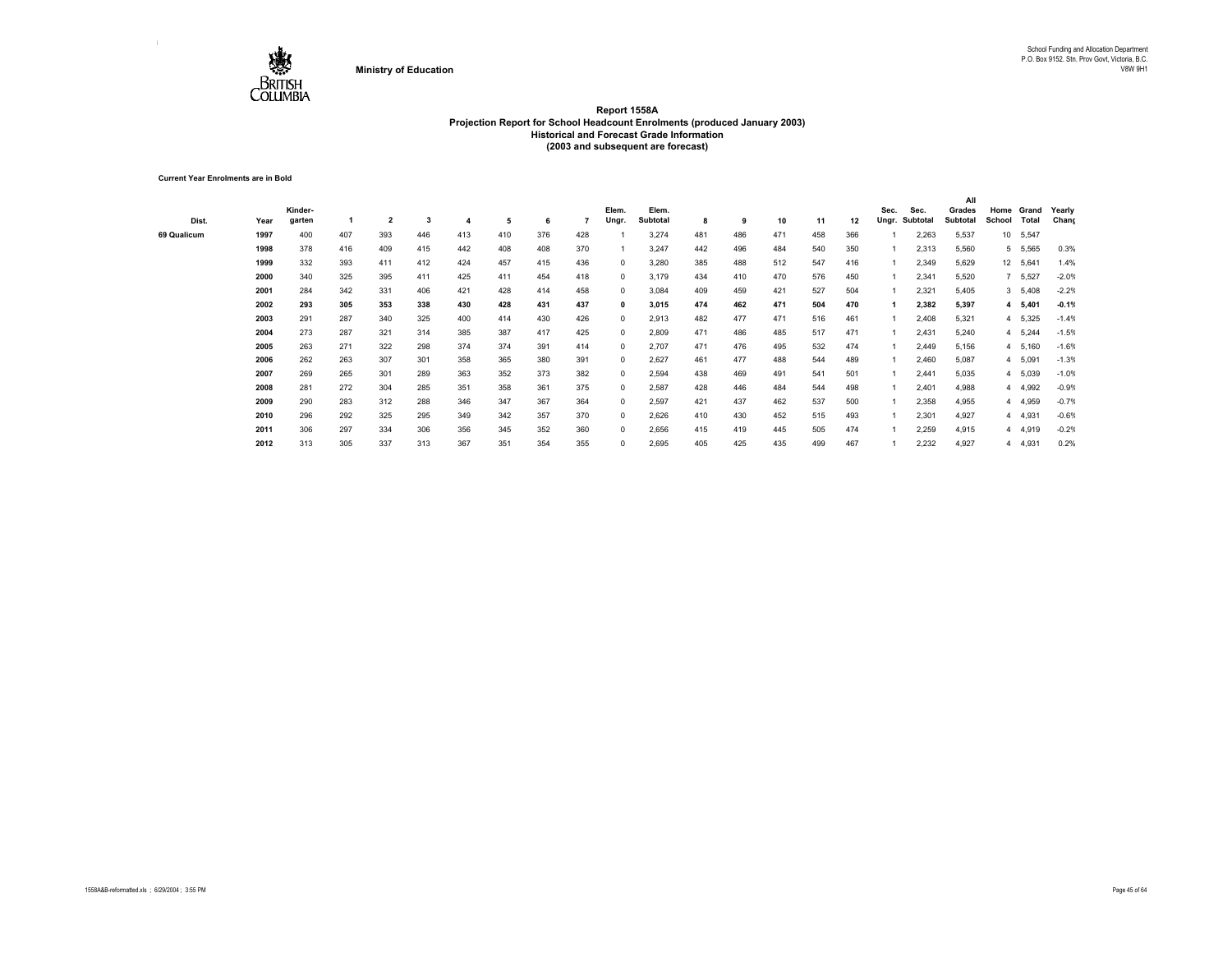

**Current Year Enrolments are in Bold**

|            |      |         |     |                         |     |     |     |     |     |                |          |     |     |     |     |     |       |          | All      |        |           |         |
|------------|------|---------|-----|-------------------------|-----|-----|-----|-----|-----|----------------|----------|-----|-----|-----|-----|-----|-------|----------|----------|--------|-----------|---------|
|            |      | Kinder- |     |                         |     |     |     |     |     | Elem.          | Elem.    |     |     |     |     |     | Sec.  | Sec.     | Grades   | Home   | Grand     | Yearly  |
| Dist.      | Year | garten  |     | $\overline{\mathbf{2}}$ | 3   |     | 5   | 6   |     | Ungr.          | Subtotal | 8   | 9   | 10  | 11  | 12  | Ungr. | Subtotal | Subtotal | School | Total     | Chang   |
| 70 Alberni | 1997 | 386     | 377 | 392                     | 437 | 416 | 424 | 417 | 467 |                | 3,323    | 525 | 553 | 549 | 465 | 553 | 64    | 2,709    | 6,032    |        | 5 6,037   |         |
|            | 1998 | 336     | 368 | 368                     | 375 | 419 | 398 | 407 | 443 | 11             | 3,125    | 460 | 525 | 535 | 552 | 539 | 3     | 2,614    | 5,739    |        | 3, 5, 742 | $-4.9%$ |
|            | 1999 | 370     | 341 | 352                     | 367 | 378 | 416 | 389 | 436 | 0              | 3,049    | 441 | 457 | 523 | 523 | 580 | 8     | 2,532    | 5,581    |        | 6 5,587   | $-2.7%$ |
|            | 2000 | 321     | 362 | 334                     | 354 | 364 | 376 | 421 | 411 | $\Omega$       | 2,943    | 428 | 430 | 468 | 563 | 565 | 18    | 2,472    | 5,415    |        | 6 5,421   | $-3.0%$ |
|            | 2001 | 320     | 310 | 365                     | 333 | 364 | 365 | 372 | 442 | $\overline{2}$ | 2,873    | 414 | 425 | 456 | 492 | 571 | 29    | 2,387    | 5,260    |        | 5 5,265   | $-2.9%$ |
|            | 2002 | 309     | 322 | 318                     | 357 | 343 | 347 | 366 | 396 | 0              | 2,758    | 465 | 380 | 446 | 490 | 550 | 48    | 2,379    | 5,137    |        | 3, 5, 140 | $-2.4%$ |
|            | 2003 | 278     | 288 | 301                     | 352 | 329 | 331 | 381 | 375 | $^{\circ}$     | 2,635    | 448 | 375 | 436 | 463 | 526 | 46    | 2,294    | 4,929    |        | 3 4,932   | $-4.0%$ |
|            | 2004 | 264     | 260 | 270                     | 334 | 324 | 318 | 363 | 391 | $\mathbf{0}$   | 2,524    | 425 | 360 | 429 | 451 | 497 | 45    | 2,207    | 4,731    |        | 3 4,734   | $-4.0%$ |
|            | 2005 | 265     | 247 | 243                     | 300 | 308 | 313 | 349 | 374 | $\mathbf{0}$   | 2,399    | 443 | 344 | 415 | 445 | 488 | 44    | 2,179    | 4,578    |        | 3, 4,581  | $-3.2%$ |
|            | 2006 | 257     | 248 | 230                     | 270 | 276 | 297 | 344 | 360 | $^{\circ}$     | 2,282    | 425 | 360 | 399 | 435 | 487 | 44    | 2,150    | 4,432    |        | 3, 4,435  | $-3.2%$ |
|            | 2007 | 272     | 240 | 231                     | 256 | 248 | 266 | 326 | 354 | 0              | 2,193    | 408 | 344 | 414 | 417 | 472 | 43    | 2,098    | 4,291    |        | 3 4,294   | $-3.2%$ |
|            | 2008 | 268     | 254 | 224                     | 257 | 235 | 240 | 292 | 336 | 0              | 2,106    | 400 | 330 | 397 | 430 | 453 | 42    | 2,052    | 4,158    |        | 3, 4, 161 | $-3.1%$ |
|            | 2009 | 266     | 251 | 237                     | 249 | 236 | 227 | 263 | 301 | 0              | 2,030    | 380 | 324 | 381 | 415 | 468 | 41    | 2,009    | 4,039    |        | 3, 4,042  | $-2.9%$ |
|            | 2010 | 262     | 249 | 234                     | 264 | 229 | 228 | 247 | 271 | 0              | 1,984    | 340 | 307 | 373 | 399 | 452 | 40    | 1,911    | 3,895    |        | 3 3,898   | $-3.6%$ |
|            | 2011 | 255     | 245 | 231                     | 261 | 242 | 221 | 248 | 255 | $^{\circ}$     | 1,958    | 307 | 276 | 355 | 391 | 434 | 39    | 1,802    | 3,760    |        | 3 3,763   | $-3.5%$ |
|            | 2012 | 249     | 238 | 227                     | 257 | 239 | 234 | 241 | 257 | 0              | 1.942    | 289 | 250 | 322 | 375 | 427 | 37    | 1,700    | 3,642    |        | 3,645     | $-3.1%$ |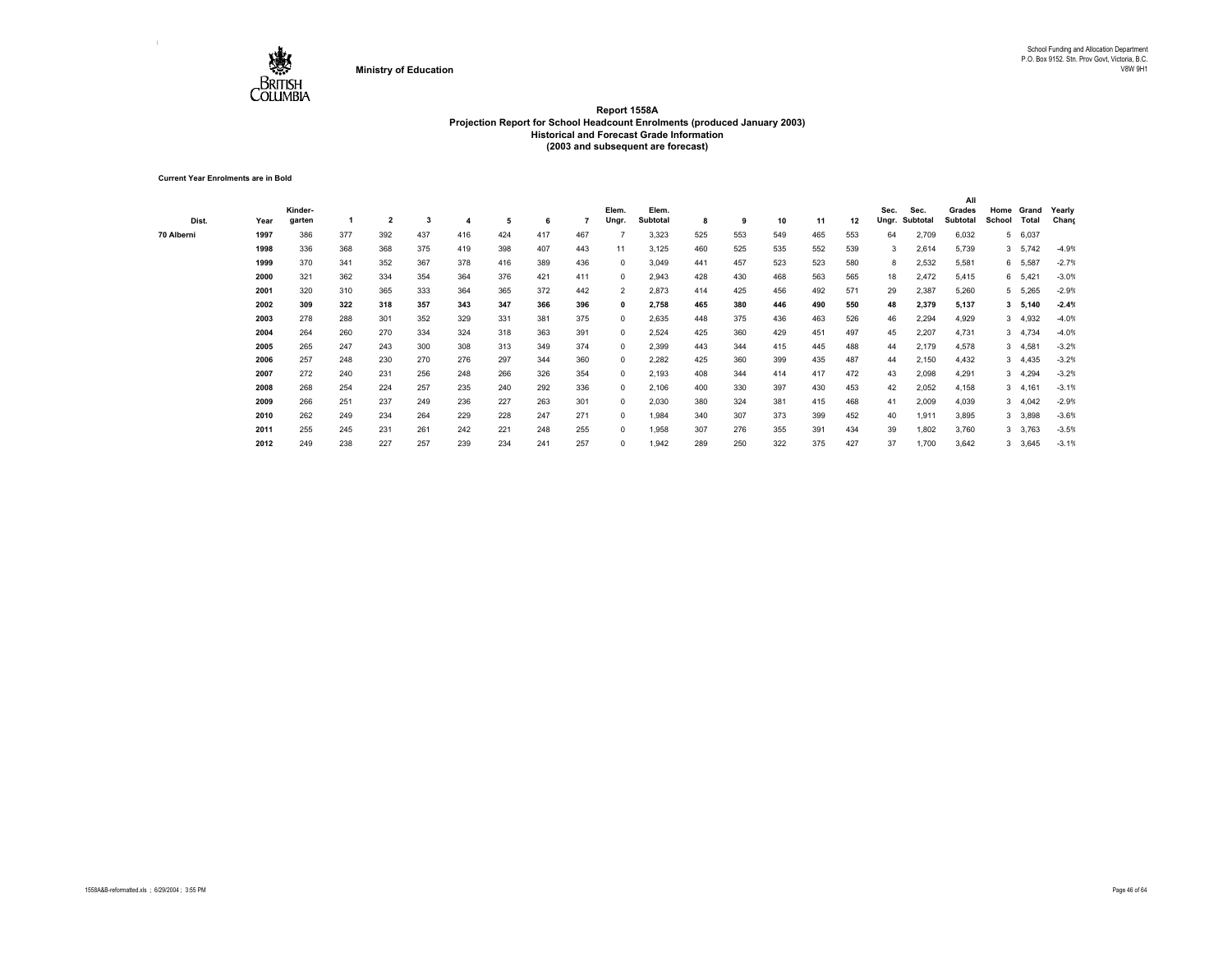

**Current Year Enrolments are in Bold**

| Dist.           | Year | Kinder-<br>garten |     | $\overline{\mathbf{2}}$ | 3   |     | 5   | 6   |     | Elem.<br>Ungr. | Elem.<br>Subtotal | 8   | 9   | 10  | 11  | 12  | Sec.<br>Ungr. | Sec.<br>Subtotal | All<br>Grades<br><b>Subtotal</b> | School | Home Grand<br>Total | Yearly<br>Chang |
|-----------------|------|-------------------|-----|-------------------------|-----|-----|-----|-----|-----|----------------|-------------------|-----|-----|-----|-----|-----|---------------|------------------|----------------------------------|--------|---------------------|-----------------|
| 71 Comox Valley | 1997 | 664               | 786 | 791                     | 779 | 774 | 809 | 779 | 869 | $\Omega$       | 6,251             | 873 | 863 | 883 | 810 | 749 | $\Omega$      | 4,178            | 10,429                           |        | 23 10,452           |                 |
|                 | 1998 | 644               | 630 | 749                     | 776 | 746 | 776 | 832 | 837 | $\Omega$       | 5,990             | 905 | 845 | 921 | 785 | 848 | $\mathbf{0}$  | 4,304            | 10,294                           |        | 23 10,317           | $-1.3%$         |
|                 | 1999 | 659               | 665 | 638                     | 755 | 781 | 736 | 798 | 861 | $^{\circ}$     | 5,893             | 833 | 870 | 954 | 815 | 845 | $^{\circ}$    | 4,317            | 10,210                           |        | 18 10,228           | $-0.9%$         |
|                 | 2000 | 581               | 683 | 672                     | 659 | 768 | 792 | 752 | 825 | $\Omega$       | 5,732             | 829 | 789 | 920 | 810 | 890 | $^{\circ}$    | 4,238            | 9,970                            | 10     | 9,980               | $-2.4%$         |
|                 | 2001 | 631               | 603 | 676                     | 684 | 664 | 764 | 778 | 793 | $^{\circ}$     | 5,593             | 818 | 833 | 862 | 819 | 866 | $\Omega$      | 4,198            | 9,791                            | 5      | 9,796               | $-1.8%$         |
|                 | 2002 | 545               | 650 | 616                     | 687 | 684 | 676 | 776 | 822 | 0              | 5,456             | 832 | 826 | 978 | 866 | 869 | $\mathbf{0}$  | 4,371            | 9,827                            | 38     | 9,865               | 0.7%            |
|                 | 2003 | 510               | 602 | 563                     | 675 | 674 | 626 | 727 | 792 | $\Omega$       | 5,169             | 857 | 812 | 970 | 858 | 849 | $\Omega$      | 4,346            | 9,515                            | 36     | 9,551               | $-3.2%$         |
|                 | 2004 | 485               | 566 | 524                     | 620 | 664 | 618 | 675 | 744 | 0              | 4,896             | 829 | 836 | 955 | 851 | 842 | $\Omega$      | 4,313            | 9,209                            | 34     | 9,243               | $-3.2%$         |
|                 | 2005 | 457               | 543 | 498                     | 582 | 615 | 613 | 670 | 695 | $\Omega$       | 4,673             | 783 | 812 | 985 | 842 | 837 | $\Omega$      | 4,259            | 8,932                            | 33     | 8,965               | $-3.0%$         |
|                 | 2006 | 457               | 517 | 482                     | 557 | 582 | 572 | 669 | 693 | $^{\circ}$     | 4,529             | 736 | 771 | 963 | 867 | 832 | 0             | 4,169            | 8,698                            |        | 32 8,730            | $-2.6%$         |
|                 | 2007 | 472               | 522 | 463                     | 544 | 561 | 545 | 628 | 695 | $^{\circ}$     | 4,430             | 736 | 729 | 920 | 854 | 858 | $\Omega$      | 4,097            | 8,527                            |        | 31 8,558            | $-2.0%$         |
|                 | 2008 | 495               | 539 | 469                     | 525 | 550 | 527 | 600 | 654 | $^{\circ}$     | 4,359             | 738 | 729 | 871 | 821 | 846 | $\Omega$      | 4,005            | 8,364                            |        | 31 8,395            | $-1.9%$         |
|                 | 2009 | 513               | 565 | 485                     | 531 | 532 | 517 | 581 | 626 | $^{\circ}$     | 4,350             | 696 | 730 | 869 | 781 | 811 | $\Omega$      | 3,887            | 8,237                            |        | 31 8,268            | $-1.5%$         |
|                 | 2010 | 528               | 585 | 507                     | 548 | 539 | 501 | 570 | 607 | $^{\circ}$     | 4,385             | 666 | 691 | 871 | 776 | 772 | $\Omega$      | 3,776            | 8,161                            | 31     | 8,192               | $-0.9%$         |
|                 | 2011 | 548               | 601 | 524                     | 572 | 556 | 507 | 553 | 596 | 0              | 4,457             | 646 | 661 | 827 | 775 | 767 | $\Omega$      | 3,676            | 8,133                            | 31     | 8,164               | $-0.3%$         |
|                 | 2012 | 564               | 621 | 537                     | 590 | 578 | 522 | 559 | 578 | 0              | 4,549             | 634 | 641 | 792 | 741 | 766 | $\Omega$      | 3,574            | 8,123                            | 31     | 8,154               | $-0.1%$         |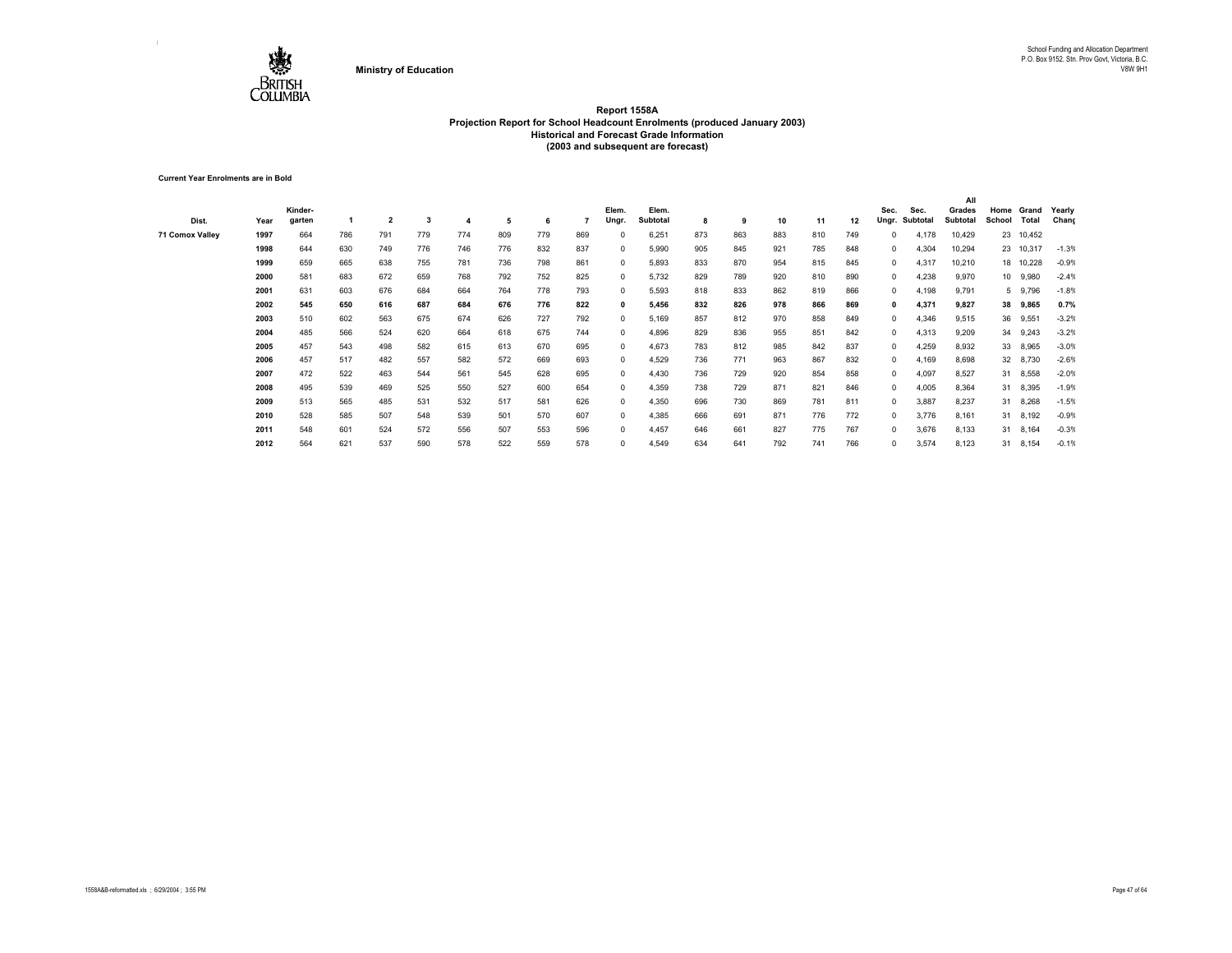

**Current Year Enrolments are in Bold**

|                   |      |         |     |                |     |     |     |     |     |            |          |     |     |     |     |     |       |          | All      |        |          |         |
|-------------------|------|---------|-----|----------------|-----|-----|-----|-----|-----|------------|----------|-----|-----|-----|-----|-----|-------|----------|----------|--------|----------|---------|
|                   |      | Kinder- |     |                |     |     |     |     |     | Elem.      | Elem.    |     |     |     |     |     | Sec.  | Sec.     | Grades   | Home   | Grand    | Yearly  |
| Dist.             | Year | garten  |     | $\overline{2}$ | 3   |     | 5   | 6   |     | Ungr.      | Subtotal | 8   | 9   | 10  | 11  | 12  | Ungr. | Subtotal | Subtotal | School | Total    | Chang   |
| 72 Campbell River | 1997 | 535     | 553 | 578            | 586 | 585 | 548 | 628 | 615 |            | 4,628    | 628 | 606 | 696 | 605 | 734 | 29    | 3,298    | 7,926    |        | 5 7,931  |         |
|                   | 1998 | 469     | 519 | 546            | 585 | 566 | 565 | 518 | 603 | $\Omega$   | 4,371    | 599 | 620 | 625 | 666 | 705 | 23    | 3,238    | 7,609    |        | 7 7,616  | $-4.0%$ |
|                   | 1999 | 446     | 455 | 493            | 527 | 563 | 567 | 553 | 497 | $\Omega$   | 4,101    | 596 | 597 | 653 | 631 | 730 | 32    | 3,239    | 7,340    |        | 10 7,350 | $-3.5%$ |
|                   | 2000 | 443     | 446 | 446            | 498 | 539 | 569 | 580 | 537 |            | 4,058    | 508 | 613 | 655 | 641 | 711 | 23    | 3,151    | 7,209    |        | 1 7,210  | $-1.9%$ |
|                   | 2001 | 424     | 450 | 453            | 437 | 491 | 540 | 556 | 573 | $\Omega$   | 3,924    | 557 | 507 | 652 | 678 | 673 | 21    | 3,088    | 7,012    |        | 4 7,016  | $-2.7%$ |
|                   | 2002 | 414     | 427 | 449            | 443 | 436 | 485 | 530 | 557 | 0          | 3,741    | 560 | 537 | 541 | 665 | 623 | 22    | 2,948    | 6,689    |        | 36,692   | $-4.6%$ |
|                   | 2003 | 394     | 382 | 443            | 439 | 420 | 449 | 517 | 538 | 0          | 3,582    | 532 | 541 | 519 | 645 | 609 | 22    | 2,868    | 6,450    |        | 36,453   | $-3.6%$ |
|                   | 2004 | 387     | 366 | 401            | 437 | 420 | 435 | 481 | 528 | 0          | 3,455    | 517 | 517 | 525 | 623 | 593 | 22    | 2,797    | 6,252    |        | 36,255   | $-3.1%$ |
|                   | 2005 | 343     | 358 | 383            | 394 | 417 | 435 | 466 | 492 | $^{\circ}$ | 3,288    | 508 | 504 | 506 | 630 | 577 | 22    | 2,747    | 6,035    |        | 3 6,038  | $-3.5%$ |
|                   | 2006 | 332     | 318 | 376            | 378 | 378 | 433 | 468 | 478 | $^{\circ}$ | 3,161    | 475 | 496 | 495 | 612 | 585 | 22    | 2,685    | 5,846    |        | 3 5,849  | $-3.1%$ |
|                   | 2007 | 338     | 310 | 336            | 373 | 365 | 395 | 469 | 482 | $\Omega$   | 3,068    | 464 | 467 | 489 | 602 | 571 | 22    | 2,615    | 5,683    |        | 3 5,686  | $-2.8%$ |
|                   | 2008 | 341     | 316 | 328            | 334 | 360 | 381 | 428 | 483 | $\Omega$   | 2,971    | 467 | 456 | 461 | 594 | 561 | 22    | 2.561    | 5,532    |        | 3 5,535  | $-2.7%$ |
|                   | 2009 | 346     | 320 | 336            | 327 | 324 | 376 | 413 | 441 | $\Omega$   | 2,883    | 467 | 459 | 449 | 564 | 553 | 22    | 2,514    | 5,397    |        | 3, 5,400 | $-2.4%$ |
|                   | 2010 | 355     | 325 | 339            | 335 | 317 | 339 | 408 | 425 |            | 2,843    | 428 | 460 | 451 | 549 | 525 | 22    | 2,435    | 5,278    |        | 3 5,281  | $-2.2%$ |
|                   | 2011 | 360     | 333 | 344            | 338 | 325 | 333 | 368 | 421 | $\Omega$   | 2,822    | 414 | 423 | 452 | 549 | 512 | 22    | 2,372    | 5,194    |        | 3 5,197  | $-1.6%$ |
|                   | 2012 | 369     | 341 | 356            | 346 | 331 | 344 | 364 | 383 | 0          | 2,834    | 410 | 411 | 420 | 551 | 515 | 22    | 2,329    | 5,163    |        | 3 5,166  | $-0.6%$ |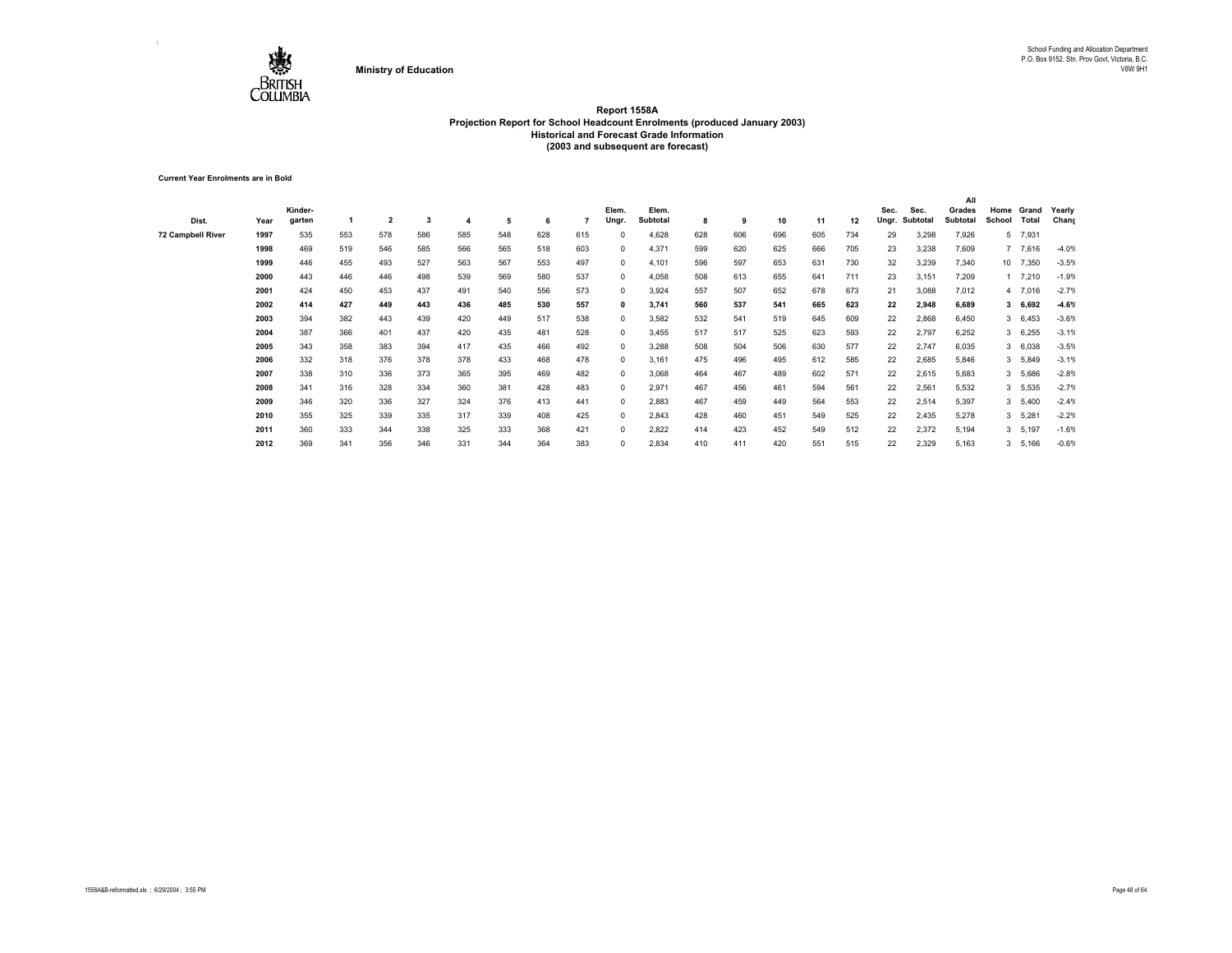

**Current Year Enrolments are in Bold**

| Dist.       | Year | Kinder-<br>garten |       | $\overline{2}$ |       |       | 5     | 6     |       | Elem.<br>Ungr. | Elem.<br>Subtotal | 8     | -9    | 10    | 11    | 12    | Sec.<br>Ungr. | Sec.<br>Subtotal | All<br>Grades<br>Subtotal | Home<br>School | Grand<br>Total | Yearly<br>Chang |
|-------------|------|-------------------|-------|----------------|-------|-------|-------|-------|-------|----------------|-------------------|-------|-------|-------|-------|-------|---------------|------------------|---------------------------|----------------|----------------|-----------------|
| 73 Kamloops | 1997 | 1,187             | 1.283 | 1,291          | 1.281 | 1,266 | 1,255 | 1.283 | 1.414 | 78             | 10,338            | 1,545 | 1,587 | 1,549 | 1,474 | 1,320 | 125           | 7,600            | 17,938                    |                | 13 17,951      |                 |
| /Thompson   | 1998 | 1,163             | 1,213 | 1,273          | 1,298 | 1,305 | 1,299 | 1,296 | 1,298 | 59             | 10,204            | 1,511 | 1,565 | 1,650 | 1,589 | 1,259 | 69            | 7,643            | 17,847                    |                | 11 17,858      | $-0.5%$         |
|             | 1999 | 1,130             | 1,210 | 1,204          | 1,280 | 1,304 | 1,303 | 1,311 | 1,292 | 55             | 10,089            | 1,401 | 1,533 | 1,571 | 1,578 | 1,332 | 109           | 7,524            | 17,613                    |                | 9 17,622       | $-1.3%$         |
|             | 2000 | 1.122             | 1,151 | 1,187          | 1,166 | 1,273 | 1,323 | 1,326 | 1,293 | 58             | 9,899             | 1,411 | 1.443 | 1,565 | 1,552 | 1,316 | 90            | 7,377            | 17,276                    |                | 8 17,284       | $-1.9%$         |
|             | 2001 | 1,075             | 1,144 | 1,130          | 1,199 | 1,200 | 1,269 | 1,312 | 1,333 | 73             | 9,735             | 1,376 | 1,449 | 1,465 | 1,523 | 1,338 | 74            | 7,225            | 16,960                    |                | 8 16,968       | $-1.8%$         |
|             | 2002 | 1,015             | 1.065 | 1.125          | 1,136 | 1,188 | 1.210 | 1.254 | 1,303 | 66             | 9,362             | 1,389 | 1.393 | 1.450 | 1,432 | 1,298 | 70            | 7,032            | 16,394                    |                | 2 16,396       | $-3.4%$         |
|             | 2003 | 955               | 984   | 1,055          | 1,115 | 1,188 | 1,160 | 1,191 | 1,299 | 64             | 9,011             | 1,347 | 1,351 | 1,441 | 1,409 | 1,257 | 69            | 6,874            | 15,885                    |                | 2 15,887       | $-3.1%$         |
|             | 2004 | 898               | 928   | 977            | 1,047 | 1,167 | 1,161 | 1.143 | 1,236 | 62             | 8,619             | 1,343 | 1,312 | 1,401 | 1,399 | 1,238 | 68            | 6.761            | 15,380                    |                | 2 15,382       | $-3.2%$         |
|             | 2005 | 835               | 878   | 926            | 974   | 1,100 | 1,145 | 1.149 | 1,190 | 60             | 8,257             | 1,284 | 1,312 | 1,366 | 1,369 | 1,235 | 67            | 6,633            | 14,890                    |                | 2 14,892       | $-3.2%$         |
|             | 2006 | 825               | 824   | 884            | 930   | 1,032 | 1,087 | 1.141 | 1,203 | 58             | 7,984             | 1.246 | 1.264 | 1,373 | 1.344 | 1,215 | 67            | 6,509            | 14,493                    |                | 2 14.495       | $-2.7%$         |
|             | 2007 | 871               | 826   | 843            | 900   | 998   | 1,031 | 1.095 | 1,205 | 56             | 7,825             | 1,268 | 1,237 | 1,335 | 1,356 | 1,202 | 67            | 6,465            | 14,290                    |                | 2 14,292       | $-1.4%$         |
|             | 2008 | 911               | 872   | 845            | 861   | 968   | 999   | 1.041 | 1.158 | 54             | 7,709             | 1.271 | 1,259 | 1,308 | 1,326 | 1.213 | 67            | 6,444            | 14,153                    |                | 2 14,155       | $-1.0%$         |
|             | 2009 | 950               | 911   | 891            | 864   | 929   | 971   | 1,011 | 1,104 | 53             | 7,684             | 1,225 | 1,263 | 1,329 | 1,302 | 1,186 | 67            | 6,372            | 14,056                    |                | 2 14,058       | $-0.7%$         |
|             | 2010 | 994               | 949   | 930            | 911   | 933   | 934   | 985   | 1,072 | 53             | 7,761             | 1.170 | 1,219 | 1,334 | 1,318 | 1,166 | 67            | 6,274            | 14,035                    |                | 2 14,037       | $-0.1%$         |
|             | 2011 | 1,021             | 993   | 969            | 951   | 983   | 939   | 949   | 1,046 | 53             | 7,904             | 1,138 | 1,167 | 1,292 | 1,323 | 1,181 | 67            | 6,168            | 14,072                    |                | 2 14,074       | 0.3%            |
|             | 2012 | 1,055             | 1,025 | 1,018          | 995   | 1,031 | 993   | 958   | 1,014 | 54             | 8,143             | 1,115 | 1,140 | 1,244 | 1,292 | 1,189 | 67            | 6,047            | 14,190                    |                | 2 14,192       | 0.8%            |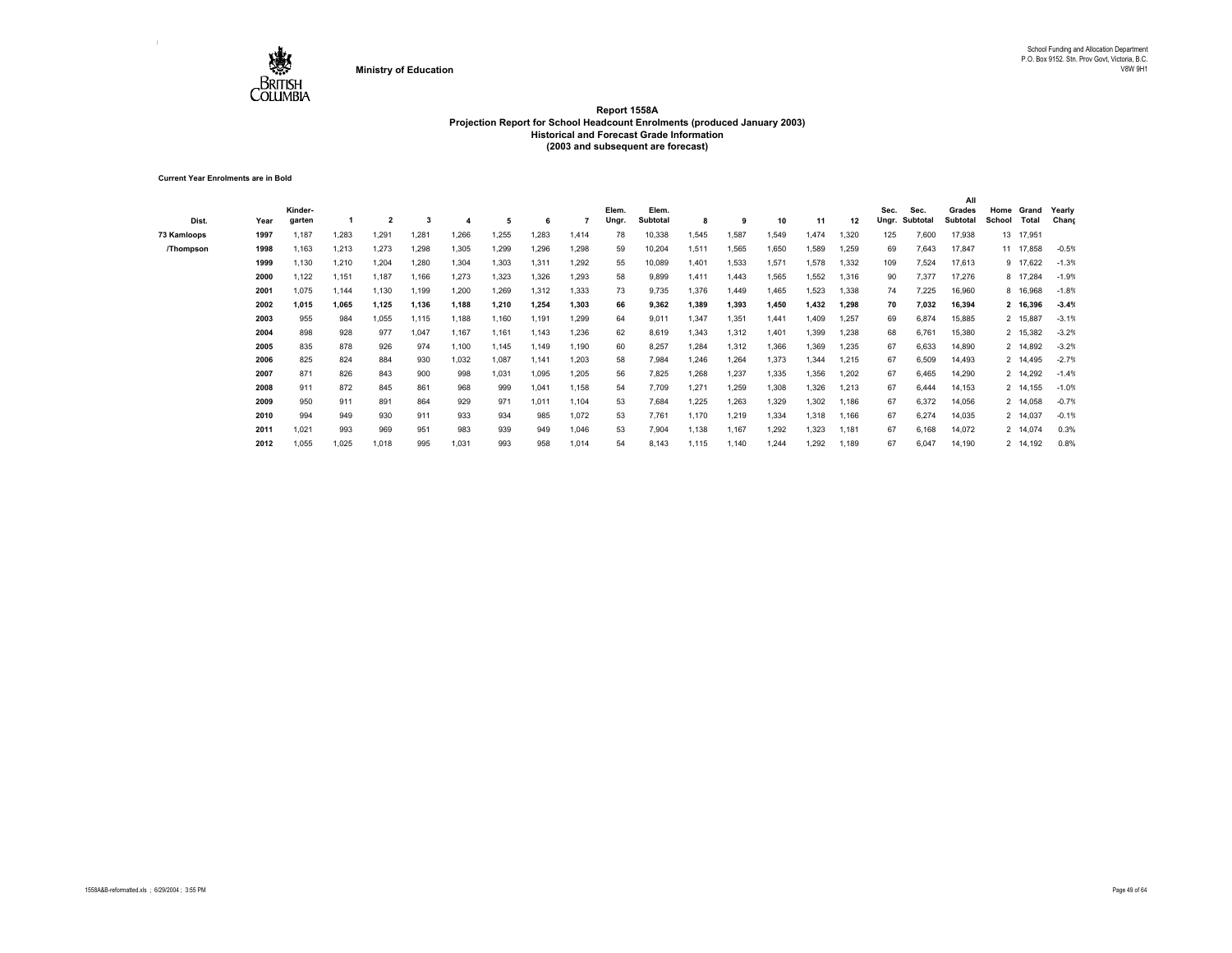

**Current Year Enrolments are in Bold**

|               |      |         |     |                         |     |     |     |     |     |              |          |     |     |     |     |     |            |          | All      |                |                 |         |
|---------------|------|---------|-----|-------------------------|-----|-----|-----|-----|-----|--------------|----------|-----|-----|-----|-----|-----|------------|----------|----------|----------------|-----------------|---------|
|               |      | Kinder- |     |                         |     |     |     |     |     | Elem.        | Elem.    |     |     |     |     |     | Sec.       | Sec.     | Grades   | Home           | Grand           | Yearly  |
| Dist.         | Year | garten  |     | $\overline{\mathbf{2}}$ | 3   |     | 5   | 6   |     | Ungr.        | Subtotal | 8   | 9   | 10  | 11  | 12  | Ungr.      | Subtotal | Subtotal | School         | Total           | Chang   |
| 74 Gold Trail | 1997 | 139     | 173 | 165                     | 208 | 172 | 168 | 171 | 198 | $^{\circ}$   | 1,394    | 231 | 202 | 218 | 215 | 174 | 45         | 1,085    | 2,479    | 5 <sup>5</sup> | 2,484           |         |
|               | 1998 | 124     | 141 | 162                     | 158 | 208 | 162 | 161 | 170 | $^{\circ}$   | 1,286    | 218 | 201 | 227 | 225 | 193 | $^{\circ}$ | 1,064    | 2,350    |                | 2 2,352         | $-5.3%$ |
|               | 1999 | 153     | 130 | 150                     | 172 | 154 | 209 | 169 | 168 | $^{\circ}$   | 1,305    | 184 | 197 | 212 | 224 | 202 | 18         | 1,037    | 2,342    |                | $1 \quad 2,343$ | $-0.4%$ |
|               | 2000 | 141     | 175 | 140                     | 171 | 169 | 186 | 213 | 173 | $^{\circ}$   | 1,368    | 192 | 178 | 190 | 224 | 192 | 5          | 981      | 2,349    |                | $0$ 2,349       | 0.3%    |
|               | 2001 | 181     | 203 | 201                     | 187 | 206 | 227 | 233 | 228 | $^{\circ}$   | 1,666    | 218 | 209 | 183 | 204 | 170 | 47         | 1,031    | 2,697    |                | 2 2,699         | 14.9%   |
|               | 2002 | 162     | 152 | 157                     | 173 | 164 | 163 | 184 | 176 | $\mathbf 0$  | 1,331    | 220 | 187 | 157 | 165 | 136 | 56         | 921      | 2,252    |                | $0$ 2,252       | $-16.6$ |
|               | 2003 | 148     | 146 | 146                     | 178 | 160 | 160 | 168 | 159 | $^{\circ}$   | 1,265    | 231 | 191 | 152 | 158 | 134 | 56         | 922      | 2,187    |                | $0$ 2,187       | $-2.9%$ |
|               | 2004 | 135     | 133 | 141                     | 166 | 164 | 157 | 166 | 146 | $^{\circ}$   | 1,208    | 210 | 201 | 155 | 153 | 128 | 55         | 902      | 2,110    |                | $0$ 2,110       | $-3.5%$ |
|               | 2005 | 130     | 122 | 129                     | 160 | 153 | 161 | 163 | 145 | $^{\circ}$   | 1,163    | 194 | 185 | 164 | 156 | 124 | 54         | 877      | 2,040    |                | $0$ 2,040       | $-3.3%$ |
|               | 2006 | 141     | 118 | 119                     | 147 | 147 | 150 | 167 | 142 | $\mathbf{0}$ | 1,131    | 192 | 170 | 152 | 164 | 127 | 54         | 859      | 1,990    |                | 0 1,990         | $-2.5%$ |
|               | 2007 | 145     | 126 | 114                     | 135 | 135 | 145 | 156 | 146 | $^{\circ}$   | 1,102    | 188 | 167 | 139 | 154 | 133 | 53         | 834      | 1,936    |                | 0 1,936         | $-2.7%$ |
|               | 2008 | 143     | 130 | 123                     | 130 | 125 | 134 | 151 | 136 | $^{\circ}$   | 1,072    | 193 | 163 | 136 | 142 | 124 | 52         | 810      | 1,882    |                | 0 1,882         | $-2.8%$ |
|               | 2009 | 145     | 129 | 127                     | 140 | 121 | 123 | 139 | 131 | $^{\circ}$   | 1,055    | 182 | 167 | 133 | 138 | 114 | 51         | 785      | 1,840    |                | 0 1,840         | $-2.2%$ |
|               | 2010 | 151     | 130 | 126                     | 145 | 129 | 119 | 128 | 121 | $^{\circ}$   | 1,049    | 175 | 158 | 137 | 135 | 111 | 50         | 766      | 1,815    |                | 0 1,815         | $-1.4%$ |
|               | 2011 | 154     | 136 | 128                     | 143 | 133 | 127 | 123 | 111 | $^{\circ}$   | 1,055    | 161 | 152 | 129 | 138 | 109 | 49         | 738      | 1,793    |                | 0 1,793         | $-1.2%$ |
|               | 2012 | 159     | 139 | 134                     | 146 | 131 | 131 | 132 | 107 | $^{\circ}$   | 1,079    | 148 | 140 | 124 | 131 | 111 | 48         | 702      | 1,781    |                | 0 1,781         | $-0.7%$ |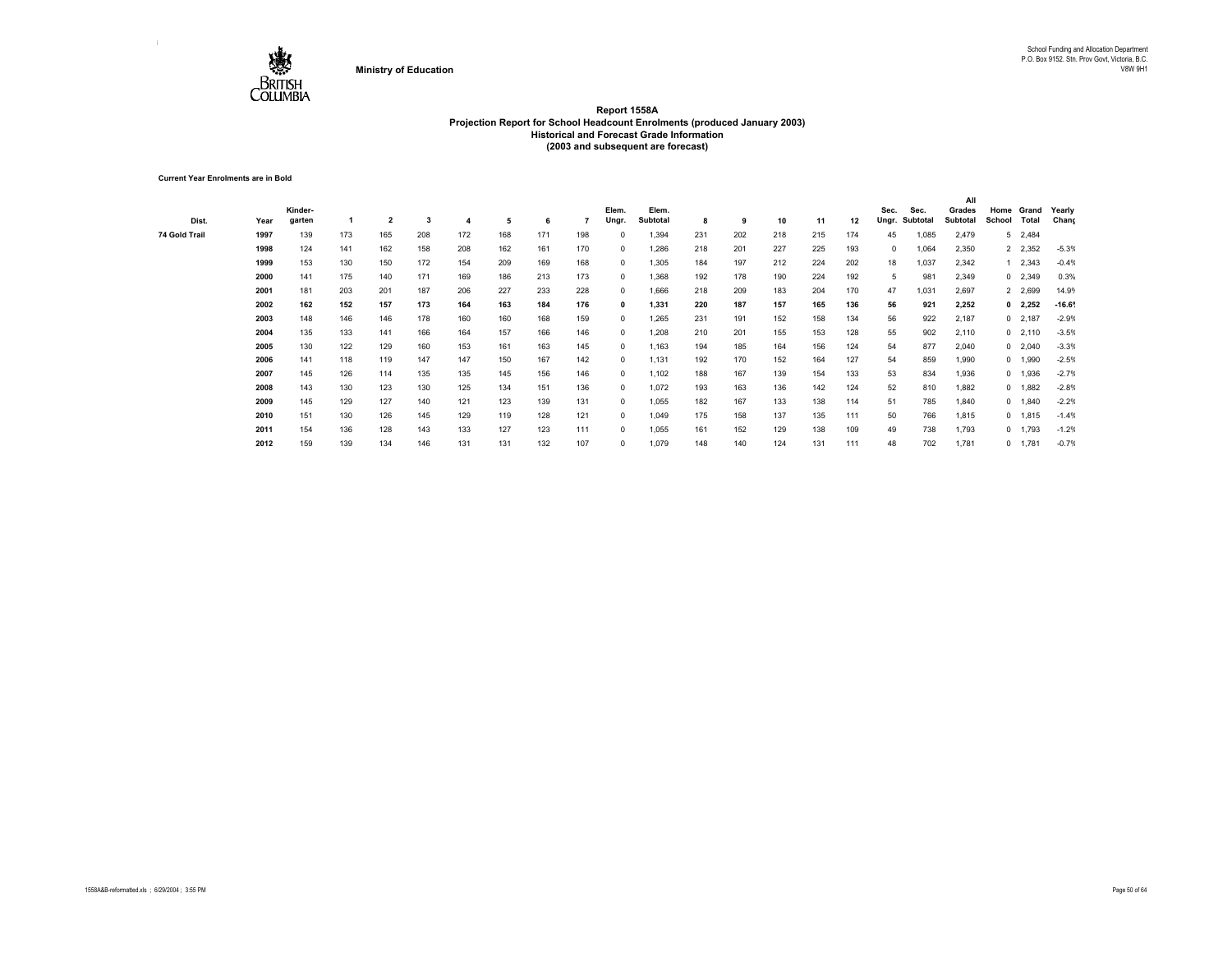

**Current Year Enrolments are in Bold**

|            |      |         |     |                         |     |     |     |     |     |              |          |     |     |     |     |     |       |          | All      |        |           |         |
|------------|------|---------|-----|-------------------------|-----|-----|-----|-----|-----|--------------|----------|-----|-----|-----|-----|-----|-------|----------|----------|--------|-----------|---------|
|            |      | Kinder- |     |                         |     |     |     |     |     | Elem.        | Elem.    |     |     |     |     |     | Sec.  | Sec.     | Grades   | Home   | Grand     | Yearly  |
| Dist.      | Year | garten  |     | $\overline{\mathbf{2}}$ | 3   |     | 5   | 6   |     | Ungr.        | Subtotal | 8   | 9   | 10  | 11  | 12  | Ungr. | Subtotal | Subtotal | School | Total     | Chang   |
| 75 Mission | 1997 | 561     | 591 | 567                     | 551 | 608 | 595 | 634 | 550 | $^{\circ}$   | 4,657    | 600 | 523 | 576 | 505 | 393 | 17    | 2,614    | 7,271    |        | 6 7,277   |         |
|            | 1998 | 520     | 573 | 573                     | 570 | 565 | 589 | 616 | 628 | $^{\circ}$   | 4,634    | 603 | 584 | 542 | 506 | 443 | 13    | 2,691    | 7,325    |        | 3 7,328   | 0.7%    |
|            | 1999 | 484     | 521 | 570                     | 582 | 569 | 572 | 586 | 598 | $^{\circ}$   | 4,482    | 625 | 607 | 589 | 487 | 397 | 43    | 2,748    | 7,230    |        | 3 7,233   | $-1.3%$ |
|            | 2000 | 482     | 517 | 530                     | 597 | 599 | 589 | 575 | 594 | $^{\circ}$   | 4,483    | 603 | 642 | 589 | 566 | 407 | 12    | 2,819    | 7,302    |        | 6 7,308   | 1.0%    |
|            | 2001 | 504     | 502 | 510                     | 545 | 620 | 594 | 576 | 582 | $^{\circ}$   | 4,433    | 618 | 621 | 628 | 574 | 429 | 11    | 2,881    | 7,314    |        | 7 7,321   | 0.2%    |
|            | 2002 | 458     | 533 | 517                     | 530 | 557 | 633 | 608 | 600 | $\mathbf{0}$ | 4,436    | 605 | 602 | 608 | 645 | 470 | 15    | 2,945    | 7,381    |        | 6 7,387   | 0.9%    |
|            | 2003 | 477     | 473 | 501                     | 522 | 519 | 620 | 602 | 588 | $^{\circ}$   | 4,302    | 619 | 603 | 600 | 642 | 485 | 15    | 2,964    | 7,266    |        | 6 7,272   | $-1.6%$ |
|            | 2004 | 497     | 496 | 449                     | 509 | 514 | 581 | 592 | 584 | $^{\circ}$   | 4,222    | 609 | 617 | 601 | 636 | 483 | 15    | 2,961    | 7,183    |        | 6 7,189   | $-1.1%$ |
|            | 2005 | 473     | 521 | 474                     | 461 | 504 | 579 | 558 | 577 | $^{\circ}$   | 4,147    | 607 | 610 | 615 | 637 | 478 | 15    | 2,962    | 7,109    |        | $6$ 7,115 | $-1.0%$ |
|            | 2006 | 465     | 501 | 501                     | 490 | 461 | 572 | 560 | 547 | $\mathbf{0}$ | 4,097    | 602 | 611 | 612 | 653 | 481 | 15    | 2,974    | 7,071    |        | 6 7,077   | $-0.5%$ |
|            | 2007 | 487     | 493 | 483                     | 518 | 491 | 526 | 556 | 552 | $^{\circ}$   | 4,106    | 577 | 610 | 618 | 658 | 498 | 15    | 2,976    | 7,082    |        | 6 7,088   | 0.2%    |
|            | 2008 | 508     | 514 | 474                     | 499 | 516 | 558 | 512 | 549 | $^{\circ}$   | 4,130    | 582 | 587 | 620 | 668 | 505 | 15    | 2,977    | 7,107    |        | 6 7,113   | 0.4%    |
|            | 2009 | 535     | 541 | 497                     | 494 | 502 | 589 | 544 | 507 | $^{\circ}$   | 4,209    | 577 | 590 | 596 | 667 | 508 | 15    | 2,953    | 7,162    |        | 6 7,168   | 0.8%    |
|            | 2010 | 563     | 567 | 521                     | 516 | 497 | 573 | 573 | 537 | $^{\circ}$   | 4,347    | 537 | 586 | 600 | 647 | 508 | 15    | 2,893    | 7,240    |        | 6 7,246   | 1.1%    |
|            | 2011 | 582     | 590 | 541                     | 536 | 515 | 565 | 557 | 565 | $^{\circ}$   | 4,451    | 567 | 549 | 600 | 654 | 497 | 15    | 2,882    | 7,333    |        | 6 7,339   | 1.3%    |
|            | 2012 | 601     | 610 | 563                     | 557 | 535 | 585 | 550 | 550 | $\Omega$     | 4,551    | 595 | 578 | 564 | 654 | 502 | 15    | 2,908    | 7,459    |        | 6 7,465   | 1.7%    |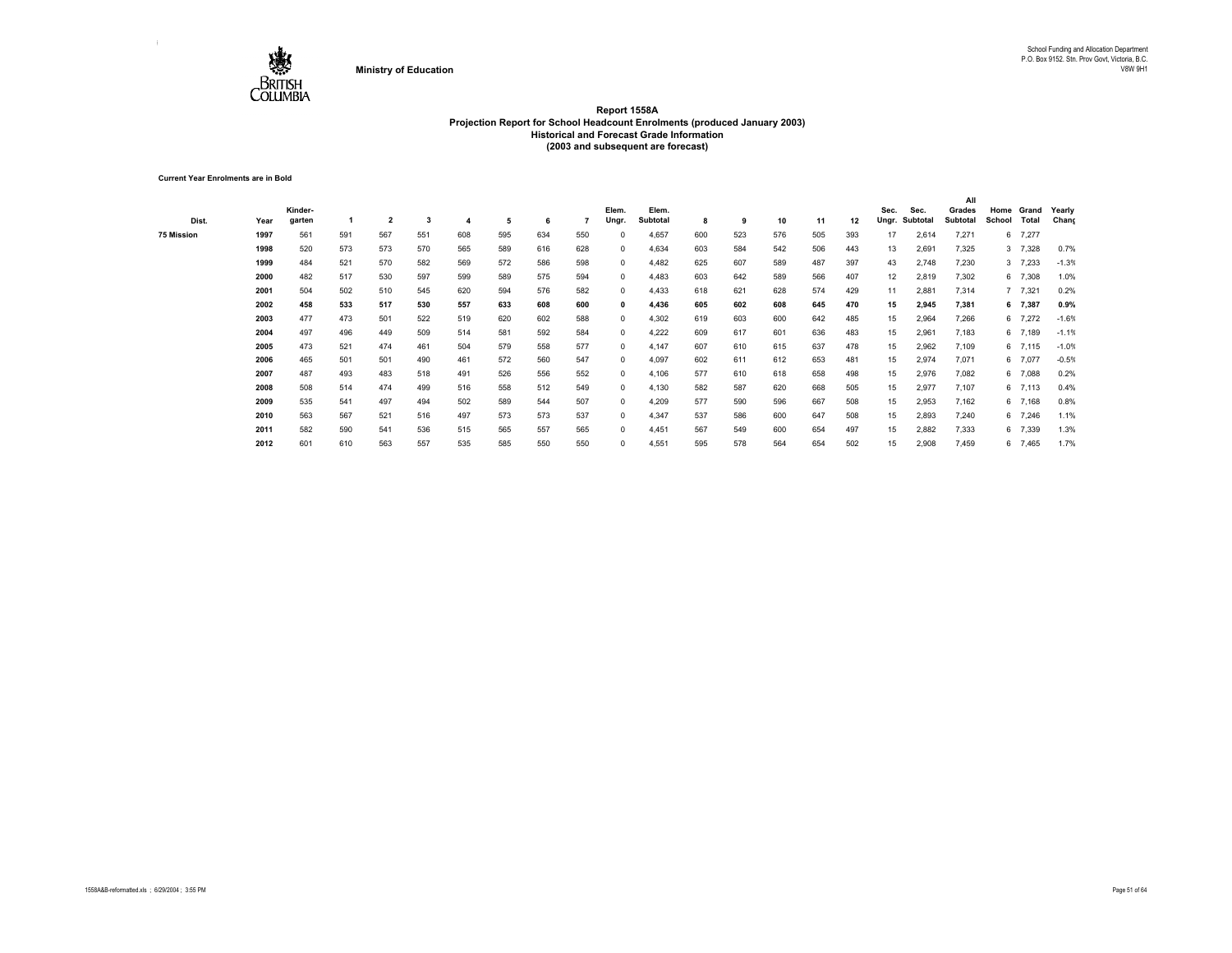

**Current Year Enrolments are in Bold**

| Dist.             | Year | Kinder-<br>garten |     | $\overline{\mathbf{2}}$ | 3   |     | 5   | 6   |     | Elem.<br>Ungr. | Elem.<br>Subtotal | 8   | 9   | 10  | 11  | 12  | Sec.<br>Ungr. | Sec.<br>Subtotal | All<br>Grades<br><b>Subtotal</b> | Home<br>School | Grand<br>Total  | Yearly<br>Chang |
|-------------------|------|-------------------|-----|-------------------------|-----|-----|-----|-----|-----|----------------|-------------------|-----|-----|-----|-----|-----|---------------|------------------|----------------------------------|----------------|-----------------|-----------------|
| 78 Fraser-Cascade | 1997 | 158               | 152 | 191                     | 150 | 191 | 173 | 198 | 211 | 0              | 1,424             | 229 | 231 | 205 | 207 | 194 | 18            | 1,084            | 2,508                            | 8              | 2,516           |                 |
|                   | 1998 | 147               | 171 | 156                     | 193 | 161 | 192 | 172 | 193 | $^{\circ}$     | 1,385             | 238 | 225 | 193 | 212 | 192 | 13            | 1,073            | 2,458                            |                | 2,465           | $-2.0%$         |
|                   | 1999 | 158               | 160 | 184                     | 154 | 203 | 156 | 184 | 168 | $^{\circ}$     | 1,367             | 197 | 239 | 219 | 204 | 200 | 12            | 1,071            | 2,438                            |                | 2 2,440         | $-1.0%$         |
|                   | 2000 | 149               | 163 | 164                     | 195 | 160 | 208 | 166 | 200 | $^{\circ}$     | 1,405             | 184 | 189 | 230 | 228 | 188 | 13            | 1,032            | 2,437                            |                | 6 2,443         | 0.1%            |
|                   | 2001 | 139               | 150 | 163                     | 158 | 196 | 164 | 216 | 182 | $^{\circ}$     | 1,368             | 221 | 195 | 172 | 220 | 220 | $\Omega$      | 1,028            | 2,396                            |                | 1 2,397         | $-1.9%$         |
|                   | 2002 | 119               | 155 | 152                     | 159 | 158 | 207 | 169 | 225 | 0              | 1,344             | 204 | 208 | 181 | 186 | 210 | 0             | 989              | 2,333                            |                | 2,334           | $-2.6%$         |
|                   | 2003 | 120               | 151 | 147                     | 158 | 145 | 200 | 164 | 244 | $^{\circ}$     | 1,329             | 204 | 204 | 175 | 175 | 208 | 0             | 966              | 2,295                            |                | 2,296           | $-1.6%$         |
|                   | 2004 | 119               | 152 | 143                     | 153 | 144 | 183 | 159 | 237 | $^{\circ}$     | 1,290             | 220 | 204 | 172 | 169 | 196 | 0             | 961              | 2,251                            |                | 12,252          | $-1.9%$         |
|                   | 2005 | 116               | 151 | 144                     | 149 | 140 | 182 | 145 | 229 | $^{\circ}$     | 1,256             | 213 | 220 | 171 | 166 | 189 | 0             | 959              | 2,215                            |                | $1 \quad 2,216$ | $-1.6%$         |
|                   | 2006 | 119               | 147 | 143                     | 150 | 137 | 176 | 143 | 209 | $^{\circ}$     | 1,224             | 206 | 214 | 183 | 165 | 185 | 0             | 953              | 2,177                            |                | 12,178          | $-1.7%$         |
|                   | 2007 | 121               | 150 | 139                     | 149 | 138 | 171 | 139 | 206 | $^{\circ}$     | 1,213             | 188 | 207 | 179 | 176 | 185 | 0             | 935              | 2,148                            |                | 12,149          | $-1.3%$         |
|                   | 2008 | 123               | 153 | 142                     | 145 | 138 | 173 | 136 | 200 | $^{\circ}$     | 1,210             | 186 | 190 | 174 | 174 | 197 | 0             | 921              | 2,131                            |                | 12,132          | $-0.8%$         |
|                   | 2009 | 124               | 155 | 145                     | 148 | 135 | 174 | 138 | 196 | $^{\circ}$     | 1,215             | 182 | 189 | 161 | 171 | 196 | 0             | 899              | 2,114                            |                | $1 \quad 2,115$ | $-0.8%$         |
|                   | 2010 | 127               | 157 | 147                     | 151 | 138 | 170 | 139 | 198 | $^{\circ}$     | 1,227             | 177 | 184 | 159 | 159 | 190 | 0             | 869              | 2,096                            |                | 1 2,097         | $-0.9%$         |
|                   | 2011 | 130               | 160 | 149                     | 153 | 140 | 173 | 136 | 199 | $^{\circ}$     | 1,240             | 178 | 178 | 154 | 156 | 176 | 0             | 842              | 2,082                            |                | 1 2,083         | $-0.7%$         |
|                   | 2012 | 131               | 163 | 152                     | 155 | 142 | 177 | 139 | 196 | $\Omega$       | 1,255             | 180 | 180 | 150 | 152 | 173 | $\Omega$      | 835              | 2,090                            |                | 2,091           | 0.4%            |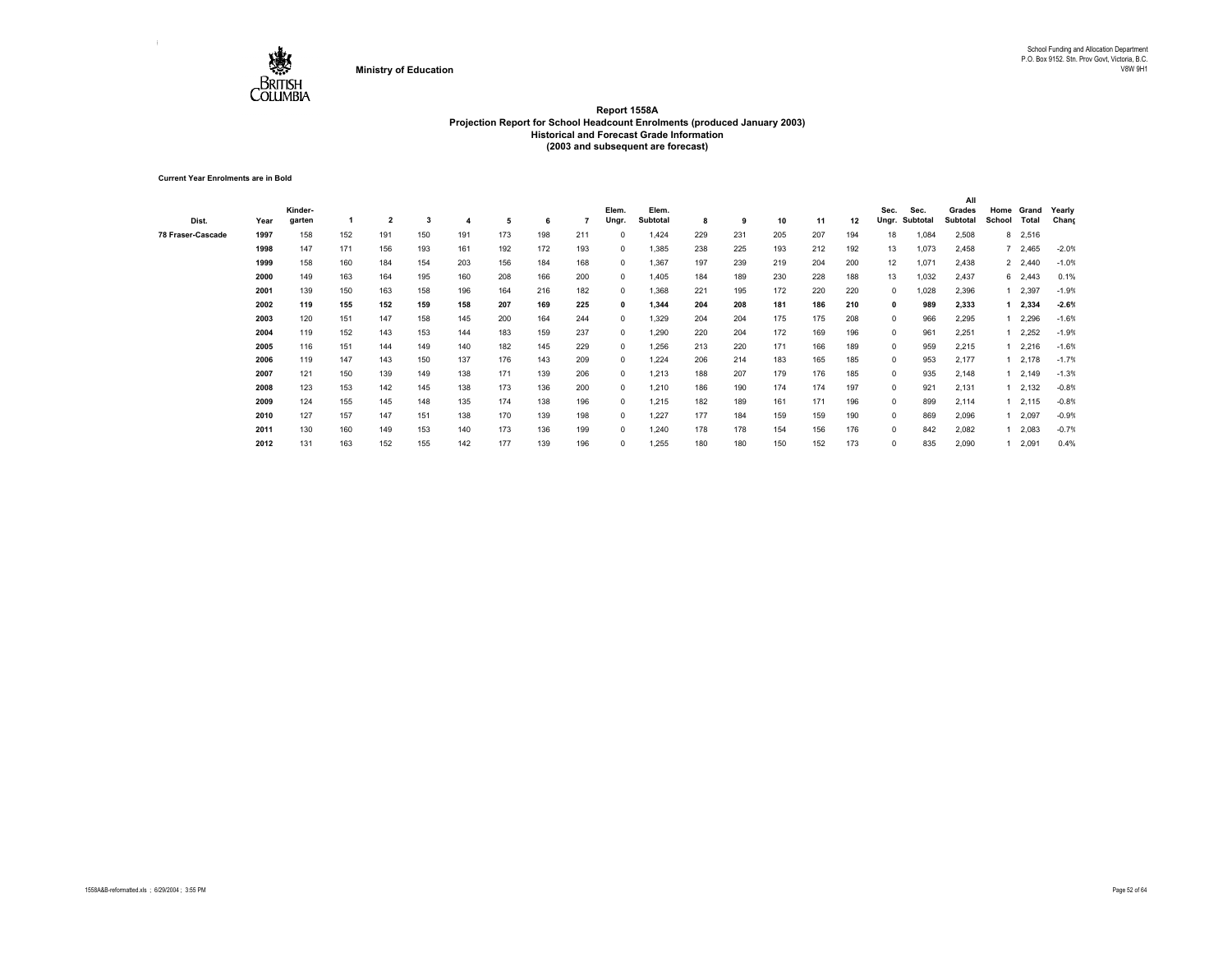

**Current Year Enrolments are in Bold**

|             |      |         |     |                |     |     |     |     |     |       |          |     |       |     |     |     |       |          | All      |                |          |         |
|-------------|------|---------|-----|----------------|-----|-----|-----|-----|-----|-------|----------|-----|-------|-----|-----|-----|-------|----------|----------|----------------|----------|---------|
|             |      | Kinder- |     |                |     |     |     |     |     | Elem. | Elem.    |     |       |     |     |     | Sec.  | Sec.     | Grades   | Home           | Grand    | Yearly  |
| Dist.       | Year | garten  |     | $\overline{2}$ | 3   |     | 5   | 6   |     | Ungr. | Subtotal | 8   | 9     | 10  | 11  | 12  | Ungr. | Subtotal | Subtotal | School         | Total    | Chang   |
| 79 Cowichan | 1997 | 666     | 747 | 842            | 810 | 843 | 780 | 741 | 853 | 17    | 6,299    | 843 | 1,015 | 844 | 774 | 678 | 194   | 4,348    | 10,647   |                | 8 10,655 |         |
| Valley      | 1998 | 659     | 682 | 769            | 844 | 810 | 839 | 794 | 777 | 17    | 6,191    | 837 | 895   | 998 | 860 | 636 | 114   | 4,340    | 10,531   |                | 4 10,535 | $-1.1%$ |
|             | 1999 | 600     | 696 | 705            | 783 | 859 | 822 | 821 | 815 | 13    | 6,114    | 803 | 879   | 935 | 935 | 682 | 101   | 4,335    | 10,449   |                | 5 10,454 | $-0.8%$ |
|             | 2000 | 608     | 644 | 694            | 713 | 793 | 848 | 814 | 829 | 18    | 5,961    | 813 | 866   | 909 | 957 | 667 | 133   | 4,345    | 10,306   |                | 5 10,311 | $-1.4%$ |
|             | 2001 | 550     | 660 | 654            | 719 | 709 | 817 | 862 | 840 | 6     | 5,817    | 853 | 862   | 915 | 837 | 669 | 146   | 4,282    | 10,099   |                | 9 10,108 | $-2.0%$ |
|             | 2002 | 563     | 588 | 660            | 670 | 718 | 711 | 816 | 868 |       | 5,597    | 853 | 873   | 912 | 891 | 628 | 110   | 4,267    | 9,864    |                | 7 9,871  | $-2.3%$ |
|             | 2003 | 535     | 557 | 619            | 658 | 708 | 694 | 769 | 809 | 3     | 5,352    | 838 | 900   | 895 | 890 | 619 | 109   | 4,251    | 9,603    | $7^{\circ}$    | 9,610    | $-2.6%$ |
|             | 2004 | 513     | 529 | 586            | 616 | 693 | 683 | 749 | 761 | 3     | 5,133    | 782 | 889   | 925 | 882 | 624 | 109   | 4,211    | 9,344    |                | 9,351    | $-2.7%$ |
|             | 2005 | 493     | 509 | 558            | 584 | 651 | 672 | 739 | 745 | 3     | 4,954    | 740 | 835   | 920 | 913 | 623 | 109   | 4,140    | 9,094    |                | 9,101    | $-2.7%$ |
|             | 2006 | 478     | 493 | 541            | 561 | 622 | 636 | 732 | 741 | 3     | 4,807    | 729 | 794   | 873 | 915 | 647 | 109   | 4,067    | 8,874    |                | 8,881    | $-2.4%$ |
|             | 2007 | 495     | 485 | 531            | 551 | 604 | 614 | 701 | 740 | 3     | 4,724    | 730 | 787   | 837 | 879 | 650 | 109   | 3,992    | 8,716    |                | 7 8,723  | $-1.8%$ |
|             | 2008 | 504     | 503 | 523            | 543 | 594 | 598 | 678 | 710 | 3     | 4,656    | 730 | 789   | 828 | 845 | 623 | 108   | 3,923    | 8,579    |                | 7 8,586  | $-1.6%$ |
|             | 2009 | 511     | 513 | 544            | 537 | 587 | 588 | 661 | 688 | 3     | 4,632    | 700 | 789   | 828 | 833 | 599 | 107   | 3,856    | 8,488    | $7^{\circ}$    | 8,495    | $-1.1%$ |
|             | 2010 | 519     | 520 | 554            | 557 | 581 | 582 | 651 | 672 | 3     | 4,639    | 679 | 759   | 828 | 832 | 591 | 106   | 3,795    | 8,434    | $\overline{7}$ | 8,441    | $-0.6%$ |
|             | 2011 | 534     | 528 | 561            | 567 | 601 | 576 | 644 | 662 | 3     | 4,676    | 663 | 736   | 798 | 832 | 591 | 105   | 3,725    | 8,401    |                | 8,408    | $-0.4%$ |
|             | 2012 | 548     | 542 | 568            | 573 | 611 | 596 | 638 | 656 |       | 4,735    | 653 | 719   | 775 | 807 | 591 | 104   | 3,649    | 8,384    |                | 8,391    | $-0.2%$ |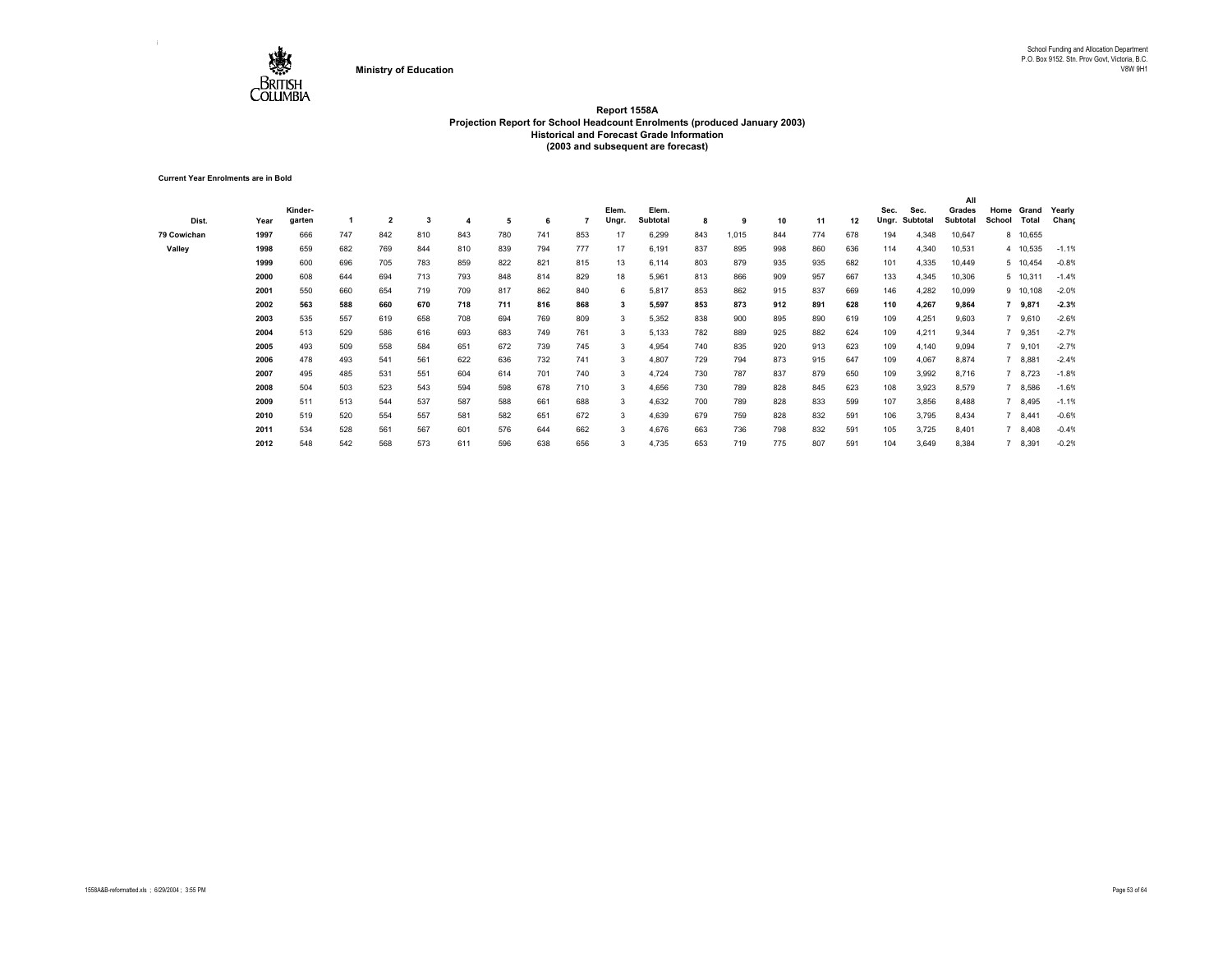

**Current Year Enrolments are in Bold**

|                |      |         |     |     |     |     |     |     |     |            |          |     |     |     |     |    |       |          | All      |        |           |         |
|----------------|------|---------|-----|-----|-----|-----|-----|-----|-----|------------|----------|-----|-----|-----|-----|----|-------|----------|----------|--------|-----------|---------|
|                |      | Kinder- |     |     |     |     |     |     |     | Elem.      | Elem.    |     |     |     |     |    | Sec.  | Sec.     | Grades   | Home   | Grand     | Yearly  |
| Dist.          | Year | garten  |     | 2   | 3   |     | 5   | 6   |     | Ungr.      | Subtotal | 8   | 9   | 10  | 11  | 12 | Ungr. | Subtotal | Subtotal | School | Total     | Chang   |
| 81 Fort Nelson | 1997 | 115     | 78  | 99  | 111 | 82  | 98  | 89  | 101 | 0          | 773      | 106 | 97  | 101 | 88  | 83 | 23    | 498      | 1,271    | 17     | 1,288     |         |
|                | 1998 | 97      | 108 | 76  | 91  | 106 | 85  | 92  | 87  | $^{\circ}$ | 742      | 118 | 108 | 93  | 99  | 84 | 20    | 522      | 1,264    | 23     | 1,287     | $-0.1%$ |
|                | 1999 | 107     | 89  | 108 | 73  | 93  | 103 | 79  | 88  | 0          | 740      | 103 | 109 | 106 | 92  | 91 | 18    | 519      | 1.259    | 9      | 1.268     | $-1.5%$ |
|                | 2000 | 94      | 100 | 90  | 109 | 76  | 87  | 103 | 78  | 0          | 737      | 102 | 100 | 105 | 98  | 87 | 18    | 510      | 1,247    | 9      | 1,256     | $-0.9%$ |
|                | 2001 | 78      | 91  | 108 | 92  | 113 | 77  | 89  | 103 | 0          | 751      | 96  | 101 | 92  | 95  | 91 | 19    | 494      | 1,245    |        | 5, 1,250  | $-0.5%$ |
|                | 2002 | 87      | 68  | 90  | 103 | 86  | 105 | 78  | 86  | 0          | 703      | 109 | 93  | 98  | 99  | 79 | 19    | 497      | 1,200    |        | 7, 1, 207 | $-3.4%$ |
|                | 2003 | 78      | 60  | 86  | 99  | 94  | 117 | 81  | 79  | $^{\circ}$ | 694      | 103 | 99  | 96  | 93  | 80 | 19    | 490      | 1,184    |        | 7 1,191   | $-1.3%$ |
|                | 2004 | 69      | 54  | 76  | 96  | 92  | 130 | 91  | 83  | $^{\circ}$ | 691      | 96  | 95  | 104 | 92  | 76 | 19    | 482      | 1,173    |        | 7 1,180   | $-0.9%$ |
|                | 2005 | 64      | 48  | 68  | 85  | 89  | 127 | 102 | 94  | $^{\circ}$ | 677      | 101 | 89  | 100 | 98  | 76 | 19    | 483      | 1,160    |        | 7 1,167   | $-1.1%$ |
|                | 2006 | 60      | 45  | 61  | 76  | 79  | 123 | 100 | 105 | $^{\circ}$ | 649      | 114 | 93  | 94  | 96  | 81 | 19    | 497      | 1,146    |        | 7, 1,153  | $-1.2%$ |
|                | 2007 | 64      | 42  | 57  | 68  | 71  | 109 | 97  | 103 | $^{\circ}$ | 611      | 127 | 104 | 98  | 91  | 79 | 19    | 518      | 1,129    |        | 7 1,136   | $-1.5%$ |
|                | 2008 | 63      | 45  | 53  | 63  | 63  | 98  | 86  | 100 | 0          | 571      | 125 | 116 | 109 | 94  | 75 | 20    | 539      | 1,110    |        | 7, 1,117  | $-1.7%$ |
|                | 2009 | 62      | 45  | 56  | 59  | 59  | 88  | 77  | 89  | 0          | 535      | 121 | 114 | 121 | 104 | 78 | 21    | 559      | 1,094    |        | 7, 1,101  | $-1.4%$ |
|                | 2010 | 62      | 44  | 55  | 63  | 55  | 82  | 69  | 80  | $\Omega$   | 510      | 108 | 111 | 120 | 115 | 87 | 22    | 563      | 1,073    |        | 1,080     | $-1.9%$ |
|                | 2011 | 64      | 44  | 54  | 62  | 58  | 77  | 64  | 71  | $\Omega$   | 494      | 97  | 99  | 117 | 116 | 96 | 22    | 547      | 1,041    |        | 7 1,048   | $-3.0%$ |
|                | 2012 | 63      | 45  | 54  | 61  | 58  | 82  | 60  | 66  | $\Omega$   | 489      | 87  | 89  | 105 | 114 | 96 | 22    | 513      | 1,002    |        | 7 1,009   | $-3.7%$ |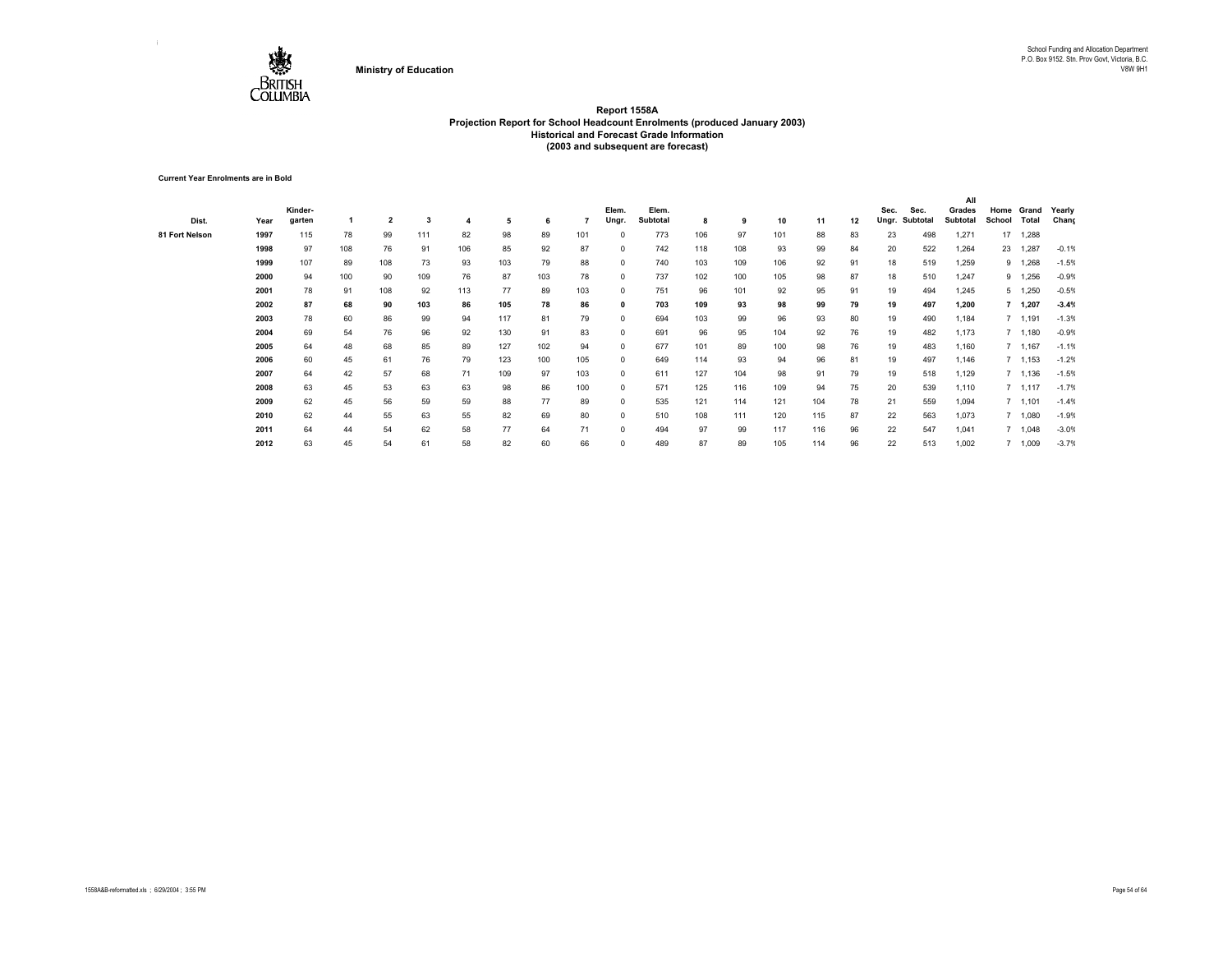

**Current Year Enrolments are in Bold**

|                  |      |         |     |                         |     |     |     |     |     |            |          |     |     |     |     |     |       |          | All      |        |          |         |
|------------------|------|---------|-----|-------------------------|-----|-----|-----|-----|-----|------------|----------|-----|-----|-----|-----|-----|-------|----------|----------|--------|----------|---------|
|                  |      | Kinder- |     |                         |     |     |     |     |     | Elem.      | Elem.    |     |     |     |     |     | Sec.  | Sec.     | Grades   | Home   | Grand    | Yearly  |
| Dist.            | Year | garten  |     | $\overline{\mathbf{2}}$ | 3   |     | 5   | 6   |     | Ungr.      | Subtotal | 8   | 9   | 10  | 11  | 12  | Ungr. | Subtotal | Subtotal | School | Total    | Chang   |
| 82 Coast         | 1997 | 532     | 587 | 537                     | 585 | 549 | 522 | 555 | 629 | $^{\circ}$ | 4,496    | 691 | 692 | 642 | 647 | 630 | 114   | 3,416    | 7,912    | 13     | 7,925    |         |
| <b>Mountains</b> | 1998 | 485     | 529 | 574                     | 540 | 585 | 540 | 523 | 541 | $^{\circ}$ | 4,317    | 709 | 664 | 652 | 654 | 636 | 125   | 3,440    | 7,757    |        | 11 7,768 | $-2.0%$ |
|                  | 1999 | 520     | 492 | 526                     | 578 | 531 | 562 | 526 | 535 | $^{\circ}$ | 4,270    | 628 | 681 | 656 | 636 | 687 | 77    | 3,365    | 7,635    |        | 1 7,636  | $-1.7%$ |
|                  | 2000 | 432     | 507 | 464                     | 518 | 560 | 512 | 549 | 506 | $^{\circ}$ | 4,048    | 613 | 624 | 644 | 642 | 678 | 100   | 3,301    | 7,349    |        | 7 7,356  | $-3.7%$ |
|                  | 2001 | 442     | 439 | 492                     | 454 | 487 | 554 | 499 | 562 | $^{\circ}$ | 3,929    | 592 | 599 | 590 | 620 | 648 | 107   | 3,156    | 7,085    |        | 4 7,089  | $-3.6%$ |
|                  | 2002 | 390     | 441 | 416                     | 468 | 438 | 473 | 511 | 479 | 0          | 3,616    | 619 | 557 | 561 | 591 | 641 | 139   | 3,108    | 6,724    |        | 9 6,733  | $-5.0%$ |
|                  | 2003 | 381     | 386 | 401                     | 469 | 444 | 434 | 483 | 476 | $^{\circ}$ | 3,474    | 619 | 568 | 494 | 544 | 648 | 137   | 3,010    | 6,484    |        | 9 6,493  | $-3.6%$ |
|                  | 2004 | 374     | 384 | 360                     | 461 | 453 | 449 | 450 | 456 | $^{\circ}$ | 3,387    | 602 | 573 | 504 | 486 | 602 | 137   | 2,904    | 6.291    |        | 9 6,300  | $-3.0%$ |
|                  | 2005 | 361     | 370 | 352                     | 409 | 441 | 454 | 463 | 425 | $^{\circ}$ | 3,275    | 557 | 560 | 511 | 497 | 548 | 139   | 2,812    | 6,087    |        | 9 6,096  | $-3.2%$ |
|                  | 2006 | 357     | 357 | 339                     | 399 | 391 | 442 | 468 | 436 | $^{\circ}$ | 3,189    | 517 | 538 | 521 | 526 | 588 | 140   | 2,830    | 6,019    |        | 9 6,028  | $-1.1%$ |
|                  | 2007 | 369     | 354 | 328                     | 386 | 383 | 392 | 456 | 441 | $^{\circ}$ | 3,109    | 531 | 500 | 501 | 537 | 622 | 141   | 2,832    | 5,941    | 9      | 5,950    | $-1.3%$ |
|                  | 2008 | 357     | 366 | 325                     | 374 | 371 | 384 | 404 | 429 | $^{\circ}$ | 3,010    | 536 | 512 | 466 | 520 | 634 | 142   | 2,810    | 5,820    | 9      | 5,829    | $-2.0%$ |
|                  | 2009 | 350     | 354 | 335                     | 371 | 360 | 372 | 395 | 381 | $^{\circ}$ | 2,918    | 520 | 516 | 476 | 487 | 611 | 141   | 2,751    | 5,669    |        | 9 5,678  | $-2.6%$ |
|                  | 2010 | 348     | 347 | 324                     | 382 | 357 | 361 | 383 | 372 | $^{\circ}$ | 2,874    | 457 | 502 | 480 | 494 | 575 | 139   | 2,647    | 5,521    | 9      | 5,530    | $-2.6%$ |
|                  | 2011 | 348     | 345 | 317                     | 369 | 367 | 357 | 372 | 360 | $^{\circ}$ | 2,835    | 445 | 442 | 468 | 498 | 583 | 137   | 2,573    | 5,408    |        | 9 5,417  | $-2.0%$ |
|                  | 2012 | 347     | 345 | 316                     | 362 | 354 | 367 | 368 | 350 | $^{\circ}$ | 2,809    | 428 | 429 | 415 | 488 | 589 | 134   | 2,483    | 5,292    |        | 9 5,301  | $-2.1%$ |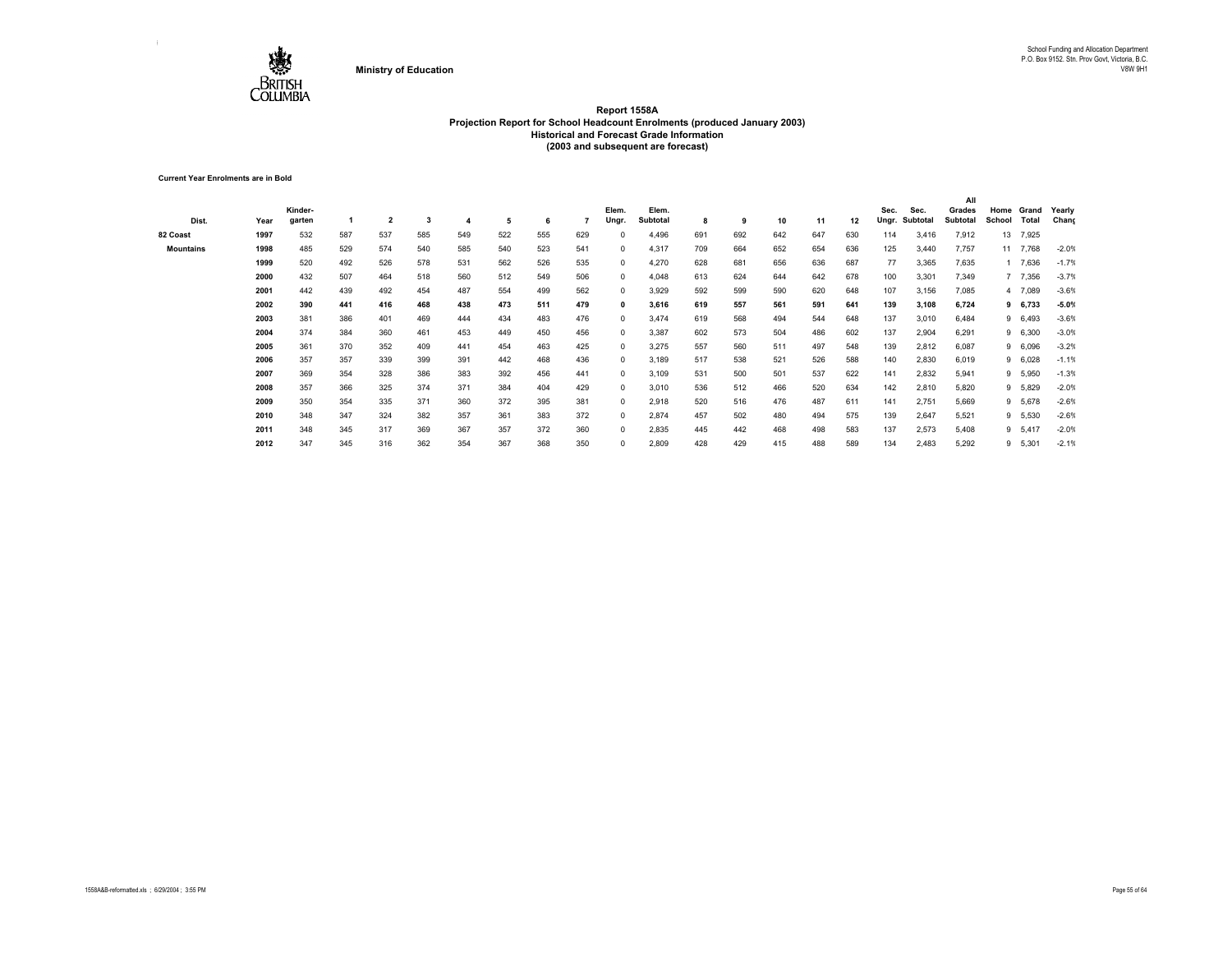

**Current Year Enrolments are in Bold**

|                   |      |         |     |                         |     |     |     |     |     |            |                 |     |     |     |     |     |       |          | All             |        |           |         |
|-------------------|------|---------|-----|-------------------------|-----|-----|-----|-----|-----|------------|-----------------|-----|-----|-----|-----|-----|-------|----------|-----------------|--------|-----------|---------|
|                   |      | Kinder- |     |                         |     |     |     |     |     | Elem.      | Elem.           |     |     |     |     |     | Sec.  | Sec.     | Grades          | Home   | Grand     | Yearly  |
| Dist.             | Year | garten  |     | $\overline{\mathbf{2}}$ | 3   |     | 5   | 6   |     | Ungr.      | <b>Subtotal</b> | 8   | 9   | 10  | 11  | 12  | Ungr. | Subtotal | <b>Subtotal</b> | School | Total     | Chang   |
| 83 North Okanagan | 1997 | 558     | 612 | 635                     | 606 | 645 | 650 | 626 | 744 | $\Omega$   | 5,076           | 764 | 762 | 705 | 722 | 680 | 371   | 4,004    | 9,080           | 18     | 9,098     |         |
| -Shuswap          | 1998 | 553     | 559 | 637                     | 649 | 627 | 647 | 649 | 641 | $\Omega$   | 4,962           | 768 | 788 | 732 | 752 | 608 | 317   | 3,965    | 8,927           |        | 8 8,935   | $-1.8%$ |
|                   | 1999 | 536     | 566 | 555                     | 643 | 649 | 631 | 642 | 646 | $^{\circ}$ | 4,868           | 673 | 773 | 792 | 753 | 727 | 171   | 3,889    | 8,757           |        | 12 8,769  | $-1.9%$ |
|                   | 2000 | 498     | 558 | 556                     | 604 | 660 | 655 | 655 | 670 | 0          | 4,856           | 670 | 688 | 801 | 785 | 720 | 207   | 3,871    | 8,727           |        | 8,728     | $-0.5%$ |
|                   | 2001 | 467     | 514 | 551                     | 577 | 600 | 672 | 664 | 668 | 0          | 4,713           | 688 | 681 | 719 | 792 | 836 | 118   | 3,834    | 8,547           |        | 2 8,549   | $-2.1%$ |
|                   | 2002 | 438     | 466 | 525                     | 565 | 598 | 605 | 675 | 677 | 0          | 4,549           | 681 | 708 | 709 | 694 | 886 | 59    | 3,737    | 8,286           |        | 5 8,291   | $-3.0%$ |
|                   | 2003 | 391     | 430 | 507                     | 527 | 563 | 574 | 664 | 651 | $^{\circ}$ | 4,307           | 673 | 709 | 688 | 659 | 839 | 58    | 3,626    | 7,933           |        | 5 7,938   | $-4.3%$ |
|                   | 2004 | 370     | 387 | 471                     | 513 | 529 | 544 | 635 | 645 | $^{\circ}$ | 4,094           | 652 | 705 | 695 | 645 | 805 | 57    | 3,559    | 7,653           |        | 5 7,658   | $-3.5%$ |
|                   | 2005 | 352     | 371 | 430                     | 483 | 519 | 515 | 607 | 620 | $^{\circ}$ | 3,897           | 650 | 689 | 695 | 651 | 792 | 57    | 3,534    | 7,431           |        | 5 7,436   | $-2.9%$ |
|                   | 2006 | 371     | 356 | 417                     | 445 | 492 | 509 | 577 | 595 | $^{\circ}$ | 3,762           | 628 | 690 | 682 | 654 | 804 | 57    | 3,515    | 7,277           |        | 5 7,282   | $-2.1%$ |
|                   | 2007 | 404     | 377 | 404                     | 434 | 458 | 486 | 574 | 569 | $^{\circ}$ | 3,706           | 607 | 672 | 686 | 646 | 809 | 57    | 3.477    | 7,183           |        | 5 7,188   | $-1.3%$ |
|                   | 2008 | 425     | 410 | 427                     | 423 | 448 | 454 | 550 | 567 | $^{\circ}$ | 3,704           | 582 | 649 | 670 | 649 | 800 | 57    | 3.407    | 7,111           |        | $5$ 7,116 | $-1.0%$ |
|                   | 2009 | 449     | 428 | 462                     | 445 | 435 | 444 | 513 | 543 | $\Omega$   | 3,719           | 578 | 623 | 649 | 636 | 805 | 57    | 3,348    | 7,067           |        | 5 7,072   | $-0.6%$ |
|                   | 2010 | 473     | 453 | 483                     | 481 | 457 | 432 | 501 | 508 | $\Omega$   | 3,788           | 555 | 619 | 624 | 617 | 790 | 56    | 3,261    | 7,049           |        | 5 7,054   | $-0.3%$ |
|                   | 2011 | 488     | 474 | 508                     | 501 | 490 | 451 | 487 | 496 | $\Omega$   | 3,895           | 520 | 595 | 620 | 597 | 770 | 55    | 3,157    | 7,052           |        | 5 7,057   | 0.0%    |
|                   | 2012 | 500     | 488 | 530                     | 525 | 511 | 483 | 507 | 481 | $\Omega$   | 4,025           | 508 | 560 | 597 | 591 | 744 | 54    | 3,054    | 7,079           |        | 5 7,084   | 0.4%    |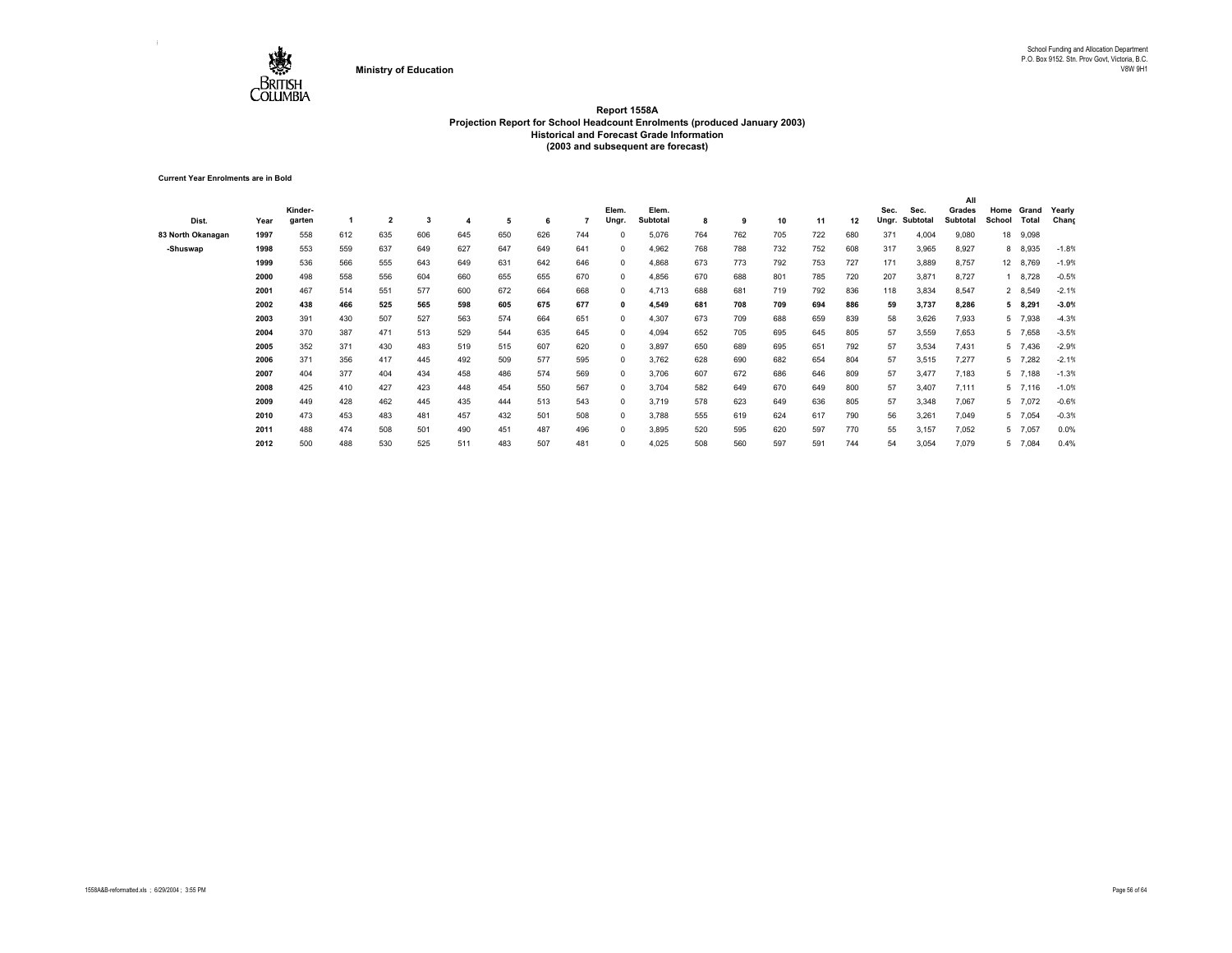

**Current Year Enrolments are in Bold**

|                    |      |         |    |                         |    |    |    |    |    |              |          |    |    |    |    |    |            |          | All      |                |       |                      |
|--------------------|------|---------|----|-------------------------|----|----|----|----|----|--------------|----------|----|----|----|----|----|------------|----------|----------|----------------|-------|----------------------|
|                    |      | Kinder- |    |                         |    |    |    |    |    | Elem.        | Elem.    |    |    |    |    |    | Sec.       | Sec.     | Grades   | Home           | Grand | Yearly               |
| Dist.              | Year | garten  |    | $\overline{\mathbf{2}}$ | 3  |    | 5  | 6  |    | Ungr.        | Subtotal | 8  | 9  | 10 | 11 | 12 | Ungr.      | Subtotal | Subtotal | School         | Total | Chang                |
| 84 Vancouver       | 1997 | 60      | 72 | 81                      | 70 | 47 | 68 | 54 | 76 | $\Omega$     | 528      | 77 | 75 | 66 | 64 | 87 | $^{\circ}$ | 369      | 897      | 9              | 906   |                      |
| <b>Island West</b> | 1998 | 35      | 60 | 64                      | 70 | 63 | 48 | 67 | 47 | $\Omega$     | 454      | 77 | 69 | 67 | 58 | 62 | $^{\circ}$ | 333      | 787      | $\overline{2}$ | 789   | $-12.9°$             |
|                    | 1999 | 41      | 31 | 54                      | 57 | 64 | 60 | 45 | 67 | $\Omega$     | 419      | 42 | 68 | 55 | 46 | 41 | 41         | 293      | 712      |                | 713   | $-9.6%$              |
|                    | 2000 | 36      | 38 | 31                      | 53 | 58 | 69 | 52 | 50 | $^{\circ}$   | 387      | 58 | 42 | 60 | 48 | 40 | $^{\circ}$ | 248      | 635      |                | 636   | $-10.8$              |
|                    | 2001 | 26      | 37 | 35                      | 31 | 45 | 49 | 60 | 48 | $\Omega$     | 331      | 44 | 53 | 45 | 54 | 43 | $^{\circ}$ | 239      | 570      | $^{\circ}$     | 570   | $-10.4$ <sup>°</sup> |
|                    | 2002 | 32      | 29 | 41                      | 37 | 33 | 47 | 48 | 57 | $\mathbf{0}$ | 324      | 45 | 46 | 51 | 33 | 35 |            | 210      | 534      |                | 535   | $-6.1%$              |
|                    | 2003 | 30      | 29 | 35                      | 35 | 25 | 35 | 41 | 49 | $^{\circ}$   | 279      | 48 | 48 | 42 | 32 | 26 | $^{\circ}$ | 196      | 475      |                | 476   | $-11.0$              |
|                    | 2004 | 34      | 30 | 42                      | 34 | 26 | 29 | 31 | 41 | $\Omega$     | 267      | 43 | 58 | 51 | 31 | 29 | $^{\circ}$ | 212      | 479      |                | 480   | 0.8%                 |
|                    | 2005 | 31      | 35 | 46                      | 43 | 27 | 31 | 25 | 31 | $^{\circ}$   | 269      | 37 | 53 | 63 | 38 | 29 | $^{\circ}$ | 220      | 489      |                | 490   | 2.1%                 |
|                    | 2006 | 32      | 32 | 54                      | 47 | 34 | 32 | 27 | 26 | $^{\circ}$   | 284      | 28 | 46 | 60 | 47 | 36 | $^{\circ}$ | 217      | 501      |                | 502   | 2.4%                 |
|                    | 2007 | 28      | 33 | 49                      | 54 | 36 | 39 | 28 | 28 | $^{\circ}$   | 295      | 23 | 34 | 52 | 45 | 43 | $^{\circ}$ | 197      | 492      |                | 493   | $-1.8%$              |
|                    | 2008 | 24      | 28 | 51                      | 50 | 42 | 42 | 34 | 29 | $^{\circ}$   | 300      | 25 | 28 | 39 | 40 | 41 | $^{\circ}$ | 173      | 473      |                | 474   | $-3.9%$              |
|                    | 2009 | 24      | 24 | 44                      | 52 | 39 | 49 | 38 | 35 | $\Omega$     | 305      | 26 | 29 | 31 | 30 | 35 | $^{\circ}$ | 151      | 456      |                | 457   | $-3.6%$              |
|                    | 2010 | 25      | 24 | 38                      | 44 | 40 | 45 | 44 | 39 | $\Omega$     | 299      | 31 | 30 | 32 | 24 | 26 | $\Omega$   | 143      | 442      |                | 443   | $-3.1%$              |
|                    | 2011 | 26      | 25 | 37                      | 39 | 35 | 46 | 40 | 45 |              | 293      | 34 | 37 | 33 | 24 | 21 | 0          | 149      | 442      |                | 443   | 0.0%                 |
|                    | 2012 | 25      | 26 | 39                      | 38 | 31 | 41 | 42 | 41 | $\Omega$     | 283      | 39 | 41 | 41 | 26 | 22 | $\Omega$   | 169      | 452      |                | 453   | 2.3%                 |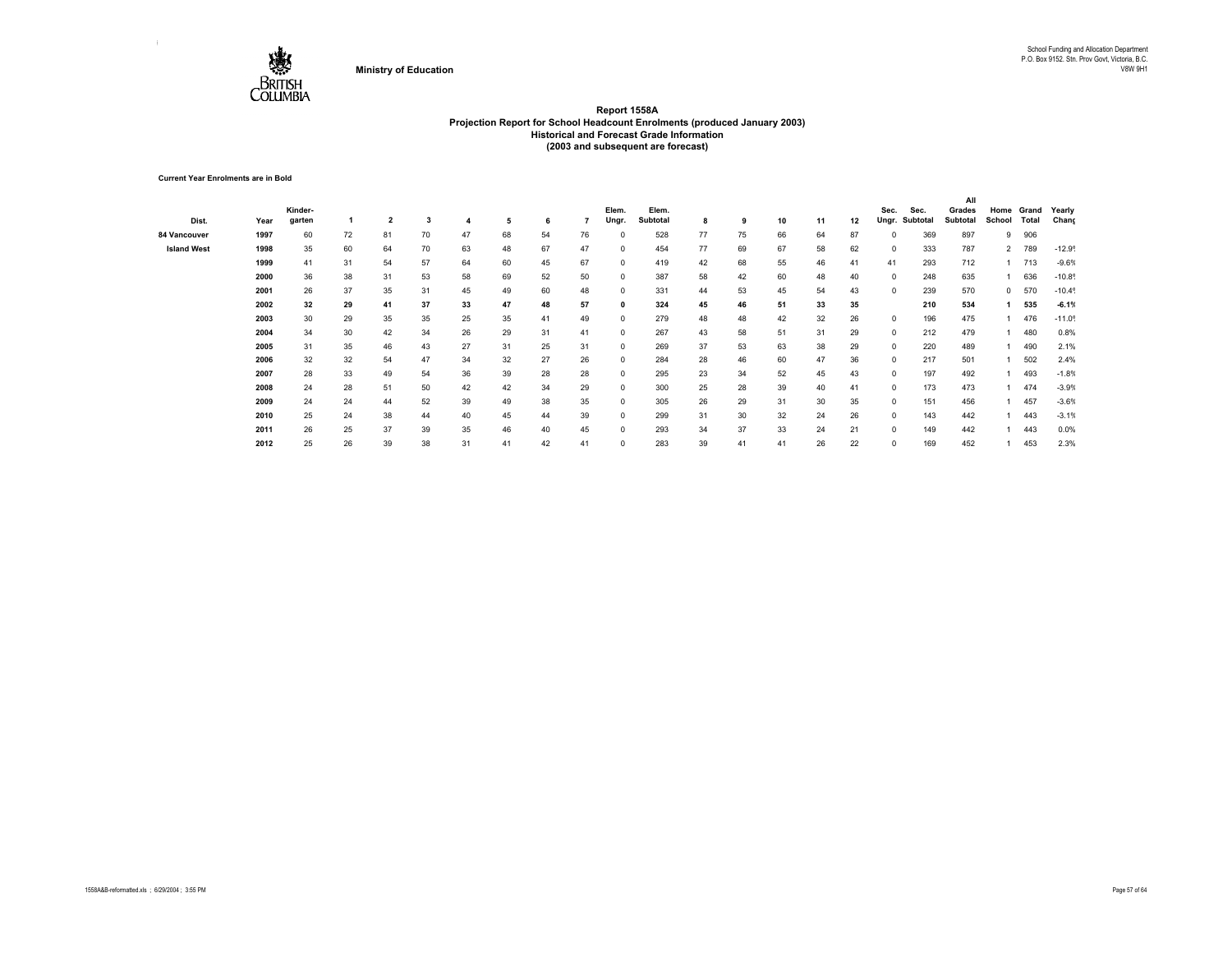

**Current Year Enrolments are in Bold**

|                     |      |         |     |                |     |     |     |     |     |              |          |     |     |     |     |     |                |          | All      |        |           |         |
|---------------------|------|---------|-----|----------------|-----|-----|-----|-----|-----|--------------|----------|-----|-----|-----|-----|-----|----------------|----------|----------|--------|-----------|---------|
|                     |      | Kinder- |     |                |     |     |     |     |     | Elem.        | Elem.    |     |     |     |     |     | Sec.           | Sec.     | Grades   | Home   | Grand     | Yearly  |
| Dist.               | Year | garten  |     | $\overline{2}$ | 3   | 4   | 5   | 6   |     | Ungr.        | Subtotal | 8   | 9   | 10  | 11  | 12  | Ungr.          | Subtotal | Subtotal | School | Total     | Chang   |
| 85 Vancouver        | 1997 | 181     | 178 | 205            | 196 | 214 | 208 | 229 | 204 |              | 1,615    | 201 | 241 | 255 | 218 | 202 | 0              | 1,117    | 2,732    |        | 4 2,736   |         |
| <b>Island North</b> | 1998 | 175     | 184 | 184            | 204 | 193 | 202 | 209 | 227 | $\Omega$     | 1,578    | 229 | 202 | 224 | 225 | 215 | 0              | 1,095    | 2,673    |        | 4 2,677   | $-2.2%$ |
|                     | 1999 | 151     | 176 | 169            | 175 | 194 | 184 | 180 | 199 | $^{\circ}$   | 1,428    | 228 | 230 | 223 | 213 | 212 | 0              | 1,106    | 2,534    |        | 3 2,537   | $-5.2%$ |
|                     | 2000 | 127     | 153 | 174            | 173 | 177 | 207 | 185 | 188 | $^{\circ}$   | 1,384    | 213 | 253 | 223 | 217 | 192 | 3              | 1,101    | 2,485    |        | 1 2,486   | $-2.0%$ |
|                     | 2001 | 151     | 141 | 161            | 174 | 168 | 178 | 201 | 169 | $^{\circ}$   | 1,343    | 198 | 217 | 229 | 217 | 162 | $\overline{2}$ | 1,025    | 2,368    |        | $0$ 2,368 | $-4.7%$ |
|                     | 2002 | 114     | 151 | 124            | 145 | 166 | 156 | 161 | 188 | $\mathbf{0}$ | 1,205    | 184 | 203 | 198 | 226 | 181 |                | 992      | 2,197    |        | 2 2,199   | $-7.1%$ |
|                     | 2003 | 104     | 136 | 128            | 148 | 154 | 155 | 147 | 177 | $^{\circ}$   | 1,149    | 171 | 193 | 185 | 196 | 173 | $^{\circ}$     | 918      | 2,067    |        | 2 2,069   | $-5.9%$ |
|                     | 2004 | 93      | 126 | 116            | 155 | 161 | 147 | 151 | 166 | $^{\circ}$   | 1,115    | 166 | 185 | 181 | 188 | 153 | $^{\circ}$     | 873      | 1,988    |        | 2 1,990   | $-3.8%$ |
|                     | 2005 | 90      | 114 | 108            | 142 | 170 | 157 | 146 | 175 | $^{\circ}$   | 1,102    | 159 | 183 | 177 | 187 | 149 | $^{\circ}$     | 855      | 1,957    |        | 2 1,959   | $-1.6%$ |
|                     | 2006 | 91      | 110 | 98             | 132 | 156 | 167 | 156 | 170 | $\mathbf{0}$ | 1,080    | 168 | 176 | 176 | 184 | 150 | $^{\circ}$     | 854      | 1,934    |        | 2 1,936   | $-1.2%$ |
|                     | 2007 | 95      | 110 | 94             | 119 | 144 | 153 | 165 | 180 | $^{\circ}$   | 1,060    | 162 | 184 | 168 | 182 | 147 | $^{\circ}$     | 843      | 1,903    |        | 2 1,905   | $-1.6%$ |
|                     | 2008 | 96      | 115 | 94             | 114 | 130 | 141 | 151 | 192 | $^{\circ}$   | 1.033    | 172 | 177 | 176 | 175 | 145 | $^{\circ}$     | 845      | 1,878    |        | 2 1,880   | $-1.3%$ |
|                     | 2009 | 95      | 117 | 98             | 114 | 124 | 127 | 139 | 176 | $^{\circ}$   | 990      | 183 | 188 | 170 | 181 | 140 | $^{\circ}$     | 862      | 1,852    |        | 2 1,854   | $-1.4%$ |
|                     | 2010 | 93      | 116 | 99             | 119 | 124 | 122 | 125 | 161 | $\Omega$     | 959      | 168 | 200 | 180 | 176 | 145 | $^{\circ}$     | 869      | 1,828    |        | 2 1,830   | $-1.3%$ |
|                     | 2011 | 90      | 113 | 98             | 120 | 129 | 123 | 120 | 144 | $^{\circ}$   | 937      | 154 | 184 | 193 | 186 | 142 | $^{\circ}$     | 859      | 1,796    |        | 2 1,798   | $-1.7%$ |
|                     | 2012 | 86      | 109 | 96             | 119 | 132 | 128 | 120 | 139 | $\Omega$     | 929      | 138 | 168 | 178 | 198 | 151 | $\Omega$       | 833      | 1,762    |        | 2 1,764   | $-1.9%$ |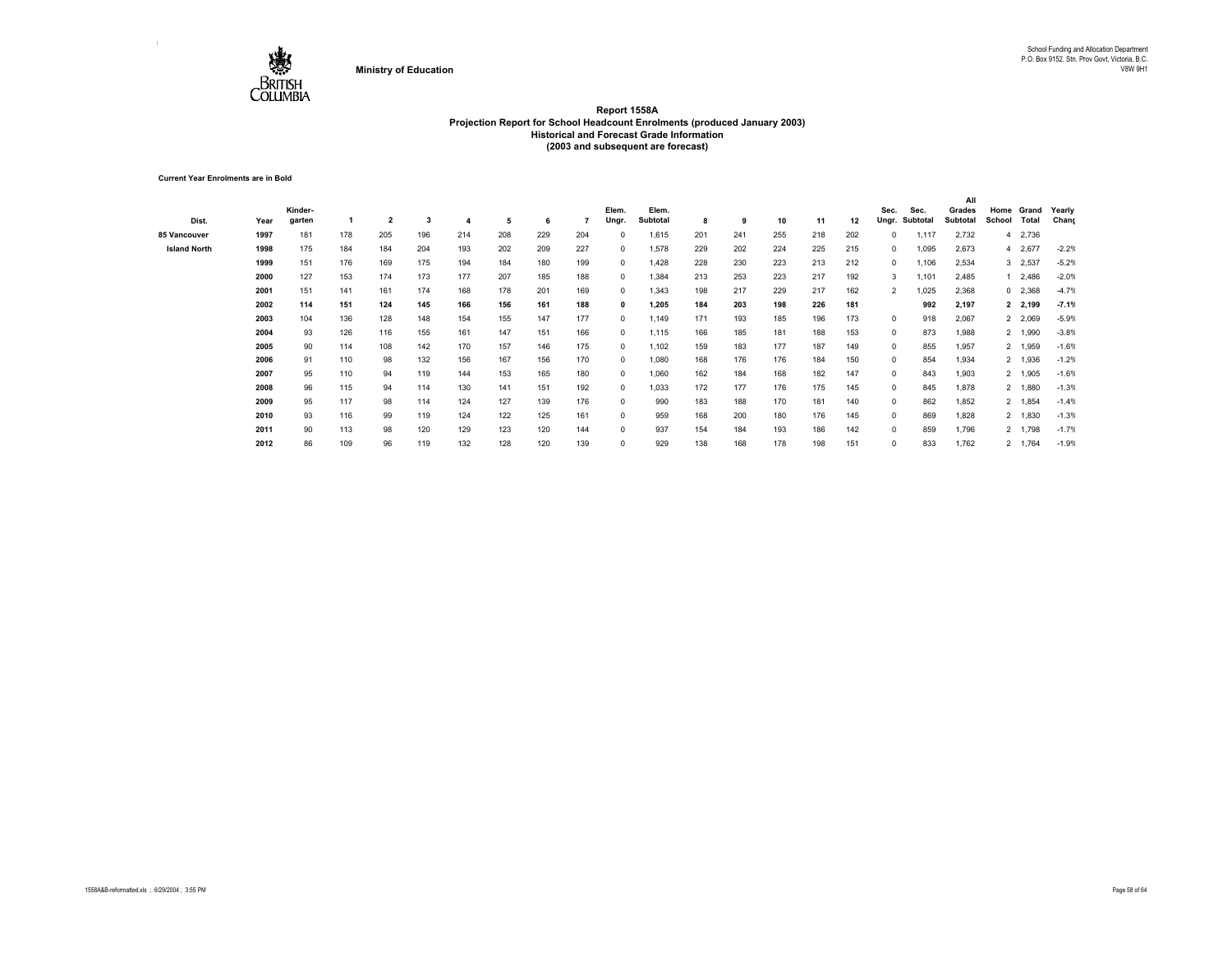

**Current Year Enrolments are in Bold**

|            |      |         |    |                         |    |    |    |    |    |                         |          |    |    |    |    |    |            |          | All             |              |       |         |
|------------|------|---------|----|-------------------------|----|----|----|----|----|-------------------------|----------|----|----|----|----|----|------------|----------|-----------------|--------------|-------|---------|
|            |      | Kinder- |    |                         |    |    |    |    |    | Elem.                   | Elem.    |    |    |    |    |    | Sec.       | Sec.     | Grades          | Home         | Grand | Yearly  |
| Dist.      | Year | garten  |    | $\overline{\mathbf{2}}$ | 3  | 4  | 5  | 6  |    | Ungr.                   | Subtotal | 8  | 9  | 10 | 11 | 12 | Ungr.      | Subtotal | <b>Subtotal</b> | School       | Total | Chang   |
| 87 Stikine | 1997 | 22      | 31 | 30                      | 32 | 35 | 34 | 23 | 40 |                         | 247      | 23 | 36 | 32 | 26 | 32 | 0          | 149      | 396             |              | 397   |         |
|            | 1998 | 23      | 30 | 27                      | 31 | 34 | 28 | 26 | 31 | 3                       | 233      | 32 | 33 | 38 | 32 | 31 |            | 167      | 400             | $^{\circ}$   | 400   | 0.8%    |
|            | 1999 | 26      | 18 | 26                      | 25 | 29 | 38 | 24 | 28 |                         | 215      | 23 | 35 | 30 | 34 | 30 | $^{\circ}$ | 152      | 367             | $^{\circ}$   | 367   | $-8.3%$ |
|            | 2000 | 30      | 25 | 19                      | 25 | 24 | 31 | 34 | 27 | 3                       | 218      | 25 | 28 | 42 | 30 | 54 |            | 180      | 398             | $\mathbf{0}$ | 398   | 8.4%    |
|            | 2001 | 18      | 29 | 26                      | 23 | 23 | 25 | 30 | 35 | $\overline{2}$          | 211      | 30 | 27 | 27 | 26 | 34 | $^{\circ}$ | 144      | 355             | $^{\circ}$   | 355   | $-10.8$ |
|            | 2002 | 31      | 15 | 32                      | 21 | 25 | 21 | 22 | 29 | $\overline{\mathbf{2}}$ | 198      | 35 | 26 | 23 | 22 | 39 |            | 145      | 343             | $\mathbf{0}$ | 343   | $-3.4%$ |
|            | 2003 | 35      | 13 | 25                      | 16 | 28 | 21 | 21 | 33 | 2                       | 194      | 35 | 26 | 24 | 23 | 39 | $^{\circ}$ | 147      | 341             | $^{\circ}$   | 341   | $-0.6%$ |
|            | 2004 | 31      | 15 | 22                      | 13 | 22 | 24 | 21 | 31 | $\overline{2}$          | 181      | 40 | 27 | 25 | 25 | 44 | $^{\circ}$ | 161      | 342             | $^{\circ}$   | 342   | 0.3%    |
|            | 2005 | 32      | 13 | 25                      | 11 | 17 | 18 | 24 | 31 | $\overline{2}$          | 173      | 38 | 31 | 25 | 27 | 49 | $^{\circ}$ | 170      | 343             | $\mathbf{0}$ | 343   | 0.3%    |
|            | 2006 | 44      | 13 | 22                      | 13 | 15 | 14 | 19 | 36 | $\overline{2}$          | 178      | 39 | 30 | 29 | 28 | 51 | $^{\circ}$ | 177      | 355             | $\mathbf{0}$ | 355   | 3.5%    |
|            | 2007 | 62      | 18 | 23                      | 12 | 17 | 12 | 15 | 28 | $\overline{2}$          | 189      | 44 | 30 | 28 | 32 | 53 | $^{\circ}$ | 187      | 376             | $\mathbf{0}$ | 376   | 5.9%    |
|            | 2008 | 60      | 25 | 31                      | 12 | 15 | 14 | 13 | 23 | $\overline{2}$          | 195      | 35 | 34 | 29 | 32 | 61 | $^{\circ}$ | 191      | 386             | $\mathbf{0}$ | 386   | 2.7%    |
|            | 2009 | 59      | 24 | 44                      | 16 | 16 | 13 | 15 | 20 | $\overline{2}$          | 209      | 28 | 27 | 33 | 33 | 61 | $^{\circ}$ | 182      | 391             | $\mathbf{0}$ | 391   | 1.3%    |
|            | 2010 | 59      | 24 | 43                      | 23 | 22 | 13 | 13 | 23 | $\overline{2}$          | 222      | 25 | 22 | 27 | 37 | 62 | $^{\circ}$ | 173      | 395             | $\mathbf{0}$ | 395   | 1.0%    |
|            | 2011 | 62      | 24 | 43                      | 23 | 31 | 18 | 13 | 21 | $\overline{2}$          | 237      | 28 | 20 | 22 | 31 | 69 | 0          | 170      | 407             | $\mathbf{0}$ | 407   | 3.0%    |
|            | 2012 | 64      | 25 | 43                      | 23 | 30 | 26 | 18 | 22 | $\overline{2}$          | 253      | 25 | 23 | 20 | 26 | 59 | $\Omega$   | 153      | 406             | 0            | 406   | $-0.2%$ |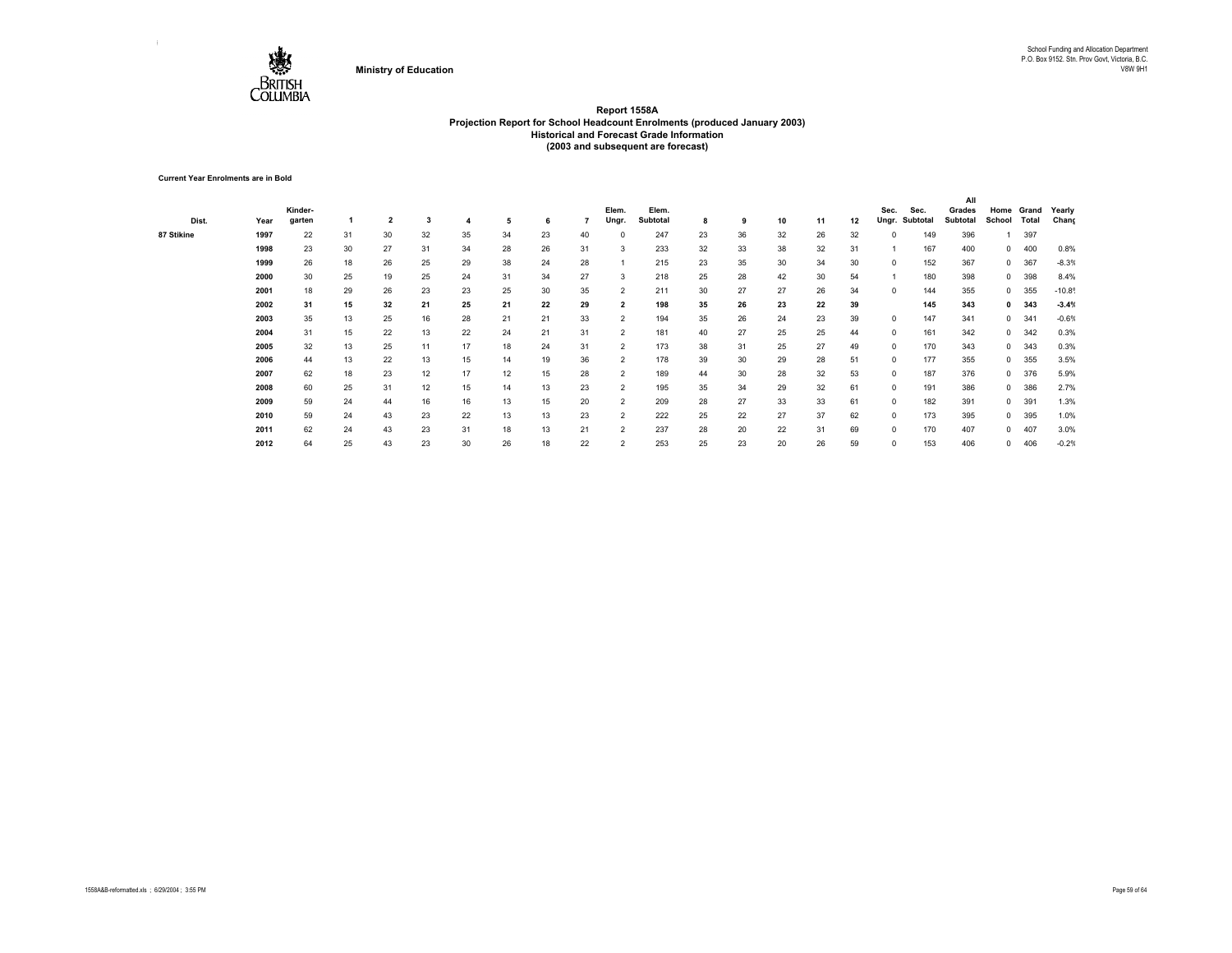

**Current Year Enrolments are in Bold**

|                  |      |         |     |                |     |     |     |     |     |              |          |     |     |     |     |     |            |          | All      |        |           |         |
|------------------|------|---------|-----|----------------|-----|-----|-----|-----|-----|--------------|----------|-----|-----|-----|-----|-----|------------|----------|----------|--------|-----------|---------|
|                  |      | Kinder- |     |                |     |     |     |     |     | Elem.        | Elem.    |     |     |     |     |     | Sec.       | Sec.     | Grades   | Home   | Grand     | Yearly  |
| Dist.            | Year | garten  |     | $\overline{2}$ | 3   |     | 5   | 6   |     | Ungr.        | Subtotal | 8   | 9   | 10  | 11  | 12  | Ungr.      | Subtotal | Subtotal | School | Total     | Chang   |
| 91 Nechako Lakes | 1997 | 413     | 402 | 455            | 421 | 404 | 429 | 408 | 418 |              | 3,350    | 486 | 472 | 440 | 487 | 508 | 759        | 3,152    | 6,502    |        | 6,509     |         |
|                  | 1998 | 330     | 451 | 386            | 463 | 411 | 396 | 430 | 385 | $\Omega$     | 3,252    | 474 | 477 | 447 | 473 | 384 | 754        | 3,009    | 6,261    |        | 4 6,265   | $-3.7%$ |
|                  | 1999 | 352     | 411 | 460            | 411 | 450 | 414 | 395 | 399 | $\Omega$     | 3,292    | 446 | 460 | 538 | 816 | 615 |            | 2,876    | 6,168    |        | 3 6,171   | $-1.5%$ |
|                  | 2000 | 344     | 416 | 396            | 466 | 363 | 439 | 403 | 392 | 8            | 3,227    | 440 | 415 | 461 | 832 | 658 | $^{\circ}$ | 2,806    | 6,033    |        | 0 6,033   | $-2.2%$ |
|                  | 2001 | 351     | 376 | 421            | 390 | 447 | 374 | 424 | 402 | $\Omega$     | 3,185    | 408 | 401 | 416 | 727 | 603 | 4          | 2,559    | 5,744    |        | 0 5,744   | $-4.8%$ |
|                  | 2002 | 367     | 393 | 342            | 393 | 379 | 394 | 371 | 399 | 0            | 3,038    | 422 | 411 | 400 | 392 | 379 | 14         | 2,018    | 5,056    |        | 0 5,056   | $-12.0$ |
|                  | 2003 | 347     | 375 | 342            | 388 | 370 | 392 | 357 | 403 | 0            | 2,974    | 431 | 412 | 377 | 372 | 366 | 14         | 1,972    | 4,946    |        | 04,946    | $-2.2%$ |
|                  | 2004 | 325     | 357 | 329            | 391 | 370 | 386 | 359 | 391 | 0            | 2,908    | 438 | 425 | 381 | 354 | 350 | 14         | 1,962    | 4,870    |        | 04,870    | $-1.5%$ |
|                  | 2005 | 306     | 334 | 314            | 375 | 372 | 387 | 355 | 395 | 0            | 2,838    | 429 | 436 | 398 | 360 | 339 | 14         | 1,976    | 4,814    |        | $0$ 4,814 | $-1.1%$ |
|                  | 2006 | 325     | 316 | 295            | 358 | 357 | 389 | 355 | 390 | $\mathbf{0}$ | 2,785    | 433 | 427 | 408 | 375 | 345 | 14         | 2,002    | 4,787    |        | 04,787    | $-0.6%$ |
|                  | 2007 | 329     | 337 | 280            | 338 | 342 | 373 | 356 | 388 | $^{\circ}$   | 2,743    | 424 | 426 | 395 | 380 | 356 | 14         | 1,995    | 4,738    |        | $0$ 4,738 | $-1.0%$ |
|                  | 2008 | 323     | 341 | 299            | 321 | 322 | 357 | 341 | 389 | $\Omega$     | 2,693    | 422 | 417 | 393 | 370 | 360 | 14         | 1,976    | 4,669    |        | 04,669    | $-1.5%$ |
|                  | 2009 | 322     | 336 | 303            | 343 | 307 | 337 | 326 | 373 | $\Omega$     | 2,647    | 423 | 415 | 384 | 368 | 350 | 14         | 1,954    | 4,601    |        | 0, 4,601  | $-1.5%$ |
|                  | 2010 | 329     | 335 | 298            | 348 | 328 | 321 | 308 | 356 | $\Omega$     | 2,623    | 406 | 415 | 381 | 360 | 347 | 14         | 1,923    | 4,546    |        | 0, 4,546  | $-1.2%$ |
|                  | 2011 | 335     | 341 | 296            | 341 | 332 | 343 | 292 | 337 |              | 2,617    | 388 | 400 | 383 | 358 | 341 | 14         | 1,884    | 4,501    |        | 04,501    | $-1.0%$ |
|                  | 2012 | 336     | 345 | 300            | 337 | 325 | 348 | 313 | 320 | $\Omega$     | 2,624    | 368 | 384 | 371 | 360 | 340 | 14         | 1,837    | 4,461    |        | 0, 4,461  | $-0.9%$ |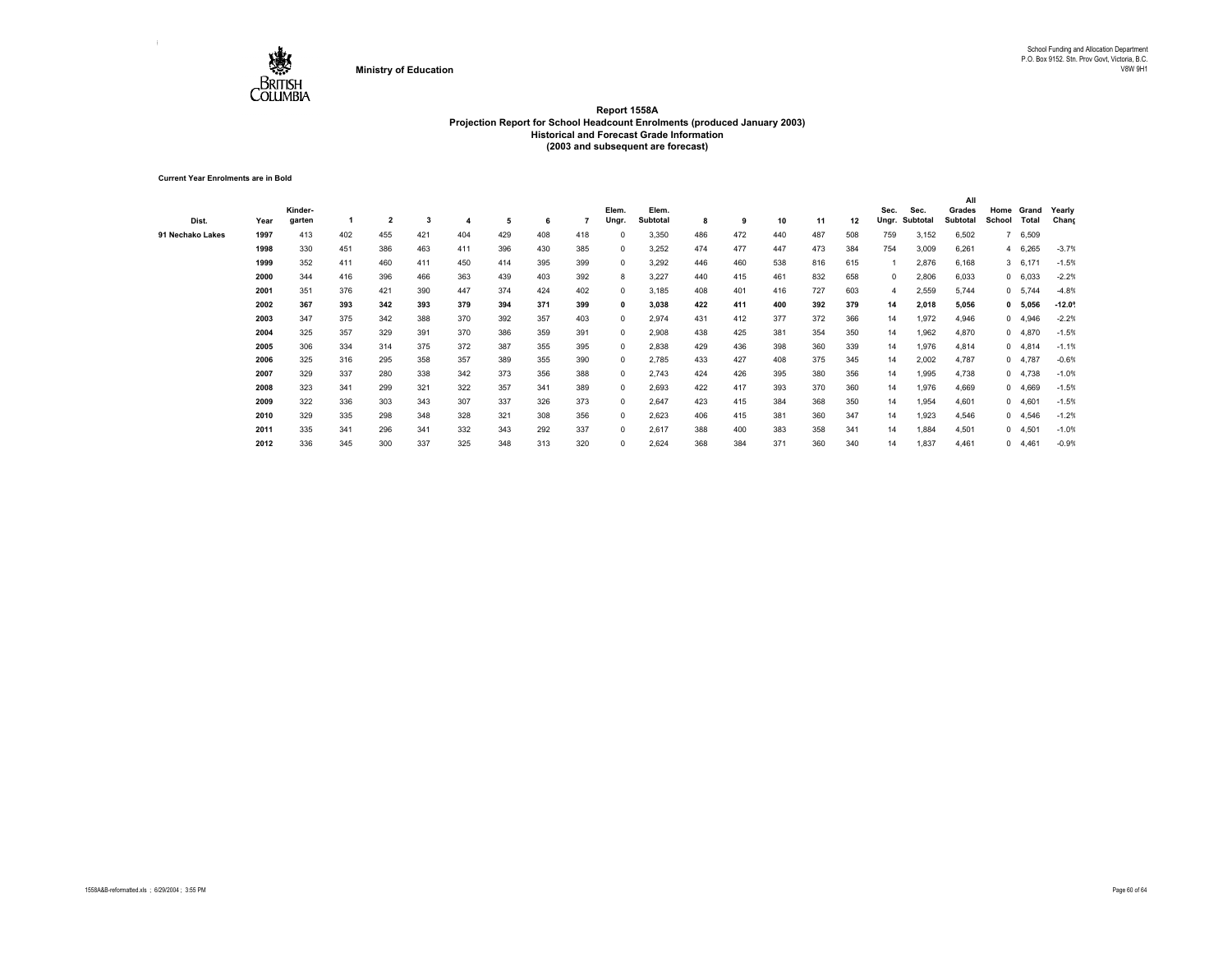

**Current Year Enrolments are in Bold**

|            |      |         |    |                |    |    |    |    |    |          |          |    |    |    |    |    |            |          | All      |              |            |         |
|------------|------|---------|----|----------------|----|----|----|----|----|----------|----------|----|----|----|----|----|------------|----------|----------|--------------|------------|---------|
|            |      | Kinder- |    |                |    |    |    |    |    | Elem.    | Elem.    |    |    |    |    |    | Sec.       | Sec.     | Grades   |              | Home Grand | Yearly  |
| Dist.      | Year | garten  |    | $\overline{2}$ | 3  |    | 5  | 6  |    | Ungr.    | Subtotal | 8  | 9  | 10 | 11 | 12 | Ungr.      | Subtotal | Subtotal | School       | Total      | Chang   |
| 92 Nisga'a | 1997 | 50      | 43 | 48             | 43 | 43 | 43 | 31 | 39 | 0        | 340      | 74 | 52 | 48 | 40 | 53 |            | 268      | 608      | $\mathbf{0}$ | 608        |         |
|            | 1998 | 39      | 51 | 41             | 47 | 41 | 41 | 43 | 27 |          | 331      | 42 | 72 | 49 | 41 | 36 |            | 241      | 572      | $^{\circ}$   | 572        | $-5.9%$ |
|            | 1999 | 36      | 38 | 46             | 41 | 43 | 44 | 51 | 41 | $\Omega$ | 340      | 30 | 53 | 61 | 38 | 39 | $\Omega$   | 221      | 561      | $^{\circ}$   | 561        | $-1.9%$ |
|            | 2000 | 32      | 41 | 38             | 53 | 41 | 40 | 42 | 47 | 0        | 334      | 47 | 30 | 43 | 53 | 34 | $^{\circ}$ | 207      | 541      | $^{\circ}$   | 541        | $-3.6%$ |
|            | 2001 | 31      | 31 | 33             | 41 | 43 | 39 | 41 | 36 |          | 296      | 40 | 40 | 35 | 34 | 45 | 11         | 205      | 501      | $^{\circ}$   | 501        | $-7.4%$ |
|            | 2002 | 34      | 29 | 36             | 29 | 36 | 40 | 43 | 40 | 9        | 296      | 33 | 40 | 36 | 29 | 20 | 30         | 188      | 484      | $\mathbf{0}$ | 484        | $-3.4%$ |
|            | 2003 | 31      | 28 | 38             | 29 | 30 | 37 | 42 | 45 | 9        | 289      | 32 | 35 | 39 | 30 | 19 | 29         | 184      | 473      | $^{\circ}$   | 473        | $-2.3%$ |
|            | 2004 | 25      | 26 | 36             | 31 | 31 | 32 | 40 | 45 | 9        | 275      | 38 | 35 | 36 | 34 | 21 | 30         | 194      | 469      | $\mathbf{0}$ | 469        | $-0.8%$ |
|            | 2005 | 29      | 21 | 33             | 30 | 33 | 33 | 34 | 43 | 9        | 265      | 38 | 41 | 36 | 32 | 24 | 31         | 202      | 467      | $\mathbf{0}$ | 467        | $-0.4%$ |
|            | 2006 | 36      | 24 | 26             | 28 | 31 | 35 | 35 | 37 | 9        | 261      | 36 | 42 | 42 | 32 | 23 | 32         | 207      | 468      | $\mathbf{0}$ | 468        | 0.2%    |
|            | 2007 | 46      | 30 | 30             | 22 | 29 | 33 | 38 | 38 | 9        | 275      | 31 | 40 | 43 | 37 | 23 | 33         | 207      | 482      | $\mathbf{0}$ | 482        | 3.0%    |
|            | 2008 | 43      | 39 | 37             | 25 | 23 | 30 | 36 | 41 | 9        | 283      | 32 | 35 | 42 | 38 | 26 | 33         | 206      | 489      | $\mathbf{0}$ | 489        | 1.5%    |
|            | 2009 | 39      | 37 | 48             | 31 | 26 | 24 | 33 | 39 | 9        | 286      | 34 | 36 | 37 | 37 | 27 | 33         | 204      | 490      | $\mathbf{0}$ | 490        | 0.2%    |
|            | 2010 | 37      | 34 | 45             | 40 | 32 | 28 | 26 | 36 | 9        | 287      | 33 | 38 | 38 | 33 | 26 | 33         | 201      | 488      | $\mathbf{0}$ | 488        | $-0.4%$ |
|            | 2011 | 36      | 32 | 41             | 38 | 41 | 34 | 30 | 29 | 9        | 290      | 30 | 36 | 40 | 33 | 23 | 32         | 194      | 484      | $\mathbf{0}$ | 484        | $-0.8%$ |
|            | 2012 | 36      | 31 | 39             | 35 | 39 | 44 | 37 | 33 | 10       | 304      | 24 | 33 | 39 | 34 | 23 | 31         | 184      | 488      | 0            | 488        | 0.8%    |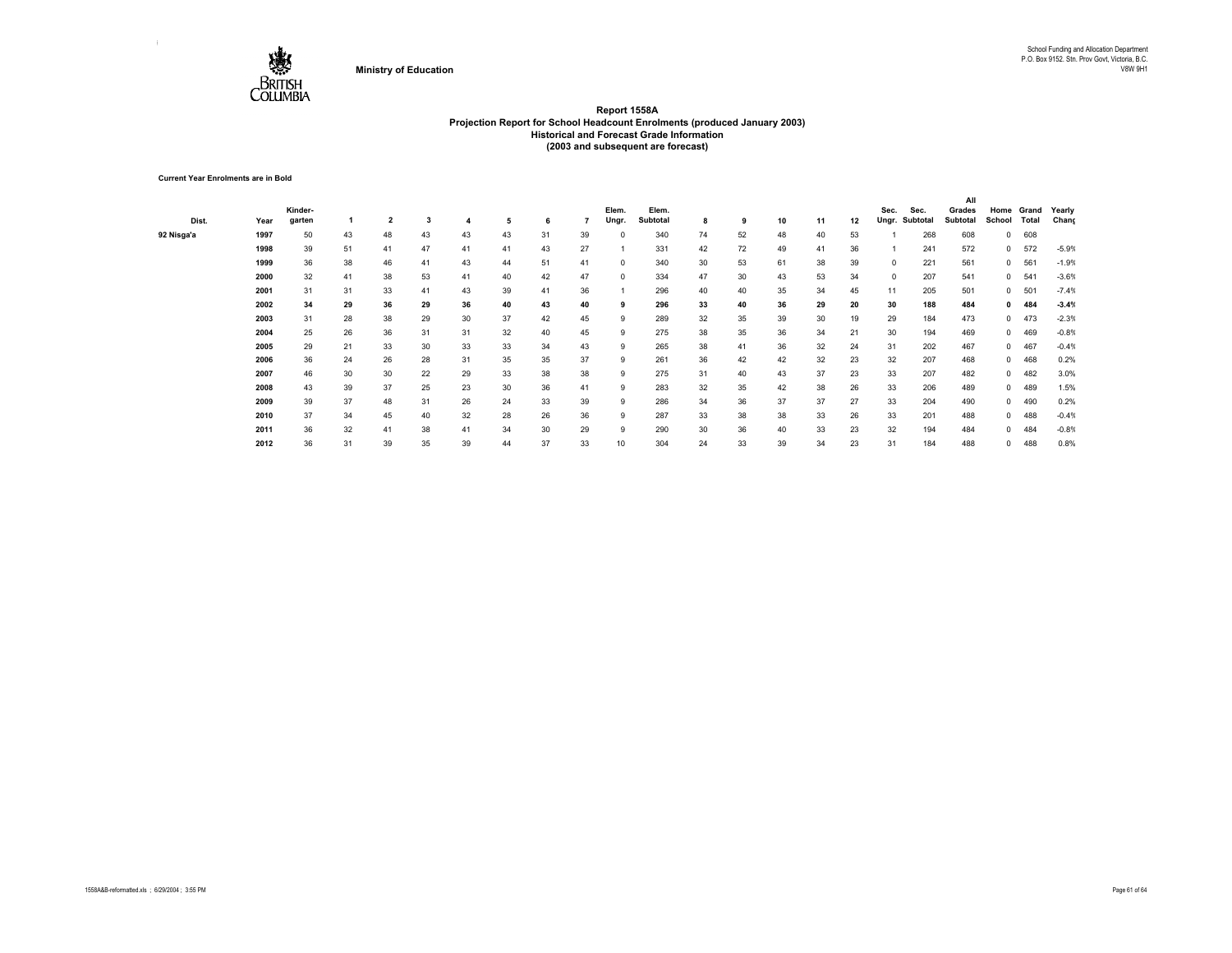

**Current Year Enrolments are in Bold**

|                |      |         |     |     |     |     |     |     |     |                |                 |     |     |     |     |     |              |          | All      |        |          |         |
|----------------|------|---------|-----|-----|-----|-----|-----|-----|-----|----------------|-----------------|-----|-----|-----|-----|-----|--------------|----------|----------|--------|----------|---------|
|                |      | Kinder- |     |     |     |     |     |     |     | Elem.          | Elem.           |     |     |     |     |     | Sec.         | Sec.     | Grades   | Home   | Grand    | Yearly  |
| Dist.          | Year | garten  |     | 2   | 3   |     | 5   | 6   |     | Ungr.          | <b>Subtotal</b> | 8   | 9   | 10  | 11  | 12  | Ungr.        | Subtotal | Subtotal | School | Total    | Chang   |
| 93 Francophone | 1997 | 180     | 202 | 188 | 188 | 196 | 171 | 138 | 149 | 0              | 1,412           | 99  | 94  | 69  | 76  | 63  |              | 401      | 1,813    |        | 2 1,815  |         |
| Education      | 1998 | 276     | 257 | 265 | 260 | 250 | 244 | 208 | 168 | $\overline{2}$ | 1,930           | 147 | 120 | 127 | 110 | 102 | 0            | 606      | 2,536    |        | 4 2,540  | 39.9%   |
| Authority      | 1999 | 360     | 323 | 282 | 300 | 278 | 265 | 238 | 203 | $\mathbf{0}$   | 2,249           | 156 | 155 | 111 | 105 | 87  | $\mathbf{0}$ | 614      | 2,863    |        | 2,864    | 12.8%   |
|                | 2000 | 364     | 337 | 290 | 276 | 278 | 241 | 219 | 199 | 0              | 2,204           | 137 | 128 | 126 | 93  | 82  | 0            | 566      | 2,770    |        | 4 2,774  | $-3.1%$ |
|                | 2001 | 389     | 370 | 320 | 290 | 278 | 270 | 228 | 180 | 0              | 2,325           | 144 | 115 | 100 | 110 | 78  |              | 548      | 2,873    | 11     | 2,884    | 4.0%    |
|                | 2002 | 391     | 374 | 359 | 291 | 284 | 260 | 242 | 185 | $\mathbf{0}$   | 2,386           | 129 | 136 | 96  | 94  | 89  |              | 544      | 2,930    |        | 14 2,944 | 2.1%    |
|                | 2003 | 386     | 361 | 358 | 298 | 291 | 265 | 249 | 192 | $\mathbf{0}$   | 2,400           | 138 | 146 | 104 | 101 | 96  | 0            | 585      | 2,985    | 14     | 2,999    | 1.9%    |
|                | 2004 | 395     | 366 | 356 | 308 | 306 | 280 | 261 | 206 | $\mathbf{0}$   | 2,478           | 153 | 162 | 121 | 116 | 111 | 0            | 663      | 3,141    | 14     | 3,155    | 5.2%    |
|                | 2005 | 395     | 368 | 354 | 302 | 308 | 288 | 269 | 212 | $\mathbf{0}$   | 2,496           | 161 | 170 | 130 | 126 | 118 | 0            | 705      | 3,201    |        | 14 3,215 | 1.9%    |
|                | 2006 | 397     | 370 | 357 | 302 | 302 | 290 | 276 | 220 | $\mathbf 0$    | 2,514           | 168 | 178 | 138 | 135 | 128 | 0            | 747      | 3,261    |        | 14 3,275 | 1.9%    |
|                | 2007 | 405     | 373 | 359 | 306 | 303 | 287 | 280 | 228 | 0              | 2,541           | 175 | 184 | 145 | 143 | 137 | 0            | 784      | 3,325    |        | 14 3,339 | 2.0%    |
|                | 2008 | 410     | 374 | 354 | 302 | 300 | 281 | 270 | 225 | 0              | 2,516           | 175 | 184 | 144 | 143 | 137 | 0            | 783      | 3,299    | 14     | 3,313    | $-0.8%$ |
|                | 2009 | 414     | 379 | 355 | 298 | 296 | 278 | 265 | 217 | $\Omega$       | 2,502           | 173 | 184 | 144 | 143 | 137 | 0            | 781      | 3,283    | 14     | 3,297    | $-0.5%$ |
|                | 2010 | 418     | 382 | 360 | 298 | 293 | 274 | 262 | 213 | 0              | 2,500           | 168 | 182 | 144 | 143 | 137 | 0            | 774      | 3,274    | 14     | 3,288    | $-0.3%$ |
|                | 2011 | 423     | 386 | 363 | 302 | 293 | 271 | 259 | 211 | $\Omega$       | 2,508           | 165 | 177 | 143 | 143 | 137 | $\Omega$     | 765      | 3,273    | 14     | 3,287    | 0.0%    |
|                | 2012 | 428     | 390 | 366 | 304 | 296 | 271 | 256 | 209 | $\Omega$       | 2,520           | 164 | 174 | 139 | 142 | 137 | 0            | 756      | 3,276    | 14     | 3,290    | 0.1%    |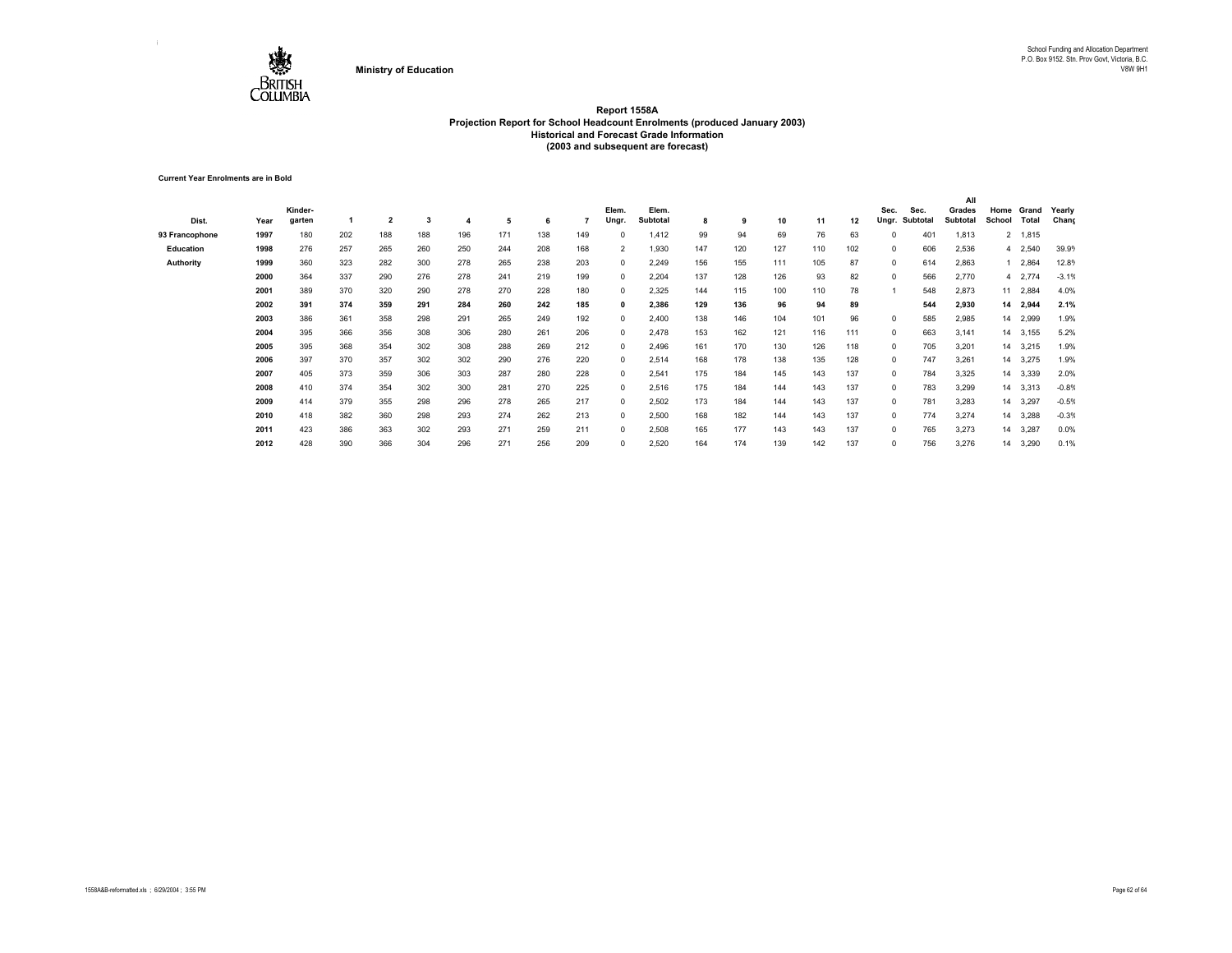

**Current Year Enrolments are in Bold**

| Dist.          | Year | Kinder-<br>garten |       | $\overline{2}$ |       |       | 5     |       |       | Elem.<br>Ungr. | Elem.<br><b>Subtotal</b> | 8     | 9     | 10    | 11    | 12    | Sec.<br>Ungr. | Sec.<br>Subtota | All<br>Grades<br>Subtotal | School | Home Grand<br>Total | Yearly<br>Chang |
|----------------|------|-------------------|-------|----------------|-------|-------|-------|-------|-------|----------------|--------------------------|-------|-------|-------|-------|-------|---------------|-----------------|---------------------------|--------|---------------------|-----------------|
| Independent    | 1997 | 5,041             | 4,769 | 4,665          | 4,844 | 4,705 | 4,446 | 4.449 | 4,543 | .121           | 38,583                   | 4,375 | 3,935 | 3,952 | 3,623 | 3,184 | 845           | 19,914          | 58,497                    | 4,176  | 62,673              | 4.1%            |
| <b>Schools</b> | 1998 | 4,929             | 4,978 | 4,851          | 4,852 | 4,657 | 4.717 | 4,523 | 4.501 | 883            | 38,891                   | 4,499 | 4,253 | 4,008 | 3,810 | 3.440 | 705           | 20,715          | 59,606                    | 4,149  | 63,755              | 3.2%            |
|                | 1999 | 5,062             | 4.767 | 4,749          | 4,912 | 4,821 | 4,599 | 4,700 | 4,520 | 859            | 38,989                   | 4,237 | 4,246 | 4,102 | 3,648 | 3.604 | 632           | 20,469          | 59,458                    |        | 3,842 63,300        | 4.2%            |
|                | 2000 | 5,047             | 4,729 | 4,674          | 4,880 | 4,804 | 4,630 | 4,792 | 4,548 | 858            | 38,962                   | 4,222 | 4.228 | 4,121 | 3,685 | 3,641 | 638           | 20,535          | 59,497                    | 3,839  | 63,336              | 1.7%            |
|                | 2001 | 4,948             | 4,728 | 4,650          | 4,818 | 4,785 | 4,625 | 4,834 | 4,645 | 858            | 38,891                   | 4,257 | 4,222 | 4,115 | 3.711 | 3,689 | 644           | 20,638          | 59,529                    | 3,834  | 63,363              | $-0.7%$         |
|                | 2002 | 5,265             | 5,158 | 4,919          | 5,066 | 4,977 | 5,151 | 4,920 | 4,928 | 846            | 41,230                   | 4,592 | 4,370 | 4,167 | 3,950 | 3,988 | 350           | 21,417          | 62,647                    | 3,334  | 65,981              | 0.1%            |
|                | 2003 | 5,099             | 4,895 | 4,815          | 5,059 | 4,962 | 5,088 | 4,896 | 4,904 | 833            | 40,551                   | 4,619 | 4,445 | 4,177 | 3,914 | 3,945 | 351           | 21,451          | 62,002                    | 3,296  | 65,298              | $-1.0%$         |
|                | 2004 | 5,010             | 4.747 | 4,576          | 4,956 | 4,963 | 5,078 | 4,842 | 4,886 | 818            | 39,876                   | 4,604 | 4,476 | 4,250 | 3,926 | 3,917 | 353           | 21,526          | 61,402                    | 3,256  | 64,658              | $-1.0%$         |
|                | 2005 | 4,910             | 4,669 | 4.443          | 4,721 | 4,870 | 5,083 | 4,838 | 4,838 | 804            | 39,176                   | 4,594 | 4,467 | 4,284 | 3,994 | 3,936 | 354           | 21,629          | 60,805                    | 3,213  | 64,018              | $-1.0%$         |
|                | 2006 | 4,826             | 4,581 | 4,375          | 4,590 | 4,644 | 4,992 | 4,846 | 4,837 | 790            | 38,481                   | 4,554 | 4.460 | 4,279 | 4,029 | 4,007 | 356           | 21,685          | 60,166                    | 3,168  | 63,334              | $-1.1%$         |
|                | 2007 | 4,829             | 4,509 | 4,299          | 4,526 | 4,522 | 4.771 | 4.764 | 4,850 | 775            | 37,845                   | 4,558 | 4,427 | 4,277 | 4,034 | 4,048 | 359           | 21,703          | 59,548                    | 3,127  | 62,675              | $-1.0%$         |
|                | 2008 | 4,899             | 4,514 | 4,235          | 4,453 | 4,464 | 4,651 | 4,559 | 4,773 | 762            | 37,310                   | 4,574 | 4,434 | 4,250 | 4,038 | 4,058 | 362           | 21,716          | 59,026                    | 3,094  | 62,120              | $-0.9%$         |
|                | 2009 | 4,948             | 4,578 | 4.240          | 4,390 | 4,394 | 4,593 | 4.448 | 4,572 | 754            | 36,917                   | 4,509 | 4.449 | 4,257 | 4,016 | 4,062 | 364           | 21,657          | 58,574                    | 3,067  | 61.641              | $-0.8%$         |
|                | 2010 | 5,002             | 4.624 | 4,301          | 4,397 | 4,333 | 4,523 | 4.394 | 4,462 | 751            | 36,787                   | 4,329 | 4,385 | 4,271 | 4,022 | 4,042 | 363           | 21,412          | 58,199                    | 3,048  | 61,247              | $-0.6%$         |
|                | 2011 | 5,064             | 4.674 | 4,343          | 4,458 | 4,339 | 4,461 | 4,328 | 4,408 | 751            | 36,826                   | 4,227 | 4,213 | 4,212 | 4,034 | 4,049 | 362           | 21,097          | 57,923                    | 3,037  | 60,960              | $-0.5%$         |
|                | 2012 | 5,137             | 4.731 | 4,389          | 4,502 | 4,399 | 4,467 | 4,270 | 4,343 | 753            | 36,991                   | 4,177 | 4,114 | 4,053 | 3,984 | 4,062 | 360           | 20,750          | 57,741                    | 3,034  | 60,775              | $-0.3%$         |